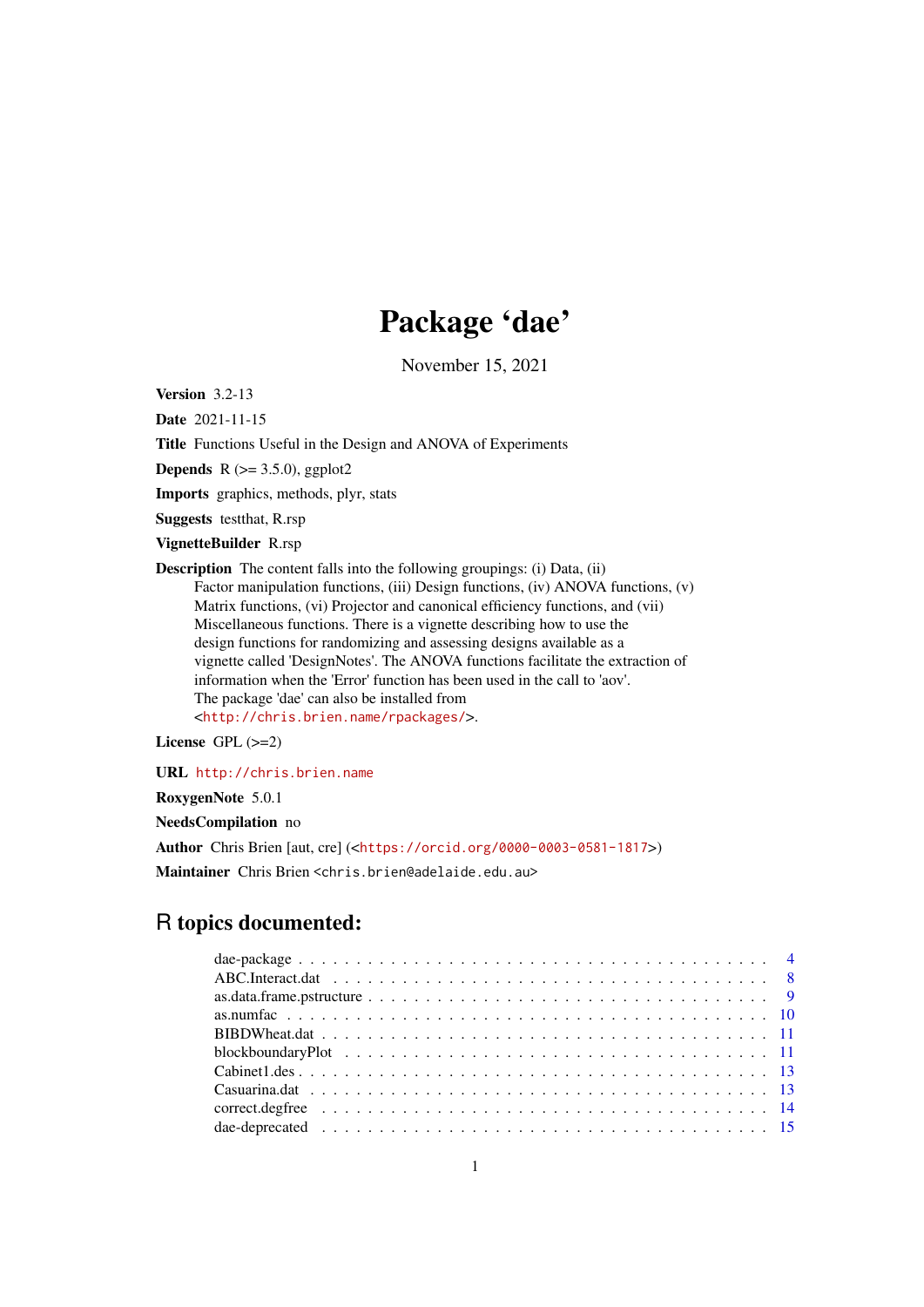| 15<br>daeTips                                                                                                                              |
|--------------------------------------------------------------------------------------------------------------------------------------------|
| 16                                                                                                                                         |
| 17<br>degfree                                                                                                                              |
| 18                                                                                                                                         |
| 20                                                                                                                                         |
| 23                                                                                                                                         |
| 25                                                                                                                                         |
| 28                                                                                                                                         |
| 29                                                                                                                                         |
| 32                                                                                                                                         |
| 33                                                                                                                                         |
| 36                                                                                                                                         |
| 39                                                                                                                                         |
| 40                                                                                                                                         |
| 41                                                                                                                                         |
| 42                                                                                                                                         |
| 43                                                                                                                                         |
| 43                                                                                                                                         |
| 44                                                                                                                                         |
| 45                                                                                                                                         |
| 46                                                                                                                                         |
| 48                                                                                                                                         |
| 49                                                                                                                                         |
| 50                                                                                                                                         |
| 51                                                                                                                                         |
| 52                                                                                                                                         |
| 54                                                                                                                                         |
| 55                                                                                                                                         |
| 56                                                                                                                                         |
| 57                                                                                                                                         |
| 58                                                                                                                                         |
| 59                                                                                                                                         |
| 60                                                                                                                                         |
|                                                                                                                                            |
| 61                                                                                                                                         |
| Fac4Proc.dat<br>62                                                                                                                         |
| 63                                                                                                                                         |
| 64                                                                                                                                         |
| 65<br>get.daeTolerance                                                                                                                     |
| 65<br>harmonic.mean                                                                                                                        |
| 66<br>interaction.ABC.plot                                                                                                                 |
| 68                                                                                                                                         |
| 68<br>is.projector                                                                                                                         |
| 69                                                                                                                                         |
| 70<br>marginality                                                                                                                          |
| 71<br>mat.ar1                                                                                                                              |
| 72<br>mat.ar2<br>$\mathbf{r}$<br>$\mathbf{r}$<br>$\sim$<br>$\overline{a}$                                                                  |
| 73<br>mat.ar3<br>$\mathbf{r}$<br>$\overline{a}$<br>$\mathbf{r}$<br>$\cdot$ $\cdot$ $\cdot$<br>$\ddot{\phantom{a}}$<br>$\ddot{\phantom{a}}$ |
| 74<br>mat.arma<br>$\overline{a}$                                                                                                           |
| 75<br>mat.banded<br>$\sim$ $\sim$<br>$\overline{a}$<br>$\ddot{\phantom{a}}$<br>$\overline{a}$                                              |
| 76<br>mat.dirprod<br>.<br>$\ddots$<br>$\sim$<br>$\overline{a}$<br>$\sim$                                                                   |
| 77<br>mat.dirsum<br>and and<br>$\sim 10$<br>$\sim$<br>$\sim$<br>$\mathbf{r}$                                                               |
| 77                                                                                                                                         |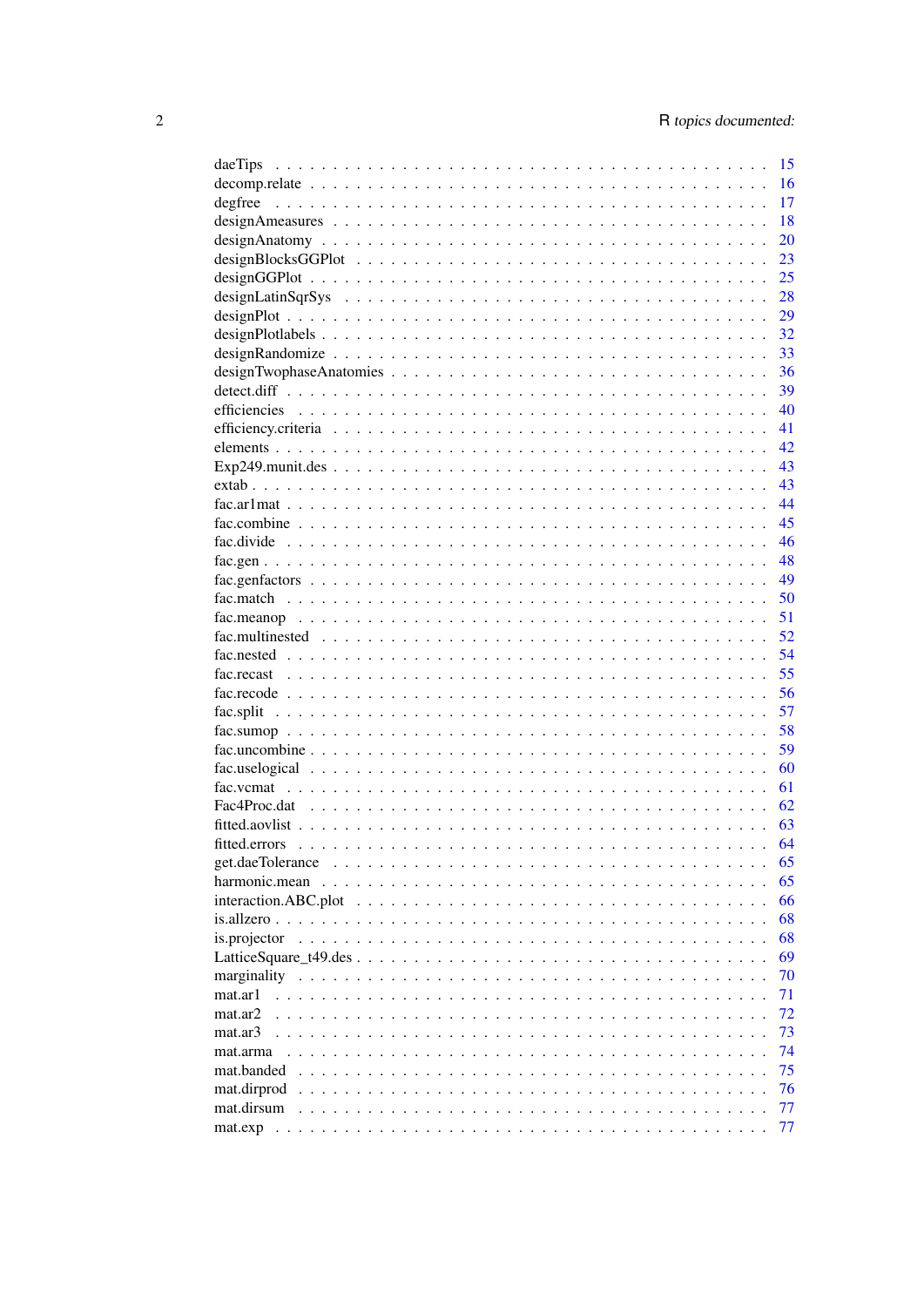|                                                                                                                           | 78 |
|---------------------------------------------------------------------------------------------------------------------------|----|
|                                                                                                                           | 79 |
|                                                                                                                           | 79 |
|                                                                                                                           | 80 |
|                                                                                                                           | 81 |
|                                                                                                                           | 82 |
|                                                                                                                           |    |
| $\text{mat.random} \dots \dots \dots \dots \dots \dots \dots \dots \dots \dots \dots \dots \dots \dots \dots \dots \dots$ | 83 |
|                                                                                                                           | 84 |
|                                                                                                                           | 85 |
|                                                                                                                           | 86 |
|                                                                                                                           | 88 |
|                                                                                                                           |    |
|                                                                                                                           | 91 |
|                                                                                                                           | 92 |
|                                                                                                                           | 93 |
|                                                                                                                           | 94 |
|                                                                                                                           | 94 |
|                                                                                                                           | 95 |
|                                                                                                                           |    |
|                                                                                                                           |    |
|                                                                                                                           |    |
|                                                                                                                           |    |
|                                                                                                                           |    |
|                                                                                                                           |    |
|                                                                                                                           |    |
|                                                                                                                           |    |
|                                                                                                                           |    |
|                                                                                                                           |    |
|                                                                                                                           |    |
|                                                                                                                           |    |
|                                                                                                                           |    |
|                                                                                                                           |    |
|                                                                                                                           |    |
|                                                                                                                           |    |
|                                                                                                                           |    |
|                                                                                                                           |    |
|                                                                                                                           |    |
|                                                                                                                           |    |
| rmynorm                                                                                                                   |    |
|                                                                                                                           |    |
|                                                                                                                           |    |
|                                                                                                                           |    |
|                                                                                                                           |    |
|                                                                                                                           |    |
|                                                                                                                           |    |
|                                                                                                                           |    |
|                                                                                                                           |    |
|                                                                                                                           |    |
|                                                                                                                           |    |
|                                                                                                                           |    |

**Index**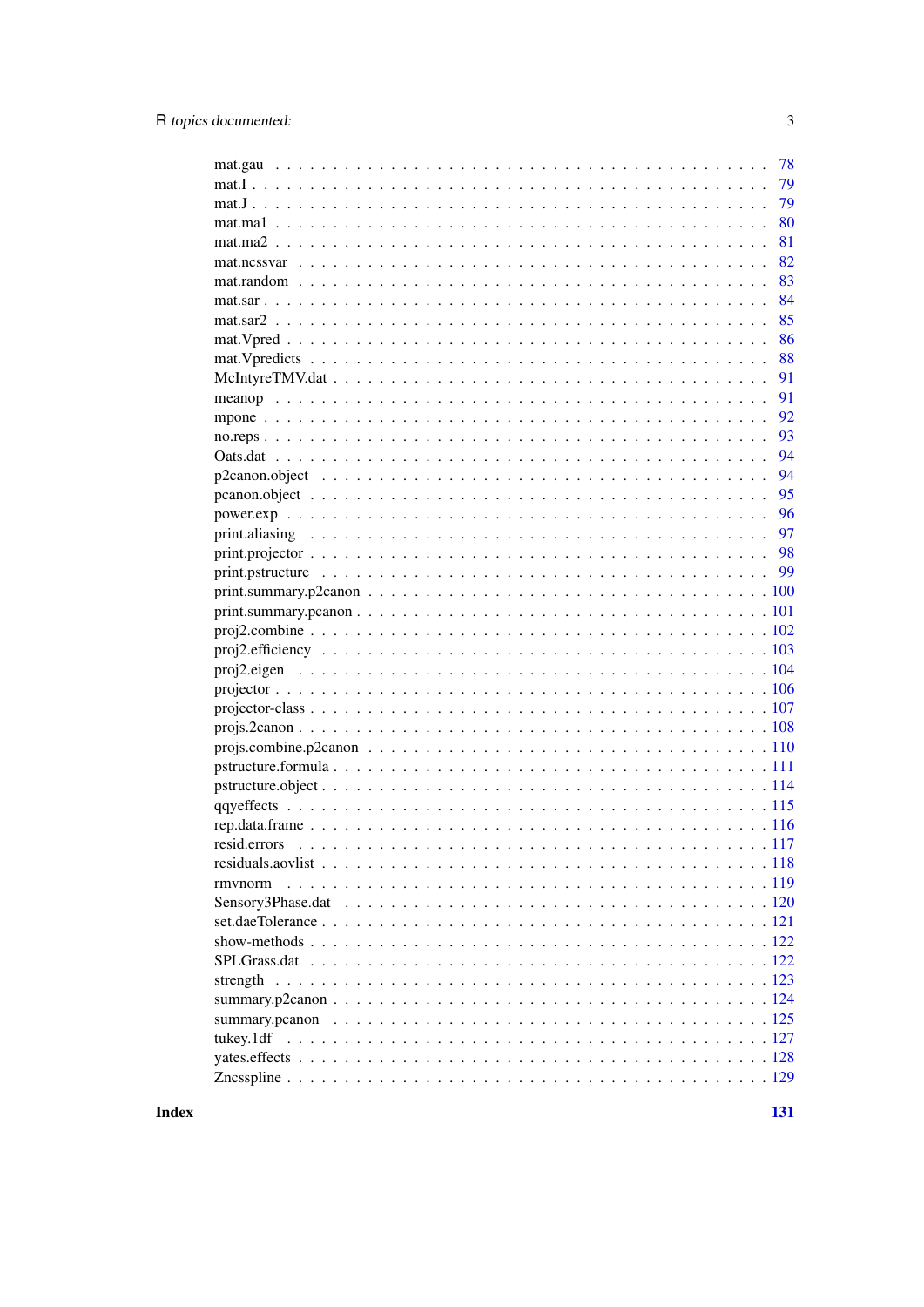The content falls into the following groupings: (i) Data, (ii) Factor manipulation functions, (iii) Design functions, (iv) ANOVA functions, (v) Matrix functions, (vi) Projector and canonical efficiency functions, and (vii) Miscellaneous functions. There is a vignette describing how to use the design functions for randomizing and assessing designs available as a vignette called 'DesignNotes'. The ANOVA functions facilitate the extraction of information when the 'Error' function has been used in the call to 'aov'. The package 'dae' can also be installed from <http://chris.brien.name/rpackages/>.

Version: 3.2-13

Date: 2021-11-15

# Index

(i) Data

| ABC. Interact.dat                  | Randomly generated set of values indexed by<br>three factors                                                                      |
|------------------------------------|-----------------------------------------------------------------------------------------------------------------------------------|
| BIBDWheat.dat                      | Data for a balanced incomplete block experiment                                                                                   |
| Casuarina.dat                      | Data for an experiment with rows and columns from<br>Williams (2002)                                                              |
| Exp249.munit.des                   | Systematic, main-plot design for an experiment to be<br>run in a greenhouse                                                       |
| Fac4Proc.dat                       | Data for a 2^4 factorial experiment                                                                                               |
| LatticeSquare_t49.des              | A Lattice square design for 49 treatments                                                                                         |
| McIntyreTMV.dat                    | The design and data from McIntyre (1955) two-phase<br>experiment                                                                  |
| Oats.dat                           | Data for an experiment to investigate nitrogen response<br>of 3 oats varieties                                                    |
| Sensory3Phase.dat                  | Data for the three-phahse sensory evaluation<br>experiment in Brien, C.J. and Payne, R.W. (1999)                                  |
| Sensory3PhaseShort.dat             | Data for the three-phase sensory evaluation<br>experiment in Brien, C.J. and Payne, R.W. (1999),                                  |
| SPLGrass.dat                       | but with short factor names<br>Data for an experiment to investigate the<br>effects of grazing patterns on pasture<br>composition |
| (ii) Factor manipulation functions |                                                                                                                                   |
| as.numfac                          | Convert a factor to a numeric vector                                                                                              |
| fac.combine                        | Combines several factors into one                                                                                                 |
| fac.divide                         | Divides a factor into several individual factors                                                                                  |
| fac.gen                            | Generate all combinations of several factors and,<br>optionally, replicate them                                                   |
| fac.gen                            | Generate all combinations of the levels of the supplied<br>factors, without replication                                           |
| fac.match                          | Match, for each combination of a set of columns                                                                                   |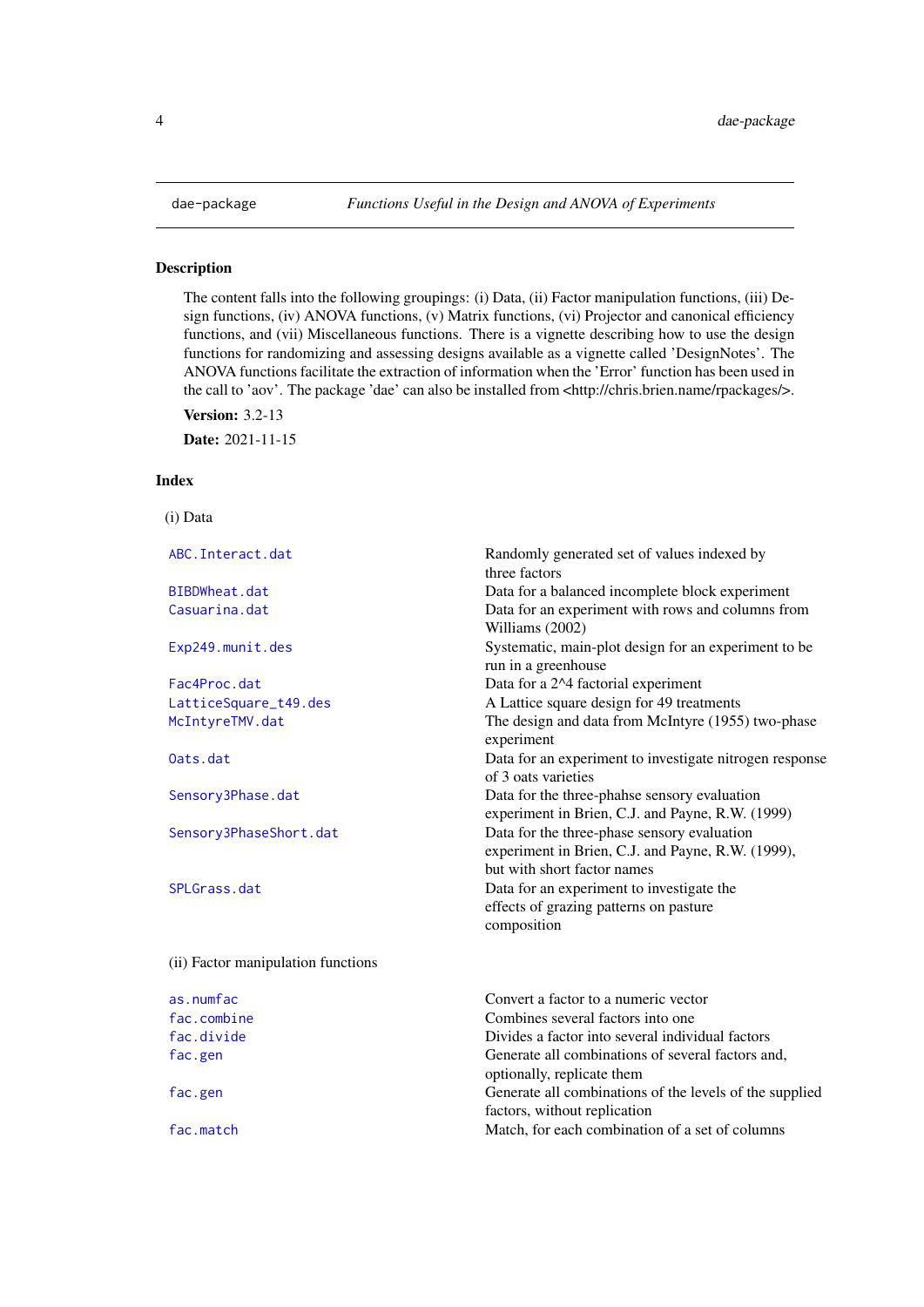|                                     | in 'x', the row that has the same combination<br>in 'table'                                                                                                       |
|-------------------------------------|-------------------------------------------------------------------------------------------------------------------------------------------------------------------|
| fac.multinested                     | Creates several factors, one for each level of a nesting.fac<br>and each of whose values are either generated within                                              |
|                                     | those of the level of nesting.fac or using the values<br>of a nested.fac                                                                                          |
| fac.nested                          | Creates a factor, the nested factor, whose values are                                                                                                             |
| fac.recast                          | generated within those of a nesting factor<br>Recasts a factor by modifying the values in the factor vector<br>and/or the levels attribute, possibly combining    |
| fac.recode                          | some levels into a single level.<br>Recodes factor 'levels' using possibly nonunique<br>values in a vector. (May be deprecated in future.)                        |
| fac.split                           | Splits a factor whose levels consist of several delimited<br>strings into several factors.                                                                        |
| fac.uncombine                       | Cleaves a single factor, each of whose levels has delimited<br>strings, into several factors using the separated strings.                                         |
| fac.uselogical<br>mpone             | Forms a two-level factor from a logical object<br>Converts the first two levels of a factor into<br>the numeric values $-1$ and $+1$                              |
| (iii) Design functions              |                                                                                                                                                                   |
| blockboundaryPlot                   | This function plots a block boundary on a plot<br>produced by 'designPlot'. It supersedes<br>blockboundary.plot.                                                  |
| designAmeasures                     | Calculates the A-optimality measures from the<br>variance matrix for predictions.                                                                                 |
| designAnatomy                       | Given the layout for a design, obtain its anatomy via<br>the canonical analysis of its projectors to show the<br>confounding and aliasing inherent in the design. |
| designBlocksGGPlot                  | Adds block boundaries to a plot produced by designGGP1ot.                                                                                                         |
| designGGPlot                        | Plots labels on a two-way grid of coloured cells using ggplot2.                                                                                                   |
| designLatinSqrSys                   | Generate a systematic plan for a Latin Square design.                                                                                                             |
| designPlot                          | A graphical representation of an experimental design                                                                                                              |
|                                     | using labels stored in a matrix.                                                                                                                                  |
|                                     | It superseded design.plot.                                                                                                                                        |
| designPlotlabels<br>designRandomize | Plots labels on a two-way grid using ggplot2.<br>Randomize allocated to recipient factors to produce                                                              |
|                                     | a layout for an experiment. It supersedes fac. layout.                                                                                                            |
| designTwophaseAnatomies             | Given the layout for a design and three structure formulae,<br>obtain the anatomies for the (i) two-phase,                                                        |
|                                     | (ii) first-phase, (iii) cross-phase, treatments, and<br>(iv) combined-units designs.                                                                              |
| marginality.pstructure              | Extracts the marginality matrix from a<br>pstructure.object                                                                                                       |
| marginality.pstructure              | Extracts a list containing the marginality matrices from<br>a pcanon.object                                                                                       |
| print.aliasing                      | Prints an aliasing data.frame                                                                                                                                     |
| no.reps                             | Computes the number of replicates for an experiment                                                                                                               |
| detect.diff                         | Computes the detectable difference for an experiment                                                                                                              |
| power.exp                           | Computes the power for an experiment                                                                                                                              |
|                                     |                                                                                                                                                                   |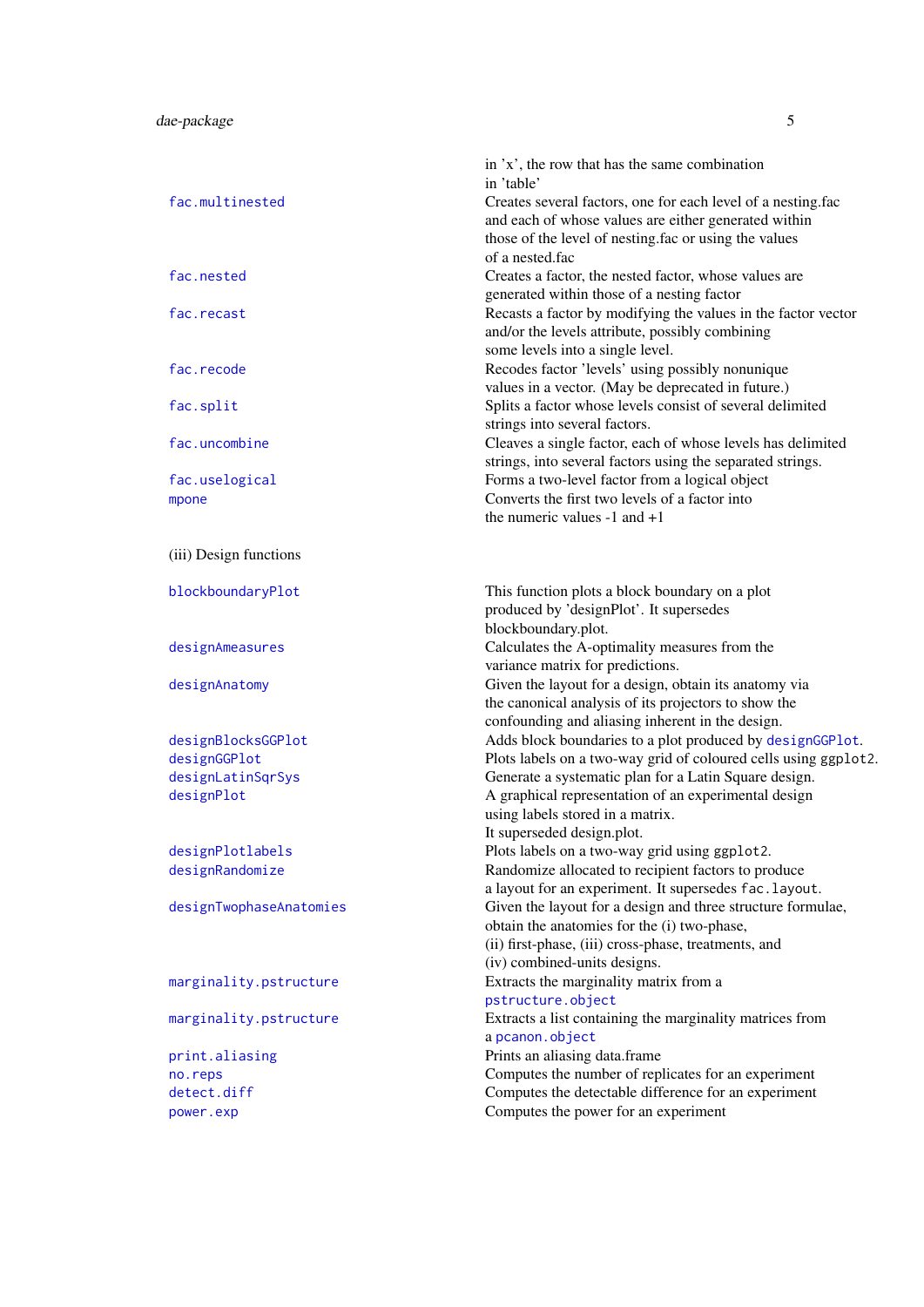| summary.pcanon       | Summarizes the anatomy of a design, being the<br>decomposition of the sample space based on its<br>canonical analysis   |
|----------------------|-------------------------------------------------------------------------------------------------------------------------|
| (iv) ANOVA functions |                                                                                                                         |
| fitted.aovlist       | Extract the fitted values for a fitted model<br>from an aovlist object                                                  |
| fitted.errors        | Extract the fitted values for a fitted model                                                                            |
| interaction.ABC.plot | Plots an interaction plot for three factors                                                                             |
| qqyeffects           | Half or full normal plot of Yates effects                                                                               |
| resid.errors         | Extract the residuals for a fitted model                                                                                |
| residuals.aovlist    | Extract the residuals from an aovlist object                                                                            |
| strength             | Generate paper strength values                                                                                          |
| tukey.1df            | Performs Tukey's                                                                                                        |
|                      | one-degree-of-freedom-test-for-nonadditivity                                                                            |
| yates.effects        | <b>Extract Yates effects</b>                                                                                            |
| (v) Matrix functions |                                                                                                                         |
| elements             | Extract the elements of an array specified by<br>the subscripts                                                         |
| fac.ar1mat           | Forms the ar1 correlation matrix for a<br>(generalized) factor                                                          |
| fac.sumop            | Computes the summation matrix that produces<br>sums corresponding to a (generalized) factor                             |
| fac.vcmat            | Forms the variance matrix for the variance<br>component of a (generalized) factor                                       |
| mat.I                | Forms a unit matrix                                                                                                     |
| mat.J                | Forms a square matrix of ones                                                                                           |
| mat.ar1              | Forms an ar1 correlation matrix                                                                                         |
| mat.ar2              | Forms an ar2 correlation matrix                                                                                         |
| mat.ar3              | Forms an ar3 correlation matrix                                                                                         |
| mat.arma             | Forms an arma correlation matrix                                                                                        |
| mat.banded           | Forms a banded matrix                                                                                                   |
| mat.exp              | Forms an exponential correlation matrix                                                                                 |
| mat.gau              | Forms a gaussian correlation matrix                                                                                     |
| mat.mac1             | Forms an ma1 correlation matrix                                                                                         |
| mat.mac              | Forms an ma2 correlation matrix                                                                                         |
| mat.ncssvar          | Forms a variance matrix for random cubic<br>smoothing spline effects                                                    |
| mat.sar              | Forms an sar correlation matrix                                                                                         |
| mat.sar2             | Forms an sar2 correlation matrix                                                                                        |
| mat.dirprod          | Forms the direct product of two matrices                                                                                |
| mat.dirsum           | Forms the direct sum of a list of matrices                                                                              |
| mat.random           | Calculates the variance matrix for the<br>random effects from a mixed model, based<br>on a formula or a supplied matrix |
| mat. Vpred           | Forms the variance matrix of predictions                                                                                |
| mat. Vpredicts       | Forms the variance matrix of predictions,<br>based on supplied matrices or formulae.                                    |
| Zncsspline           | Forms the design matrix for fitting the                                                                                 |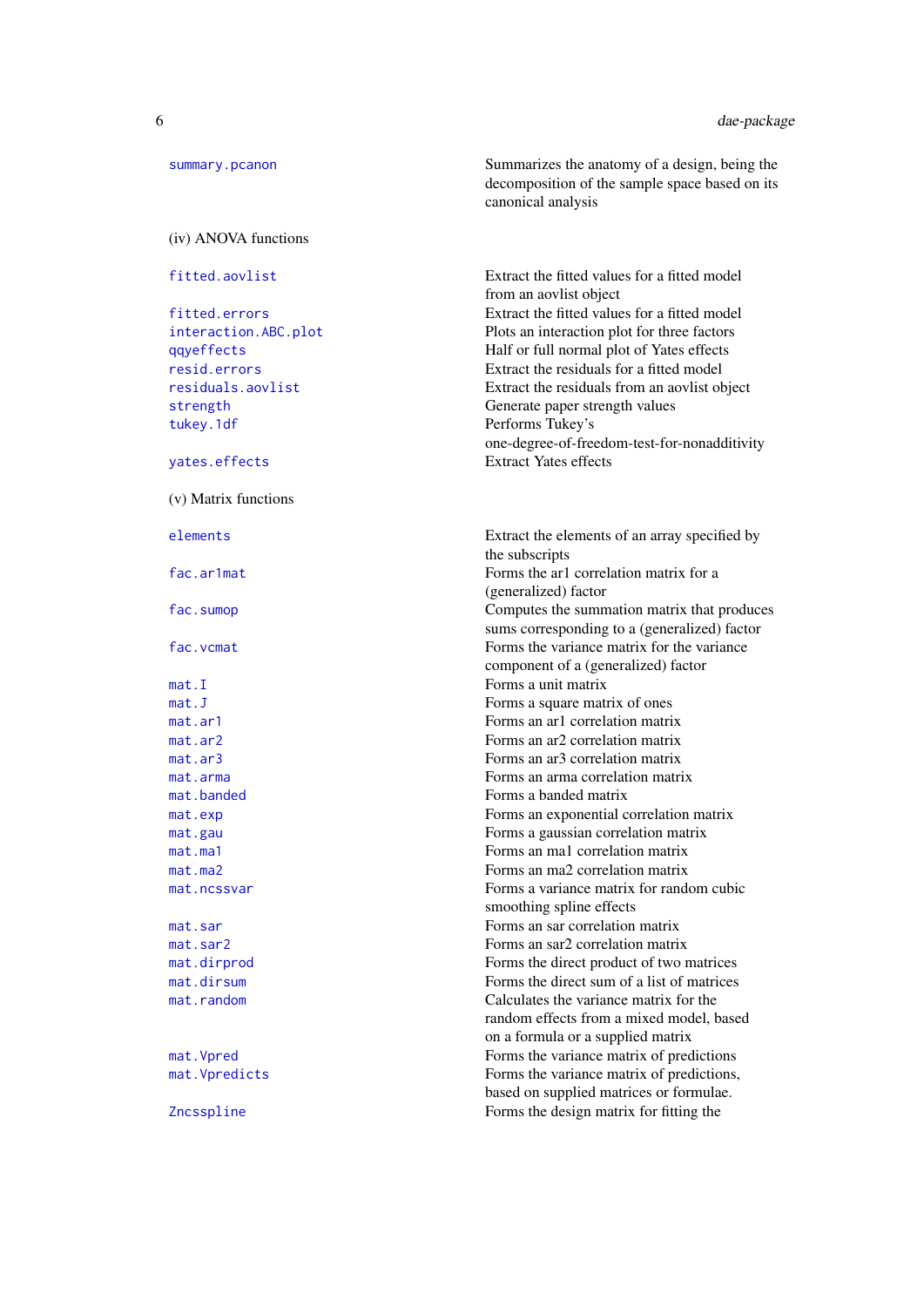random effects for a natural cubic smoothing spline.

(vi) Projector and canonical efficiency functions

Projector class:

| projector                     | Create projectors                                                                                                               |
|-------------------------------|---------------------------------------------------------------------------------------------------------------------------------|
| projector-class               | Class projector                                                                                                                 |
| is.projector                  | Tests whether an object is a valid object of                                                                                    |
|                               | class projector                                                                                                                 |
| print.projector               | Print projectors                                                                                                                |
| correct.degfree               | Check the degrees of freedom in an object of                                                                                    |
|                               | class projector                                                                                                                 |
| degfree                       | Degrees of freedom extraction and replacement                                                                                   |
| Accepts two or more formulae: |                                                                                                                                 |
| designAnatomy                 | An anatomy of a design, obtained from<br>a canonical analysis of the relationships<br>between sets of projectors.               |
| summary.pcanon                | Summarizes the anatomy of a design, being the<br>decomposition of the sample space based on its<br>canonical analysis           |
| print.summary.pcanon          | Prints the values in an 'summary.pcanon' object                                                                                 |
| efficiencies.pcanon           | Extracts the canonical efficiency factors from a<br>list of class 'pcanon'                                                      |
| Accepts exactly two formulae: |                                                                                                                                 |
| projs.2canon                  | A canonical analysis of the relationships between<br>two sets of projectors                                                     |
| projs.combine.p2canon         | Extract, from a p2canon object, the projectors                                                                                  |
| summary.p2canon               | A summary of the results of an analysis of<br>the relationships between two sets of projectors                                  |
| print.summary.p2canon         | Prints the values in an 'summary.p2canon' object<br>that give the combined decomposition                                        |
| efficiencies.p2canon          | Extracts the canonical efficiency factors from<br>a list of class 'p2canon'                                                     |
| Accepts a single formula:     |                                                                                                                                 |
| as.data.frame.pstructure      | Coerces a pstructure.object to a data.frame                                                                                     |
| print.pstructure              | Prints a pstructure.object                                                                                                      |
| pstructure.formula            | Takes a formula and constructs a pstructure.object<br>that includes the orthogonalized projectors for the<br>terms in a formula |
| Others:                       |                                                                                                                                 |
|                               |                                                                                                                                 |

[decomp.relate](#page-15-1) **Examines** the relationship between the eigenvectors for two decompositions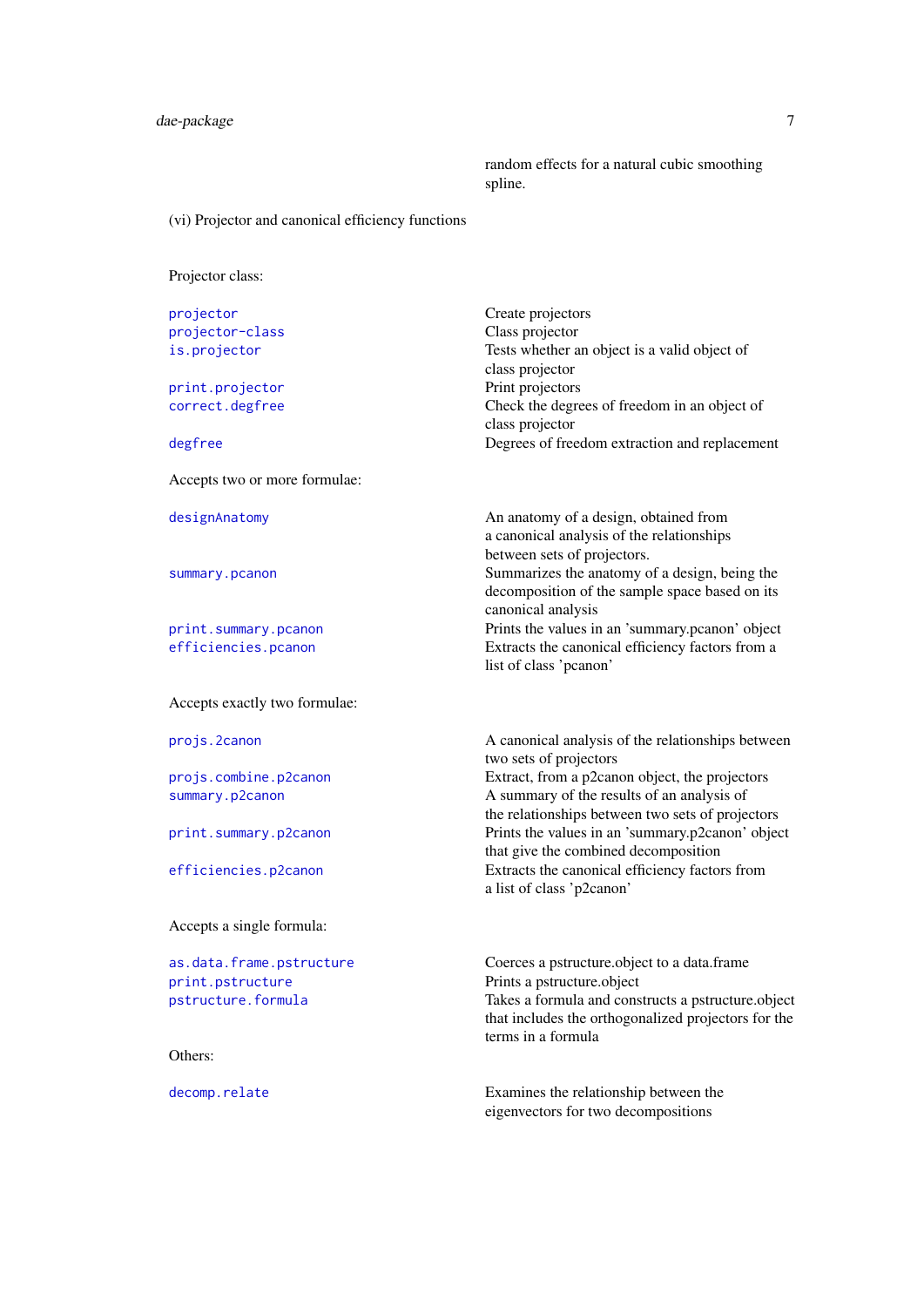<span id="page-7-0"></span>

| efficiency.criteria           | Computes efficiency criteria from a set of<br>efficiency factors |
|-------------------------------|------------------------------------------------------------------|
| fac.meanop                    | Computes the projection matrix that produces means               |
| proj2.eigen                   | Canonical efficiency factors and eigenvectors                    |
|                               | in joint decomposition of two projectors                         |
| proj2.efficiency              | Computes the canonical efficiency factors for                    |
|                               | the joint decomposition of two projectors                        |
| proj2.combine                 | Compute the projection and Residual operators                    |
|                               | for two, possibly nonorthogonal, projectors                      |
| show-methods                  | Methods for Function 'show' in Package dae                       |
| (vii) Miscellaneous functions |                                                                  |
| extab                         | Expands the values in table to a vector                          |
| get.daeTolerance              | Gets the value of daeTolerance for the package dae               |
| harmonic.mean                 | Calcuates the harmonic mean.                                     |
| is.allzero                    | Tests whether all elements are approximately zero                |
| rep.data.frame                | Replicate the rows of a data.frame by repeating                  |
|                               | each row consecutively and/or repeating all rows                 |
|                               | as a group.                                                      |
| rmynorm                       | Generates a vector of random values from a                       |
|                               | multivariate normal distribution                                 |
|                               |                                                                  |
| set.daeTolerance              | Sets the value of daeTolerance for the package dae               |

# Author(s)

NA Maintainer: NA

<span id="page-7-1"></span>ABC.Interact.dat *Randomly generated set of values indexed by three factors*

# Description

This data set has randomly generated values of the response variable MOE (Measure Of Effectiveness) which is indexed by the two-level factors A, B and C.

# Usage

data(ABC.Interact.dat)

# Format

A data.frame containing 8 observations of 4 variables.

# Source

Generated by Chris Brien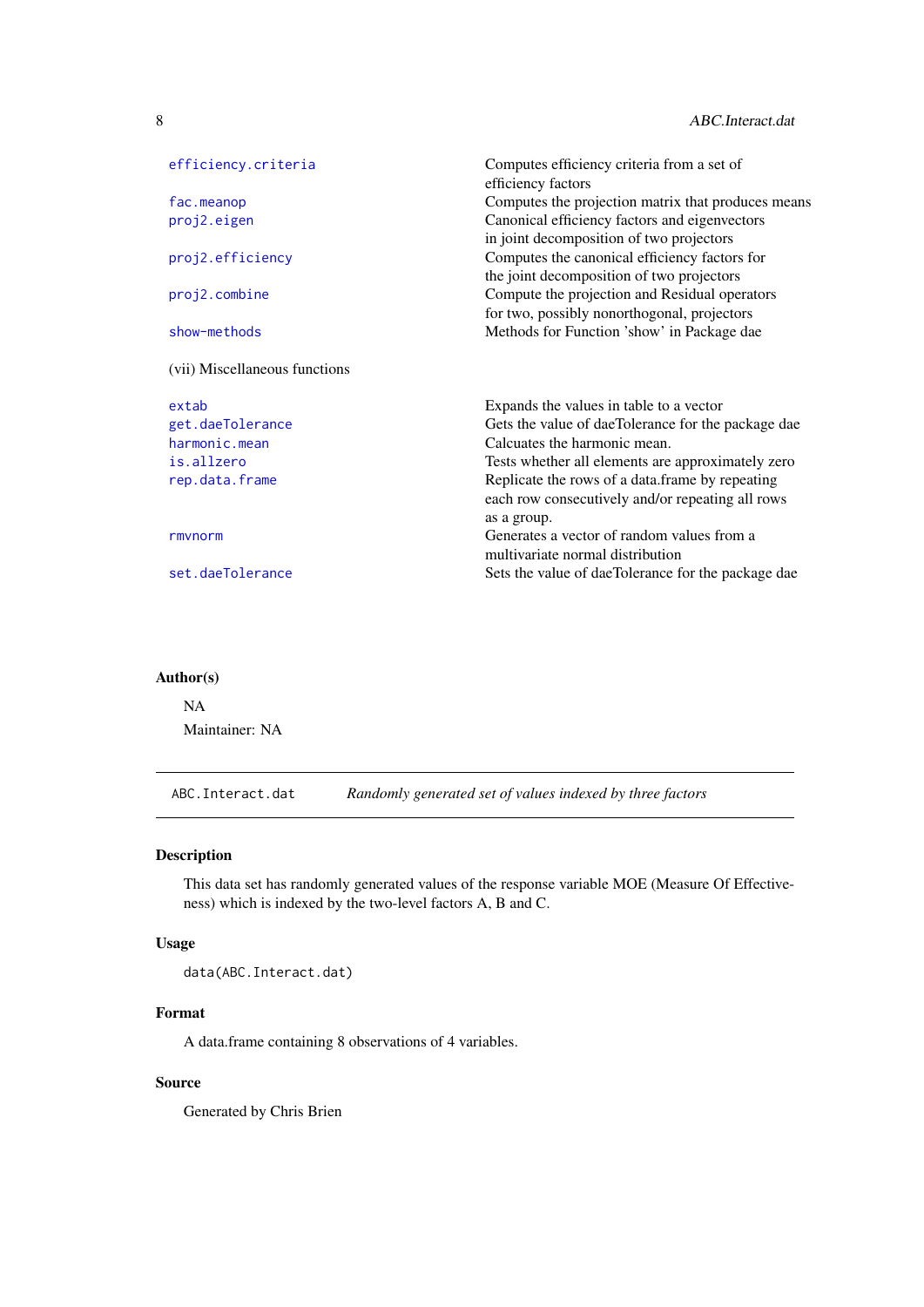<span id="page-8-1"></span><span id="page-8-0"></span>as.data.frame.pstructure

*Coerces a pstructure.object to a data.frame.*

# Description

Coerces a [pstructure.object](#page-113-1), which is of class pstructure, to a [data.frame](#page-0-0). One can choose whether or not to include the marginality matrix in the data.frame. The aliasing component is excluded.

# Usage

```
## S3 method for class 'pstructure'
as.data.frame(x, row.names = NULL, optional = FALSE, ...,omit.marginality = FALSE)
```
# Arguments

| $\mathsf{x}$     | The pstructure object, which is of class pstructure and is to be coerced.                                                                                                                                                                                                                        |
|------------------|--------------------------------------------------------------------------------------------------------------------------------------------------------------------------------------------------------------------------------------------------------------------------------------------------|
| row.names        | NULL or a character vector giving the row names for the data frame. Missing<br>values are not allowed.                                                                                                                                                                                           |
| optional         | A logical passed to as data frame. If TRUE, setting row names and con-<br>verting column names (to syntactic names: see make.names) is optional. Note<br>that all of R's base package as $data$ . frame() methods use optional only for<br>column names treatment, basically with the meaning of |
|                  | $data. frame(*, check. names = 'optional).$                                                                                                                                                                                                                                                      |
| $\ddots$ .       | Further arguments passed to or from other methods.                                                                                                                                                                                                                                               |
| omit.marginality |                                                                                                                                                                                                                                                                                                  |
|                  | A logical, which, if TRUE, results in the marginality matrix being omitted<br>from the data.frame.                                                                                                                                                                                               |

# Value

A [data.frame](#page-0-0) with as many rows as there are non-aliased terms in the [pstructure.object](#page-113-1). The columns are df, terms, sources and, if omit.marginality is FALSE, the columns of the generated levels with columns of the marginality matrix that is stored in the marginality component of the object.

# Author(s)

Chris Brien

# See Also

[as.data.frame](#page-0-0).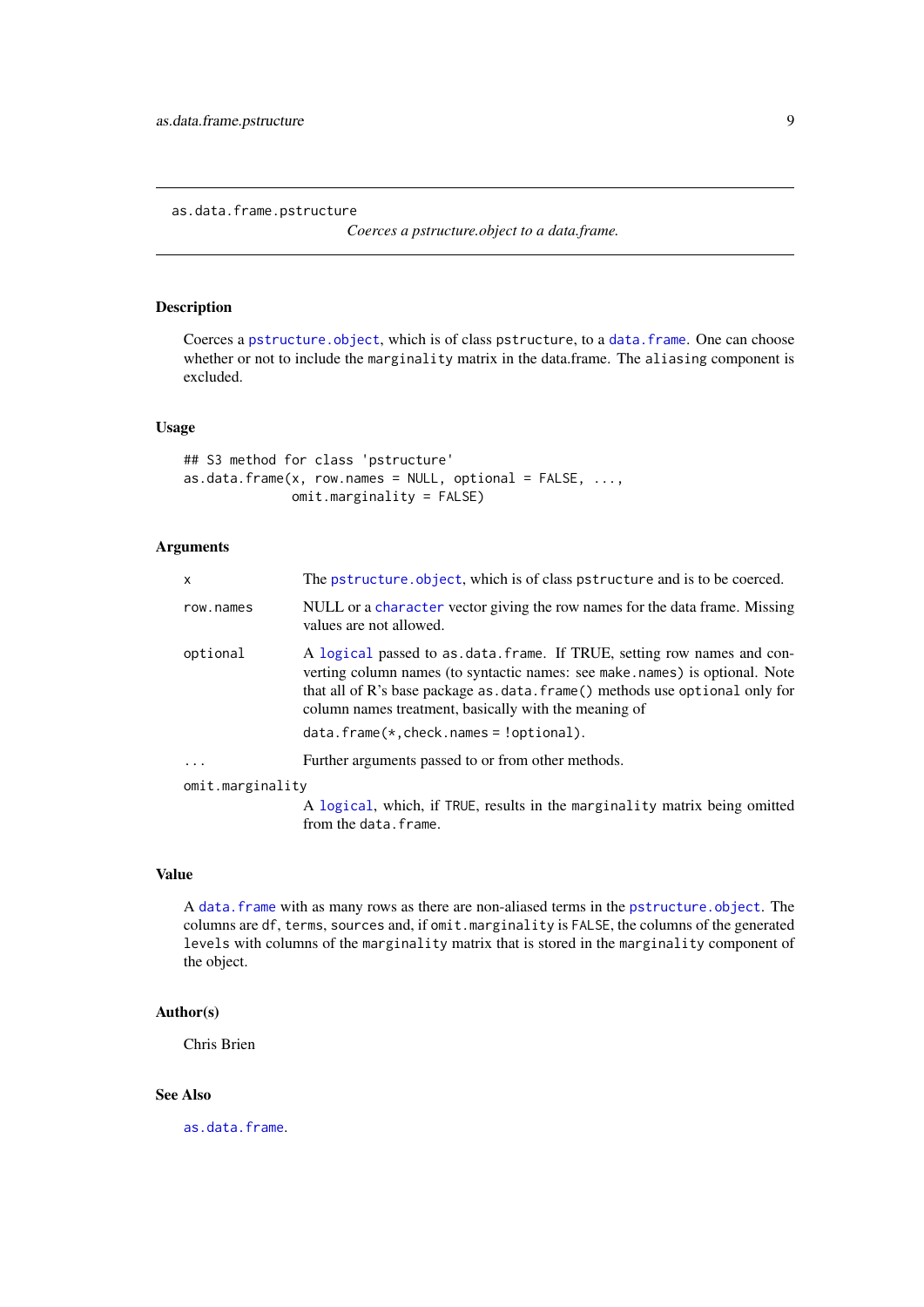### Examples

```
## Generate a data.frame with 4 factors, each with three levels, in standard order
ABCD.lay \leq fac.gen(list(A = 3, B = 3, C = 3, D = 3))
## create a pstructure object based on the formula ((A*B)/C)*D
ABCD.struct <- pstructure.formula(~ ((A*B)/C)*D, data =ABCD.lay)
## print the object either using the Method function or the generic function
ABCS.dat <- as.data.frame.pstructure(ABCD.struct)
as.data.frame(ABCD.struct)
```
<span id="page-9-1"></span>as.numfac *Convert a factor to a numeric vector*

#### Description

Converts a [factor](#page-0-0) to a numeric vector with approximately the numeric values of its levels. Hence, the levels of the [factor](#page-0-0) must be numeric values, stored as characters. It uses the method described in [factor](#page-0-0). Use as numeric to convert a factor to a numeric vector with integers 1, 2, ... corresponding to the positions in the list of levels. You can also use [fac.recode](#page-55-1) to recode the levels to numeric values. If a numeric is supplied, it is left unchanged.

### Usage

as.numfac(factor)

#### Arguments

[factor](#page-0-0) The factor to be converted.

# Value

A numeric vector. An NA will be stored for any value of the factor whose level is not a number.

### Author(s)

Chris Brien

# See Also

[as.numeric](#page-0-0), [fac.recode](#page-55-1) in package dae, [factor](#page-0-0).

```
## set up a factor and convert it to a numeric vector
a \leftarrow factor(rep(1:3, 4))x \leftarrow as.numfac(a)
```
<span id="page-9-0"></span>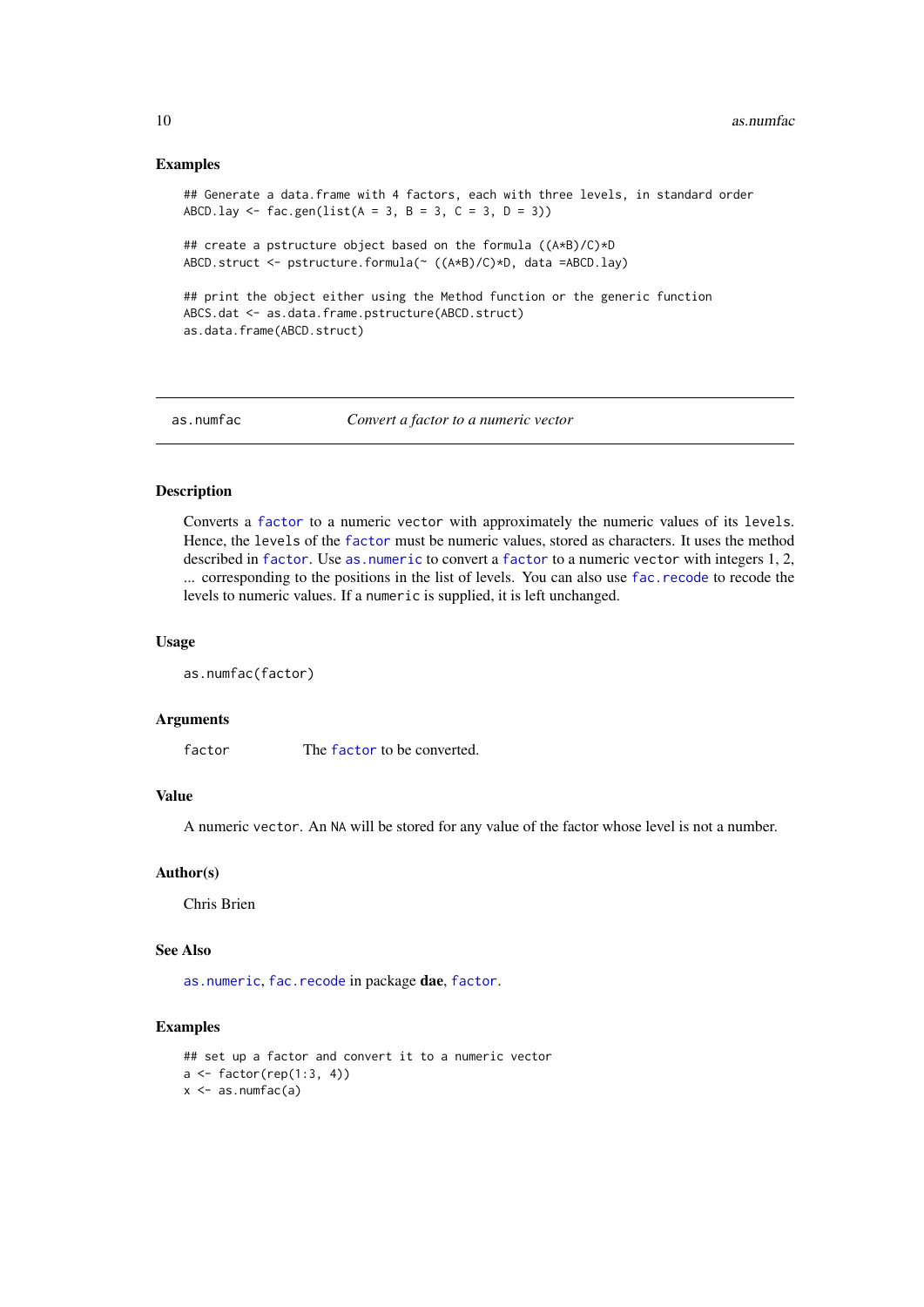<span id="page-10-1"></span><span id="page-10-0"></span>

The data set comes from Joshi (1987) and is the data from an experiment to investigate six varieties of wheat that employs a balanced incomplete block design (BIBD) with ten blocks, each consisting of three plots. For more details see the vignette daeDesignNotes.pdf.

#### Usage

```
data(BIBDWheat.dat)
```
#### Format

A data.frame containing 30 observations of 4 variables.

#### Source

Joshi, D. D. (1987) *Linear Estimation and Design of Experiments*. Wiley Eastern, New Delhi.

<span id="page-10-2"></span>

| blockboundaryPlot | This function plots a block boundary on a plot produced by |  |  |  |  |  |
|-------------------|------------------------------------------------------------|--|--|--|--|--|
|                   | designPlot.                                                |  |  |  |  |  |

#### Description

This function plots a block boundary on a plot produced by [designPlot](#page-28-1). It allows control of the starting unit, through rstart and cstart, and the number of rows (nrows) and columns (ncolumns) from the starting unit that the blocks to be plotted are to cover.

# Usage

```
blockboundaryPlot(blockdefinition = NULL, blocksequence = FALSE,
                  rstart= 0, cstart = 0, nrows, ncolumns,
                  blocklinecolour = 1, blocklinewidth = 2)
```
# Arguments

blockdefinition

A [matrix](#page-0-0) of block sizes:

- if there is only one row, then the first element is interpreted as the no. rows in each block and blocks with this number of rows are to be repeated across the rows of the design.
- if there is more than one row, then each row of the matrix specifies a block, with the sequence of rows in the matrix specifying a corresponding sequence of blocks down the rows of the design.

Similarly, a single value for a column specifies a repetition of blocks of that size across the columns of the design, while several column values specifies a sequence of blocks across the columns of the size specified.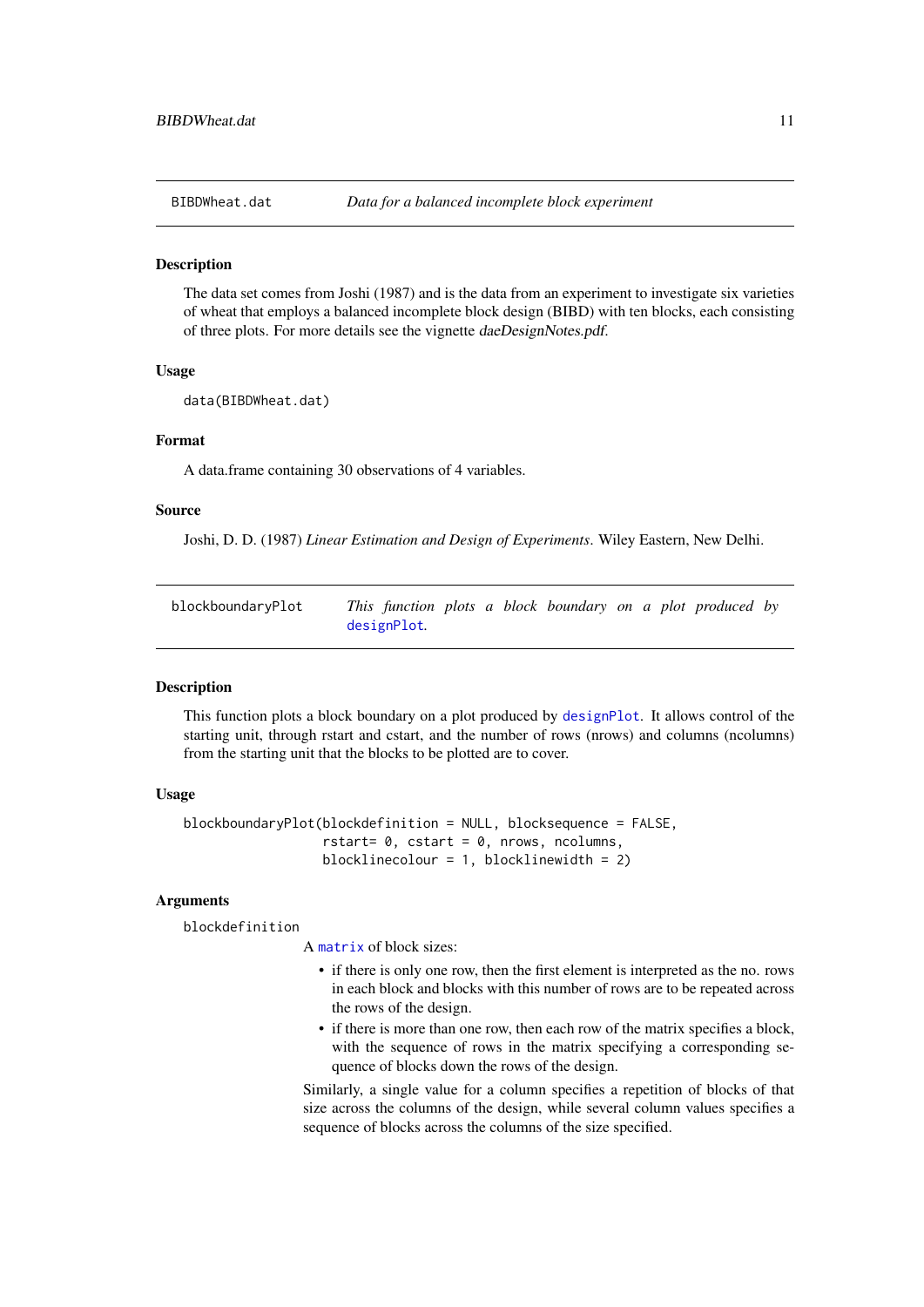| blocksequence   | A logical that determines whether block numbers are repetitions or sequences<br>of block numbers.                  |
|-----------------|--------------------------------------------------------------------------------------------------------------------|
| rstart          | A numeric speccifying the row after which the plotting of block boundaries is<br>to start.                         |
| cstart          | A numeric speccifying the column after which the plotting of block boundaries<br>is to start.                      |
| nrows           | A numeric the number of rows (nrows), from the starting unit, that the blocks<br>to be plotted are to cover.       |
| ncolumns        | A numeric the number of columns (ncolumns), from the starting unit, that the<br>blocks to be plotted are to cover. |
| blocklinecolour |                                                                                                                    |
|                 | A character string specifying the colour of the block boundary.                                                    |
|                 | See Colour specification under the par function.                                                                   |
|                 | blocklinewidth A numeric giving the width of the block boundary to be plotted.                                     |

# Value

no values are returned, but modifications are made to the currently active plot.

# Author(s)

Chris Brien

# See Also

[designPlot](#page-28-1), [par](#page-0-0), DiGGer

```
## Not run:
   SPL.Lines.mat <- matrix(as.numfac(Lines), ncol=16, byrow=T)
   colnames(SPL.Lines.mat) <- 1:16
   rownames(SPL.Lines.mat) <- 1:10
   SPL.Lines.mat <- SPL.Lines.mat[10:1, 1:16]
   designPlot(SPL.Lines.mat, labels=1:10, new=TRUE,
               rtitle="Rows",ctitle="Columns",
               chardivisor=3, rcellpropn = 1, ccellpropn=1,
               plotcellboundary = TRUE)
   #Plot Mainplot boundaries
   blockboundaryPlot(blockdefinition = cbind(4,16), rstart = 1,
                      blocklinewidth = 3, blockcolour = "green",
                      nrows = 9, ncolumns = 16blockboundaryPlot(blockdefinition = cbind(1,4),
                      blocklinewidth = 3, blockcolour = "green",
                      nrows = 1, ncolumns = 16blockboundaryPlot(blockdefinition = cbind(1,4), rstart= 9, nrows = 10, ncolumns = 16,
                      blocklinewidth = 3, blockcolour = "green")
   #Plot all 4 block boundaries
   blockboundaryPlot(blockdefinition = cbind(8,5,5,4), blocksequence=T,
                      \text{cstart} = 1, \text{rstart} = 1, \text{nrows} = 9, \text{ncolumn} = 15,
                      blocklinewidth = 3,blockcolour = "blue")
  blockboundaryPlot(blockdefinition = cbind(10,16), blocklinewidth=3, blockcolour="blue",
                      nrows=10, ncolumns=16)
   #Plot border and internal block boundaries only
```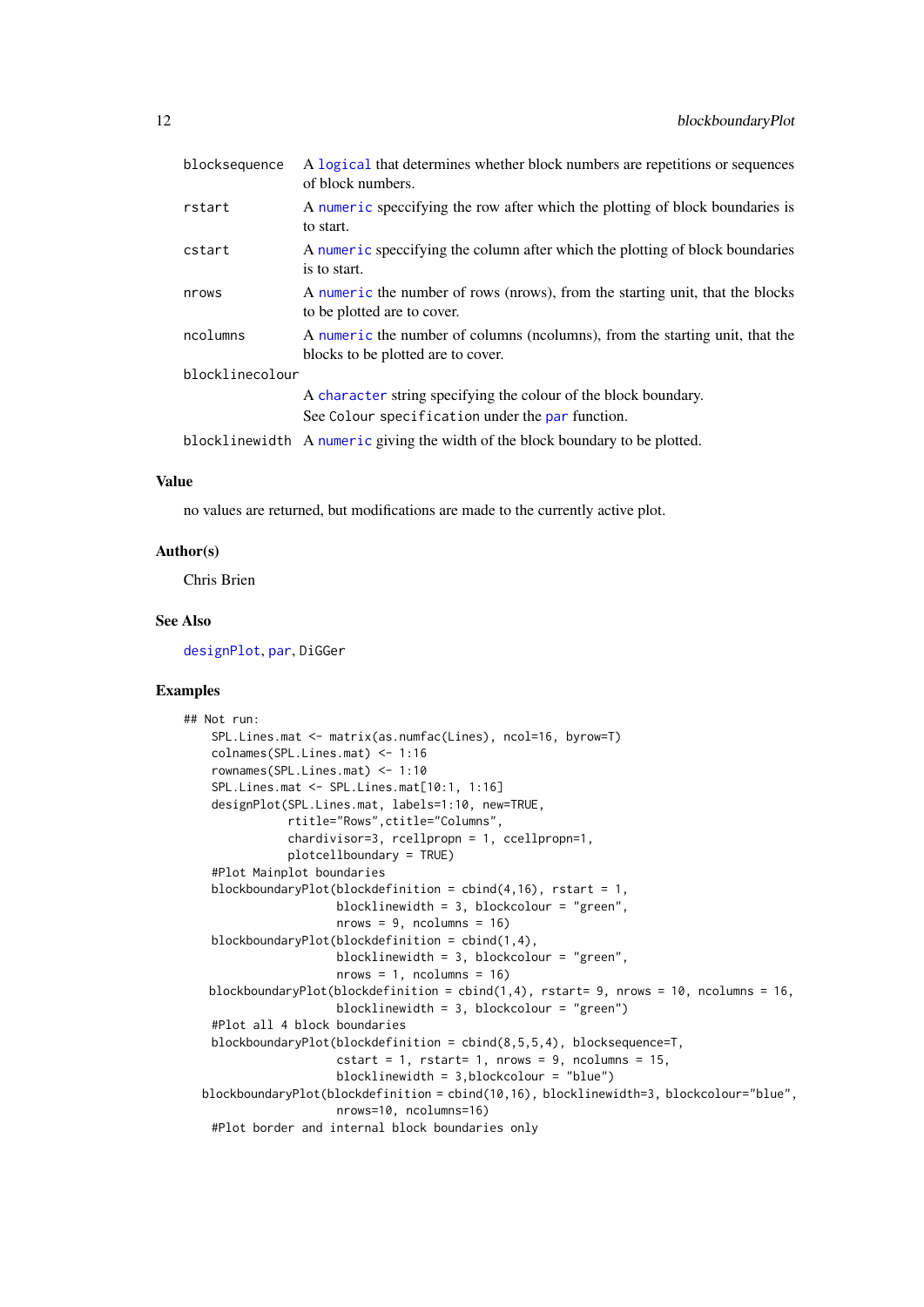### <span id="page-12-0"></span>Cabinet 1.des 13

```
blockboundaryPlot(blockdefinition = cbind(8,14), cstart = 1, rstart= 1,
                     nrows = 9, ncolumns = 15,
                     blocklinewidth = 3, blockcolour = "blue")
   blockboundaryPlot(blockdefinition = cbind(10,16),
                     blocklinewidth = 3, blockcolour = "blue",
                     nrows = 10, ncolumn = 16## End(Not run)
```
Cabinet1.des *A design for one of the growth cabinets in an experiment with 50 lines and 4 harvests*

#### Description

The systematic design for a lattice square for 49 treatments consisting of four 7 x 7 squares. For more details see the vignette daeDesignNotes.pdf.

### Usage

data(Cabinet1.des)

#### Format

A data.frame containing 160 observations of 15 variables.

<span id="page-12-1"></span>Casuarina.dat *Data for an experiment with rows and columns from Williams (2002)*

#### Description

Williams (2002, p.144) provides an example of a resolved, Latinized, row-column design with four rectangles (blocks) each of six rows by ten columns. The experiment investigated differences between 60 provenances of a species of Casuarina tree, these provenances coming from 18 countries; the trees were inoculated prior to planting at two different times, time of inoculation being assigned to the four replicates so that each occurred in two replicates. At 30 months, diameter at breast height (Dbh) was measured. For more details see the vignette daeDesignNotes.pdf.

# Usage

```
data(Casuarina.dat)
```
### Format

A data.frame containing 240 observations of 7 variables.

#### Source

Williams, E. R., Matheson, A. C. and Harwood, C. E. (2002) *Experimental design and analysis for tree improvement*. 2nd edition. CSIRO, Melbourne, Australia.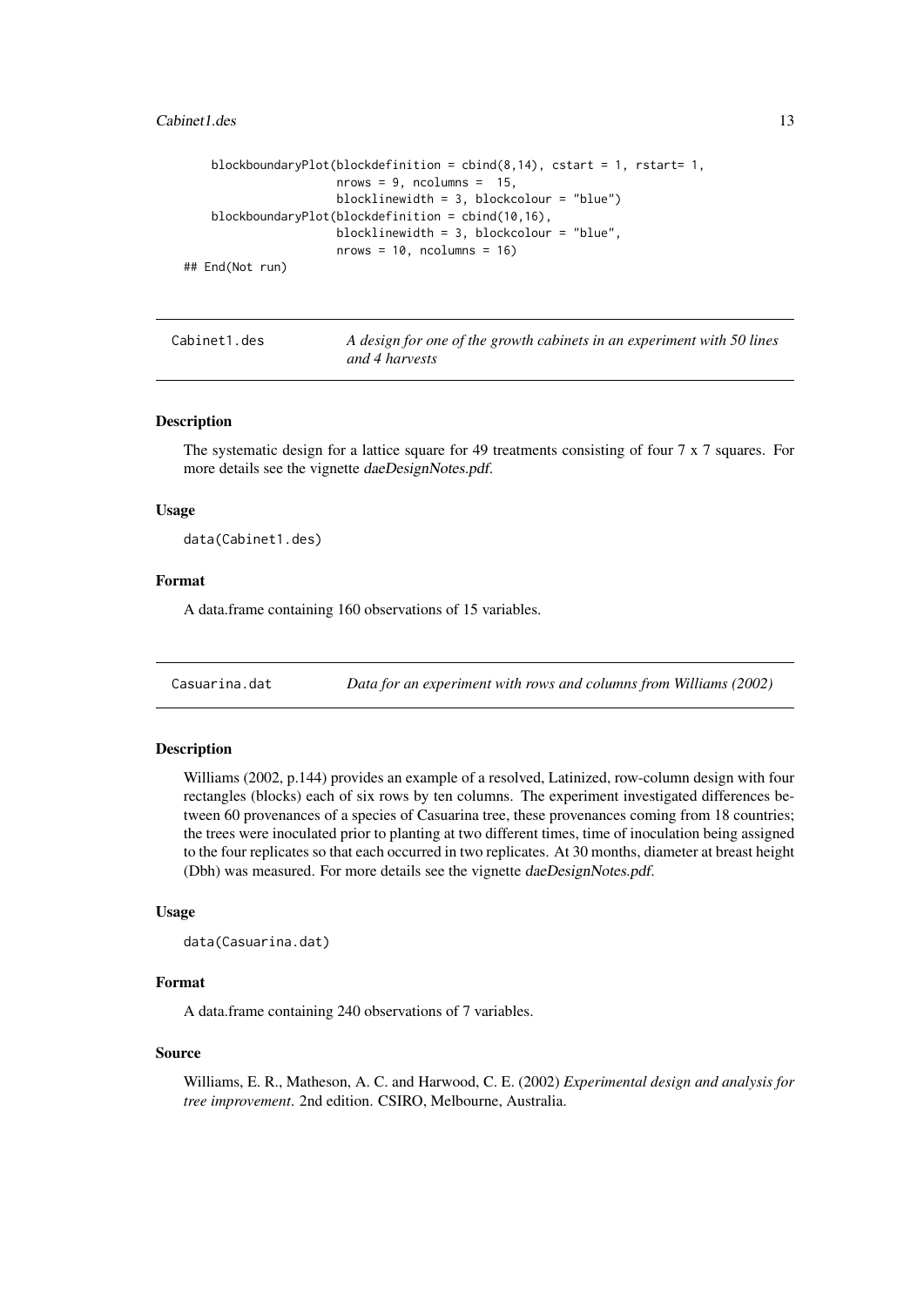<span id="page-13-1"></span><span id="page-13-0"></span>

Check the degrees of freedom in an object of class "[projector](#page-106-1)".

# Usage

```
correct.degfree(object)
```
### Arguments

object An object of class "[projector](#page-106-1)" whose degrees of freedom are to be checked.

### Details

The degrees of freedom of the projector are obtained as its number of nonzero eigenvalues. An eigenvalue is regarded as zero if it is less than daeTolerance, which is initially set to.Machine\$double.eps  $^{\circ}$  0.5 (about 1.5E-08). The function [set.daeTolerance](#page-120-1) can be used to change daeTolerance.

### Value

TRUE or FALSE depending on whether the correct degrees of freedom have been stored in the object of class "[projector](#page-106-1)".

#### Author(s)

Chris Brien

# See Also

[degfree](#page-16-1), [projector](#page-105-1) in package dae.

[projector](#page-106-1) for further information about this class.

# Examples

## set up a 2 x 2 mean operator that takes the mean of a vector of 2 values  $m \leq -$  matrix(rep(0.5,4), nrow=2)

## create a projector based on the matrix m proj.m <- new("projector", data=m)

## add its degrees of freedom degfree(proj.m) <- 1

## check degrees of freedom are correct correct.degfree(proj.m)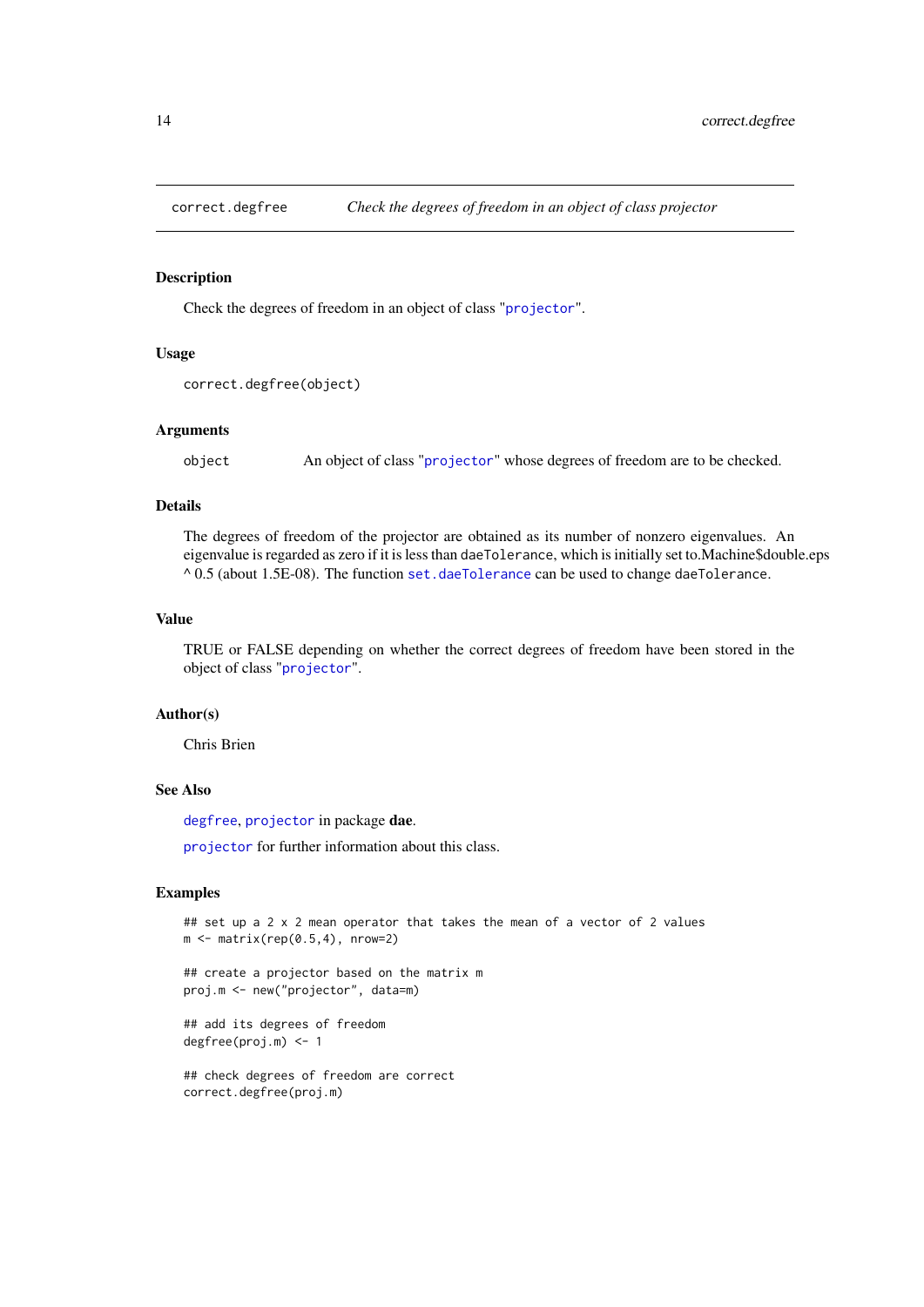<span id="page-14-0"></span>

These functions have been renamed and deprecated in dae.

# Usage

```
Ameasures(...)
blockboundary.plot(...)
design.plot(...)
proj2.decomp(...)
proj2.ops(...)
projs.canon(...)
projs.structure(...)
```
# Arguments

... absorbs arguments passed from the old functions of the style foo.bar().

# Author(s)

Chris Brien

daeTips *The intermittent, randomly-presented, startup tips.*

#### Description

The intermittent, randomly-presented, startup tips.

# Startup tips

Need help? Enter help(package = 'dae') and click on 'User guides, package vignettes and other docs'.

Need help? The manual is in the doc subdirectory of the package's install directory.

Find out what has changed in dae: enter news(package = 'dae').

Need help to produce randomized designs? Enter vignette('DesignNotes', package = 'dae').

Need help to do the canonical analysis of a design? Enter vignette('DesignNotes', package = 'dae'). Use suppressPackageStartupMessages() to eliminate all package startup messages.

To see all the intermittent, randomly-presented, startup tips enter ?daeTips.

For versions between CRAN releases (and more) go to <http://chris.brien.name/rpackages>.

# Author(s)

Chris Brien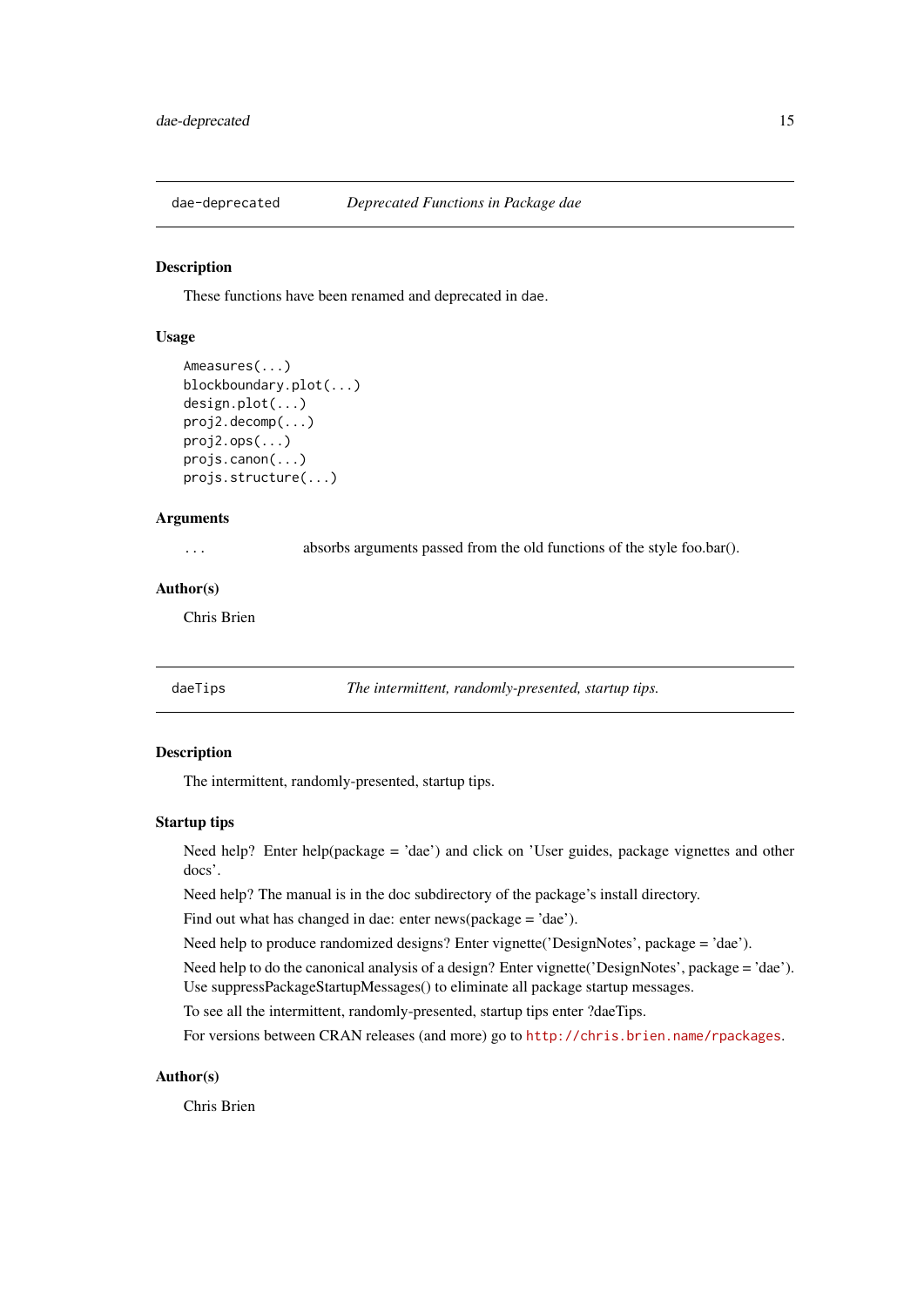<span id="page-15-1"></span><span id="page-15-0"></span>

Two decompositions produced by [proj2.eigen](#page-103-1) are compared by computing all pairs of crossproduct sums of eigenvectors from the two decompositions. It is most useful when the calls to [proj2.eigen](#page-103-1) have the same Q1.

#### Usage

decomp.relate(decomp1, decomp2)

### Arguments

| decomp1 | A list containing components efficiencies and eigenvectors such as is produced                          |
|---------|---------------------------------------------------------------------------------------------------------|
|         | by proj2.eigen.                                                                                         |
| decomp2 | Another list containing components efficiencies and eigenvectors such as is<br>produced by proj2.eigen. |

# Details

Each element of the r1 x r2 [matrix](#page-0-0) is the sum of crossproducts of a pair of eigenvectors, one from each of the two decompositions. A sum is regarded as zero if it is less than daeTolerance, which is initially set to .Machine\$double.eps ^ 0.5 (about 1.5E-08). The function [set.daeTolerance](#page-120-1) can be used to change daeTolerance.

# Value

A [matrix](#page-0-0) that is r1 x r2 where r1 and r2 are the numbers of efficiencies of decomp1 and decomp2, respectively. The rownames and columnnames of the [matrix](#page-0-0) are the values of the efficiency factors from decomp1 and decomp2, respectively.

# Author(s)

Chris Brien

# See Also

[proj2.eigen](#page-103-1), [proj2.combine](#page-101-1) in package dae, [eigen](#page-0-0).

```
## PBIBD(2) from p. 379 of Cochran and Cox (1957) Experimental Designs.
## 2nd edn Wiley, New York
PBIBD2.unit <- list(Block = 6, Unit = 4)
PBIBD2.nest <- list(Unit = "Block")
trt <- factor(c(1,4,2,5, 2,5,3,6, 3,6,1,4, 4,1,5,2, 5,2,6,3, 6,3,4,1))
PBIBD2.lay <- designRandomize(allocated = trt,
                              recipient = PBIBD2.unit,
                              nested.recipients = PBIBD2.nest)
```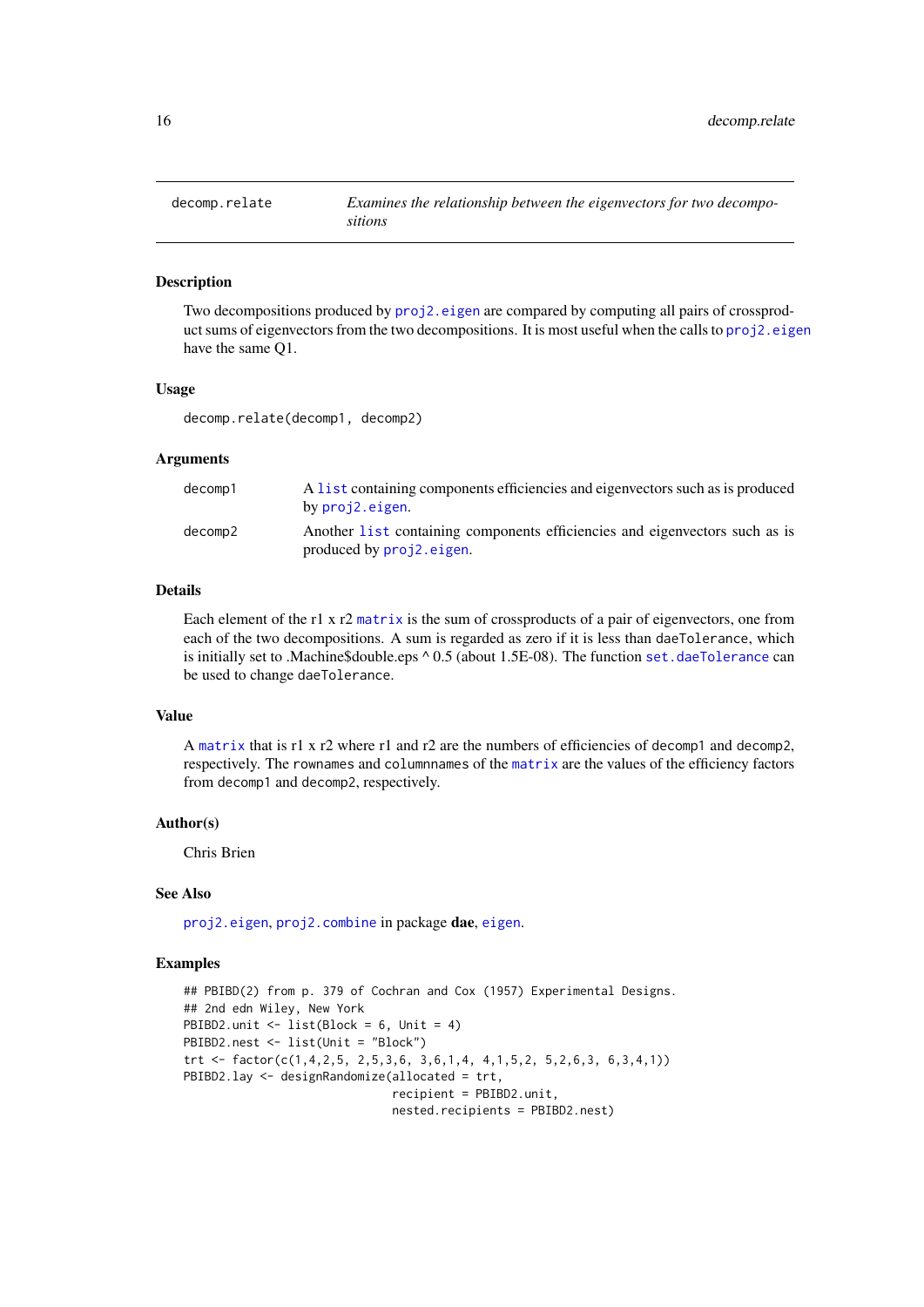#### <span id="page-16-0"></span>degfree the control of the control of the control of the control of the control of the control of the control of the control of the control of the control of the control of the control of the control of the control of the

```
##obtain sets of projectors
unit.struct <- pstructure(~ Block/Unit, data = PBIBD2.lay)
trt.struct <- pstructure(~ trt, data = PBIBD2.lay)
## obtain intra- and inter-block decompositions
decomp.inter <- proj2.eigen(unit.struct$Q[["Block"]], trt.struct$Q[["trt"]])
decomp.intra <- proj2.eigen(unit.struct$Q[["Unit[Block]"]], trt.struct$Q[["trt"]])
## check that intra- and inter-block decompositions are orthogonal
decomp.relate(decomp.intra, decomp.inter)
```
<span id="page-16-1"></span>degfree *Degrees of freedom extraction and replacement*

# Description

Extracts the degrees of freedom from or replaces them in an object of class "[projector](#page-106-1)".

#### Usage

degfree(object)

degfree(object) <- value

# Arguments

| object | An object of class "projector" whose degrees of freedom are to be extracted<br>or replaced.                                                                      |
|--------|------------------------------------------------------------------------------------------------------------------------------------------------------------------|
| value  | An integer to which the degrees of freedom are to be set or an object of class<br>"projector" or "matrix" from which the degrees of freedom are to be calulated. |

# Details

There is no checking of the correctness of the degrees of freedom, either already stored or as a supplied integer value. This can be done using [correct.degfree](#page-13-1).

When the degrees of freedom of the projector are to be calculated, they are obtained as the number of nonzero eigenvalues. An eigenvalue is regarded as zero if it is less than daeTolerance, which is initially set to .Machine\$double.eps ^ 0.5 (about 1.5E-08). The function [set.daeTolerance](#page-120-1) can be used to change daeTolerance.

# Value

An object of class "[projector](#page-106-1)" that consists of a square, summetric, idempotent matrix and degrees of freedom (rank) of the matrix.

#### Author(s)

Chris Brien

# See Also

[correct.degfree](#page-13-1), [projector](#page-105-1) in package dae. [projector](#page-106-1) for further information about this class.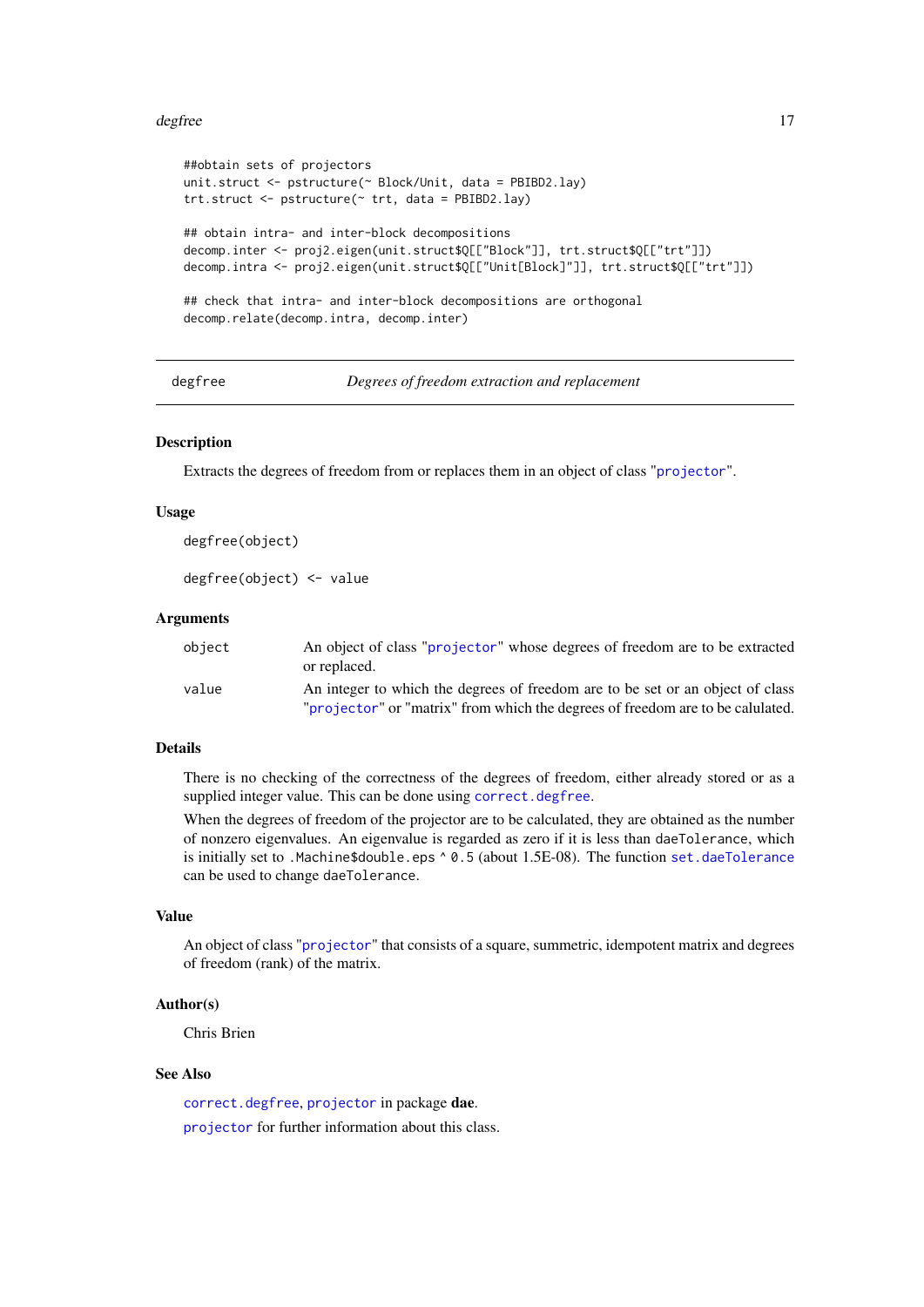#### Examples

```
## set up a 2 x 2 mean operator that takes the mean of a vector of 2 values
m \leq - matrix(rep(0.5,4), nrow=2)
## coerce to a projector
proj.m <- projector(m)
## extract its degrees of freedom
degfree(proj.m)
## create a projector based on the matrix m
proj.m <- new("projector", data=m)
## add its degrees of freedom and print the projector
degfree(proj.m) <- proj.m
print(proj.m)
```
<span id="page-17-1"></span>designAmeasures *Calculates the average variance of pairwise differences from the variance matrix for predictions*

#### Description

Calculates the average variance of pairwise differences between (of elementary contrasts of) preductions, possibly for different subgroups of the predictions, from the variance matrix for the predictions. If groups are specified then the A-optimality measures are calculated for the differences between predictions within each group and for those between predictions from different groups. If groupsizes are specified, but groups are not, the predictions will be sequentially broken into groups of the size specified by the elements of groupsizes. The groups can be named.

#### Usage

```
designAmeasures(Vpred, groupsizes = NULL, groups = NULL)
```
# Arguments

| Vpred      | The variance matrix of the predictions. It can be obtained using mat. Vpredicts.                                                                                                                                                                                                                                                                                                                                                                           |
|------------|------------------------------------------------------------------------------------------------------------------------------------------------------------------------------------------------------------------------------------------------------------------------------------------------------------------------------------------------------------------------------------------------------------------------------------------------------------|
| groupsizes | A numeric containing group sizes. The sum of the elements of groupsizes<br>must be less than or equal to the order of Vpred. If groupsizes is a named<br>vector, the names are used to label the groups. If NULL, either groups is used<br>or the average for all pairwise differences is obtained.                                                                                                                                                        |
| groups     | A list, each element of which specifies a subroup of the predictions over whose<br>pairwise differences the variances are to be averaged. If there is more than one<br>group, the variances of all between and within group pairwise differences are<br>averaged. If the elements of groups are named, the names are used to label<br>the groups. If groups is NULL, either groupsizes is used or the average for all<br>pairwise differences is obtained. |

# Details

The variance matrix of pairwise differences is calculated as  $v_{ii} + v_{jj} - 2v_{ij}$ , where  $v_{ij}$  is the element from the ith row and jth column of Vpred. Then the mean of these is computed for the nominated groups.

<span id="page-17-0"></span>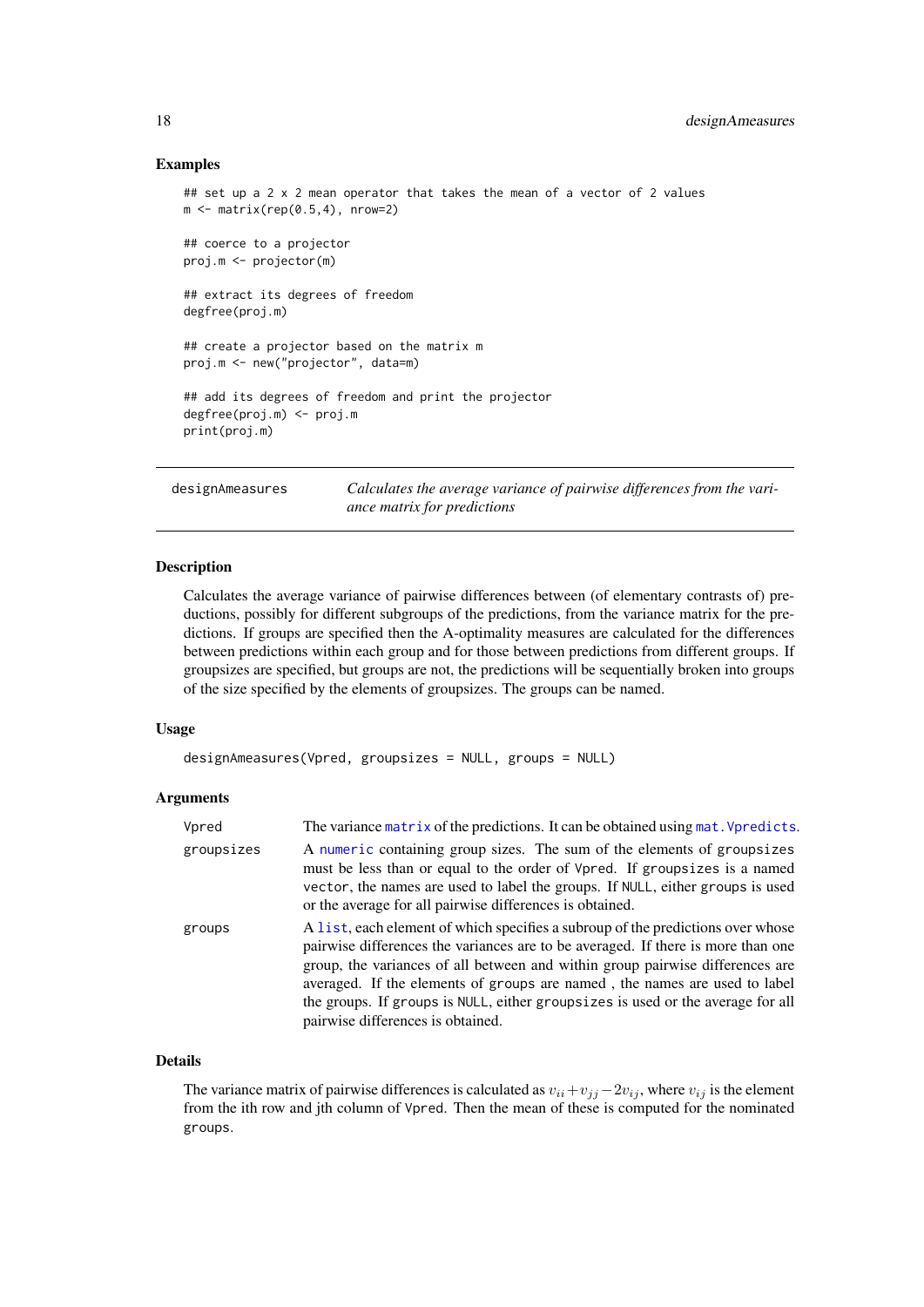### Value

A [matrix](#page-0-0) containing the within and between group A-optimality measures.

#### Author(s)

Chris Brien

#### References

Smith, A. B., D. G. Butler, C. R. Cavanagh and B. R. Cullis (2015). Multi-phase variety trials using both composite and individual replicate samples: a model-based design approach. *Journal of Agricultural Science*, 153, 1017-1029.

# See Also

[mat.Vpred](#page-85-1), [designAnatomy](#page-19-1).

```
## Reduced example from Smith et al. (2015)
## Generate two-phase design
mill.fac <- fac.gen(list(Mrep = 2, Mday = 2, Mord = 3))
field.lay \le fac.gen(list(Frep = 2, Fplot = 4))
field.lay$Variety <- factor(c("D","E","Y","W","G","D","E","M"),
                             levels = c("Y", "W", "G", "M", "D", "E"))start.design <- cbind(mill.fac, field.lay[c(3,4,5,8,1,7,3,4,5,8,6,2),])
rownames(start.design) <- NULL
## Set up matrices
n <- nrow(start.design)
W <- model.matrix(~ -1+ Variety, start.design)
ng \leftarrow \text{ncol}(W)Gg\leftarrow diag(1, ng)Vu <- with(start.design, fac.vcmat(Mrep, 0.3) +
                          fac.vcmat(fac.combine(list(Mrep, Mday)), 0.2) +
                          fac.vcmat(Frep, 0.1) +
                          fac.vcmat(fac.combine(list(Frep, Fplot)), 0.2))
R \leftarrow diag(1, n)## Calculate the varaince matrix of the predicted random Variety effects
Vp \le - mat. Vpred(W = W, Gg = Gg, Vu = Vu, R = R)
## Calculate A-optimality measure
designAmeasures(Vp)
designAmeasures(Vp, groups=list(fldUndup = c(1:4), fldDup = c(5,6)))
grpsizes \leq c(4,2)names(grpsizes) <- c("fldUndup", "fldDup")
designAmeasures(Vp, groupsizes = grpsizes)
designAmeasures(Vp, groupsizes = c(4))
designAmeasures(Vp, groups=list(c(1,4),c(5,6)))
## Calculate the variance matrix of the predicted fixed Variety effects, elminating the grand mean
Vp.reduc <- mat.Vpred(W = W, Gg = 0, Vu = Vu, R = R,
                       eliminate = projector(matrix(1, nrow = n, ncol = n)/n))## Calculate A-optimality measure
designAmeasures(Vp.reduc)
```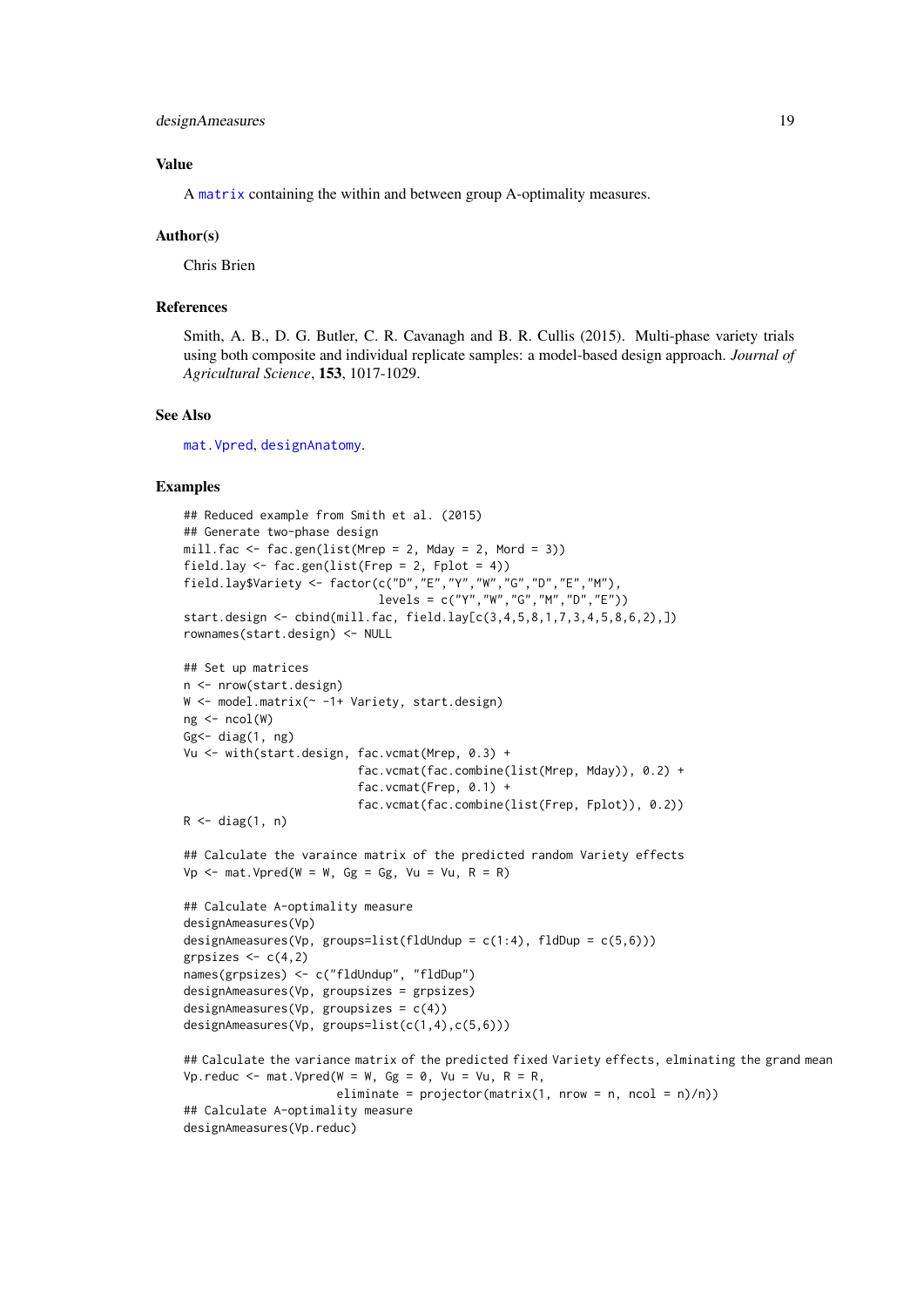<span id="page-19-1"></span><span id="page-19-0"></span>designAnatomy *Given the layout for a design, obtain its anatomy via the canonical analysis of its projectors to show the confounding and aliasing inherent in the design.*

# Description

Computes the canonical efficiency factors for the joint decomposition of two or more structures or sets of mutually orthogonally projectors (Brien and Bailey, 2009; Brien, 2017; Brien, 2019), orthogonalizing projectors in a set to those earlier in the set of projectors with which they are partially aliased. The results can be summarized in the form of a decomposition table that shows the confounding between sources from different sets. For examples of its use also see the vignette daeDesignNotes.pdf.

# Usage

```
designAnatomy(formulae, data, keep.order = TRUE, grandMean = FALSE,
              orthogonalize = "hybrid", labels = "sources",
              marginality = NULL, check.marginality = TRUE,
              which.criteria = c("aefficiency","eefficiency","order"),
              aliasing.print = FALSE,
              omit.projectors = c("pcanon", "combined"), ...)
```
#### Arguments

| formulae      | An object of class list whose components are of class formula. Usually, the<br>terms in a single formula have the same status in the allocation of factors in the<br>design. For example, all involve only factors that were allocated, or all involve<br>factors that were recipients of allocated factors. The names of the components<br>are used to identify the sources in the summary pcanon object. They will also be<br>used to name the terms, sources and marginality lists in the pcanon. object.                                                                                                                                                                                                                                          |
|---------------|-------------------------------------------------------------------------------------------------------------------------------------------------------------------------------------------------------------------------------------------------------------------------------------------------------------------------------------------------------------------------------------------------------------------------------------------------------------------------------------------------------------------------------------------------------------------------------------------------------------------------------------------------------------------------------------------------------------------------------------------------------|
| data          | A data frame contains the values of the factors and variables that occur in<br>formulae.                                                                                                                                                                                                                                                                                                                                                                                                                                                                                                                                                                                                                                                              |
| keep.order    | A logical indicating whether the terms should keep their position in the ex-<br>panded formula projector, or reordered so that main effects precede two-factor<br>interactions, which precede three-factor interactions and so on.                                                                                                                                                                                                                                                                                                                                                                                                                                                                                                                    |
| grandMean     | A logical indicating whether the projector for the grand mean is to be included<br>for each structure.                                                                                                                                                                                                                                                                                                                                                                                                                                                                                                                                                                                                                                                |
| orthogonalize | A character vector indicating the method for orthogonalizing a projector to<br>those for terms that occurred previously in a single formula. Three options are<br>available: hybrid; differencing; eigenmethods. The hybrid option is the<br>most general and uses the relationships between the projection operators for the<br>terms in the formula to decide which projectors to substract and which to or-<br>thogonalize using eigenmethods. The differencing option subtracts, from the<br>current projector, those previously orthogonalized projectors for terms whose<br>factors are a subset of the current projector's factors. The eigemethods option<br>recursively orthogonalizes the projects using an eigenanalysis of each projector |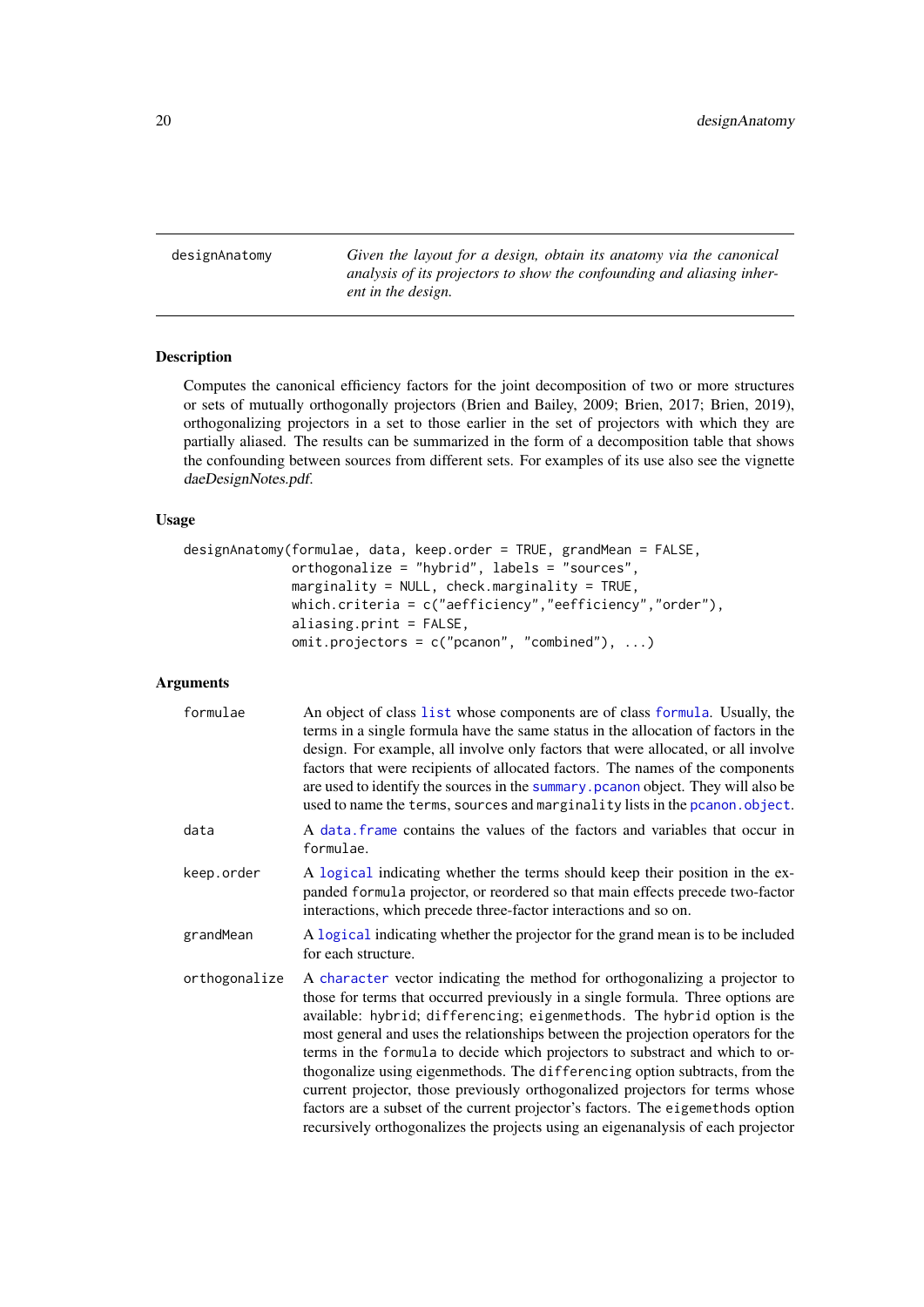with previously orthogonalized projectors. If a single value is given, it is used for all formulae.

- labels A [character](#page-0-0) nominating the type of labels to be used in labelling the projectors, and which will be used also in the output tables, such the tables of the aliasing in the structure. The two alternatives are terms and sources. Terms have all factors/variables in it separated by colons (:). Sources have factors/variables in them that represent interactions separated by hashes (#); if some factors are nested within others, the nesting factors are surrounded by square brackets ([ and  $\overline{1}$ ) and separated by colons (:). If some generalized, or combined, factors have no marginal terms, the constituent factors are separated by colons (:) and if they interact with other factors in the source they will be parenthesized.
- marginality A [list](#page-0-0) that can be used to supply some or all of the marginality matrices when it is desired to overwrite calculated marginality matrices or when they are not calculated. If the [list](#page-0-0) is the same length as the formulae [list](#page-0-0), they will be associated in parallel with the components of formulae, irrespective of the naming of the two [list](#page-0-0)s. If the number of components in marginlaity is less than the number of components in formulae then both [list](#page-0-0)s must be named so that those in the marginality [list](#page-0-0) can be matched with those in the formulae [list](#page-0-0).

Each component of the marginality [list](#page-0-0) must be either NULL or a square [matrix](#page-0-0) consisting of zeroes and ones that gives the marginalites of the terms in the formula. It must have the row and column names set to the terms from the expanded formula, including being in the same order as these terms. The entry in the ith row and jth column will be one if the ith term is marginal to the jth term i.e. the column space of the ith term is a subspace of that for the jth term and so the source for the jth term is to be made orthogonal to that for the ith term. Otherwise, the entries are zero. A row and column should not be included for the grand mean even if grandMean is TRUE.

check.marginality

A [logical](#page-0-0) indicating whether the marginality matrix, when it is supplied, is to be checked against that computed by [pstructure.formula](#page-110-1). It is ignored when orthogonalize is set to eigenmethods.

- which. criteria A [character](#page-0-0) vector nominating the efficiency criteria to be included in the summary of aliasing between terms within a structure. It can be none, all or some combination of aefficiency, mefficiency, sefficiency, eefficiency, xefficiency, order and dforthog – for details see [efficiency.criteria](#page-40-1). If none, no summary is printed.
- aliasing.print A [logical](#page-0-0) indicating whether the aliasing between sources is to be printed. omit.projectors
	- A [character](#page-0-0) vector of the types of projectors to omit from the returned pcanon object. If pcanon is included in the vector then the projectors in these objects will be replaced with a numeric containing their degrees of freedom. If combined is included in the vector then the projectors for the combined decomposition will be replaced with a numeric containing their degrees of freedom. If none is included in the vector then no projectors will be omitted.

... further arguments passed to terms.

#### Details

For each formula supplied in formulae, the set of projectors is obtained using [pstructure](#page-110-2); there is one projector for each term in a formula. Then [projs.2canon](#page-107-1) is used to perform an analysis of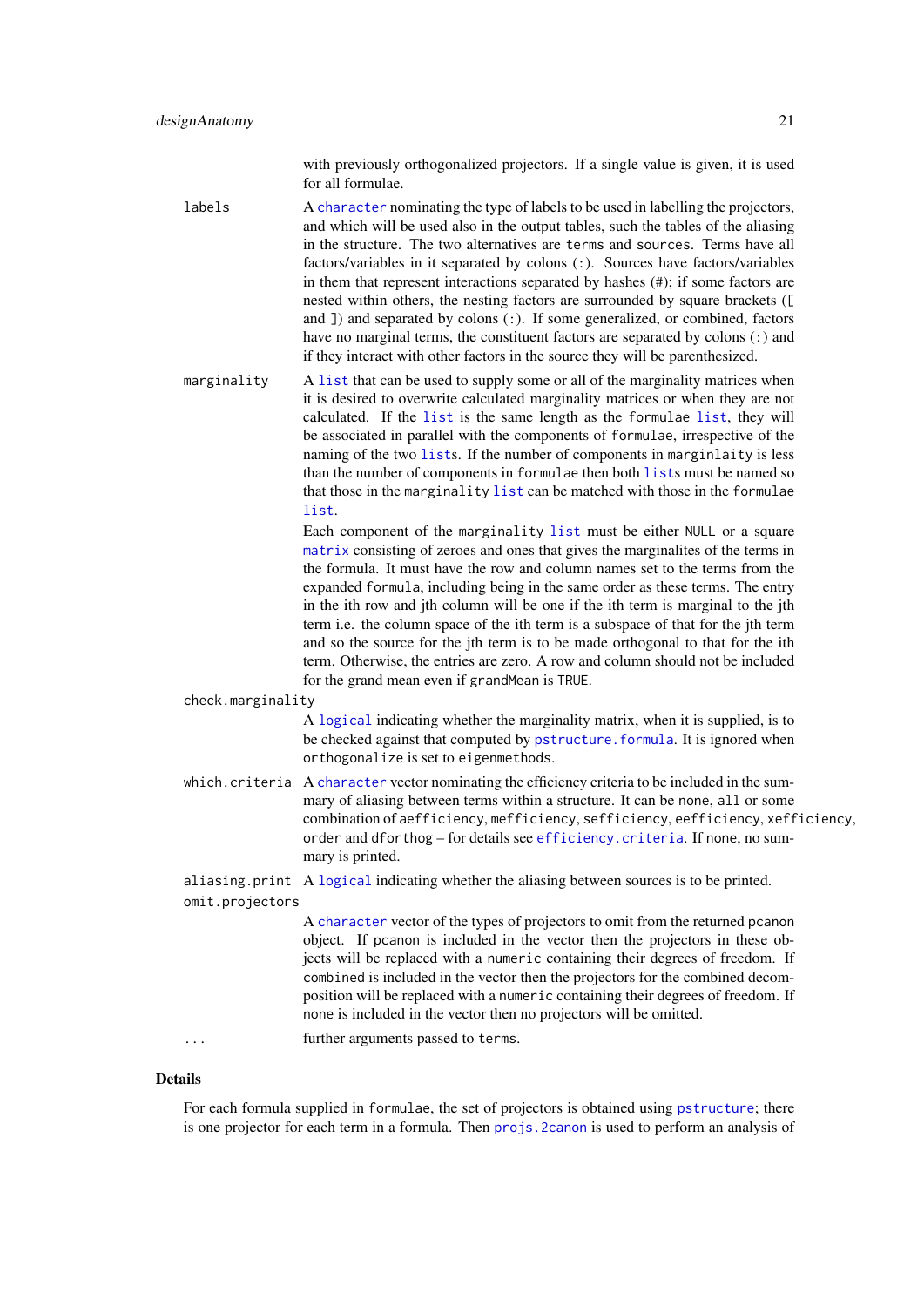the canonical relationships between two sets of projectors for the first two formulae. If there are further formulae, the relationships between its projectors and the already established decomposition is obtained using [projs.2canon](#page-107-1). The core of the analysis is the determination of eigenvalues of the product of pairs of projectors using the results of James and Wilkinson (1971). However, if the order of balance between two projection matrices is 10 or more or the James and Wilkinson (1971) methods fails to produce an idempotent matrix, equation 5.3 of Payne and Tobias (1992) is used to obtain the projection matrices for their joint decompostion.

# Value

A [pcanon.object](#page-94-1).

#### Author(s)

Chris Brien

#### References

Brien, C. J. (2017) Multiphase experiments in practice: A look back. *Australian & New Zealand Journal of Statistics*, 59, 327-352.

Brien, C. J. (2019) Multiphase experiments with at least one later laboratory phase . II. Northogonal designs. *Australian & New Zealand Journal of Statistics*, accepted for publication.

Brien, C. J. and R. A. Bailey (2009). Decomposition tables for multitiered experiments. I. A chain of randomizations. *The Annals of Statistics*, 36, 4184 - 4213.

James, A. T. and Wilkinson, G. N. (1971) Factorization of the residual operator and canonical decomposition of nonorthogonal factors in the analysis of variance. *Biometrika*, 58, 279-294.

Payne, R. W. and R. D. Tobias (1992). General balance, combination of information and the analysis of covariance. *Scandinavian Journal of Statistics*, 19, 3-23.

# See Also

```
designRandomize, designLatinSqrSys, designPlot,
pcanon.object, p2canon.object, summary.pcanon, efficiencies.pcanon, pstructure ,
projs.2canon, proj2.efficiency, proj2.combine, proj2.eigen, efficiency.criteria, in
package dae,
```
[eigen](#page-0-0).

[projector](#page-106-1) for further information about this class.

```
## PBIBD(2) from p. 379 of Cochran and Cox (1957) Experimental Designs.
## 2nd edn Wiley, New York
PBIBD2.unit \le list(Block = 6, Unit = 4)
PBIBD2.nest <- list(Unit = "Block")
trt <- factor(c(1,4,2,5, 2,5,3,6, 3,6,1,4, 4,1,5,2, 5,2,6,3, 6,3,4,1))
PBIBD2.lay <- designRandomize(allocated = trt,
                              recipient = PBIBD2.unit,
                              nested.recipients = PBIBD2.nest)
##obtain combined decomposition and summarize
unit.trt.canon <- designAnatomy(formulae = list(unit=~ Block/Unit, trt=~ trt),
```

```
data = PBIBD2.lay)
summary(unit.trt.canon, which.criteria = c("aeff","eeff","order"))
```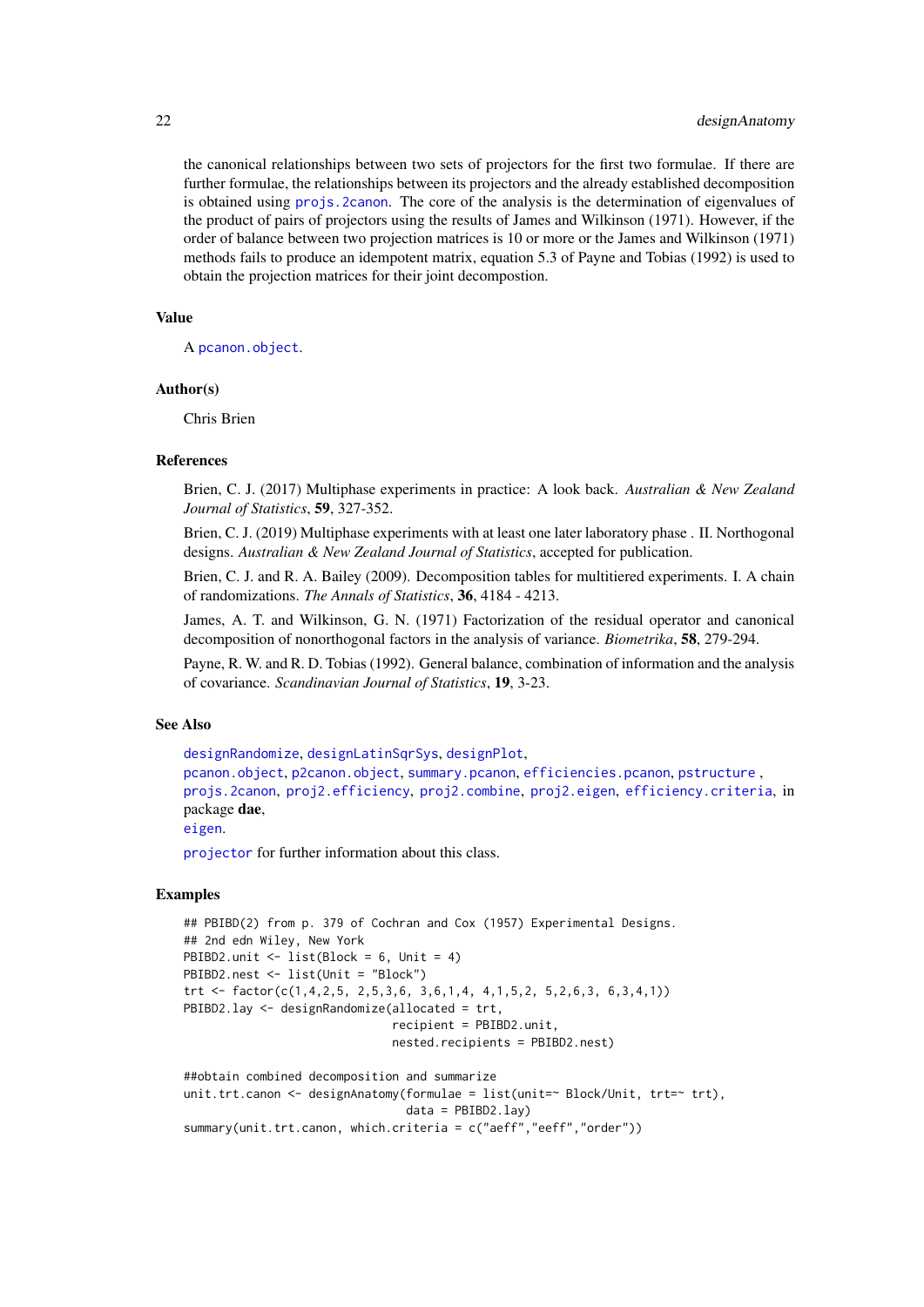#### <span id="page-22-0"></span>designBlocksGGPlot 23

```
summary(unit.trt.canon, which.criteria = c("aeff","eeff","order"), labels.swap = TRUE)
## Three-phase sensory example from Brien and Payne (1999)
## Not run:
data(Sensory3Phase.dat)
Eval.Field.Treat.canon <- designAnatomy(formulae = list(
                              eval= ~ ((Occasions/Intervals/Sittings)*Judges)/Positions,
                              field= ~ (Rows*(Squares/Columns))/Halfplots,
                              treats= ~ Trellis*Method),
                                        data = Sensory3Phase.dat)
summary(Eval.Field.Treat.canon, which.criteria =c("aefficiency", "order"))
## End(Not run)
```
<span id="page-22-1"></span>designBlocksGGPlot *Adds block boundaries to a plot produced by* [designGGPlot](#page-24-1)*.*

#### Description

This function adds block boundaries to a plot produced by [designGGPlot](#page-24-1). It allows control of the starting unit, through originrow and origincolumn, and the number of rows (nrows) and columns (ncolumns) from the starting unit that the blocks to be plotted are to cover.

#### Usage

```
designBlocksGGPlot(ggplot.obj, blockdefinition = NULL, blocksequence = FALSE,
                   originrow= 0, origincolumn = 0, nrows, ncolumns,
                   blocklinecolour = "blue", blocklinesize = 2,
                   printPlot = TRUE)
```
# Arguments

ggplot.obj An object produced by ggplot. blockdefinition

A [matrix](#page-0-0) of block sizes:

- if there is only one row, then the first element is interpreted as the no. rows in each block and blocks with this number of rows are to be repeated across the rows of the design.
- if there is more than one row, then each row of the matrix specifies a block, with the sequence of rows in the matrix specifying a corresponding sequence of blocks down the rows of the design.

Similarly, a single value for a column specifies a repetition of blocks of that size across the columns of the design, while several column values specifies a sequence of blocks across the columns of the size specified.

- blocksequence A [logical](#page-0-0) that determines whether block numbers are repetitions or sequences of block numbers.
- originrow A [numeric](#page-0-0) speccifying the row after which the plotting of block boundaries is to start.
- origincolumn A [numeric](#page-0-0) speccifying the column after which the plotting of block boundaries is to start.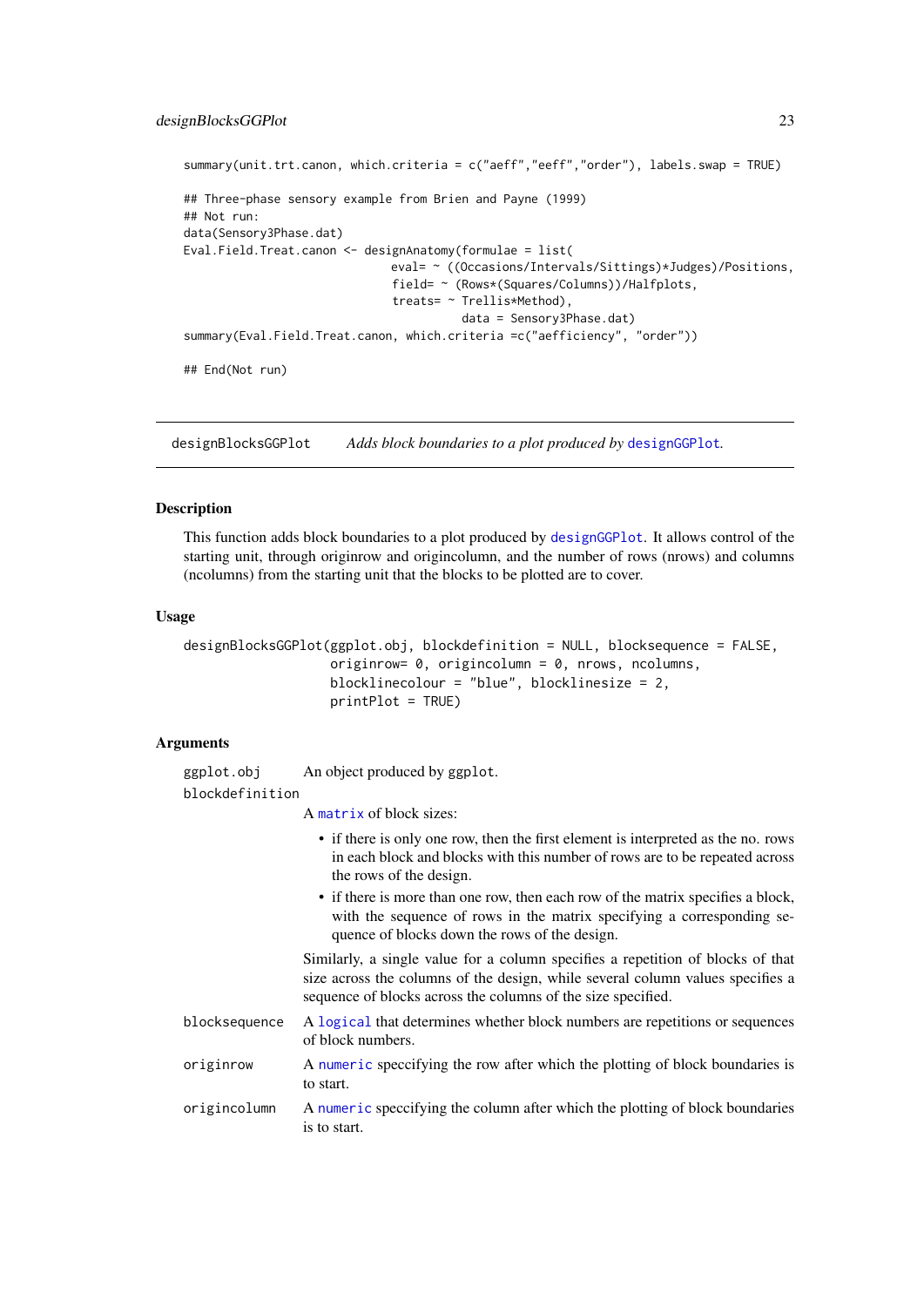| nrows           | A numeric the number of rows (nrows), from the starting unit, that the blocks<br>to be plotted are to cover.       |
|-----------------|--------------------------------------------------------------------------------------------------------------------|
| ncolumns        | A numeric the number of columns (ncolumns), from the starting unit, that the<br>blocks to be plotted are to cover. |
| blocklinecolour |                                                                                                                    |
|                 | A character string specifying the colour of the block boundary.                                                    |
|                 | See Colour specification under the par function.                                                                   |
| blocklinesize   | A numeric giving the width of the block boundary to be plotted.                                                    |
| printPlot       | A logical indicating whether to print the plot after adding the block bound-<br>aries.                             |

# Value

An object of class "ggplot", formed by adding to the input ggplot.obj and which can be plotted using print.

#### Author(s)

Chris Brien

# Source

Brien, C.J., Harch, B.D., Correll, R.L., and Bailey, R.A. (2011) Multiphase experiments with at least one later laboratory phase. I. Orthogonal designs. *Journal of Agricultural, Biological, and Environmental Statistics*, 16:422-450.

# See Also

[designGGPlot](#page-24-1), [par](#page-0-0), DiGGer

```
## Construct a randomized layout for the split-unit design described by
## Brien et al. (2011, Section 5)
split.sys <- cbind(fac.gen(list(Months = 4, Athletes = 3, Tests = 3)),
                   fac.gen(list(Intensities = LETTERS[1:3], Surfaces = 3),
                          times = 4)
split.lay <- designRandomize(allocated = split.sys[c("Intensities", "Surfaces")],
                            recipient = split.sys[c("Months", "Athletes", "Tests")],
                            nested.recipients = list(Athletes = "Months",
                                                      Tests = c("Months", "Athletes")),
                             seed = 2598)
## Plot the design
cell.colours <- c("lightblue","lightcoral","lightgoldenrod","lightgreen","lightgrey",
                  "lightpink","lightsalmon","lightcyan","lightyellow","lightseagreen")
split.lay <- within(split.lay,
                    Treatments <- fac.combine(list(Intensities, Surfaces),
                                              combine.levels = TRUE))
plt <- designGGPlot(split.lay, labels = "Treatments",
                    row.factors = "Tests", column.factors = c("Months", "Athletes"),
                    colour.values = cell[1:9], size = 6,blockdefinition = rbind(c(3,1)), blocklinecolour = "darkgreen",
                    printPlot = FALSE)
```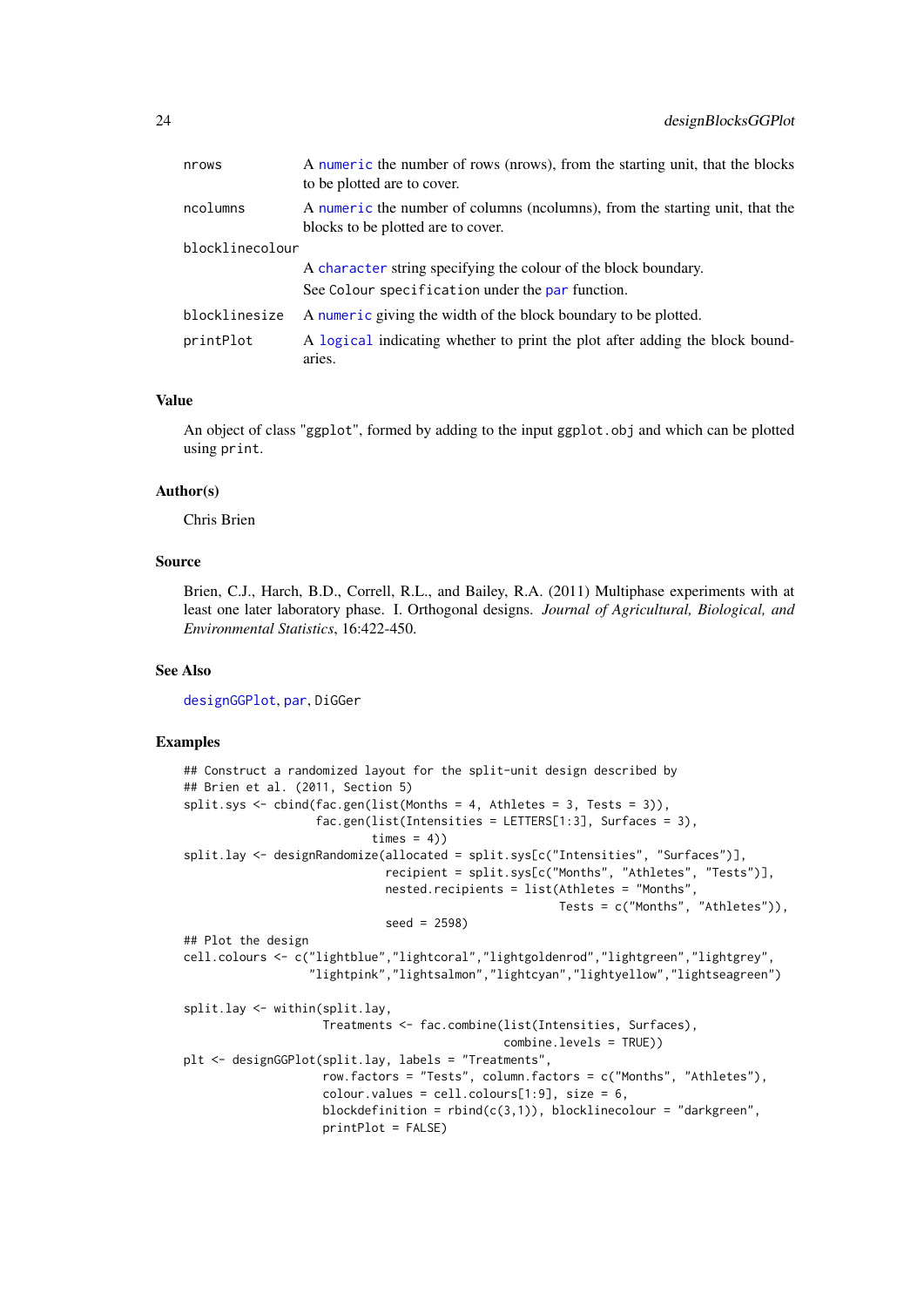```
#Add Month boundaries
designBlocksGGPlot(plt, nrows = 3, ncolumns = 3, blockdefinition = rbind(c(3,3)))#### A layout for a growth cabinet experiment that allows for edge effects
data(Cabinet1.des)
plt <- designGGPlot(Cabinet1.des, labels = "Combinations", cellalpha = 0.75,
                    title = "Lines and Harvests allocation for Cabinet 1",
                    printPlot = FALSE)
## Plot Mainplot boundaries
plt <- designBlocksGGPlot(plt, blockdefinition = cbind(4,16), originrow= 1 ,
                          blocklinecolour = "green", nrows = 9, ncolumns = 16,
                          printPlot = FALSE)
plt <- designBlocksGGPlot(plt, blockdefinition = cbind(1,4),
                          blocklinecolour = "green", nrows = 1, ncolumns = 16,
                          printPlot = FALSE)
plt <- designBlocksGGPlot(plt, blockdefinition = cbind(1,4), originrow= 9,
                          blocklinecolour = "green", nrows = 10, ncolumns = 16,
                          printPlot = FALSE)
## Plot all 4 block boundaries
plt <- designBlocksGGPlot(plt, blockdefinition = cbind(8,5,5,4), blocksequence = TRUE,
                          origincolumn = 1, originrow= 1,
                          blocklinecolour = "blue", nrows = 9, ncolumns = 15,
                          printPlot = FALSE)
plt <- designBlocksGGPlot(plt, blockdefinition = cbind(10,16),
                          blocklinecolour = "blue", nrows = 10, ncolumns = 16,
                          printPlot = FALSE)
## Plot border and internal block boundaries only
plt <- designBlocksGGPlot(plt, blockdefinition = cbind(8,14), origincolumn = 1, originrow= 1,
                          blocklinecolour = "blue", nrows = 9, ncolumns = 15,
                          printPlot = FALSE)
plt <- designBlocksGGPlot(plt, blockdefinition = cbind(10,16),
                          blocklinecolour = "blue", nrows = 10, ncolumns = 16)
```
<span id="page-24-1"></span>designGGPlot *Plots labels on two-way grids of coloured cells using* ggplot2

### Description

Plots the labels in a grid of cells specified by row.factors and column.factors. The cells can be coloured by the values of the column specified by column.name and can be divided into facets by specifying multiple row and or column factors.

#### Usage

```
designGGPlot(design, labels = NULL, label.size = NULL,
          row.factors = "Rows", column.factors = "Columns", scales.free = "free",
             cellfillcolour.column = NULL, colour.values = NULL,
             cellalpha = 1, celllinetype = "solid", celllinesize = 0.5,
             celllinecolour = "black", cellheight = 1, cellwidth = 1,
             reverse.x = FALSE, reverse.y = TRUE, x.axis.position = "top",
             xlab, ylab, title, labeller = label_both,
```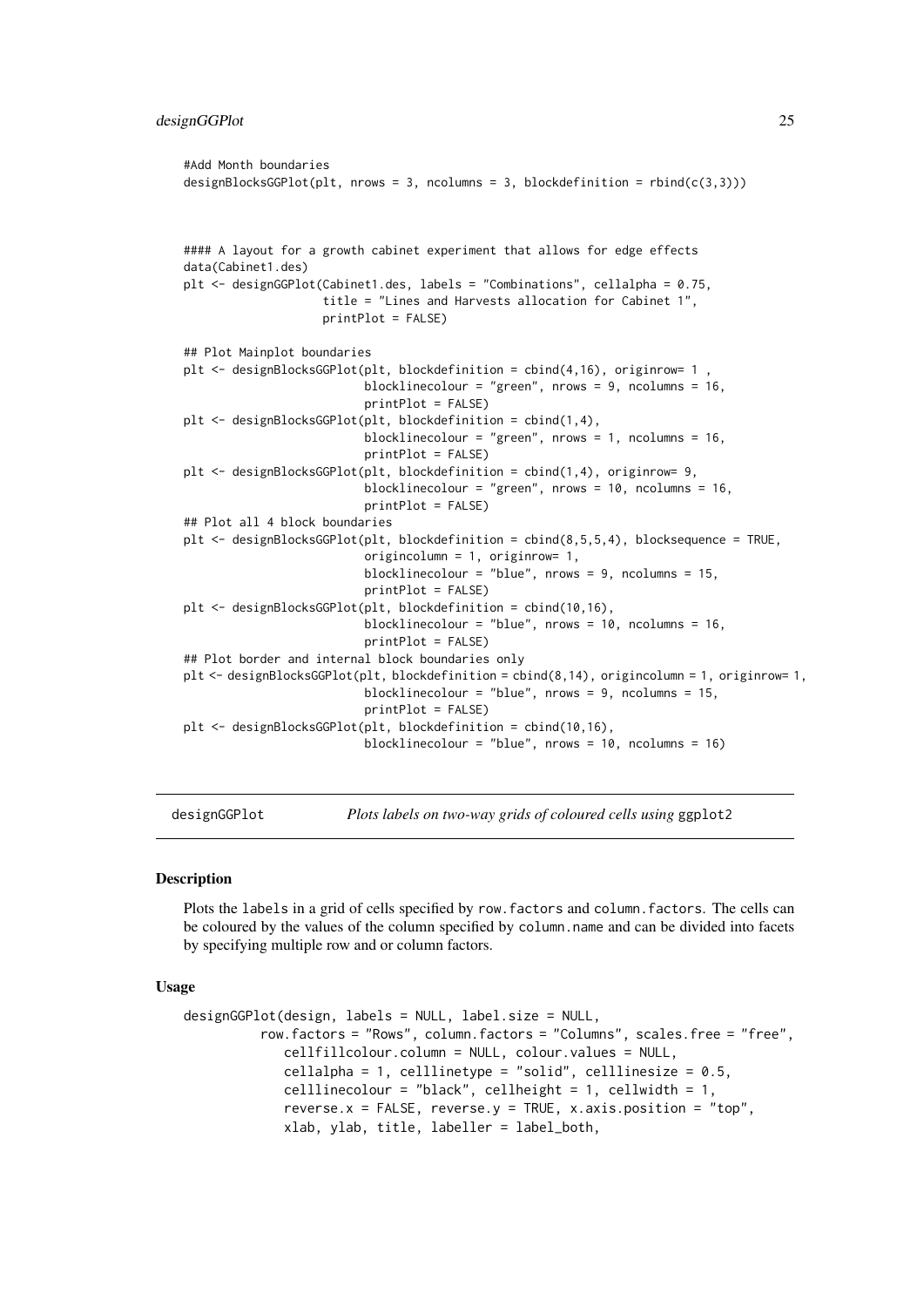```
title.size = 15, axis.text.size = 15,
blocksequence = FALSE, blockdefinition = NULL,
blocklinecolour = "blue", blocklinesize = 2,
printPlot = TRUE, gghotFuncs = NULL, ...
```
# Arguments

| design                | A data. frame containing labels, column. factors, row. factors and, if spec-<br>ified, colour.column.                                                                                                                                                                                                                                                             |  |
|-----------------------|-------------------------------------------------------------------------------------------------------------------------------------------------------------------------------------------------------------------------------------------------------------------------------------------------------------------------------------------------------------------|--|
| labels                | A character giving the name of the column in data containing the labels to be<br>plotted on the grid. If labels is NULL, no labels are added.                                                                                                                                                                                                                     |  |
| label.size            | A numeric giving the size of the labels.                                                                                                                                                                                                                                                                                                                          |  |
| row.factors           | A character giving the names of the factors (or numerics) in data that index<br>the rows of the plot grid used to represent the design. If there is more than one<br>name, then facet_grid is used to facet the plot in the y direction, based on<br>all but the last name. The factor corresponding to the last name will index the<br>rows in each facet.       |  |
| column.factors        | A character giving the names of the factors (or numerics) in data that index<br>the columns of the plot grid used to represent the design. If there is more than<br>one name, then facet_grid is used to facet the plot in the x direction, based<br>on all but the last name. The factor corresponding to the last name will index<br>the columns in each facet. |  |
| scales.free           | When plots are facetted, a character specifying whether scales are shared<br>across all facets (fixed), or vary across rows (free_x), columns (free_y), or<br>both rows and columns (the default, free). The free_x, free_y and free op-<br>tions may not work when the plot grid is indexed using numerics.                                                      |  |
| reverse.x             | A logical which, if true, causes the order of values on the x-axis to be reversed,<br>the natural order being to increase from left to right.                                                                                                                                                                                                                     |  |
| reverse.y             | A logical which, if true, causes the order of values on the y-axis to be reversed,<br>the natural order being to increase from bottom to top.                                                                                                                                                                                                                     |  |
| x.axis.position       |                                                                                                                                                                                                                                                                                                                                                                   |  |
|                       | A character giving the position of the x-axis; can be top or bottom.                                                                                                                                                                                                                                                                                              |  |
| cellfillcolour.column | A character giving the name of the column in data that is to be used to vary<br>the colour the used to fill a cell.                                                                                                                                                                                                                                               |  |
| colour.values         |                                                                                                                                                                                                                                                                                                                                                                   |  |
|                       | A character giving the name or names of the colours to be used in filling the<br>cell. If cellfillcolour.column is not NULL then the number of colours sepcified<br>needs to match the number of unique values in the cellfillcolour.column.                                                                                                                      |  |
| cellalpha             | A numeric specifying the degree of transparency to be used in cell fill. It is<br>a ratio in which the denominator specifies the number of points (or lines) that<br>must be overplotted to give a solid cover.                                                                                                                                                   |  |
| celllinetype          | A numeric or character giving the type of line for the cell border. An integer<br>or name: $0 =$ blank, $1 =$ solid, $2 =$ dashed, $3 =$ dotted, $4 =$ dotdash, $5 =$ longdash,<br>$6 =$ twodash. For more information see vignette ("ggplot2-specs").                                                                                                            |  |
| celllinesize          | A numeric specifying the size of the line in mm.                                                                                                                                                                                                                                                                                                                  |  |
| celllinecolour        | A character giving the name of the colour to use for the cell outline.                                                                                                                                                                                                                                                                                            |  |
| cellheight            | A numeric specifying the height of a cell.                                                                                                                                                                                                                                                                                                                        |  |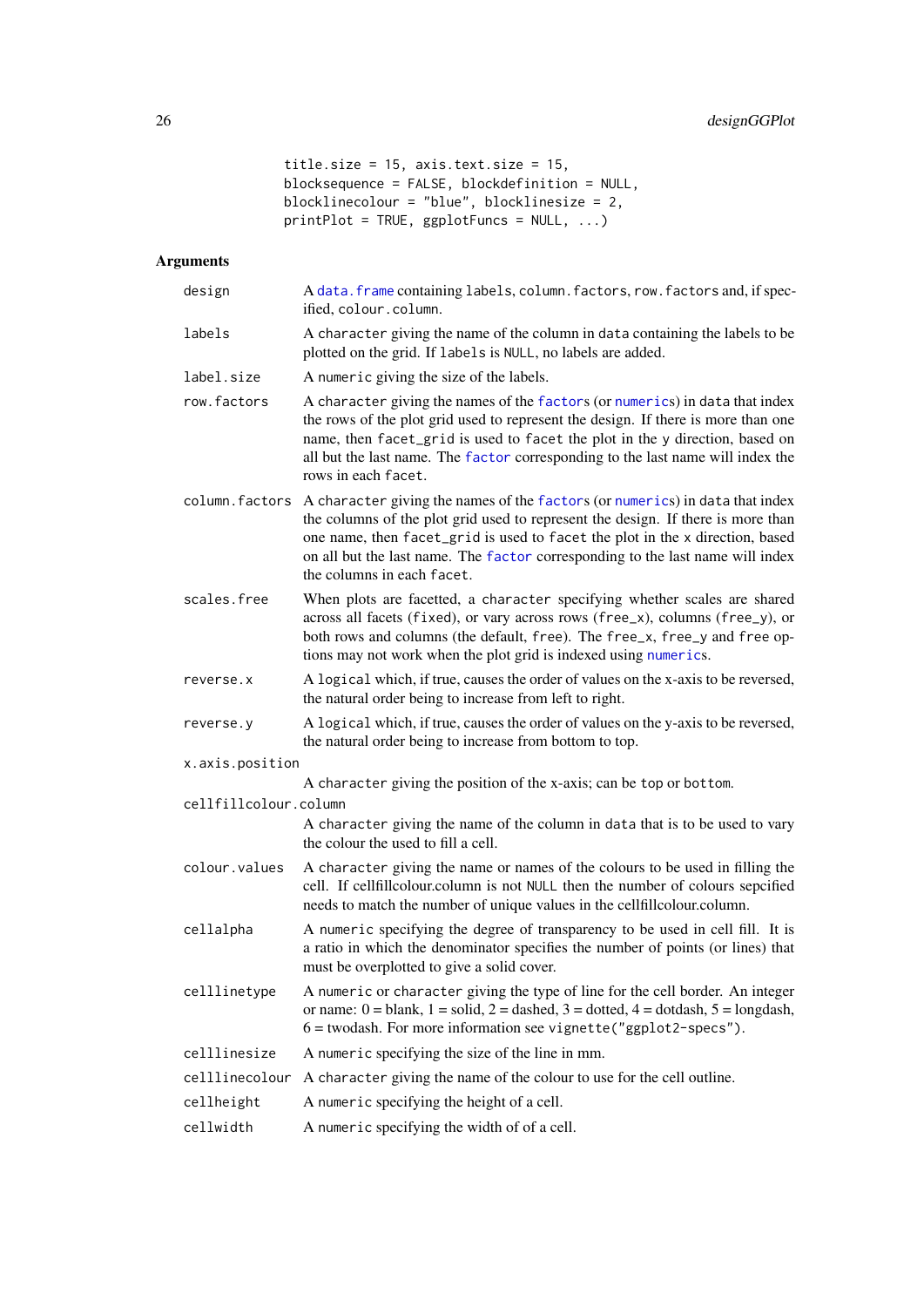| xlab            | Label for the x-axis. By default it is the last name in the column. factors.                                                                                                                                                                    |
|-----------------|-------------------------------------------------------------------------------------------------------------------------------------------------------------------------------------------------------------------------------------------------|
| ylab            | Label for the y-axis. By default it is the last name in the row. factors.                                                                                                                                                                       |
| title           | Title for plot window. By default it is "Plot of labels".                                                                                                                                                                                       |
| labeller        | A function for specifying the formatting of the strip labels of the facet grids<br>used when there is more than one row. factors or column. factors. (See<br>labellers for ggplot2.)                                                            |
| title.size      | A numeric giving the size for all titles: xlab, ylab and title.                                                                                                                                                                                 |
|                 | axis.text.size A numeric giving the size for tick labels.                                                                                                                                                                                       |
| blocksequence   | A logical that determines whether block numbers are repetitions or sequences<br>of block numbers.                                                                                                                                               |
| blockdefinition |                                                                                                                                                                                                                                                 |
|                 | A matrix of block sizes:                                                                                                                                                                                                                        |
|                 | • if there is only one row, then the first element is interpreted as the no. rows<br>in each block and blocks with this number of rows are to be repeated across<br>the rows of the design.                                                     |
|                 | • if there is more than one row, then each row of the matrix specifies a block,<br>with the sequence of rows in the matrix specifying a corresponding se-<br>quence of blocks down the rows of the design.                                      |
|                 | Similarly, a single value for a column specifies a repetition of blocks of that<br>size across the columns of the design, while several column values specifies a<br>sequence of blocks across the columns of the size specified.               |
| blocklinecolour |                                                                                                                                                                                                                                                 |
|                 | A character string specifying the colour of the block boundary.                                                                                                                                                                                 |
|                 | See also the scale_colour_* functions or Colour specification under the<br>par function.                                                                                                                                                        |
| blocklinesize   | A numeric giving the width of the block boundary to be plotted.                                                                                                                                                                                 |
| printPlot       | A logical indicating whether to print the plot produced.                                                                                                                                                                                        |
| ggplotFuncs     | A list, each element of which contains the results of evaluating a ggplot func-<br>tion. It is created by calling the list function with a ggplot function call for<br>each element. These functions are applied in creating the ggplot object. |
| .               | Other arguments that are passed down to the geom_text call that plots the<br>labels.                                                                                                                                                            |

# Value

An object of class "ggplot", which can be plotted using print.

# Author(s)

Chris Brien

# See Also

[fac.combine](#page-44-1) in package dae, [designPlot](#page-28-1).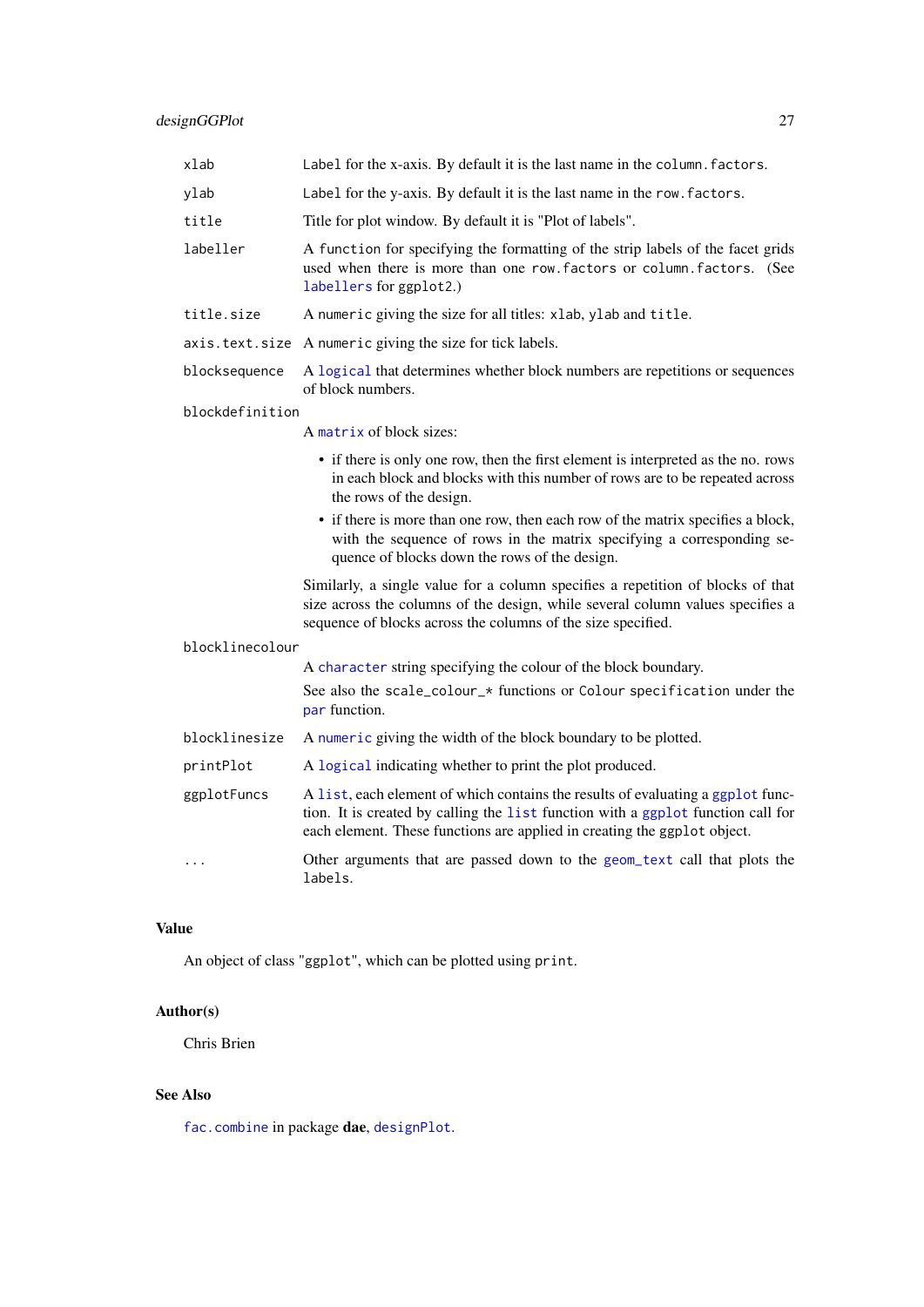### <span id="page-27-0"></span>Examples

```
#### Plot a randomized complete block design
Treatments <- factor(rep(1:6, times = 5))
RCBD.lay <- designRandomize(allocated = Treatments,
                            recipient = list(Blocks = 5, Units = 6),
                            nested.recipients = list(Units = "Blocks"),
                            seed = 74111)
designGGPlot(RCBD.lay, labels = "Treatments", size = 5,
             row.factors = "Blocks", column.factors = "Units",
             blockdefinition = cbind(1,5))
## Plot without labels
designGGPlot(RCBD.lay, cellfillcolour.column = "Treatments",
             row.factors = "Blocks", column.factors = "Units",
             colour.values = c("lightblue","lightcoral","lightgoldenrod",
                               "lightgreen","lightgrey", "lightpink"),
             blockdefinition = cbind(1,6))
#### Plot a lattice square design
data(LatticeSquare_t49.des)
designGGPlot(LatticeSquare_t49.des, labels = "Lines", size = 5,
             row.factors = c("Intervals", "Runs"), column.factors = "Times",
             blockdefinition = cbind(7,7))
```
<span id="page-27-1"></span>designLatinSqrSys *Generate a systematic plan for a Latin Square design*

#### Description

Generates a systematic plan for a Latin Square design using the method of cycling the integers 1 to the number of treatments. The start of the cycle for each row, or the first column, can be specified as a vector of integers.

# Usage

designLatinSqrSys(order, start = NULL)

#### Arguments

| order | The number of treatments.                                                                                                                                             |
|-------|-----------------------------------------------------------------------------------------------------------------------------------------------------------------------|
| start | A numeric containing order unique values between one and order. These are<br>interpreted as the value for the fist column for each row. If NULL, 1: order is<br>used. |

#### Value

A [numeric](#page-0-0) containing order x order integers between 1 and order such that, when the [numeric](#page-0-0) is considered as a square matrix of size order, each integer occurs once and only once in each row and column of the matrix.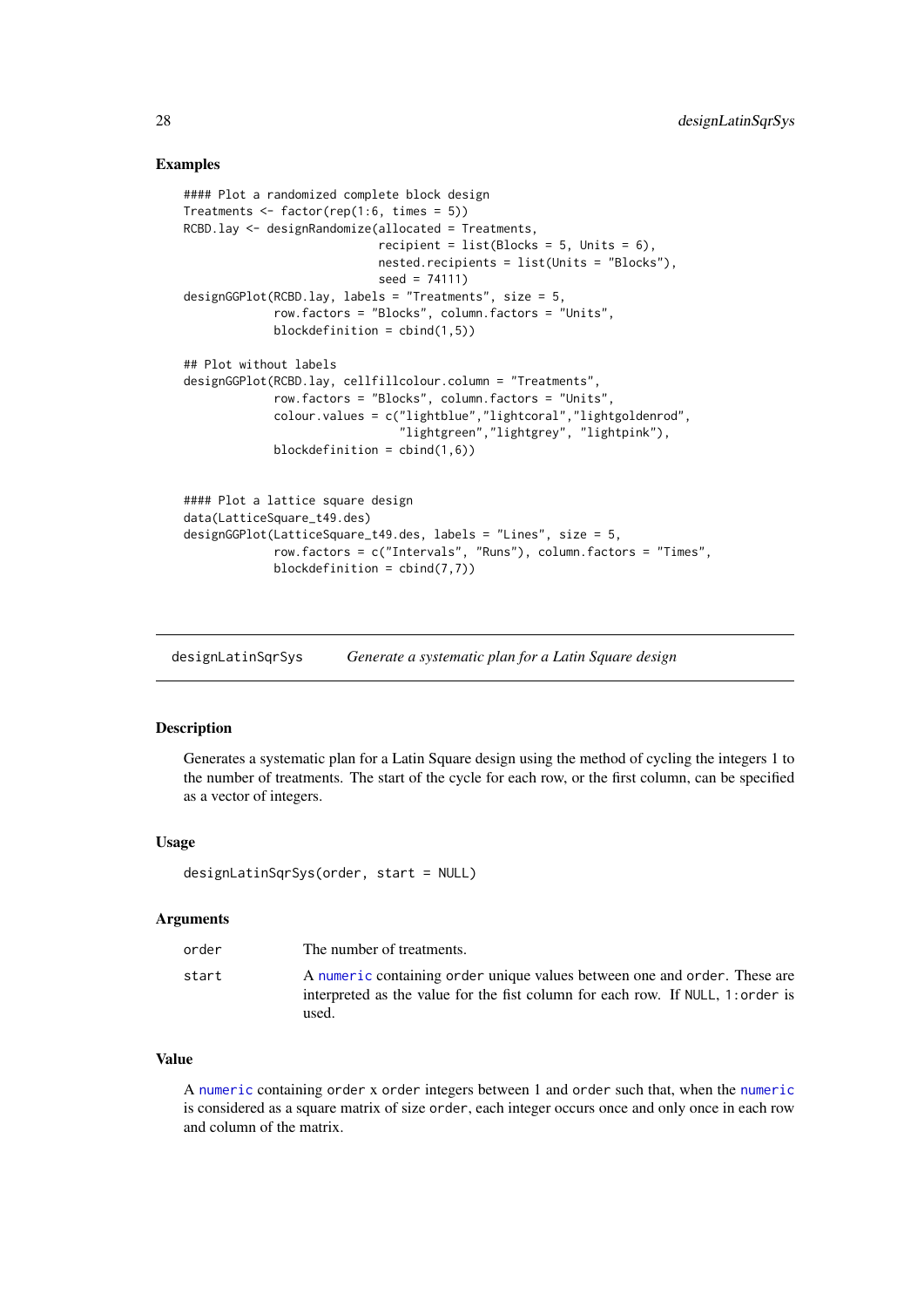#### <span id="page-28-0"></span>designPlot 29

#### See Also

[designRandomize](#page-32-1), [designPlot](#page-28-1), [designAnatomy](#page-19-1) in package dae.

### Examples

```
matrix(designLatinSqrSys(5, start = c(seq(1, 5, 2), seq(2, 5, 2))), nrow=5)
designLatinSqrSys(3)
```
<span id="page-28-1"></span>

| designPlot |                     | A graphical representation of an experimental design using labels |  |  |  |
|------------|---------------------|-------------------------------------------------------------------|--|--|--|
|            | stored in a matrix. |                                                                   |  |  |  |

# Description

This function uses labels, usually derived from treatment and blocking factors from an experimental design and stored in a matrix, to build a graphical representation of the matrix, highlighting the position of certain labels . It is a modified version of the function supplied with DiGGer. It includes more control over the labelling of the rows and columns of the design and allows for more flexible plotting of designs with unequal block size.

# Usage

```
designPlot(designMatrix, labels = NULL, altlabels = NULL, plotlabels = TRUE,
           rtitle = NULL, ctitle = NULL,
           rlabelsreverse = FALSE, clabelsreverse = FALSE,
           font = 1, chardivisor = 2, rchardivisor = 1, cchardivisor = 1,
           cellfillcolour = NA, plotcellboundary = TRUE,
           rcellpropn = 1, ccellpropn = 1,
           blocksequence = FALSE, blockdefinition = NULL,
           blocklinecolour = 1, blocklinewidth = 2,
           rotate = FALSE, new = TRUE, ...
```
#### Arguments

| designMatrix | A matrix containing a set of numerics or characters being the labels as they<br>have been assigned to the cells of the grid represented by the matrix.                                                                                                                                                                                                                                                                                                         |
|--------------|----------------------------------------------------------------------------------------------------------------------------------------------------------------------------------------------------------------------------------------------------------------------------------------------------------------------------------------------------------------------------------------------------------------------------------------------------------------|
| labels       | A numeric or character vector giving the cells in designMatrix that are to be<br>plotted in this call to designPlot. If NULL then all the cells are plotted.<br>What is actually plotted for a cell is controlled jointly by labels, plotlabels,<br>altlabels, plotcellboundary and cellfillcolour. If plotlabels is TRUE<br>and altlabels is NULL then labels are plotted in the cells, unless labels is<br>NULL when the labels in designMatrix are plotted. |
|              | Whatever is being plotted, altlabels and cellfillcolour must have an ap-<br>propriate number of values. See text for more information on specifying the<br>labels.                                                                                                                                                                                                                                                                                             |
| altlabels    | Either a character vector containing an alternative set of labels for the labels<br>currently being plotted or a single integer specifying an alternative symbol to<br>be used in plotting cells when plotlabels is TRUE. The length of altlabels<br>must be one or the same length as labels, unless labels is NULL in which case<br>it must equal the number of unique labels in designMatrix.                                                               |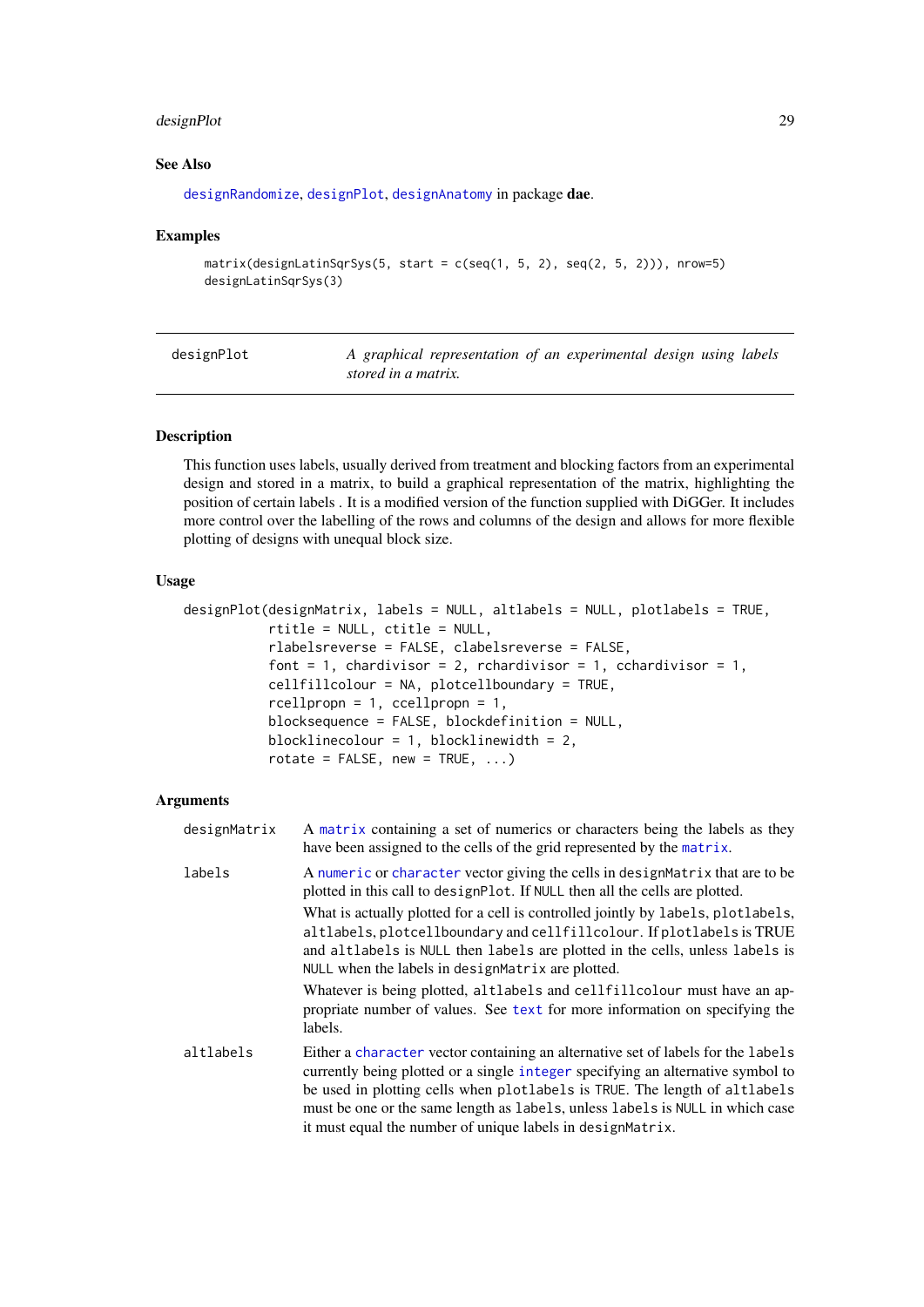|                  | If altlabels is NULL, the labels specified in labels are plotted when plotlabels<br>is TRUE. If labels is also NULL, the labels in designMatrix are plotted. See<br>text for more information on specifying the labels.                                                                                                                                                                                                                                                                                                                                                                                                                                         |
|------------------|-----------------------------------------------------------------------------------------------------------------------------------------------------------------------------------------------------------------------------------------------------------------------------------------------------------------------------------------------------------------------------------------------------------------------------------------------------------------------------------------------------------------------------------------------------------------------------------------------------------------------------------------------------------------|
| plotlabels       | A logical to indicate whether labels are to be plotted in the cells. If TRUE,<br>print all labels or the specific labels listed in labels. If FALSE, no labels are<br>printed in the cells.                                                                                                                                                                                                                                                                                                                                                                                                                                                                     |
| rtitle           | A character string to use as a title for rows of the plot. If rtitle is NULL then<br>no title is plotted.                                                                                                                                                                                                                                                                                                                                                                                                                                                                                                                                                       |
| ctitle           | A character string to use as a title for columns of the plot. If ctitle is NULL<br>then no title is plotted.                                                                                                                                                                                                                                                                                                                                                                                                                                                                                                                                                    |
|                  | rlabelsreverse A logical indicating whether to reverse the row labels.                                                                                                                                                                                                                                                                                                                                                                                                                                                                                                                                                                                          |
| clabelsreverse   | A logical indicating whether to reverse the column labels.                                                                                                                                                                                                                                                                                                                                                                                                                                                                                                                                                                                                      |
| font             | An integer specifying the font to be used for row and column labelling. See<br>par for further details.                                                                                                                                                                                                                                                                                                                                                                                                                                                                                                                                                         |
| chardivisor      | A numeric that changes the size of text and symbols in the cells by dividing the<br>default size by it.                                                                                                                                                                                                                                                                                                                                                                                                                                                                                                                                                         |
| rchardivisor     | A numeric that changes the size of the labels of the rows of the design by divid-<br>ing the default size by it.                                                                                                                                                                                                                                                                                                                                                                                                                                                                                                                                                |
| cchardivisor     | A numeric that changes the size of the labels of the columns of the design by<br>dividing the default size by it.                                                                                                                                                                                                                                                                                                                                                                                                                                                                                                                                               |
|                  | cellfillcolour A character string specifying the colour of the fill for the cells to be plotted in<br>this call. If there is only one colour then all cells being plotted with that colour.<br>If there is more than one colour then, unless labels is NULL, the number of<br>colours must at least equal the number of labels and then the fill colours will be<br>matched, one for one from the first colour, with the labels. If labels is NULL<br>then the number of colours must at least equal the number of unique labels in<br>designMatrix. The default, NA, is to leave ther cells unfilled.<br>See also Colour specification under the par function. |
| plotcellboundary |                                                                                                                                                                                                                                                                                                                                                                                                                                                                                                                                                                                                                                                                 |
|                  | A logical indicting whether a boundary is to plotted around a cell.                                                                                                                                                                                                                                                                                                                                                                                                                                                                                                                                                                                             |
| rcellpropn       | a value between 0 and 1 giving the proportion of the standard row size of a cell<br>size to be plotted as a cell.                                                                                                                                                                                                                                                                                                                                                                                                                                                                                                                                               |
| ccellpropn       | a value between 0 and 1 giving the proportion of the standard column size of a<br>cell size to be plotted as a cell.                                                                                                                                                                                                                                                                                                                                                                                                                                                                                                                                            |
| blocksequence    | A logical that determines whether block numbers are repetitions or sequences<br>of block numbers.                                                                                                                                                                                                                                                                                                                                                                                                                                                                                                                                                               |
| blockdefinition  |                                                                                                                                                                                                                                                                                                                                                                                                                                                                                                                                                                                                                                                                 |
|                  | A matrix of block sizes:                                                                                                                                                                                                                                                                                                                                                                                                                                                                                                                                                                                                                                        |
|                  | • if there is only one row, then the first element is interpreted as the no. rows<br>in each block and blocks with this number of rows are to be repeated across<br>the rows of the design.                                                                                                                                                                                                                                                                                                                                                                                                                                                                     |
|                  | • if there is more than one row, then each row of the matrix specifies a block,<br>with the sequence of rows in the matrix specifying a corresponding se-<br>quence of blocks down the rows of the design.                                                                                                                                                                                                                                                                                                                                                                                                                                                      |
|                  | Similarly, a single value for a column specifies a repetition of blocks of that<br>size across the columns of the design, while several column values specifies a<br>sequence of blocks across the columns of the size specified.                                                                                                                                                                                                                                                                                                                                                                                                                               |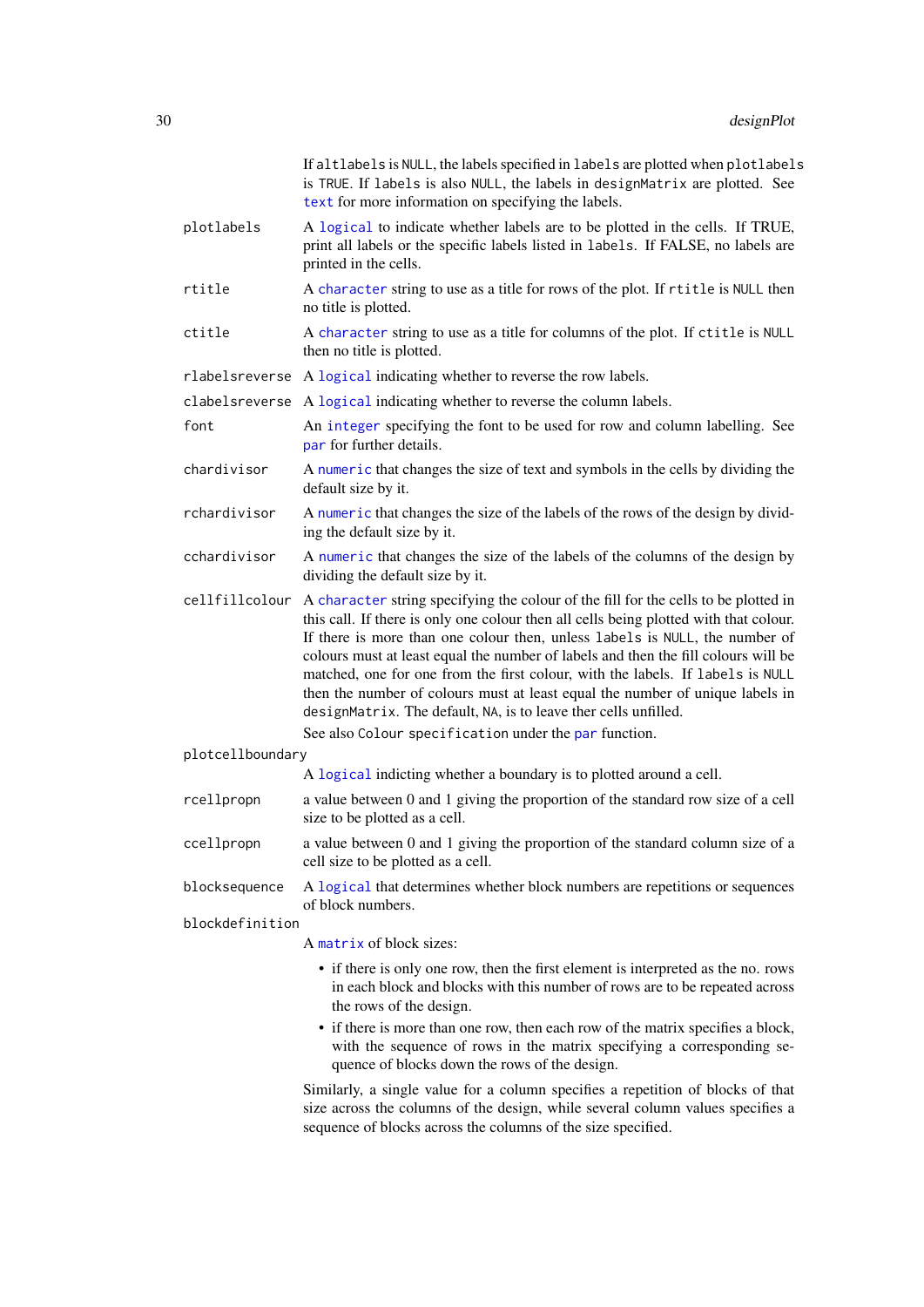#### designPlot 31

| blocklinecolour |                                                                                           |
|-----------------|-------------------------------------------------------------------------------------------|
|                 | A character string specifying the colour of the block boundary.                           |
|                 | See also Colour specification under the par function.                                     |
|                 | blocklinewidth A numeric giving the width of the block boundary to be plotted.            |
| rotate          | A logical which, if TRUE, results in the matrix being rotated 90 degrees for<br>plotting. |
| new             | A logical indicating if a new plot is to be produced or the current plot is added<br>to.  |
| $\ddotsc$       | further arguments passed to polygon in plotting the cell.                                 |

# Value

no values are returned, but a plot is produced.

# Author(s)

Chris Brien

# References

Coombes, N. E. (2009). *DiGGer design search tool in R*. [http://nswdpibiom.org/austatgen/](http://nswdpibiom.org/austatgen/software/) [software/](http://nswdpibiom.org/austatgen/software/)

# See Also

[blockboundaryPlot](#page-10-2), [designPlotlabels](#page-31-1), [designLatinSqrSys](#page-27-1), [designRandomize](#page-32-1), [designAnatomy](#page-19-1) in package dae. Also, [par](#page-0-0), [polygon](#page-0-0), DiGGer

```
## Not run:
  designPlot(des.mat, labels=1:4, cellfillcolour="lightblue", new=TRUE,
            plotcellboundary = TRUE, chardivisor=3,
            rtitle="Lanes", ctitle="Positions",
            rcellpropn = 1, ccellpropn=1)
  designPlot(des.mat, labels=5:87, plotlabels=TRUE, cellfillcolour="grey", new=FALSE,
             plotcellboundary = TRUE, chardivisor=3)
  designPlot(des.mat, labels=88:434, plotlabels=TRUE, cellfillcolour="lightgreen",
            new=FALSE, plotcellboundary = TRUE, chardivisor=3,
            blocksequence=TRUE, blockdefinition=cbind(4,10,12),
            blocklinewidth=3, blockcolour="blue")
## End(Not run)
```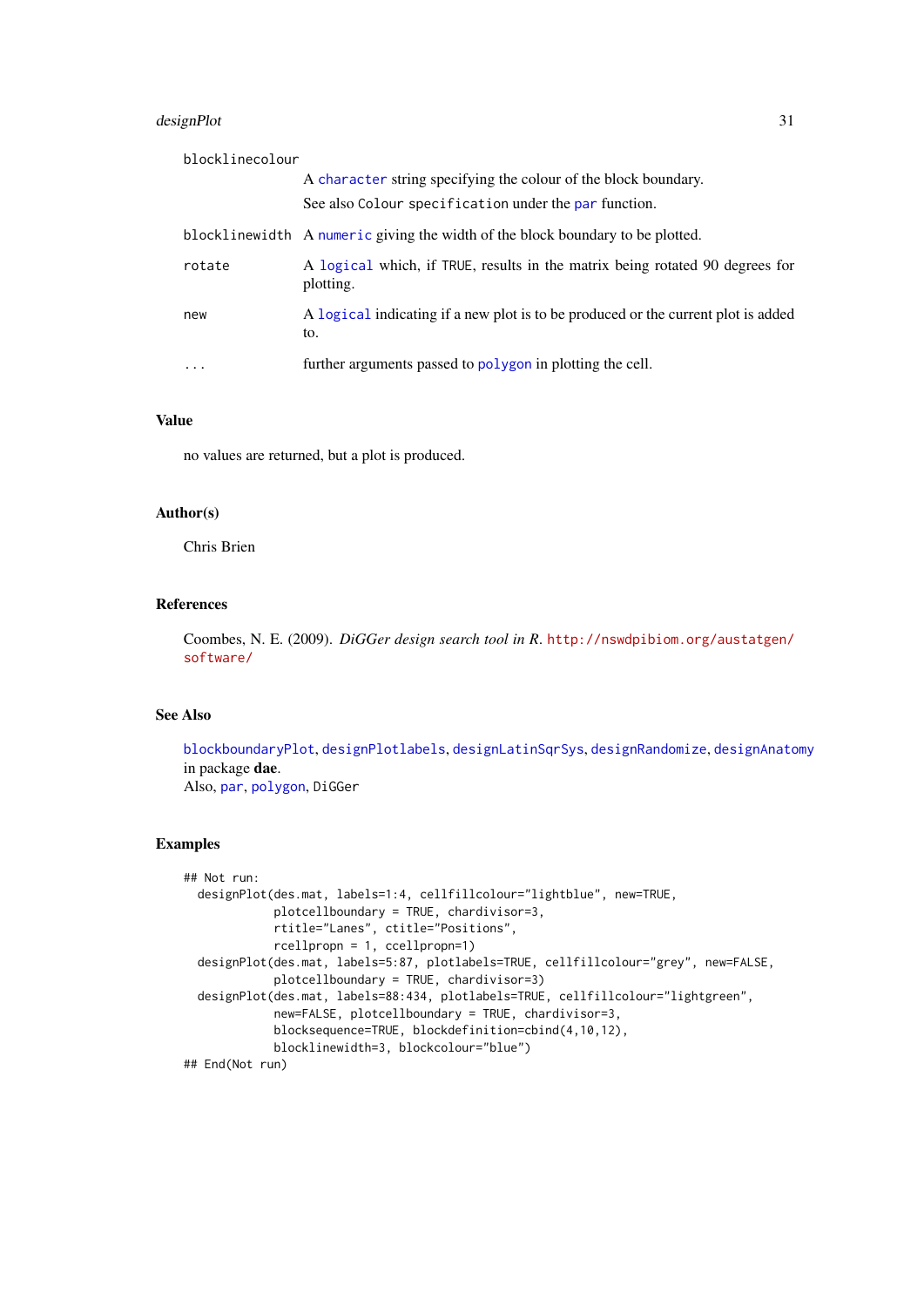<span id="page-31-1"></span><span id="page-31-0"></span>

Plots the labels in a grid specified by grid. xand grid.y. The labels can be coloured by the values of the column specified by column.name.

# Usage

```
designPlotlabels(data, labels, grid.x = "Columns", grid.y = "Rows",
                colour.column=NULL, colour.values=NULL,
                 reverse.x = FALSE, reverse.y =TRUE,
                 xlab, ylab, title, printPlot = TRUE, ggplotFuncs = NULL, ...)
```
# Arguments

| data          | A data. frame containing labels, grid. x, grid. y and, if specified, colour. column.                                                                                                                                                            |
|---------------|-------------------------------------------------------------------------------------------------------------------------------------------------------------------------------------------------------------------------------------------------|
| labels        | A character giving the name of the column in data containing the labels to be<br>plotted on the grid.                                                                                                                                           |
| grid.x        | A character giving the name of the column in data that specifies the x-coordinates<br>of the plot grid.                                                                                                                                         |
| grid.y        | A character giving the name of the column in data that specifies the y-coordinates<br>of the plot grid.                                                                                                                                         |
| reverse.x     | A logical which, if true, causes the order of values on the x-axis to be reversed.                                                                                                                                                              |
| reverse.y     | A logical which, if true, causes the order of values on the y-axis to be reversed.                                                                                                                                                              |
| colour.column | A character giving the name of the column in data that is to be used to colour<br>the values plotted on the grid.                                                                                                                               |
| colour.values | A character giving the name of the column in data that is to be used to colour<br>the values plotted on the grid.                                                                                                                               |
| xlab          | Label for the x-axis. By default it is the name of the grid.x.                                                                                                                                                                                  |
| ylab          | Label for the y-axis. By default it is the name of the grid.y.                                                                                                                                                                                  |
| title         | Title for plot window. By default it is "Plot of labels".                                                                                                                                                                                       |
| printPlot     | A logical indicating whether to print the plot.                                                                                                                                                                                                 |
| ggplotFuncs   | A list, each element of which contains the results of evaluating a ggplot func-<br>tion. It is created by calling the list function with a ggplot function call for<br>each element. These functions are applied in creating the ggplot object. |
| $\cdots$      | Other arguments that are passed down to the geom_text call that plots the<br>labels.                                                                                                                                                            |
|               |                                                                                                                                                                                                                                                 |

# Value

An object of class "ggplot", which can be plotted using print.

# Author(s)

Chris Brien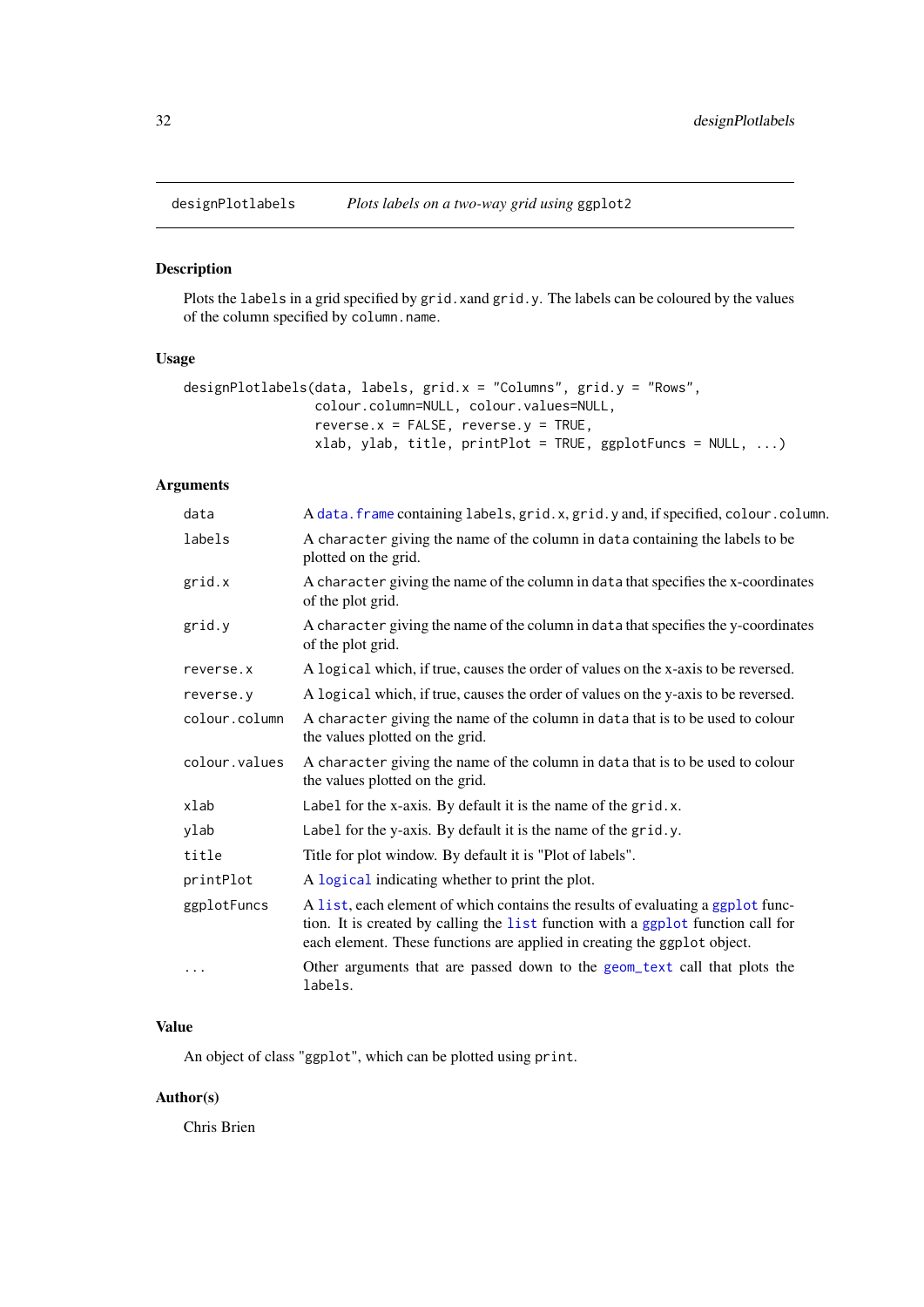#### <span id="page-32-0"></span>designRandomize 33

#### See Also

[fac.combine](#page-44-1) in package dae, [designPlot](#page-28-1).

#### Examples

```
Treatments \leq factor(rep(1:6, times = 5))
RCBD.lay <- designRandomize(allocated = Treatments,
                            recipient = list(Blocks = 5, Units = 6),
                            nested.recipients = list(Units = "Blocks"),
                            seed = 74111)
designPlotlabels(RCBD.lay, labels = "Treatments",
                 grid.x = "Units", grid.y = "Blocks",
                 colour.column = "Treatments", size = 5)
```
<span id="page-32-1"></span>designRandomize *Randomize allocated to recipient factors to produce a layout for an experiment*

# Description

A systematic design is specified by a set of allocated [factors](#page-0-0) that have been assigned to a set of recipient [factors](#page-0-0). In textbook designs the allocated [factors](#page-0-0) are the treatment factors and the recipient [factors](#page-0-0) are the [factors](#page-0-0) indexing the units. To obtain a randomized layout for a systematic design it is necessary to provide (i) the systematic arrangement of the allocated [factors](#page-0-0), (ii) a [list](#page-0-0) of the recipient [factors](#page-0-0) or a [data.frame](#page-0-0) with their values, and (iii) the nesting of the recipient [factors](#page-0-0) for the design being randomized. Given this information, the allocated [factors](#page-0-0) will be randomized to the recipient [factors](#page-0-0), taking into account the nesting between the recipient factors for the design. However, allocated [factors](#page-0-0) that have different values associated with those recipient [factors](#page-0-0) that are in the except vector will remain unchanged from the systematic design.

Also, if allocated is NULL then a random permutation of the recipient [factors](#page-0-0) is produced that is consistent with their nesting as specified by nested.recipients.

For examples of its use also see the vignette daeDesignNotes.pdf.

#### Usage

```
designRandomize(allocated = NULL, recipient, nested.recipients = NULL,
                except = NULL, seed = NULL, unit.permutation = FALSE, ...)
```
# Arguments

| allocated | A factor or a data. frame containing the systematically allocated values of the<br>factor(s). If NULL, a random permutation of the recipient factors is pro-<br>duced that is consistent with their nesting as specified by nested. recipients.                                                                                                                                                                                                                                                                                                                                 |
|-----------|---------------------------------------------------------------------------------------------------------------------------------------------------------------------------------------------------------------------------------------------------------------------------------------------------------------------------------------------------------------------------------------------------------------------------------------------------------------------------------------------------------------------------------------------------------------------------------|
| recipient | A data frame or a list of factors, along with their levels that specify the<br>set of recipient factors that are allocated levels of the allocated factors.<br>If a list, the name of each component of the list is a factor name and the<br>component is either (i) a single numeric value that is the number of levels, (ii)<br>a numeric vector that contains the levels of the factor, (iii) or a character<br>vector that contains the labels of the levels of the factor. The values of<br>factors will be generated in standard order using fac.gen and so the values in |
|           | allocated must match this.                                                                                                                                                                                                                                                                                                                                                                                                                                                                                                                                                      |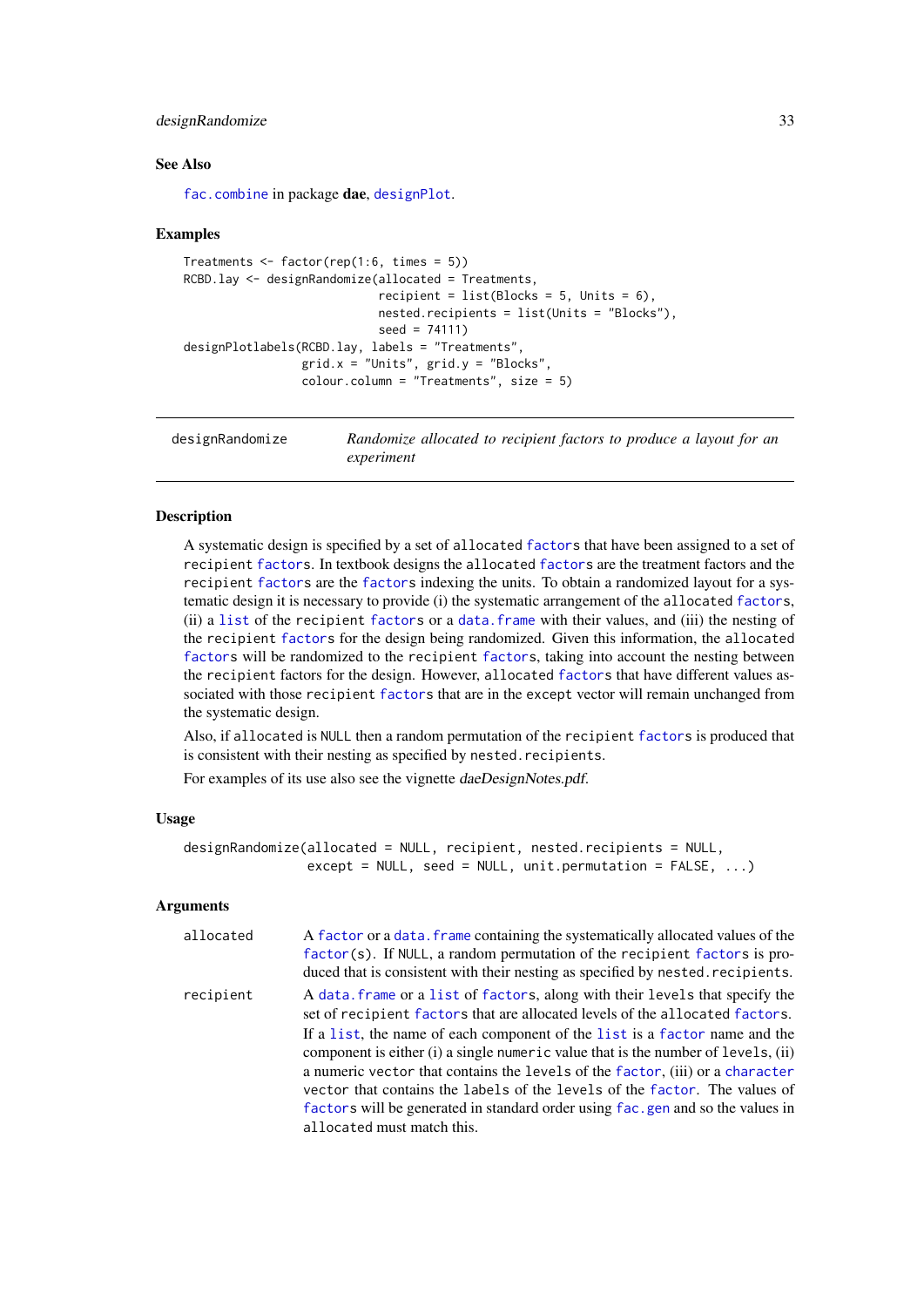### nested.recipients

|                  | A list of the recipient factors that are nested in other factors in recipient.<br>The name of each component is the name of a factor that is nested and the com-  |
|------------------|-------------------------------------------------------------------------------------------------------------------------------------------------------------------|
|                  | ponent is a character vector containing the factors within which it is nested.                                                                                    |
|                  | The randomization is controlled by nested. recipients: nested recipient fac-                                                                                      |
|                  | tors are permuted within those factors that nest them. Only the nesting is speci-                                                                                 |
|                  | fied: it is assumed that if two factors are not nested then they must be crossed. It                                                                              |
|                  | is emphasized that the nesting is a property of the design that is being employed<br>(it is only partly based on the intrinsic or physical crossing and nesting). |
| except           | A character vector containing the names of recipient factors that are to                                                                                          |
|                  | be excepted from the permutation; any allocated factors whose values dif-                                                                                         |
|                  | fer between the levels of the factors in this vector will not have those values<br>randomized.                                                                    |
| seed             | A single numeric value, interpreted as an integer, that specifies the starting value                                                                              |
|                  | of the random number generator.                                                                                                                                   |
| unit.permutation |                                                                                                                                                                   |
|                  | A logical indicating whether to include the . Unit and . Permutation columns                                                                                      |
|                  | in the data. frame.                                                                                                                                               |
|                  | Further arguments passed to or from other methods. Unused at present.                                                                                             |
|                  |                                                                                                                                                                   |

### Details

A systematic design is specified by the matching of the supplied allocated and recipient [factors](#page-0-0). If recipient is a [list](#page-0-0) then [fac.gen](#page-47-1) is used to generate a data. frame with the combinations of the levels of the recipient [factors](#page-0-0) in standard order. Although, the [data.frames](#page-0-0) are not combined at this stage, the systematic design is the combination, by columns, of the values of the allocated [factors](#page-0-0) with the values of recipient factors in the recipient [data.frame](#page-0-0).

The method of randomization described by Bailey (1981) is used to randomize the allocated [factors](#page-0-0) to the recipient [factors](#page-0-0). That is, a permutation of the recipient [factors](#page-0-0) is obtained that respects the nesting for the design, but does not permute any of the factors in the except vector. This permutation is applied to the recipient [factors](#page-0-0). Then the [data.frame](#page-0-0) containing the permuted recipient [factors](#page-0-0) and that containng the unpermuted allocated [factors](#page-0-0) are combined columnwise, as in cbind. To produce the randomized layout, the rows of the combined [data.frame](#page-0-0) are reordered so that its recipient [factors](#page-0-0) are in either standard order or, if a [data.frame](#page-0-0) was suppled to recipient, the same order as for the supplied [data.frame](#page-0-0).

The .Units and .Permutation vectors enable one to swap between this permutation and the randomized layout. The *i*th value in .Permutation gives the unit to which unit *i* was assigned in the randomization.

### Value

A [data.frame](#page-0-0) with the values for the recipient and allocated [factors](#page-0-0) that specify the layout for the experiment and, if unit.permutation is TRUE, the values for .Units and .Permutation vectors.

#### Author(s)

Chris Brien

#### References

Bailey, R.A. (1981) A unified approach to design of experiments. *Journal of the Royal Statistical Society, Series A*, 144, 214–223.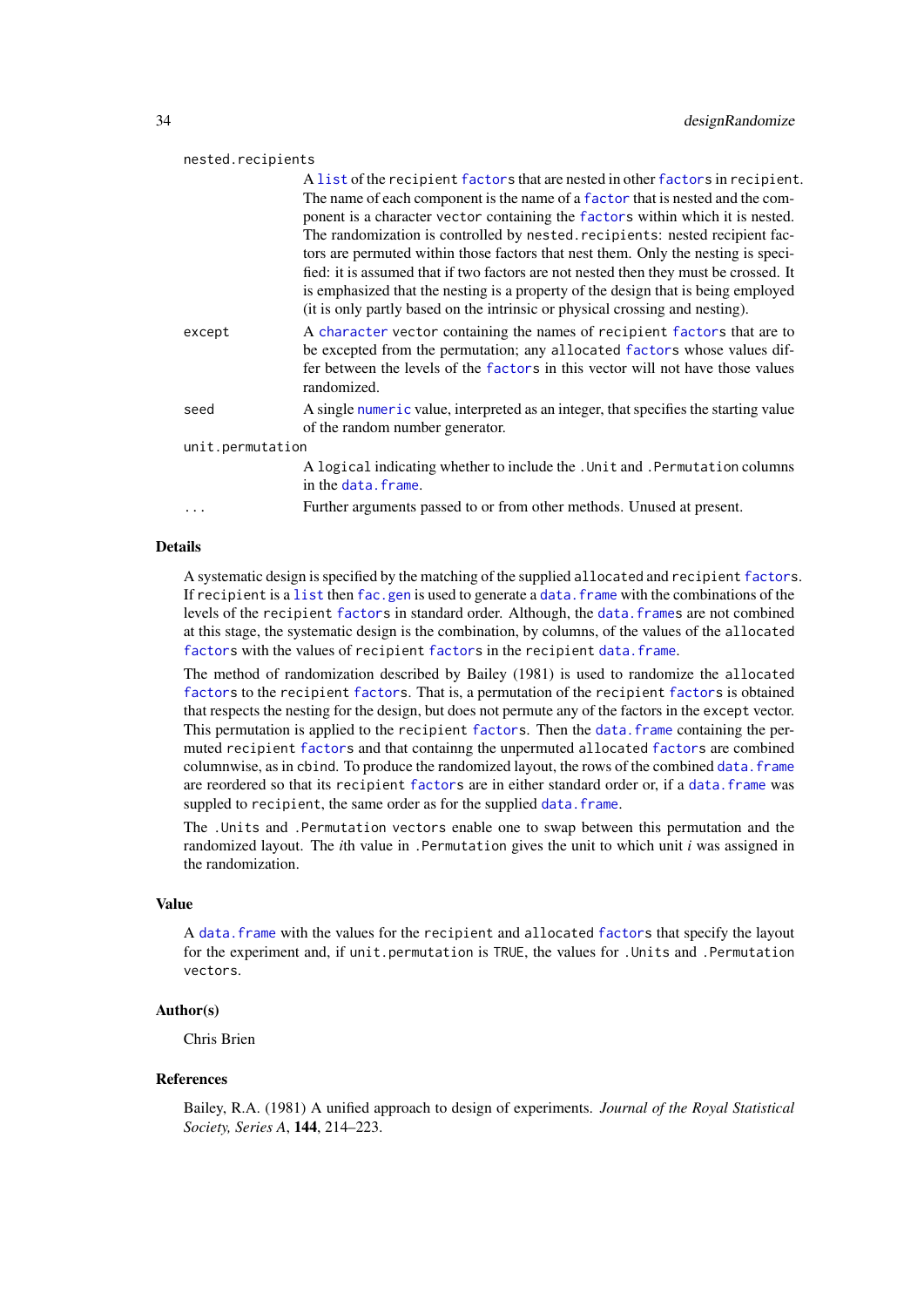#### designRandomize 35

#### See Also

[fac.gen](#page-47-1), [designLatinSqrSys](#page-27-1), [designPlot](#page-28-1), [designAnatomy](#page-19-1) in package dae.

```
## Generate a randomized layout for a 4 x 4 Latin square
## (the nested.recipients argument is not needed here as none of the
## factors are nested)
## Firstly, generate a systematic layout
LS.sys <- cbind(fac.gen(list(row = c("I","II","III","IV"),
                             col = c(0, 2, 4, 6)),
                treat = factor(designLatinSqrSys(4), label = LETTERS[1:4]))
## obtain randomized layout
LS.lay <- designRandomize(allocated = LS.sys["treat"],
                          recipient = LS.sys[c("row","col")],
                          seed = 7197132, unit.permutation = TRUE)
LS.lay[LS.lay$.Permutation,]
## Generate a randomized layout for a replicated randomized complete
## block design, with the block factors arranged in standard order for
## rep then plot and then block
## Firstly, generate a systematic order such that levels of the
## treatment factor coincide with plot
RCBD.sys <- cbind(fac.gen(list(rep = 2, plot=1:3, block = c("I","II"))),
                  tr = factor(rep(1:3, each=2, times=2)))## obtain randomized layout
RCBD.lay <- designRandomize(allocated = RCBD.sys["tr"],
                            recipient = RCBD.sys[c("rep", "block", "plot")],
                            nested.recipients = list(plot = c("block", "rep"),block="rep"),
                            seed = 9719532,
                            unit.permutation = TRUE)
#sort into the original standard order
RCBD.perm <- RCBD.lay[RCBD.lay$.Permutation,]
#resort into randomized order
RCBD.lay <- RCBD.perm[order(RCBD.perm$.Units),]
## Generate a layout for a split-unit experiment in which:
## - the main-unit factor is A with 4 levels arranged in
## a randomized complete block design with 2 blocks;
## - the split-unit factor is B with 3 levels.
## Firstly, generate a systematic layout
SPL.sys <- cbind(fac.gen(list(block = 2, main.unit = 4, split.unit = 3)),
                 fac.gen(list(A = 4, B = 3), times = 2))
## obtain randomized layout
SPL.lay <- designRandomize(allocated = SPL.sys[c("A","B")],
                           recipient = SPL.sys[c("block", "main.unit", "split.unit")],
                           nested.recipients = list(main.unit = "block",
                                                  split.unit = c("block", "main.unit")),
                           seed=155251978)
## Generate a permutation of Seedlings within Species
seed.permute <- designRandomize(recipient = list(Species = 3, Seedlings = 4),
                                nested.recipients = list(Seedlings = "Species"),
                                seed = 75724, except = "Species".
```

```
unit.permutation = TRUE)
```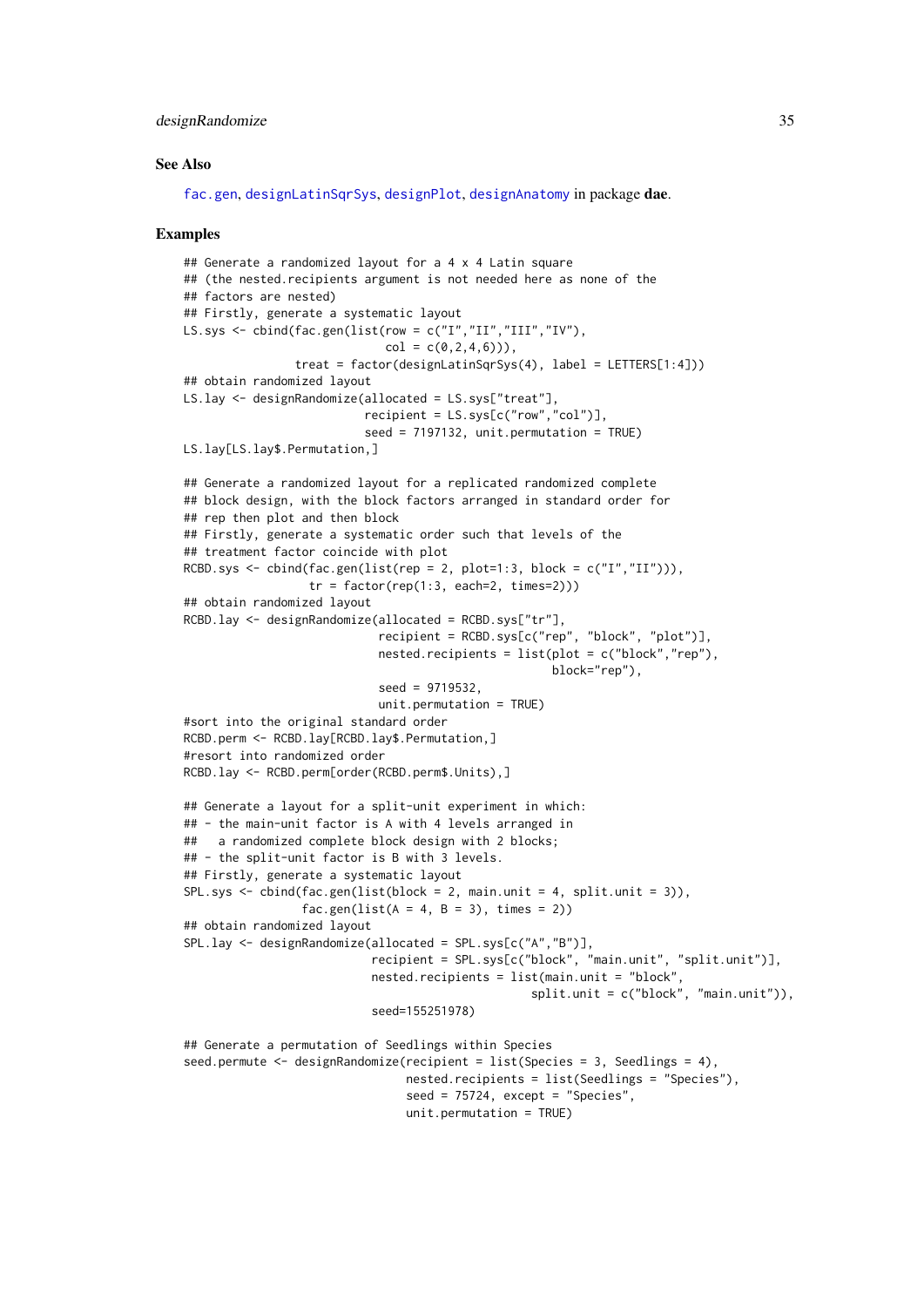<span id="page-35-1"></span><span id="page-35-0"></span>designTwophaseAnatomies

*Given the layout for a design and three structure formulae, obtain the anatomies for the (i) two-phase, (ii) first-phase, (iii) cross-phase, treatments, and (iv) combined-units designs.*

## Description

Uses [designAnatomy](#page-19-1) to obtain the four species of designs, described by Brien (2019), that are associated with a standard two-phase design: the anatomies for the (i) two-phase, (ii) first-phase, (iii) cross-phase, treatments, and (iv) combined-units designs. (The names of the last two designs in Brien (2019) were cross-phase and second-phase designs.) For the standard two-phase design, the first-phase design is the design that allocates first-phase treatments to first-phase units. The cross-phase, treatments design allocates the first-phase treatments to the second-phase units and the combined-units design allocates the the first-phase units to the second-phase units. The two-phase design combines the other three species of designs. However, it is not mandatory that the three formula correspond to second-phase units, first-phase units and first-phase treatments, respectively, as is implied above; this is just the correspondence for a standard two-phase design. The essential requirement is that three structure formulae are supplied. For example, if there are both first- and second-phase treatments in a two-phase design, the third formula might involve the treatment factors from both phases. In this case, the default anatomy titles when printing occurs will not be correct, but can be modifed using the titles argument.

# Usage

```
designTwophaseAnatomies(formulae, data, which.designs = "all",
                        printAnatomies = TRUE, titles,
                        orthogonalize = "hybrid",
                        marginality = NULL,
                        which.criteria = c("aefficiency", "eefficiency",
                                            "order"), ...)
```
# Arguments

| formulae      | An object of class list with three components of class formula. Usually, the<br>terms in a single formula have the same status in the allocation of factors in the<br>design. For example, all involve only factors that were allocated, or all involve<br>factors that were recipients of allocated factors. The names of the components<br>are used to identify the sources in the summary person object. They will also be<br>used to name the terms, sources and marginality lists in the pcanon. object. |
|---------------|---------------------------------------------------------------------------------------------------------------------------------------------------------------------------------------------------------------------------------------------------------------------------------------------------------------------------------------------------------------------------------------------------------------------------------------------------------------------------------------------------------------|
| data          | A data frame contains the values of the factors and variables that occur in<br>formulae.                                                                                                                                                                                                                                                                                                                                                                                                                      |
| which.designs | A character vector indicating the species of designs that are to be obtained.<br>It should include one or more of two-phase, first-phase, cross-phase and<br>combined-units; all, the default, results in all four being obtained.                                                                                                                                                                                                                                                                            |
|               | print Anatomies A logical indicating whether or not the anatomies are to be printed.                                                                                                                                                                                                                                                                                                                                                                                                                          |
| titles        | A character vector of length four providing titles for the printed anatomies.<br>It should have the titles, in the following order, for the antomies based on : (i)<br>all three formulae, (ii) the second and third formulae, (iii) the first and third<br>formulae, and (iv) the first and second formulae. If any element of titles                                                                                                                                                                        |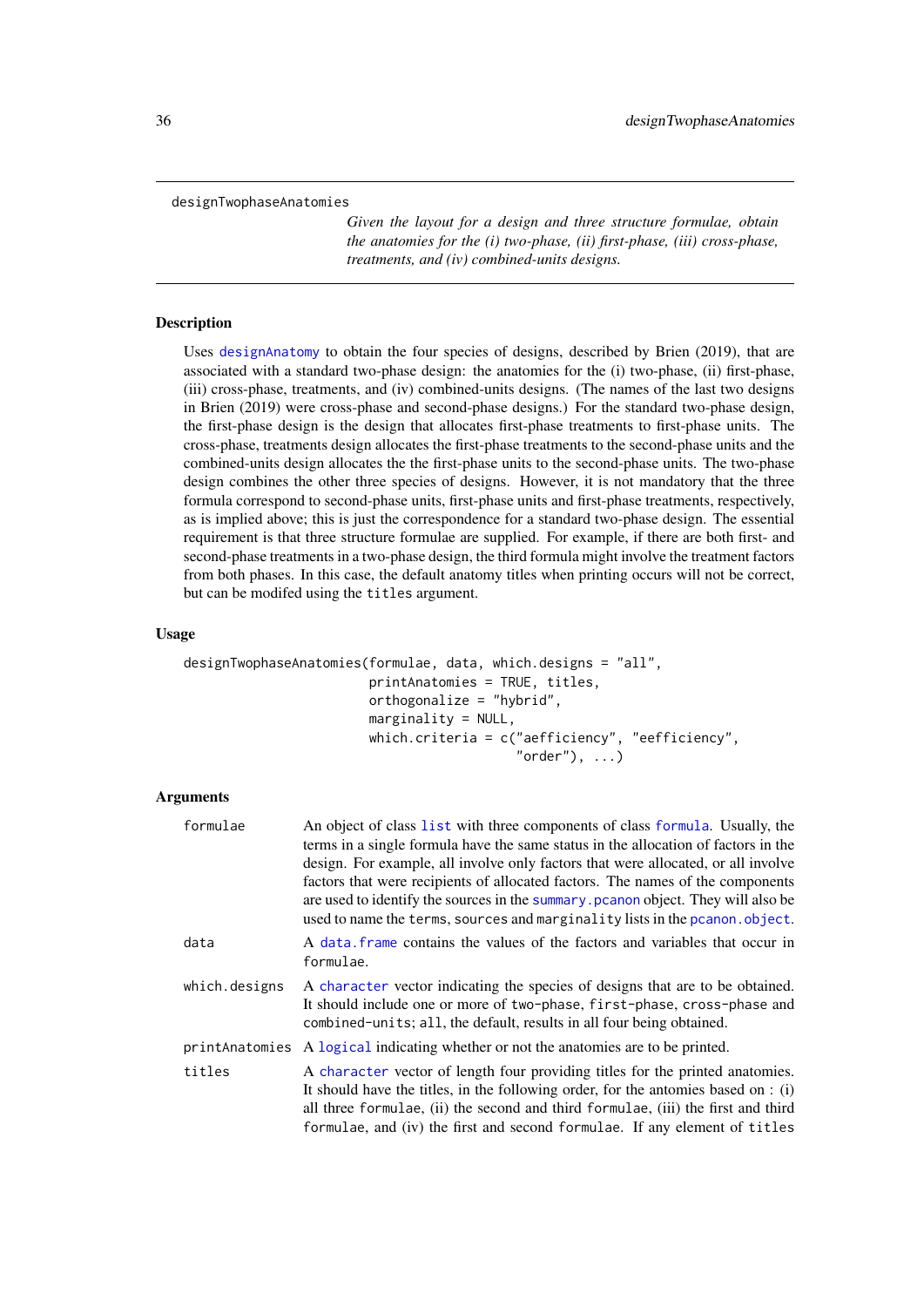is NA then that element is replaced with the corresponding default element of titles, these being, in order: Anatomy for the full two-phase design; Anatomy for the first-phase design; Anatomy for the cross-phase, treatments design; and Anatomy for the combined-units design. The titles generated will be saved as an attribute of the returned list.

- orthogonalize A [character](#page-0-0) vector indicating the method for orthogonalizing a projector to those for terms that occurred previously in a single formula. Three options are available: hybrid; differencing; eigenmethods. The hybrid option is the most general and uses the relationships between the projection operators for the terms in the formula to decide which projectors to substract and which to orthogonalize using eigenmethods. The differencing option subtracts, from the current projector, those previously orthogonalized projectors for terms whose factors are a subset of the current projector's factors. The eigemethods option recursively orthogonalizes the projects using an eigenanalysis of each projector with previously orthogonalized projectors. If a single value is given, it is used for all formulae.
- marginality A [list](#page-0-0) that can be used to supply some or all of the marginality matrices when it is desired to overwrite calculated marginality matrices or when they are not calculated. If the [list](#page-0-0) is the same length as the formulae [list](#page-0-0), they will be associated in parallel with the components of formulae, irrespective of the naming of the two [list](#page-0-0)s. If the number of components in marginlaity is less than the number of components in formulae then both [list](#page-0-0)s must be named so that those in the marginality [list](#page-0-0) can be matched with those in the formulae [list](#page-0-0).

Each component of the marginality [list](#page-0-0) must be either NULL or a square [matrix](#page-0-0) consisting of zeroes and ones that gives the marginalites of the terms in the formula. It must have the row and column names set to the terms from the expanded formula, including being in the same order as these terms. The entry in the ith row and jth column will be one if the ith term is marginal to the jth term i.e. the column space of the ith term is a subspace of that for the jth term and so the source for the jth term is to be made orthogonal to that for the ith term. Otherwise, the entries are zero. A row and column should not be included for the grand mean even if grandMean is TRUE.

- which. criteria A [character](#page-0-0) vector nominating the efficiency criteria to be included in the summary of aliasing between terms within a structure. It can be none, all or some combination of aefficiency, mefficiency, sefficiency, eefficiency, xefficiency, order and dforthog – for details see [efficiency.criteria](#page-40-0). If none, no summary is printed.
- ... further arguments passed to designAnatomy.

#### Details

To produce the anatomies, [designAnatomy](#page-19-0) is called. The two-phase anatomy is based on the three formulae supplied in formulae, the first-phase anatomy uses the second and third formulae, the cross-phase, treatments anatomy derives from the first and third formulae and the combined-units anatomy is obtained with the first and second formulae.

## Value

A [list](#page-0-0) containing the components twophase, first, cross and combined.Each contains the [pcanon.object](#page-94-0) for one of the four designs produced by designTwophaseAnatomies, unless it is NULL because the design was omitted from the which.designs argument. The returned list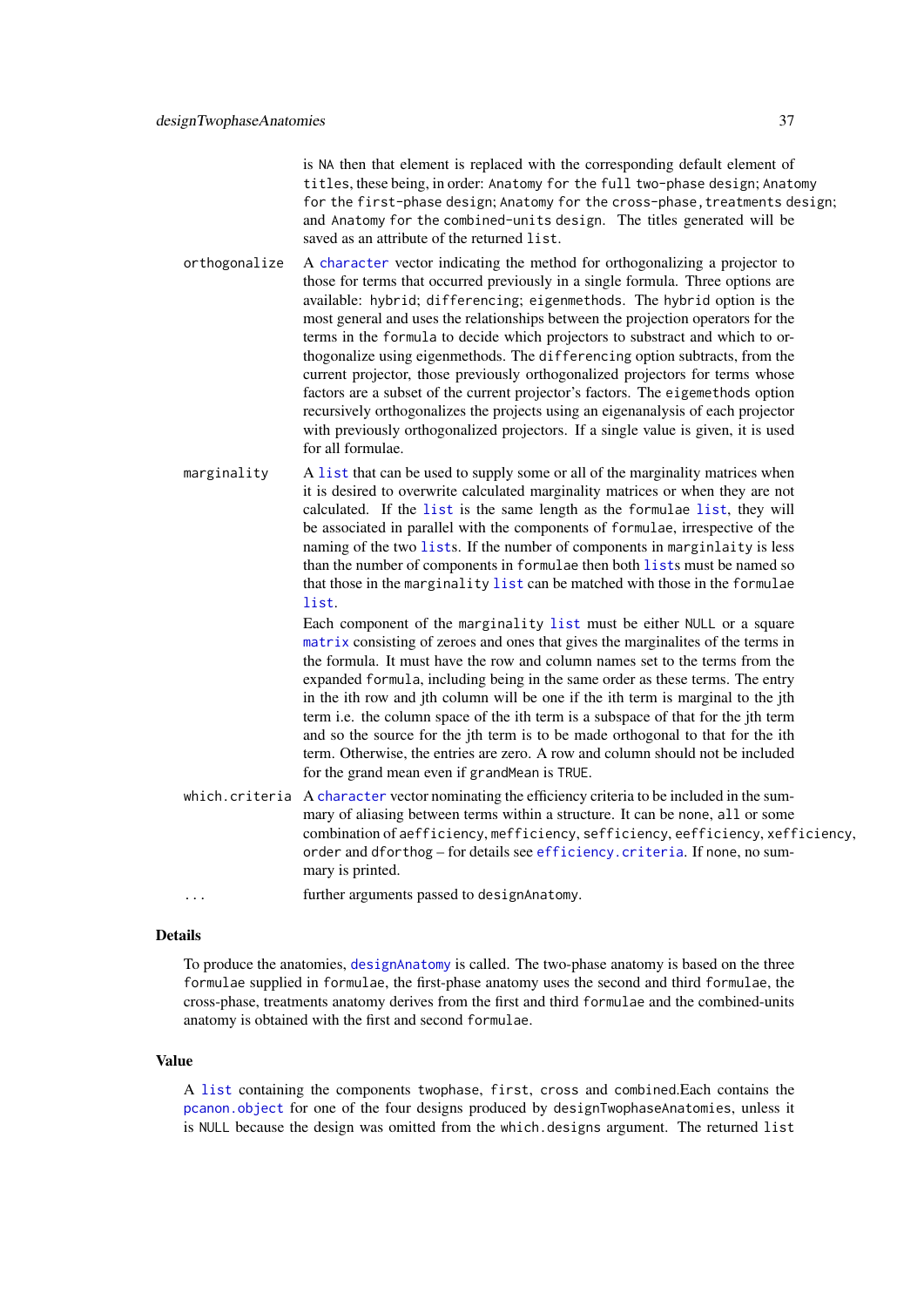has an attribute titles, being a character vector of length four and containing the titles used in printing the anatomies.

#### Author(s)

Chris Brien

# References

Brien, C. J. (2017) Multiphase experiments in practice: A look back. *Australian & New Zealand Journal of Statistics*, 59, 327-352.

Brien, C. J. (2019) Multiphase experiments with at least one later laboratory phase . II. Northogonal designs. *Australian & New Zealand Journal of Statistics*, accepted for publication.

### See Also

[designAnatomy](#page-19-0), [pcanon.object](#page-94-0), [p2canon.object](#page-93-0), [summary.pcanon](#page-124-0), [efficiencies.pcanon](#page-39-0), [pstructure](#page-110-0) , [projs.2canon](#page-107-0), [proj2.efficiency](#page-102-0), [proj2.combine](#page-101-0), [proj2.eigen](#page-103-0), [efficiency.criteria](#page-40-0), in package dae, [eigen](#page-0-0).

[projector](#page-106-0) for further information about this class.

### Examples

```
#'## Microarray example from Jarrett & Ruggiero (2008) - see Brien (2019)
  jr.lay \leftarrow fac.gen(list(Set = 7, Dye = 2, Array = 3))jr.lay <- within(jr.lay,
                   {
                     Block <- factor(rep(1:7, each=6))
                     Plant <- factor(rep(c(1,2,3,2,3,1), times=7))
                     Sample <- factor(c(rep(c(2,1,2,2,1,1, 1,2,1,1,2,2), times=3),
                                         2,1,2,2,1,1))
                     Treat <- factor(c(1,2,4,2,4,1, 2,3,5,3,5,2, 3,4,6,4,6,3,
                                        4,5,7,5,7,4, 5,6,1,6,1,5, 6,7,2,7,2,6,
                                        7,1,3,1,3,7),
                                      labels=c("A","B","C","D","E","F","G"))
                   })
  jr.anat <- designTwophaseAnatomies(formulae = list(array = ~ (Set:Array)*Dye,
                                                      plot = ~ Block/Plant/Sample,
                                                      trt = ~\sim Treat),
                                      which.designs = c("first","cross"),
                                      data = jr.lay)## Three-phase sensory example from Brien and Payne (1999)
## Not run:
data(Sensory3Phase.dat)
Sensory.canon <- designTwophaseAnatomies(formulae = list(
                              eval= ~ ((Occasions/Intervals/Sittings)*Judges)/Positions,
                              field= ~ (Rows*(Squares/Columns))/Halfplots,
                              treats= ~ Trellis*Method),
                                         data = Sensory3Phase.dat)
```
## End(Not run)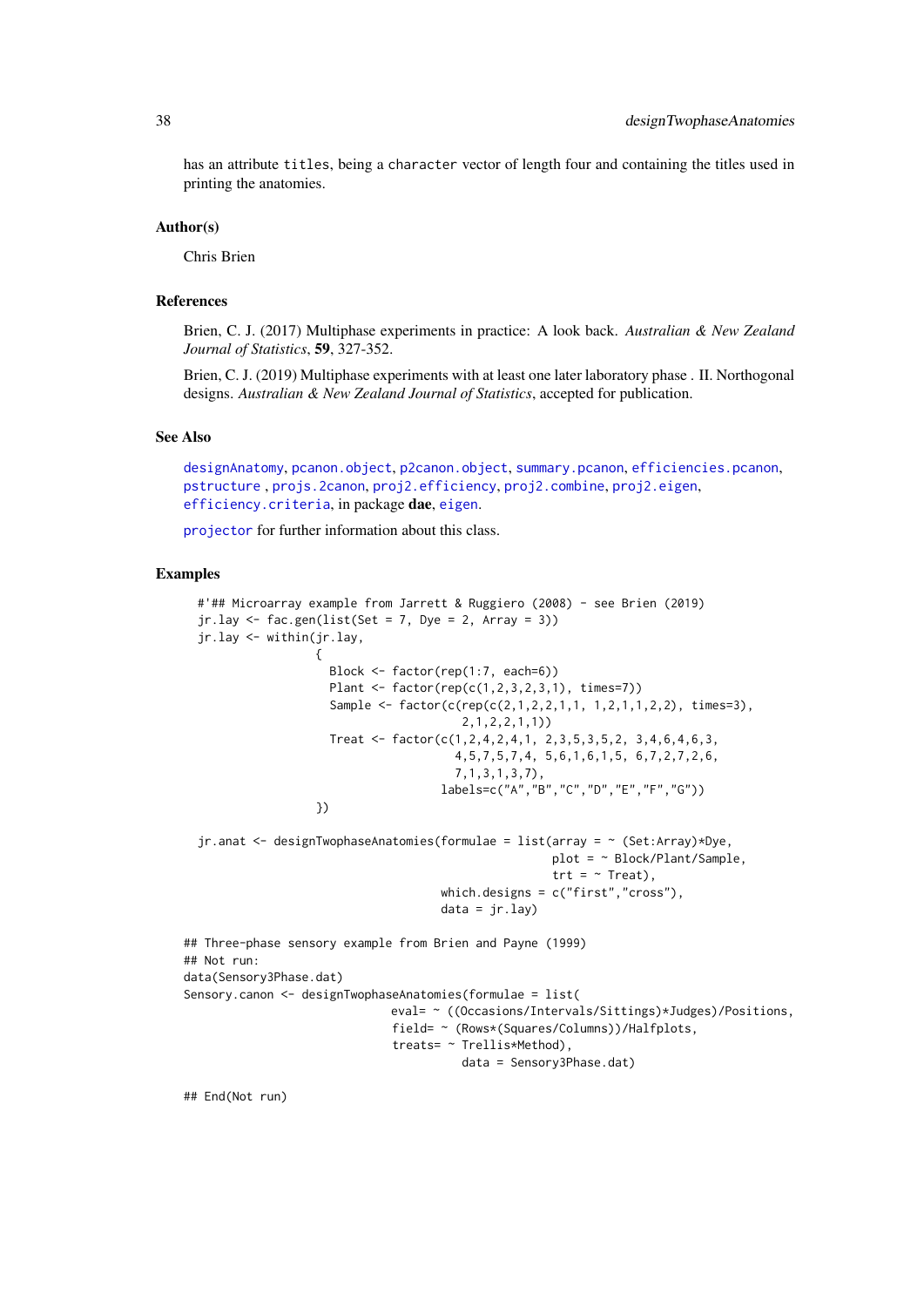### Description

Computes the delta that is detectable for specified replication, power, alpha.

# Usage

```
detect.diff(rm=5, df.num=1, df.denom=10, sigma=1, alpha=0.05, power=0.8,
            tol = 0.001, print = FALSE)
```
# Arguments

| rm       | The number of observations used in computing a mean.                                                                            |
|----------|---------------------------------------------------------------------------------------------------------------------------------|
| df.num   | The degrees of freedom of the numerator of the F for testing the term involving<br>the means.                                   |
| df.denom | The degrees of freedom of the denominator of the F for testing the term involv-<br>ing the means.                               |
| sigma    | The population standard deviation.                                                                                              |
| alpha    | The significance level to be used.                                                                                              |
| power    | The minimum power to be achieved.                                                                                               |
| tol      | The maximum difference tolerated between the power required and the power<br>computed in determining the detectable difference. |
| print    | TRUE or FALSE to have or not have a table of power calculation details printed<br>out.                                          |

# Value

A single numeric value containing the computed detectable difference.

# Author(s)

Chris Brien

# See Also

[power.exp](#page-95-0), [no.reps](#page-92-0) in package dae.

# Examples

```
## Compute the detectable difference for a randomized complete block design
## with four treatments given power is 0.8 and alpha is 0.05.
rm < - 5detect.diff(rm = rm, df.num = 3, df.denom = 3 * (rm - 1),sigma = sqrt(20))
```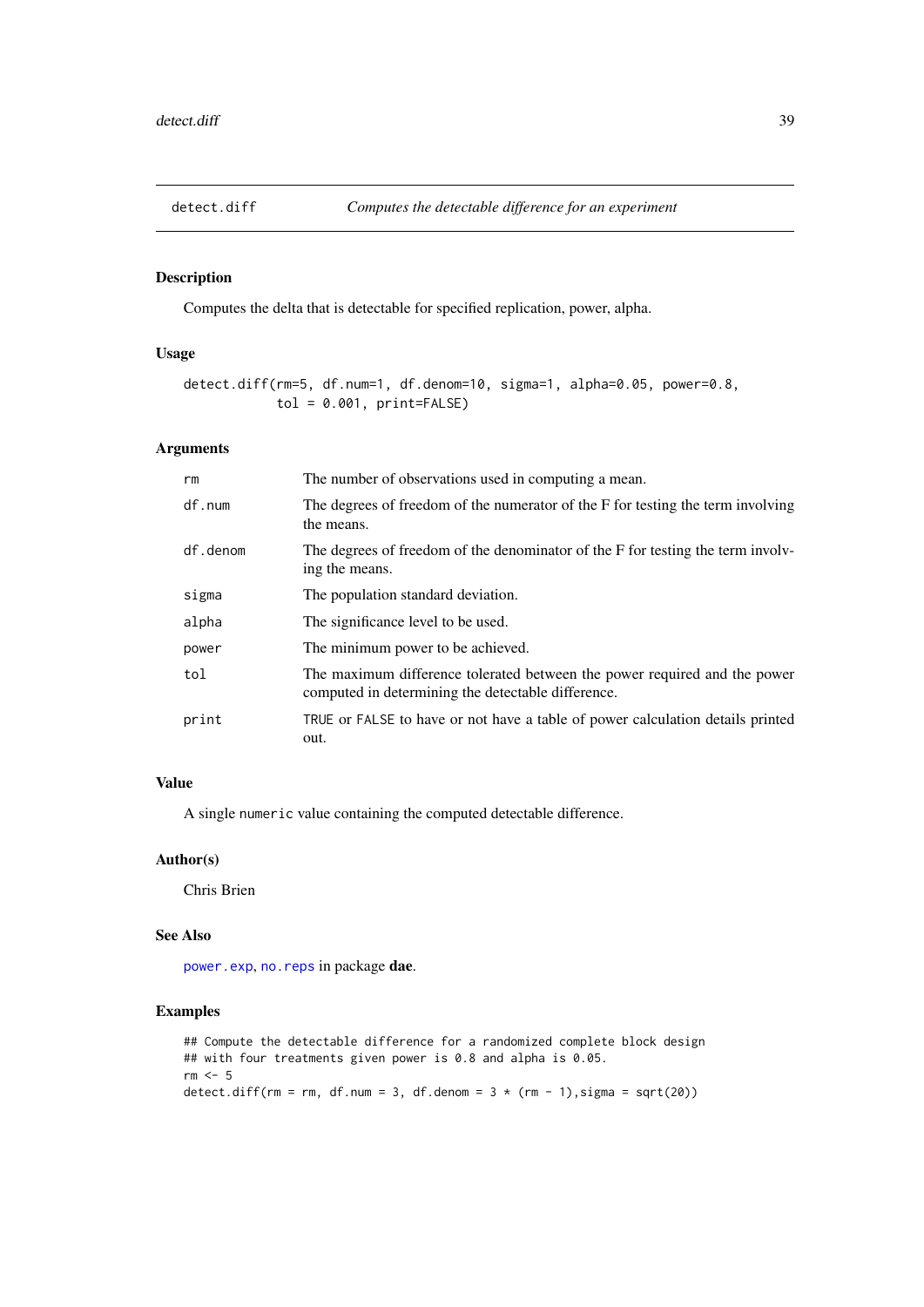efficiencies *Extracts the canonical efficiency factors from a* [pcanon.object](#page-94-0) *or a* [p2canon.object](#page-93-0)*.*

# <span id="page-39-0"></span>Description

Produces a list containing the canonical efficiency factors for the joint decomposition of two or more sets of projectors (Brien and Bailey, 2009) obtained using [designAnatomy](#page-19-0) or [projs.2canon](#page-107-0).

#### Usage

```
## S3 method for class 'pcanon'
efficiencies(object, which = "adjusted", ...)
## S3 method for class 'p2canon'
efficiencies(object, which = "adjusted", ...)
```
## Arguments

| object   | A pcanon. object or an object of class p2canon produced by projs. 2canon.                                                                                                                                                                                                                                           |
|----------|---------------------------------------------------------------------------------------------------------------------------------------------------------------------------------------------------------------------------------------------------------------------------------------------------------------------|
| which    | A character string, either adjusted or pairwise. For adjusted, the canonical<br>efficiency factor are adjusted for other projectors from from the same set. For<br>pairwise, they are the unadjusted canonical efficiency factors between pairs of<br>projectors consisting of one projector from each of two sets. |
| $\cdots$ | Further arguments passed to or from other methods. Unused at present.                                                                                                                                                                                                                                               |
|          |                                                                                                                                                                                                                                                                                                                     |

# Value

For a pcanon.object, a list with a component for each component of object, except for the last component – for more information about the components see [pcanon.object](#page-94-0).

For a p2canon object, a list with a component for each element of the 01 argument from projs. 2canon. Each component is list, each its components corresponding to an element of the Q2 argument from [projs.2canon](#page-107-0)

## Author(s)

Chris Brien

### References

Brien, C. J. and R. A. Bailey (2009). Decomposition tables for multitiered experiments. I. A chain of randomizations. *The Annals of Statistics*, 36, 4184 - 4213.

## See Also

[designAnatomy](#page-19-0), [summary.pcanon](#page-124-0), [proj2.efficiency](#page-102-0), [proj2.combine](#page-101-0), [proj2.eigen](#page-103-0), [pstructure](#page-110-0) in package dae, [eigen](#page-0-0).

[projector](#page-106-0) for further information about this class.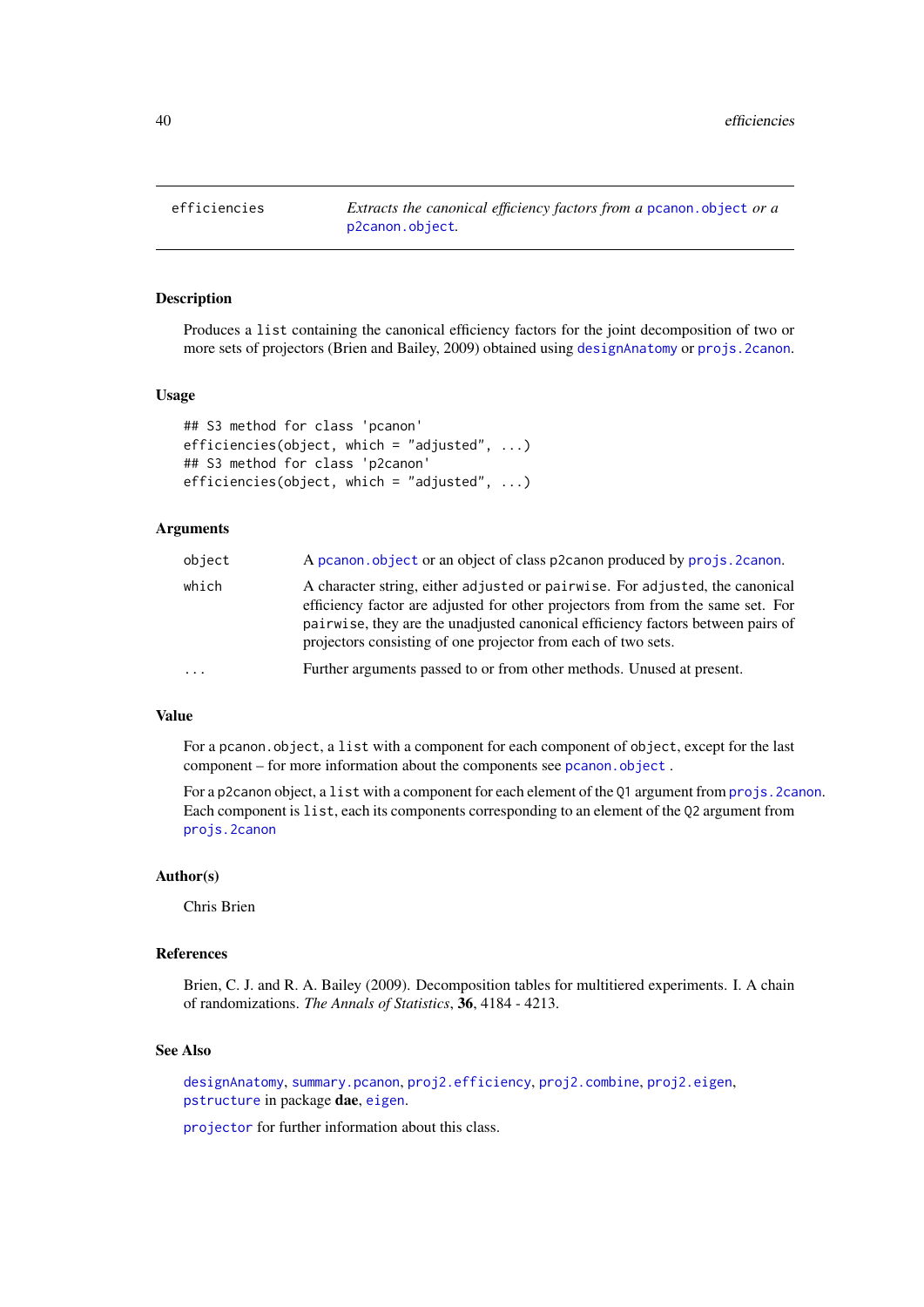## efficiency.criteria 41

### Examples

```
## PBIBD(2) from p. 379 of Cochran and Cox (1957) Experimental Designs.
## 2nd edn Wiley, New York
PBIBD2.unit <- list(Block = 6, Unit = 4)
PBIBD2.nest <- list(Unit = "Block")
trt <- factor(c(1,4,2,5, 2,5,3,6, 3,6,1,4, 4,1,5,2, 5,2,6,3, 6,3,4,1))
PBIBD2.lay <- designRandomize(allocated = trt,
                              recipient = PBIBD2.unit,
                              nested.recipients = PBIBD2.nest)
##obtain combined decomposition using designAnatomy and get the efficiencies
unit.trt.canon <- designAnatomy(list(unit=~ Block/Unit, trt=~ trt), data = PBIBD2.lay)
efficiencies.pcanon(unit.trt.canon)
##obtain the projectors for each formula using pstructure
unit.struct <- pstructure(~ Block/Unit, data = PBIBD2.lay)
trt.struct <- pstructure(~ trt, data = PBIBD2.lay)
##obtain combined decomposition projs.2canon and get the efficiencies
unit.trt.p2canon <- projs.2canon(unit.struct$Q, trt.struct$Q)
efficiencies.p2canon(unit.trt.p2canon)
```
<span id="page-40-0"></span>efficiency.criteria *Computes efficiency criteria from a set of efficiency factors*

## Description

Computes efficiency criteria from a set of efficiency factors.

#### Usage

```
efficiency.criteria(efficiencies)
```
## Arguments

efficiencies A numeric containing a set of efficiency factors.

## Details

The aefficiency criterion is the harmonic mean of the nonzero efficiency factors. The mefficiency criterion is the mean of the nonzero efficiency factors. The eefficiency criterion is the minimum of the nonzero efficiency factors. The sefficiency criterion is the variance of the nonzero efficiency factors. The xefficiency is the maximum of the efficiency factors. The order is the order of balance and is the number of unique nonzero efficiency factors. The dforthog is the number of efficiency factors that are equal to one.

## Value

A list whose components are aefficiency, mefficiency, sefficiency, eefficiency, xefficiency, order and dforthog.

# Author(s)

Chris Brien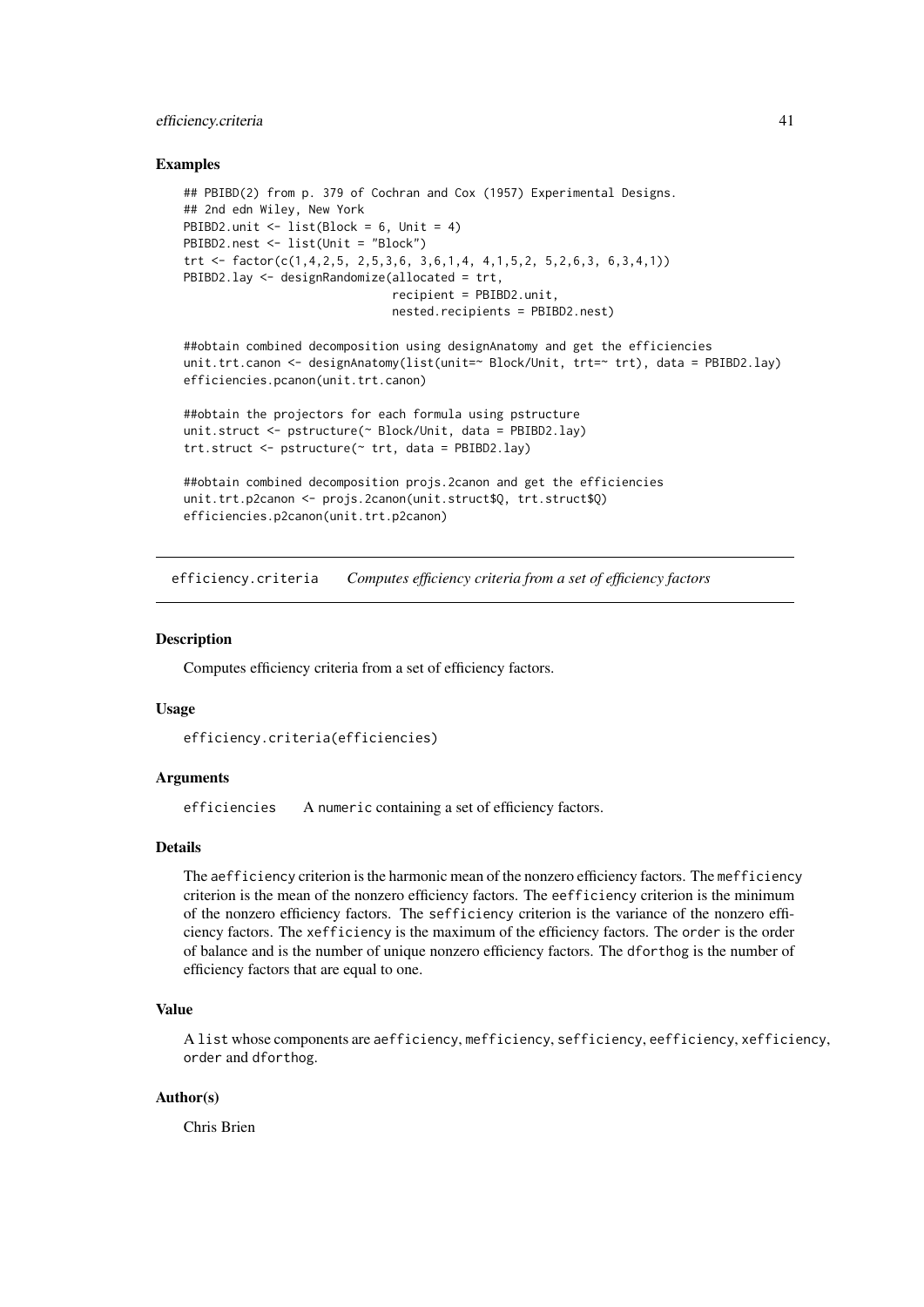### See Also

```
proj2.efficiency, proj2.eigen, proj2.combine in package dae, eigen.
projector for further information about this class.
```
## Examples

```
## PBIBD(2) from p. 379 of Cochran and Cox (1957) Experimental Designs.
## 2nd edn Wiley, New York
PBIBD2.unit \le list(Block = 6, Unit = 4)
PBIBD2.nest <- list(Unit = "Block")
trt <- factor(c(1,4,2,5, 2,5,3,6, 3,6,1,4, 4,1,5,2, 5,2,6,3, 6,3,4,1))
PBIBD2.lay <- designRandomize(allocated = trt,
                              recipient = PBIBD2.unit,
                              nested.recipients = PBIBD2.nest)
## obtain sets of projectors
unit.struct <- pstructure(~ Block/Unit, data = PBIBD2.lay)
trt.struct <- pstructure(~ trt, data = PBIBD2.lay)
## save intrablock efficiencies
eff.inter <- proj2.efficiency(unit.struct$Q[["Unit[Block]"]], trt.struct$Q[["trt"]])
```

```
## calculate efficiency criteria
efficiency.criteria(eff.inter)
```

```
elements Extract the elements of an array specified by the subscripts
```
#### Description

Elements of the array x corresponding to the rows of the two dimensional object subscripts are extracted. The number of columns of subscripts corresponds to the number of dimensions of x. The effect of supplying less columns in subscripts than the number of dimensions in  $x$  is the same as for  $"$ [ $"$ .

# Usage

```
elements(x, subscripts)
```
#### Arguments

|            | An array with at least two dimensions whose elements are to be extracted. |
|------------|---------------------------------------------------------------------------|
| subscripts | A two dimensional object interpreted as elements by dimensions.           |

## Value

A vector containing the extracted elements and whose length equals the number of rows in the subscripts object.

# Author(s)

Chris Brien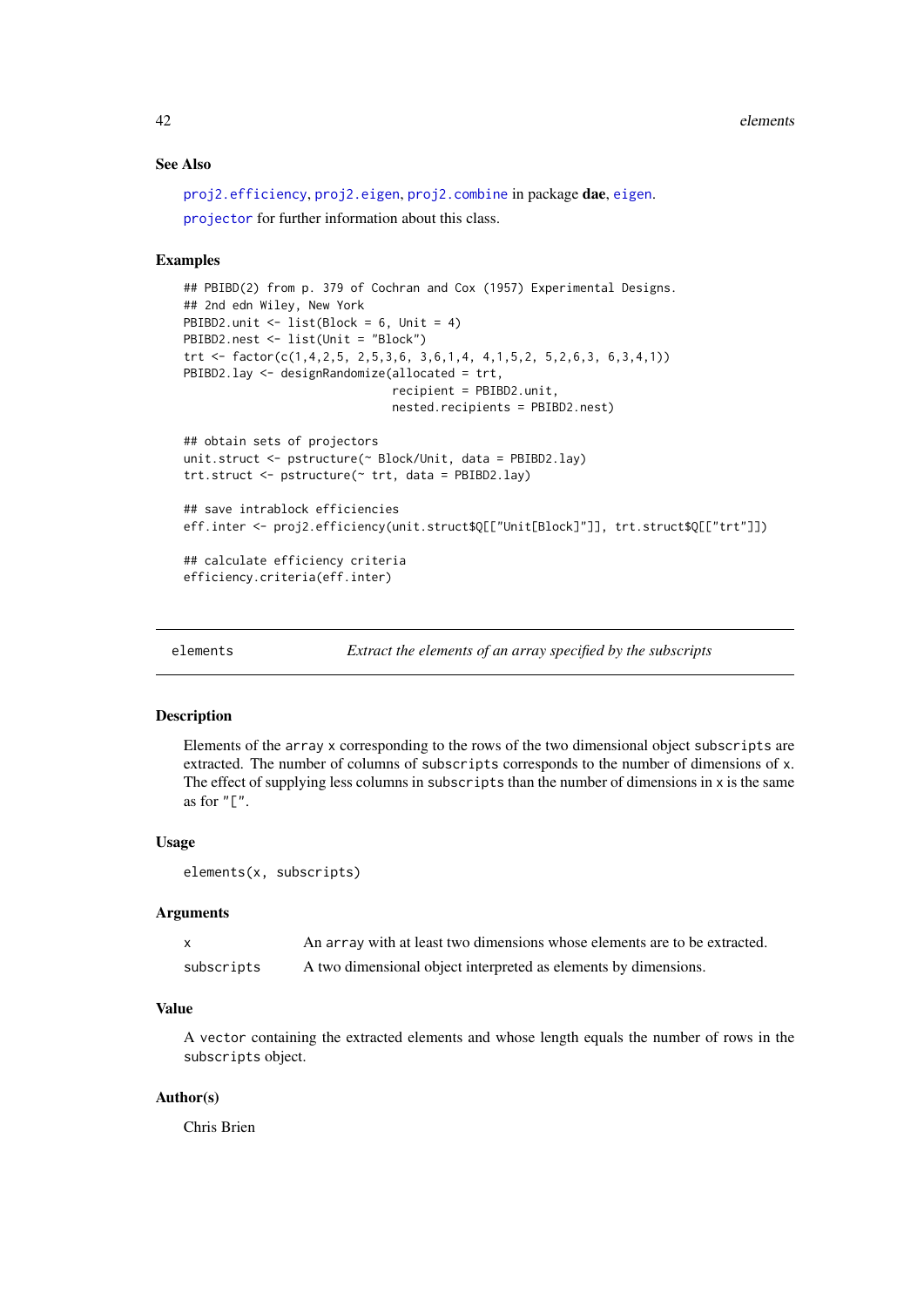#### Exp249.munit.des 43

#### See Also

Extract

## Examples

```
## Form a table of the means for all combinations of Row and Line.
## Then obtain the values corresponding to the combinations in the data frame x,
## excluding Row 3.
x \leftarrow fac.gen(list(Row = 2, Line = 4), each =2)
x$y <- rnorm(16)
RowLine.tab <- tapply(x$y, list(x$Row, x$Line), mean)
xs <- elements(RowLine.tab, subscripts=x[x$"Line" != 3, c("Row", "Line")])
```
Exp249.munit.des *Systematic, main-unit design for an experiment to be run in a greenhouse*

# Description

In this main-unit design, there are 24 lanes by 11 Positions, the lanes being blocked into 6 Zones of 4 lanes. The design for the main units is for assigning 75 wheat lines, of which 73 are Nested Association Mapping (NAM) wheat lines and the other two are two check lines, Scout and Gladius. A row and column design was generated with DiGGer (Coombes, 2009). For more details see the vignette daeDesignNotes.pdf.

## Usage

```
data(Exp249.munit.des)
```
### Format

A data.frame containing 264 observations of 3 variables.

## Source

Coombes, N. E. (2009) codeDigger*: design search tool in R*. URL: [http://nswdpibiom.org/](http://nswdpibiom.org/austatgen/software/) [austatgen/software/](http://nswdpibiom.org/austatgen/software/), (accessed June 3, 2015).

extab *Expands the values in table to a vector*

### Description

Expands the values in table to a vector according to the index.factors that are considered to index the table, either in standard or Yates order. The order of the values in the vector is determined by the order of the values of the index.factors.

# Usage

```
extab(table, index.factors, order="standard")
```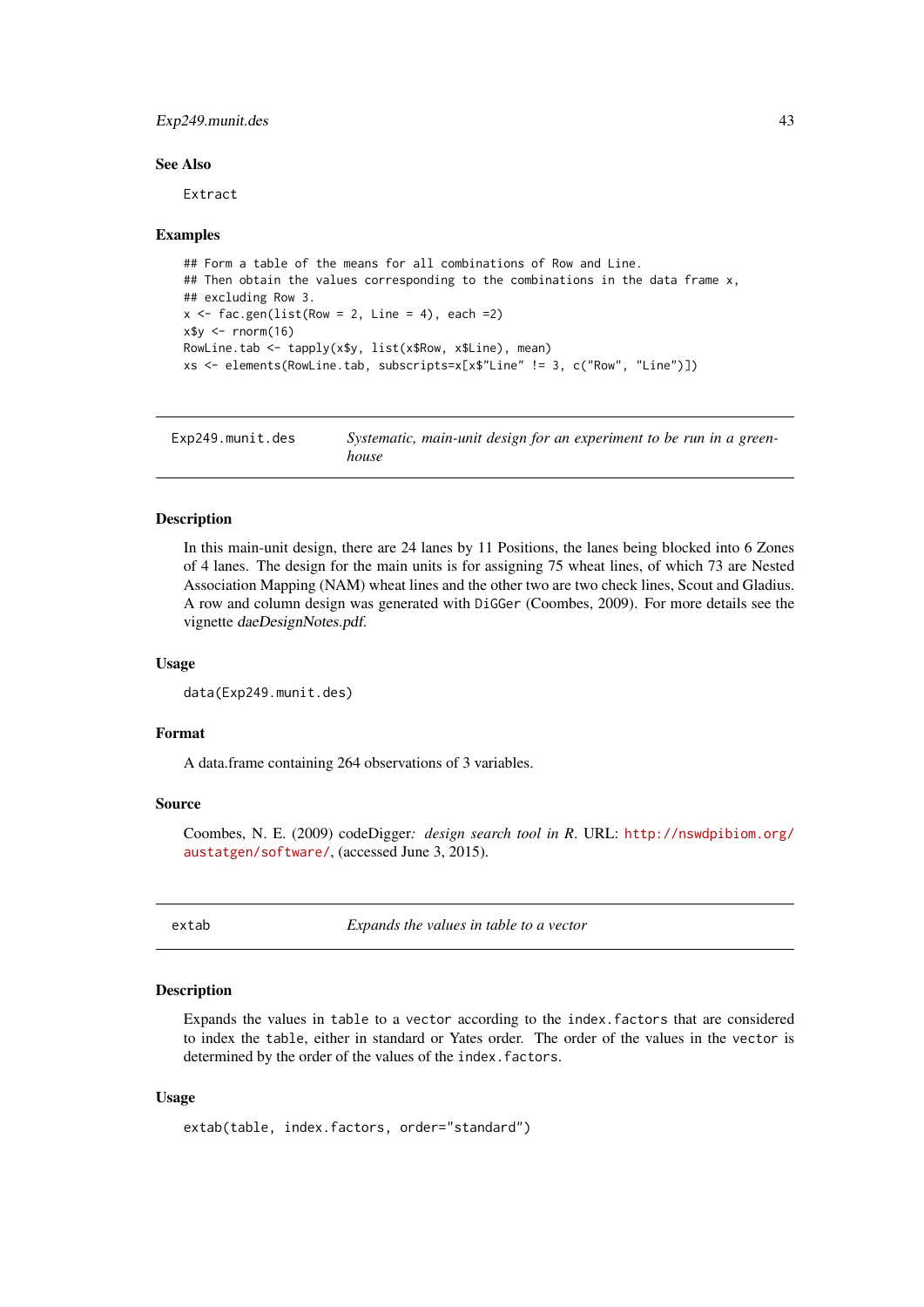## Arguments

| table         | A numeric vector containing the values to be expanded. Its length must equal<br>the product of the number of used levels for the factors in index. factors and<br>the values in it correspond to all levels combinations of these factors. That is,<br>the values of the index. factors are irrelevant to table.                                                                                                             |
|---------------|------------------------------------------------------------------------------------------------------------------------------------------------------------------------------------------------------------------------------------------------------------------------------------------------------------------------------------------------------------------------------------------------------------------------------|
| index.factors | A list of factors that index the table. All the factors must be the same<br>length.                                                                                                                                                                                                                                                                                                                                          |
| order         | The order in which the levels combinations of the index factors are to be<br>considered as numbered in indexing table; standard numbers them as if they<br>are arranged in standard order, that is with the first factor moving slowest and<br>the last factor moving fastest; yates numbers them as if they are arranged in<br>Yates order, that is with the first factor moving fastest and last factor moving<br>slowest. |

# Value

A vector of length equal to the [factors](#page-0-0) in index.factor whose values are taken from table.

### Author(s)

Chris Brien

## Examples

```
## generate a small completely randomized design with the two-level
## factors A and B
n < -12CRD.unit \leq - list(Unit = n)
CRD.treat \leq fac.gen(list(A = 2, B = 2), each = 3)
CRD.lay <- designRandomize(allocated = CRD.treat, recipient = CRD.unit,
                           seed = 956)
## set up a 2 x 2 table of A x B effects
AB.tab <- c(12, -12, -12, 12)
## add a unit-length vector of expanded effects to CRD.lay
attach(CRD.lay)
CRD.lay$AB.effects <- extab(table=AB.tab, index.factors=list(A, B))
```

```
fac.ar1mat forms the ar1 correlation matrix for a (generalized) factor
```
# Description

Form the correlation matrix for a (generalized) factor where the correlation between the levels follows an autocorrelation of order 1 (ar1) pattern.

# Usage

fac.ar1mat(factor, rho)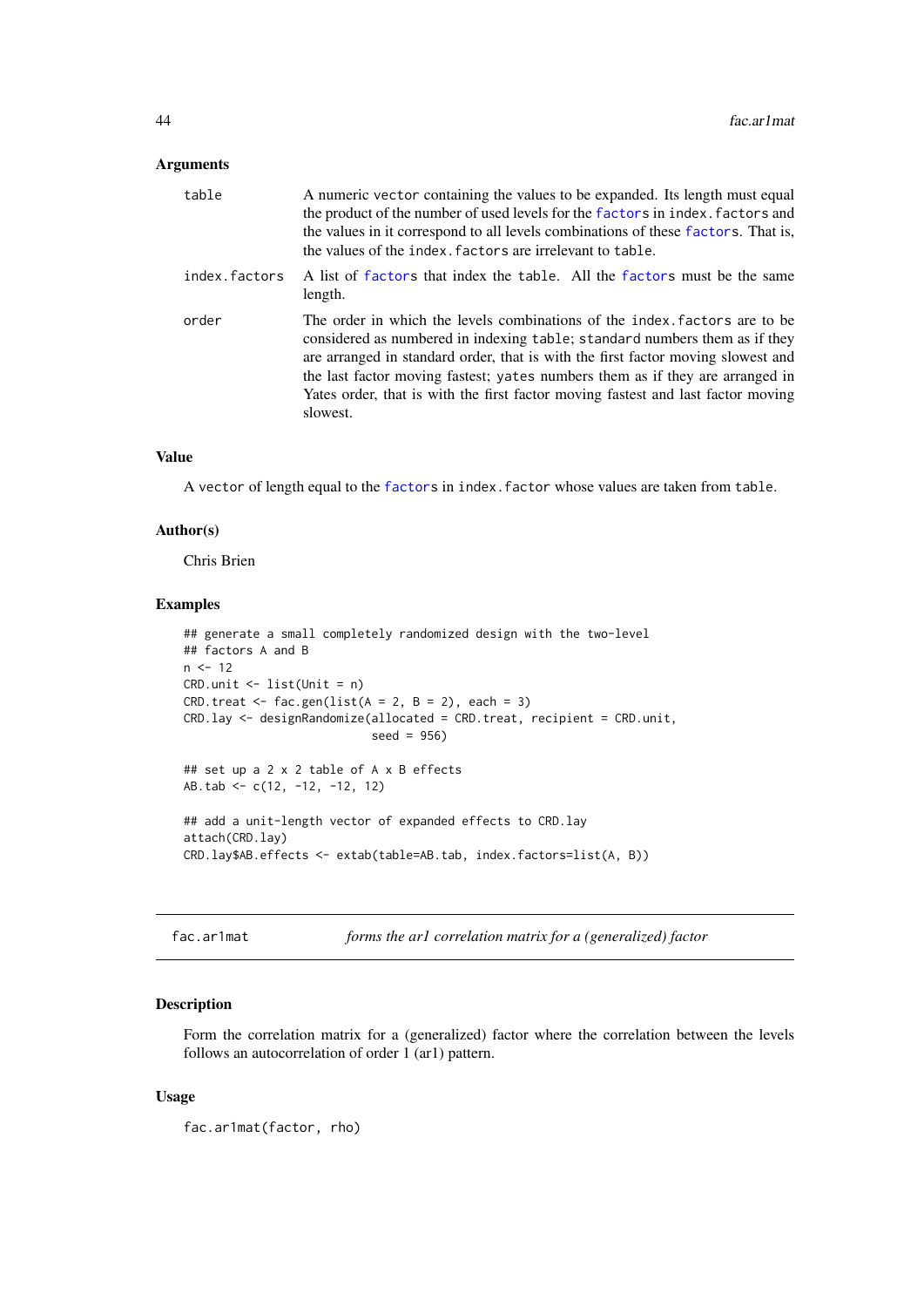#### fac.combine 45

#### Arguments

| factor | The (generalized) factor for which the correlation between its levels displays<br>an arl pattern. |
|--------|---------------------------------------------------------------------------------------------------|
| rho    | The correlation parameter for the arl process.                                                    |

### Details

The method is: a) form an n x n matrix of all pairwise differences in the numeric values corresponding to the observed levels of the factor by taking the difference between the following two n x n matrices are equal: 1) each row contains the numeric values corresponding to the observed levels of the factor, and 2) each column contains the numeric values corresponding to the observed levels of the factor, b) replace each element of the pairwise difference matrix with rho raised to the absolute value of the difference.

# Value

An n x n [matrix](#page-0-0), where n is the length of the [factor](#page-0-0).

# Author(s)

Chris Brien

# See Also

[fac.vcmat](#page-60-0), [fac.meanop](#page-50-0), [fac.sumop](#page-57-0) in package dae.

## Examples

```
## set up a two-level factor and a three-level factor, both of length 12
A <- factor(rep(1:2, each=6))
B <- factor(rep(1:3, each=2, times=2))
## create a 12 x 12 ar1 matrix corrresponding to B
ar1.B \leftarrow fac.ar1mat(B, 0.6)
```
<span id="page-44-0"></span>

```
fac.combine Combines several factors into one
```
# Description

Combines several [factors](#page-0-0) into one whose levels are the combinations of the used levels of the individual [factors](#page-0-0).

# Usage

```
fac.combine(factors, order="standard", combine.levels=FALSE, sep=",", ...)
```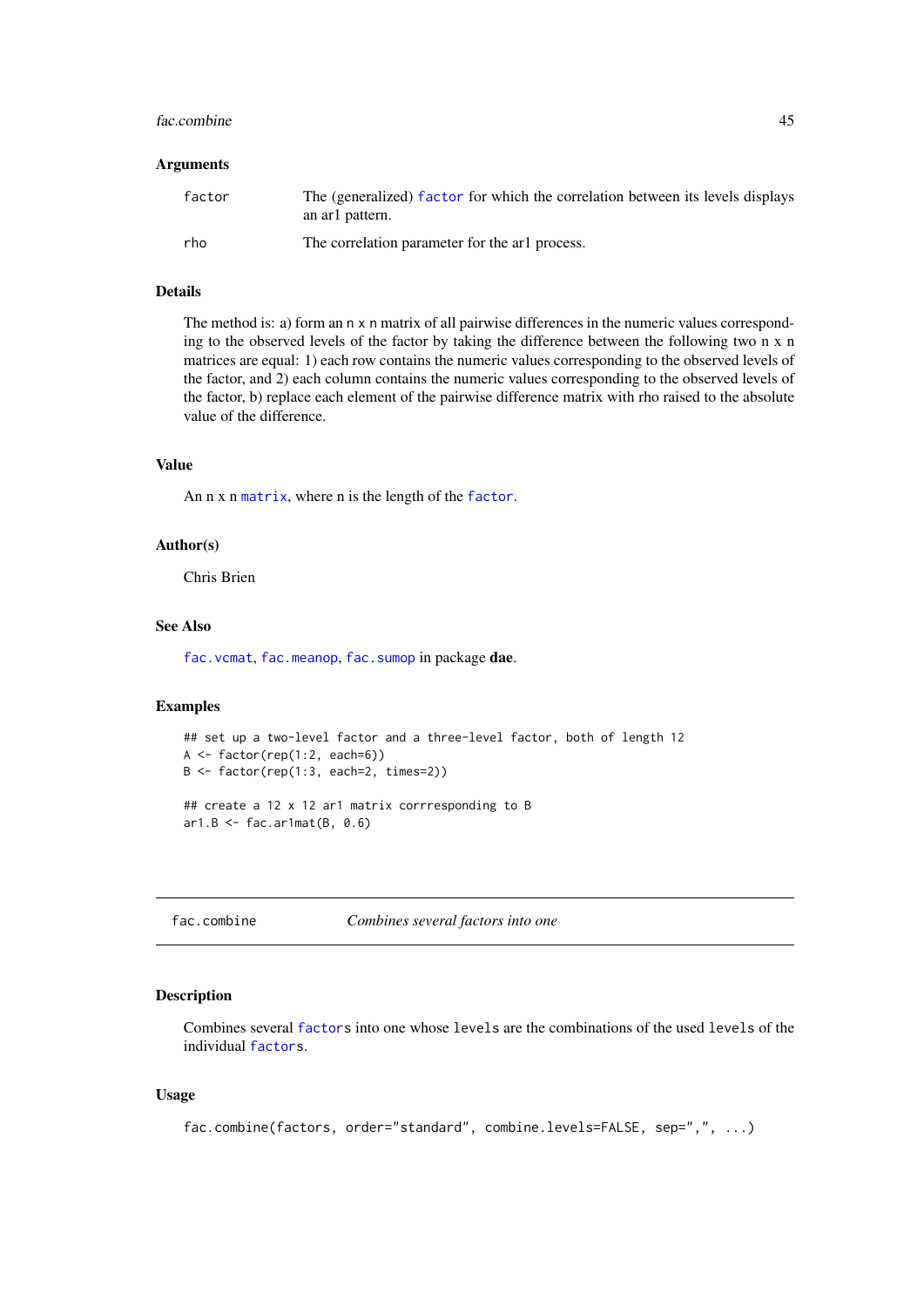# Arguments

| factors | A list of factors all of the same length.                                                                                                                                                                                                                                                                                                                                                                                                                                                                                          |
|---------|------------------------------------------------------------------------------------------------------------------------------------------------------------------------------------------------------------------------------------------------------------------------------------------------------------------------------------------------------------------------------------------------------------------------------------------------------------------------------------------------------------------------------------|
| order   | Either standard or yates. The order in which the levels combinations of<br>the factors are to be considered as numbered when forming the levels of the<br>combined factor; standard numbers them as if they are arranged in standard<br>order, that is with the levels of the first factor moving slowest and those of the<br>last factor moving fastest; yates numbers them as if they are arranged in Yates<br>order, that is with the levels of the first factor moving fastest and those of the<br>last factor moving slowest. |
|         | combine. Levels A logical specifying whether the levels labels of the new factor are to be<br>combined from those of the factors being combined. The default is to use the<br>integers from 1 to the product of the numbers of combinations of used levels<br>of the individual factors, numbering the levels according to order.                                                                                                                                                                                                  |
| sep     | A character string to separate the levels when combine. levels = TRUE.                                                                                                                                                                                                                                                                                                                                                                                                                                                             |
|         | Further arguments passed to the factor call creating the new factor.                                                                                                                                                                                                                                                                                                                                                                                                                                                               |

# Value

A [factor](#page-0-0) whose levels are formed form the observed combinations of the levels of the individual [factors](#page-0-0).

## Author(s)

Chris Brien

### See Also

[fac.uncombine](#page-58-0), [fac.split](#page-56-0), [fac.divide](#page-45-0) in package dae.

# Examples

```
## set up two factors
A \leftarrow factor(rep(1:2, each=6))
B <- factor(rep(1:3, each=2, times=2))
## obtain six-level factor corresponding to the combinations of A and B
AB <- fac.combine(list(A,B))
```
<span id="page-45-0"></span>fac.divide *Divides a factor into several individual factors*

# Description

Takes a [factor](#page-0-0) and divides it into several individual [factors](#page-0-0) as if the levels in the original combined.factor are numbered from one to its number of levels and correspond to the numbering of the levels combinations of the individual [factors](#page-0-0) when these are arranged in standard or Yates order.

# Usage

```
fac.divide(combined.factor, factor.names, order="standard")
```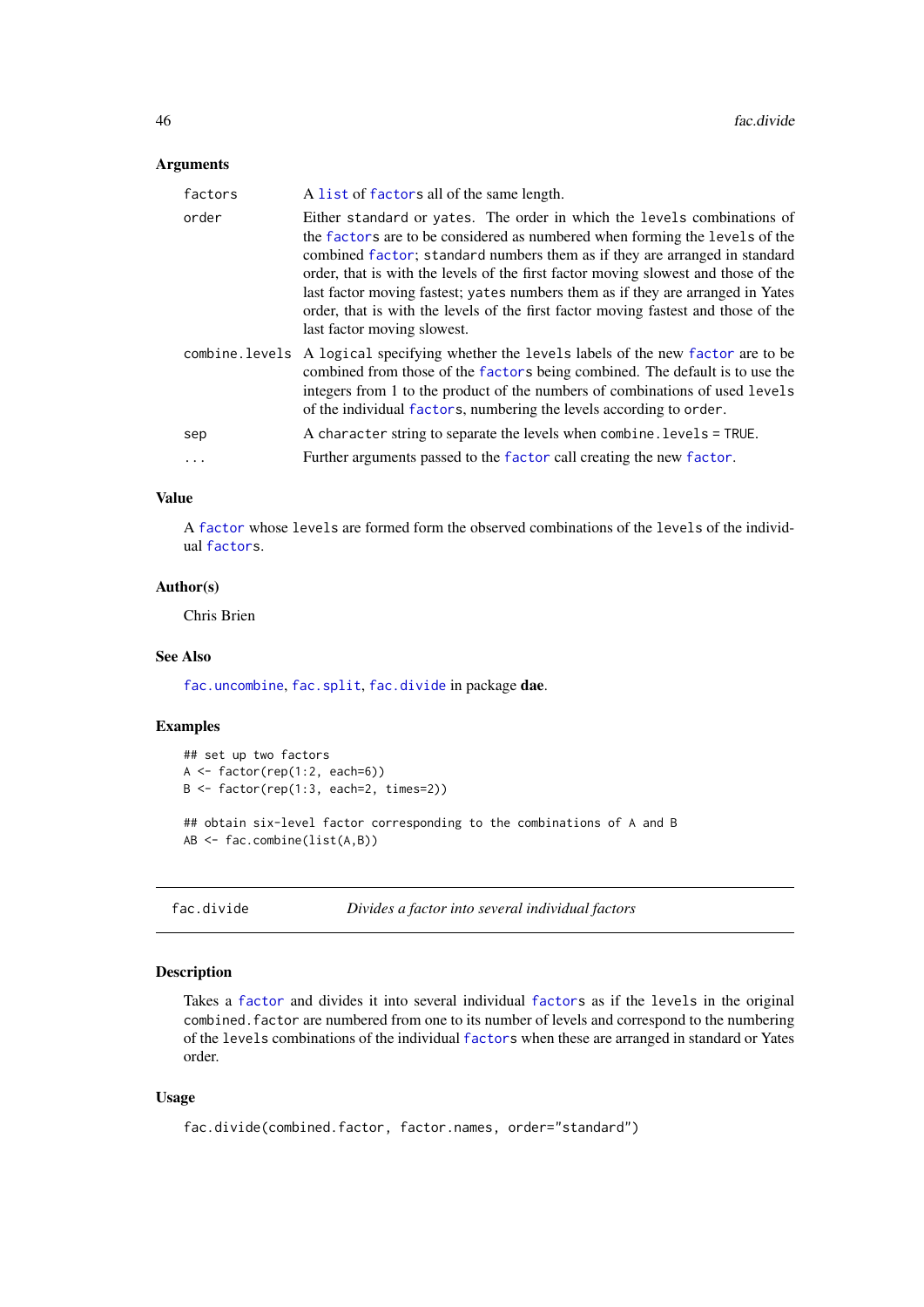#### fac.divide 47

# Arguments

| combined.factor |                                                                                                                                                                                                                                                                                                                                                                                                                                                |
|-----------------|------------------------------------------------------------------------------------------------------------------------------------------------------------------------------------------------------------------------------------------------------------------------------------------------------------------------------------------------------------------------------------------------------------------------------------------------|
|                 | A factor that is to be divided into the individual factors listed in factor, names.                                                                                                                                                                                                                                                                                                                                                            |
| factor.names    | A list of factors to be formed. The names in the list are the names of the<br>factors and the component of a name is either a) a single numeric value that<br>is the number of levels, b) a numeric vector that contains the levels of the<br>factor, or c) a character vector that contains the labels of the levels of the<br>factor.                                                                                                        |
| order           | Either standard or yates. The order in which the levels combinations of<br>the factors in factor names are to be considered as numbered; standard<br>numbers them as if they are arranged in standard order, that is with the first<br>factor moving slowest and the last factor moving fastest; yates numbers them<br>as if they are arranged in Yates order, that is with the first factor moving fastest<br>and last factor moving slowest. |

# Value

A [data.frame](#page-0-0) whose columns consist of the [factors](#page-0-0) listed in factor.names and whose values have been computed from the combined [factor](#page-0-0). All the [factors](#page-0-0) will be of the same length.

# Note

A single [factor](#page-0-0) name may be supplied in the [list](#page-0-0) in which case a [data.frame](#page-0-0) is produced that contains the single [factor](#page-0-0) computed from the numeric vector. This may be useful when calling this function from others.

### Author(s)

Chris Brien

# See Also

[fac.split](#page-56-0), [fac.uncombine](#page-58-0), [fac.combine](#page-44-0) in package dae.

# Examples

```
## generate a small completely randomized design for 6 treatments
n < -12CRD.unit <- list(Unit = n)
treat \leq factor(rep(1:4, each = 3))
CRD.lay <- designRandomize(allocated = treat, recipient = CRD.unit, seed=956)
## divide the treatments into two two-level factors A and B
CRD.facs \leq fac.divide(CRD.lay$treat, factor.names = list(A = 2, B = 2))
```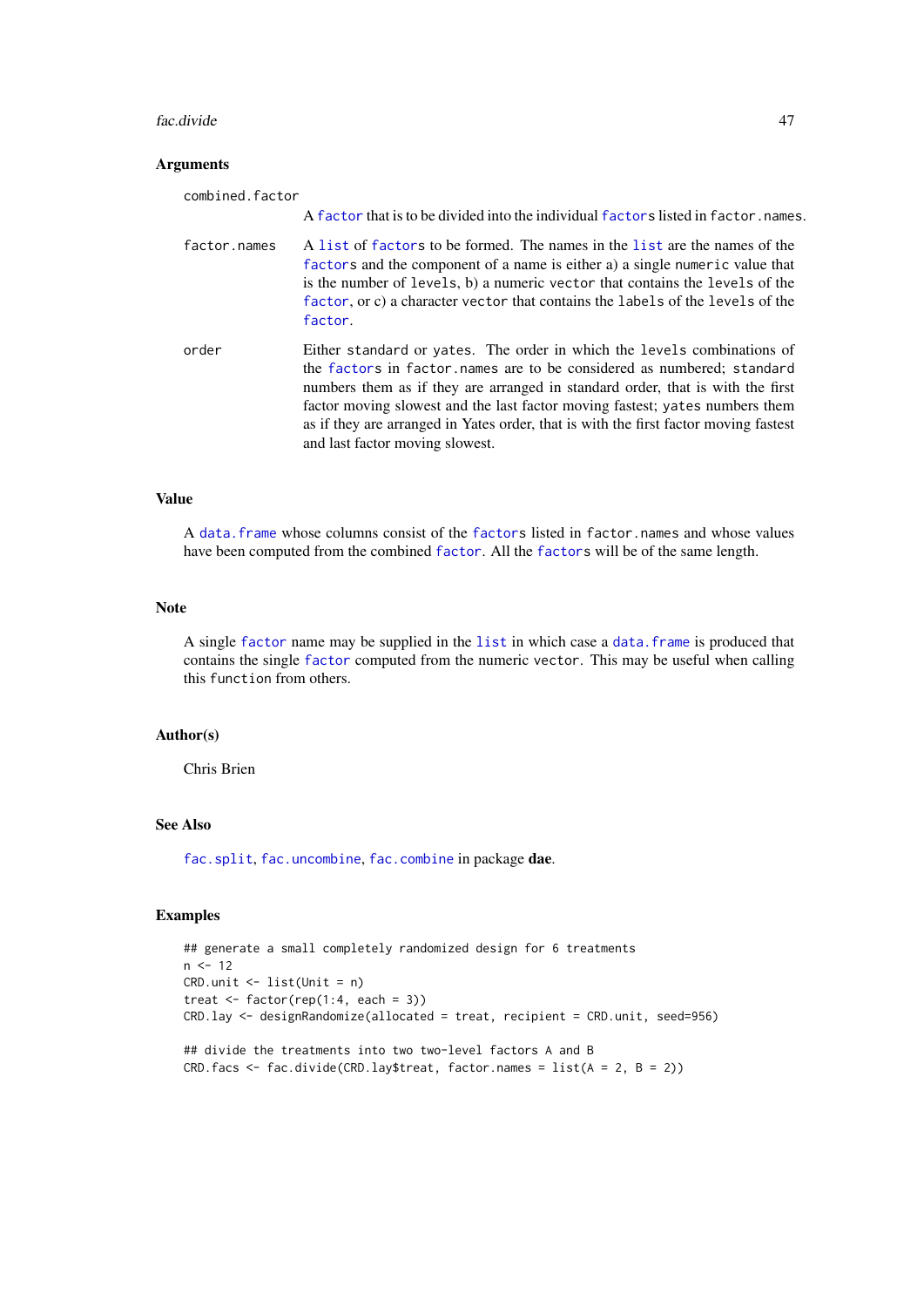<span id="page-47-0"></span>

# Description

Generate all combinations of several factors and, optionally, replicate them.

### Usage

fac.gen(generate, each=1, times=1, order="standard")

#### Arguments

| generate | A list of named objects and numbers that specify the factors whose levels<br>are to be generated and the pattern in these levels. If a component of the list<br>is named, then the component should be either a) a single numeric value that<br>is the number of levels, b) a numeric vector that contains the levels of the<br>factor, or c) a character vector that contains the labels of the levels of the<br>factor. |
|----------|---------------------------------------------------------------------------------------------------------------------------------------------------------------------------------------------------------------------------------------------------------------------------------------------------------------------------------------------------------------------------------------------------------------------------|
| each     | The number of times to replicate consecutively the elements of the levels gen-<br>erated according to pattern specified by the generate argument.                                                                                                                                                                                                                                                                         |
| times    | The number of times to repeat the whole generated pattern of levels generated<br>according to pattern specified by the generate argument.                                                                                                                                                                                                                                                                                 |
| order    | Either standard or yates. The order in which the speed of cycling through<br>the levels is to move; combinations of the factors are to be considered as<br>numbered; standard cycles through the levels of the first factor slowest and<br>the last factor moving fastest; yates cycles through the levels of the first factor<br>fastest and last factor moving slowest.                                                 |

# Details

The levels of each [factor](#page-0-0) are generated in a hierarchical pattern, such as standard order, where the levels of one [factor](#page-0-0) are held constant while those of the adjacent [factor](#page-0-0) are cycled through the complete set once. If a number is supplied instead of a name, the pattern is generated as if a [factor](#page-0-0) with that number of levels had been supplied in the same position as the number. However, no levels are stored for this unamed [factor](#page-0-0).

## Value

A [data.frame](#page-0-0) of [factors](#page-0-0) whose generated levels are those supplied in the generate list. The number of rows in the [data.frame](#page-0-0) will equal the product of the numbers of levels of the supplied [factors](#page-0-0) and the values of the each and times arguments.

## Warning

Avoid using factor names F and T as these might be confused with FALSE and TRUE.

# Author(s)

Chris Brien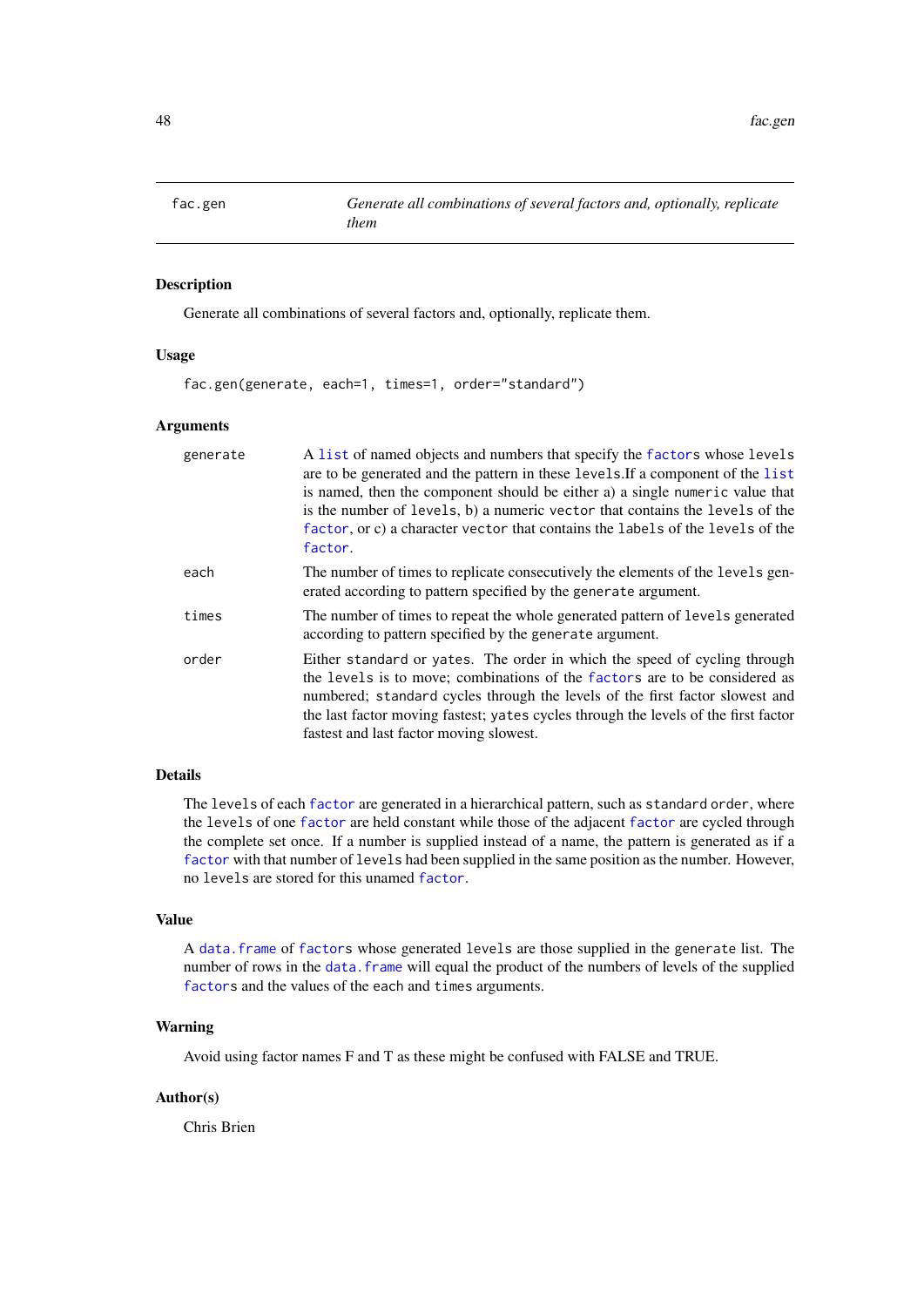### fac.genfactors 49

#### See Also

[fac.genfactors](#page-48-0) , [fac.combine](#page-44-0) in package dae

### Examples

```
## generate a 2^3 factorial experiment with levels - and +, and
## in Yates order
mp < -c("-", "+")fnames \leq - list(Catal = mp, Temp = mp, Press = mp, Conc = mp)
Fac4Proc.Treats <- fac.gen(generate = fnames, order="yates")
## Generate the factors A, B and D. The basic pattern has 4 repetitions
## of the levels of D for each A and B combination and 3 repetitions of
```

```
## the pattern of the B and D combinations for each level of A. This basic
## pattern has each combination repeated twice, and the whole of this
## is repeated twice. It generates 864 A, B and D combinations.
gen <- list(A = 3, 3, B = c(0,100,200), 4, D = c("0","1"))
fac.gen(gen, times=2, each=2)
```
<span id="page-48-0"></span>fac.genfactors *Generate all combinations of the levels of the supplied factors, without replication*

#### Description

Generate all combinations of the levels of the supplied factors, without replication. This function extracts the levels from the supplied factors and uses them to generate the new factors. On the other hand, the levels must supplied in the generate argument of the function [fac.gen](#page-47-0).

# Usage

```
fac.genfactors(factors, ...)
```
## Arguments

| factors  | A list of factors, or an object of factors that is coercible to a list.               |
|----------|---------------------------------------------------------------------------------------|
| $\cdots$ | Further arguments passed to the fac.gen in creating the data.frame of new<br>factors. |

## Details

The levels of each [factor](#page-0-0) are generated in standard order, unless order is supplied to [fac.gen](#page-47-0) via the '...' argument. The levels of the new [factors](#page-0-0) will be in the same order as in the supplied factors.

## Value

A [data.frame](#page-0-0) whose columns correspond to [factors](#page-0-0) in the factors [list](#page-0-0). The values in a column are the generated levels of the [factor](#page-0-0). The number of rows in the [data.frame](#page-0-0) will equal the product of the numbers of levels of the supplied [factors](#page-0-0).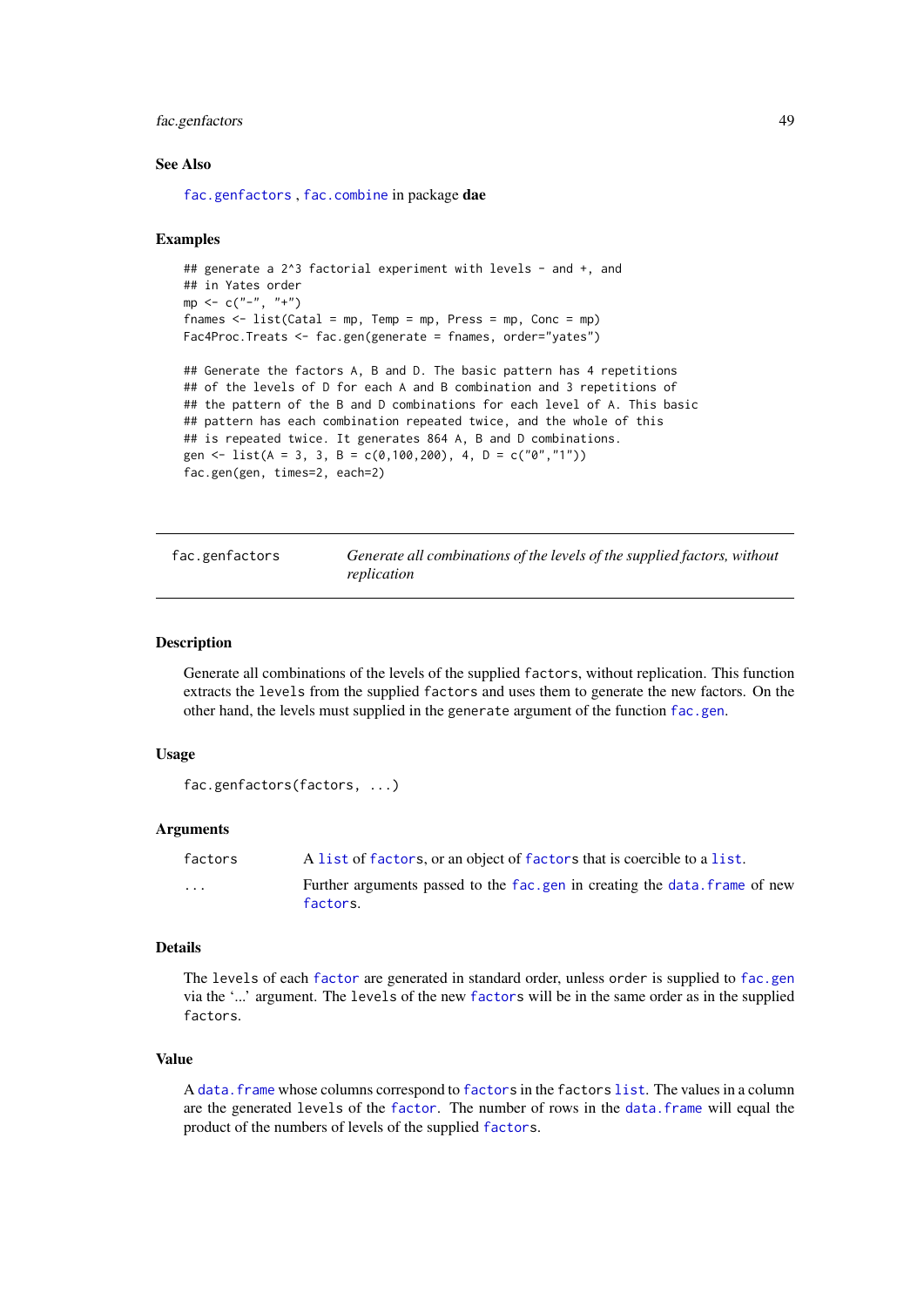50 fac.match

#### Author(s)

Chris Brien

## See Also

[fac.gen](#page-47-0) in package dae

## Examples

```
## generate a treatments key for the Variety and Nitrogen treatments factors in Oats.dat
data(Oats.dat)
trts.key <- fac.genfactors(factors = Oats.dat[c("Variety", "Nitrogen")])
trts.key$Treatment <- factor(1:nrow(trts.key))
```
fac.match *Match, for each combination of a set of columns in* x*, the row that has the same combination in* table

# Description

Match, for each combination of a set of columns in x, the rows that has the same combination in table. The argument multiples.allow controls what happens when there are multple matches in table of a combination in x.

## Usage

```
fac.match(x, table, col.names, nomatch = NA_integer_, multiples.allow = FALSE)
```
### Arguments

| x               | an R object, normally a data. frame, possibly a matrix.                                                                                                                                                                                                                                                                                                            |
|-----------------|--------------------------------------------------------------------------------------------------------------------------------------------------------------------------------------------------------------------------------------------------------------------------------------------------------------------------------------------------------------------|
| table           | an R object, normally a data. frame, possibly a matrix.                                                                                                                                                                                                                                                                                                            |
| col.names       | A character vector giving the columns in x and table that are to be matched.                                                                                                                                                                                                                                                                                       |
| nomatch         | The value to be returned in the case when no match is found. Note that it is<br>coerced to integer.                                                                                                                                                                                                                                                                |
| multiples.allow |                                                                                                                                                                                                                                                                                                                                                                    |
|                 | A logical indicating whether multiple matches of a combination in x to those<br>in table is allowed. If multiples allow is FALSE, an error is generated. If<br>multiples. allow is TRUE, the first occuence in table is matched. This func-<br>tion can be viewed as a generalization to multiple vectors of the match function<br>that applies to single vectors. |

# Value

A [vector](#page-0-0) of length equal to x that gives the rows in table that match the combinations of col.names in x. The order of the rows is the same as the order of the combintions in x. The value returned if a combination is unmatched is specified in the nomatch argument.

# Author(s)

Chris Brien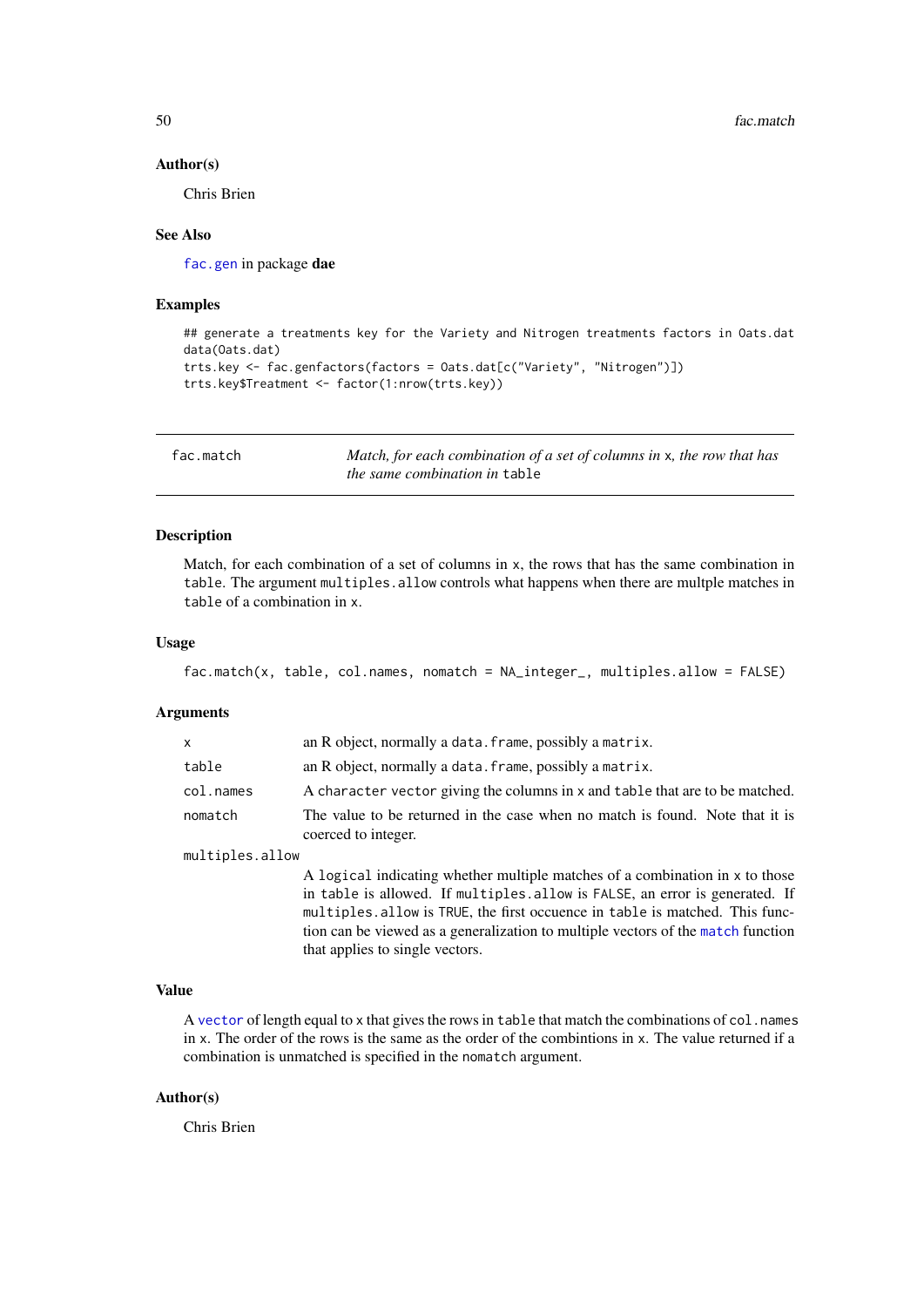#### fac.meanop 51

#### See Also

[match](#page-0-0)

# Examples

```
## Not run:
#A single unmatched combination
kdata <- data.frame(Expt="D197-5",
                    Row=8,
                    Column=20, stringsAsFactors=FALSE)
index <- fac.match(kdata, D197.dat, c("Expt", "Row", "Column"))
# A matched and an unmatched combination
kdata <- data.frame(Expt=c("D197-5", "D197-4"),
                    Row=c(8, 10),
                    Column=c(20, 8), stringsAsFactors=FALSE)
index <- fac.match(kdata, D197.dat, c("Expt", "Row", "Column"))
## End(Not run)
```
<span id="page-50-0"></span>fac.meanop *computes the projection matrix that produces means*

### Description

Computes the symmetric projection matrix that produces the means corresponding to a (generalized) [factor](#page-0-0).

## Usage

```
fac.meanop(factor)
```
### Arguments

factor The (generalized) [factor](#page-0-0) whose means the projection matrix computes from an observation-length vector.

## Details

The design matrix X for a (generalized) [factor](#page-0-0) is formed with a column for each level of the (generalized) [factor](#page-0-0), this column being its indicator variable. The projection matrix is formed as  $X$  %  $X$  (1/diag(r) %  $X$  t(X), where r is the vector of levels replications.

A generalized [factor](#page-0-0) is a [factor](#page-0-0) formed from the combinations of the levels of several original [factors](#page-0-0). Generalized [factors](#page-0-0) can be formed using [fac.combine](#page-44-0).

## Value

A [projector](#page-105-0) containing the symmetric, projection matrix and its degrees of freedom.

# Author(s)

Chris Brien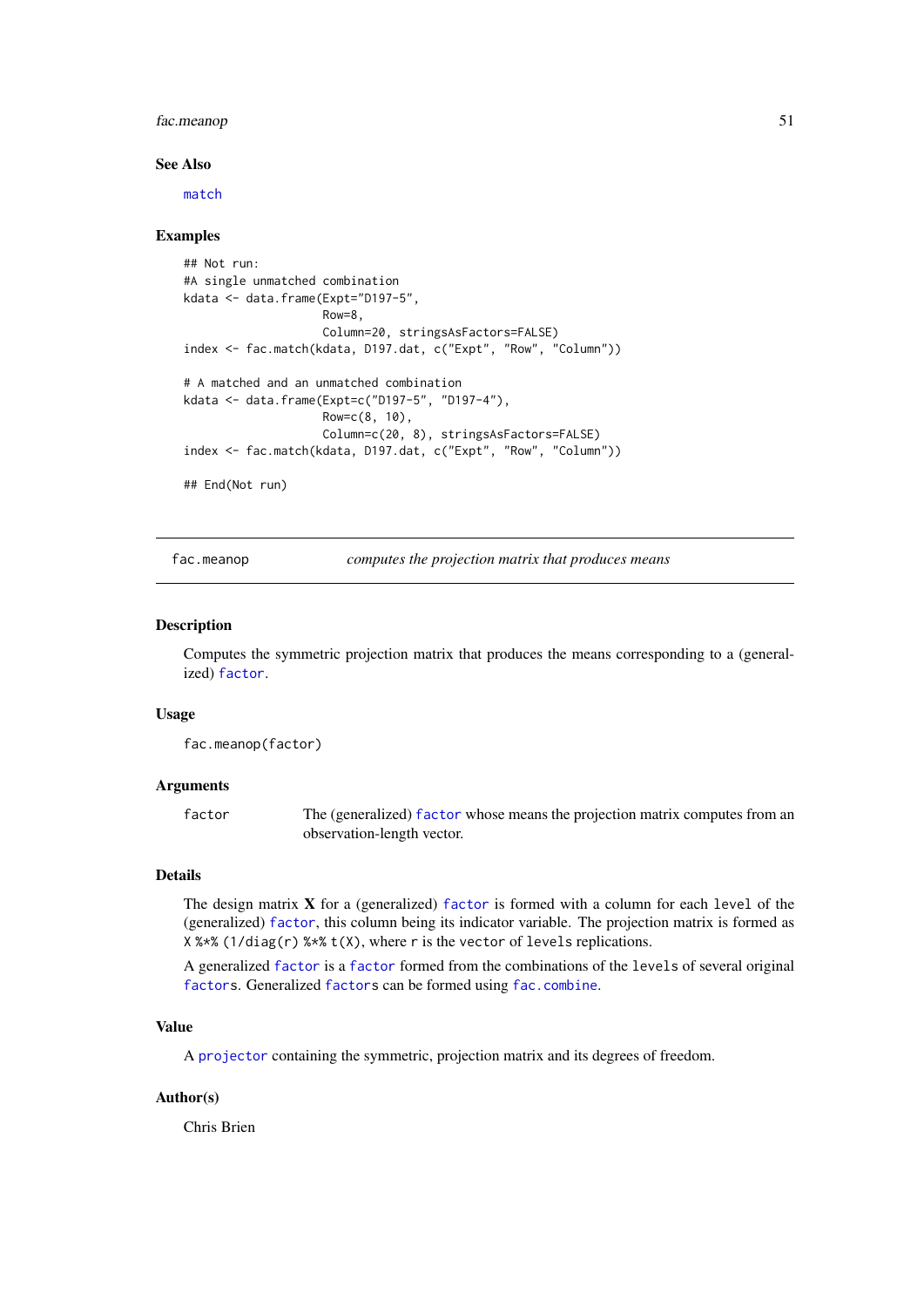### See Also

[fac.combine](#page-44-0), [projector](#page-105-0), [degfree](#page-16-0), [correct.degfree](#page-13-0), [fac.sumop](#page-57-0) in package dae. [projector](#page-106-0) for further information about this class.

### Examples

```
## set up a two-level factor and a three-level factor, both of length 12
A <- factor(rep(1:2, each=6))
B <- factor(rep(1:3, each=2, times=2))
## create a generalized factor whose levels are the combinations of A and B
AB <- fac.combine(list(A,B))
## obtain the operator that computes the AB means from a vector of length 12
M.AB <- fac.meanop(AB)
```
<span id="page-51-0"></span>fac.multinested *Creates several factors, one for each level of nesting.fac and each of whose values are either generated within those of a level of nesting.fac or using the values of nested.fac within a levels of nesting.fac.*

## Description

Creates several [factor](#page-0-0)s, one for each level of nesting.fac and each of whose values are either (i) generated within those of the level of nesting.fac or (ii) using the values of nested.fac within the levels of the nesting.fac. For (i), all elements having the same level of nesting.fac are numbered from 1 to the number of different elements having that level. For (ii), the values of nested.fac for a level of nesting.fac are copied. In both cases, for the values of nested.fac not equal to the level of the values of nested.fac for which a nested [factor](#page-0-0) is being created, the levels are set to outlevel and labelled using outlabel. A [factor](#page-0-0) is not created for a level of nesting.fac with label equal to outlabel. The names of the [factor](#page-0-0)s are equal to the levels of nesting.fac; optionally fac.prefix is added to the beginning of the names of the [factor](#page-0-0)s. The function is used to split up a nested term into separate terms for each level of nesting. fac.

## Usage

```
fac.multinested(nesting.fac, nested.fac = NULL, fac.prefix = NULL,
                nested.levs = NA, nested.labs = NA,
                outlevel = 0, outlabel = "rest", ...)
```
### Arguments

| nesting.fac | The factor for each of whose levels a nested facor is to be generated, except<br>one is not generated for the outlabel level.                                                                                                                                                |
|-------------|------------------------------------------------------------------------------------------------------------------------------------------------------------------------------------------------------------------------------------------------------------------------------|
| nested.fac  | The factor whose values for a level are to be used for the factor being created<br>for that level. If nested, fac is NULL, then the values of the levels is the the list<br>of numbers from 1 to the replication of the level of nesting, fac, represented<br>as characters. |
| fac.prefix  | The prefix to be added to a level in naming a nested factor.                                                                                                                                                                                                                 |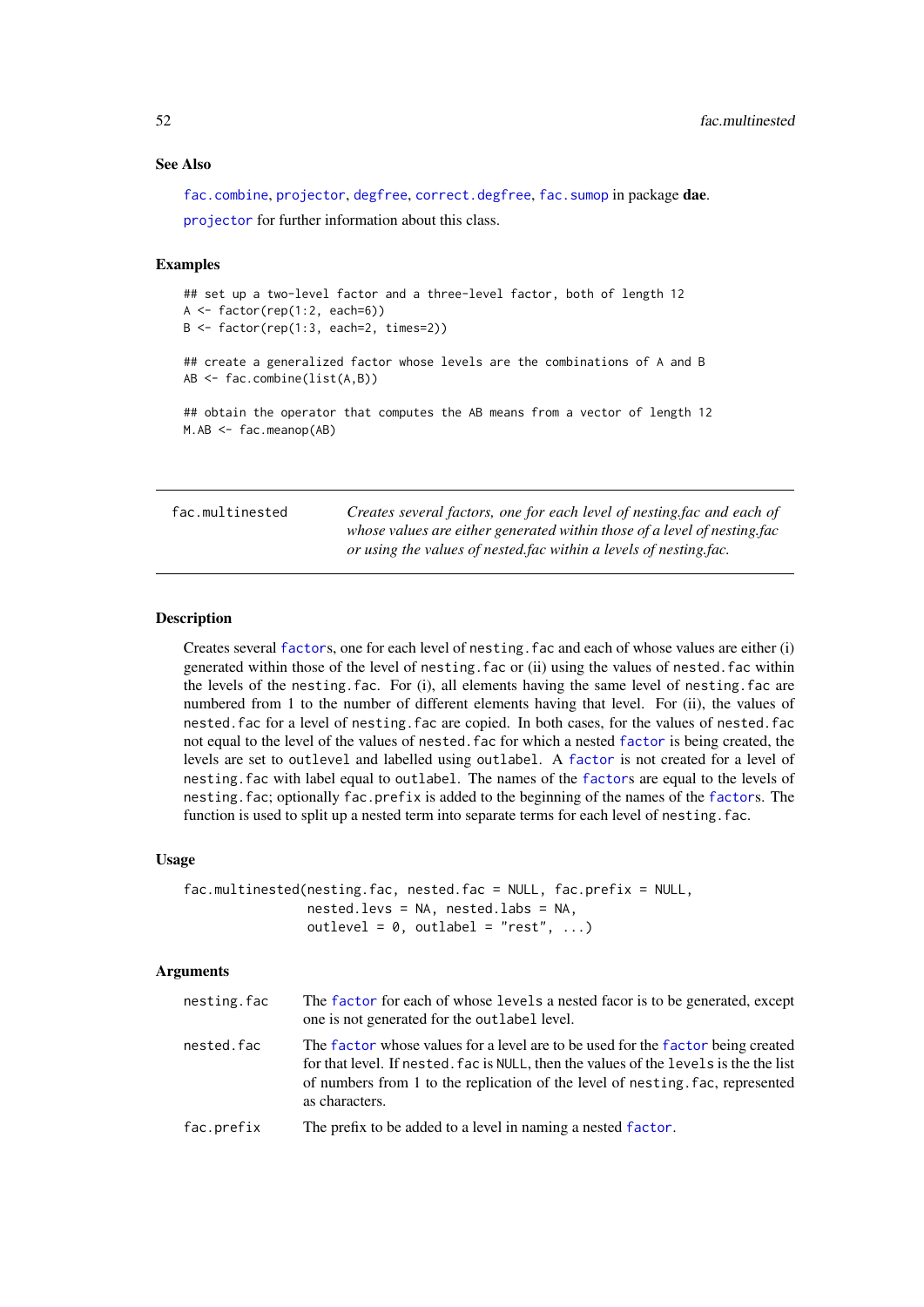### fac.multinested 53

| nested.levs | Optional vector of levels for the nested factors. Any data value that does not<br>match a value in nested. Levs will be NA in the nested factor being generated.<br>The default value of nested. Levs is the list of numbers from 1 to the replication<br>of the levels of nesting. fac, represented as characters. When nested, fac is<br>not NULL, nested. levs is not used. |
|-------------|--------------------------------------------------------------------------------------------------------------------------------------------------------------------------------------------------------------------------------------------------------------------------------------------------------------------------------------------------------------------------------|
| nested.labs | Optional vector of values to use as labels for the levels of the new nested<br>factors; they are combined with outlabel. The default is as. character (levels).                                                                                                                                                                                                                |
| outlevel    | The level to use in the new factor for all values of old factor that do not cor-<br>respond to the level of the nesting. factor which the new factor corresponds.                                                                                                                                                                                                              |
| outlabel    | The label to use the outlevel level.                                                                                                                                                                                                                                                                                                                                           |
| .           | Further arguments passed to the factor call creating a new factor.                                                                                                                                                                                                                                                                                                             |

# Value

A [data.frame](#page-0-0) containing a [factor](#page-0-0) for each level of nesting.fac.

### Note

The levels of nesting. fac do not have to be equally replicated.

### Author(s)

Chris Brien

# See Also

[fac.gen](#page-47-0), [fac.nested](#page-53-0) in package dae, [factor](#page-0-0).

# Examples

```
lay \le data.frame(A = factor(rep(c(1:3), c(3,6,4)), labels = letters[1:3]))
lay$B <-fac.nested(lay$A)
```

```
#Add factors for B within each level of A
lay2 <- cbind(lay, fac.multinested(lay$A))
canon2 <- designAnatomy(list(~A/(a+b+c)), data = lay2)
summary(canon2)
```
#Add factors for B within each level of A, but with levels and outlabel given lay2 <- cbind(lay, fac.multinested(lay\$A, nested.levs = seq(10,60,10), outlabel = "other"))

```
canon2 <- designAnatomy(list(~A/(a+b+c)), data = lay2)
summary(canon2)
```

```
#Replicate the combinations of A and B three times and index them with the factor sample
lay3 <- rbind(lay,lay,lay)
lay3$sample <- with(lay3, fac.nested(fac.combine(list(A,B))))
#Add factors for B within each level of A
lay4 <- cbind(lay3, fac.multinested(nesting.fac = lay$A, nested.fac = lay$B))
canon4 <- designAnatomy(list(~(A/(a+b+c))/sample), data = lay4)
summary(canon4)
```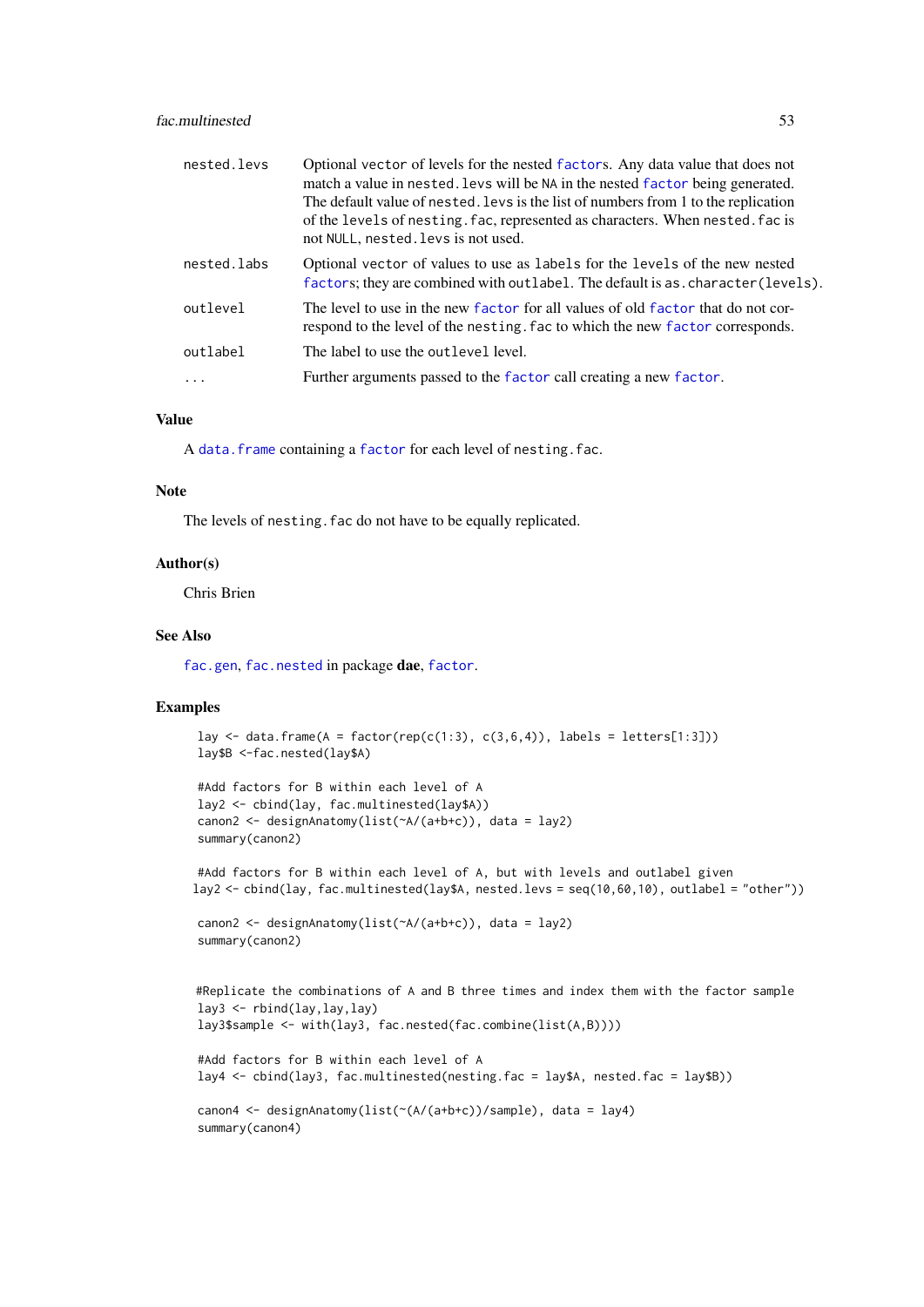```
#Add factors for sample within each combination of A and B
lay5 <- with(lay4, cbind(lay4,
                          fac.multinested(nesting.fac = a, fac.prefix = "a"),
                         fac.multinested(nesting.fac = b, fac.prefix = nb"),
                         fac.multinested(nesting.fac = c, fac.prefix = (c'')))
canon5 <- designAnatomy(list(~A/(a/(a1+a2+a3)+b/(b1+b2+b3+b4+b5+b6)+c/(c1+c2+c3))), data = lay5)
summary(canon5)
#Add factors for sample within each level of A
lay6 <- cbind(lay4,
         fac.multinested(nesting.fac = lay4$A, nested.fac = lay$sample, fac.prefix = "samp"))
canon6 <- designAnatomy(list(~A/(a/sampa+b/sampb+c/sampc)), data = lay6)
summary(canon6)
```
fac.nested *creates a factor, the nested factor, whose values are generated within those of the factor nesting.fac*

## Description

Creates a nested [factor](#page-0-0) whose levels are generated within those of the factor nesting.fac. All elements of nesting.fac having the same level are numbered from 1 to the number of different elements having that level.

## Usage

fac.nested(nesting.fac, nested.levs=NA, nested.labs=NA, ...)

## Arguments

| nesting.fac | The factor within each of whose levels the created factor is to be generated.                                                                                                                                                                                                          |
|-------------|----------------------------------------------------------------------------------------------------------------------------------------------------------------------------------------------------------------------------------------------------------------------------------------|
| nested.levs | Optional vector of levels for the factor. Any data value that does not match<br>a value in levels will be NA in the factor. The default value of nested. levs<br>is the list of numbers from 1 to the maximum replication of the levels of<br>nesting. fac, represented as characters. |
| nested.labs | Optional vector of values to use as labels for the levels of the factor. The<br>default is as. character (nested. levs).                                                                                                                                                               |
| $\ddots$    | Further arguments passed to the factor call creating the new factor.                                                                                                                                                                                                                   |

### Value

A [factor](#page-0-0) that is a character vector with class attribute "[factor](#page-0-0)" and a levels attribute which determines what character strings may be included in the vector. It has a different level for of the values of the nesting.fac with the same level.

### Note

The levels of nesting. fac do not have to be equally replicated.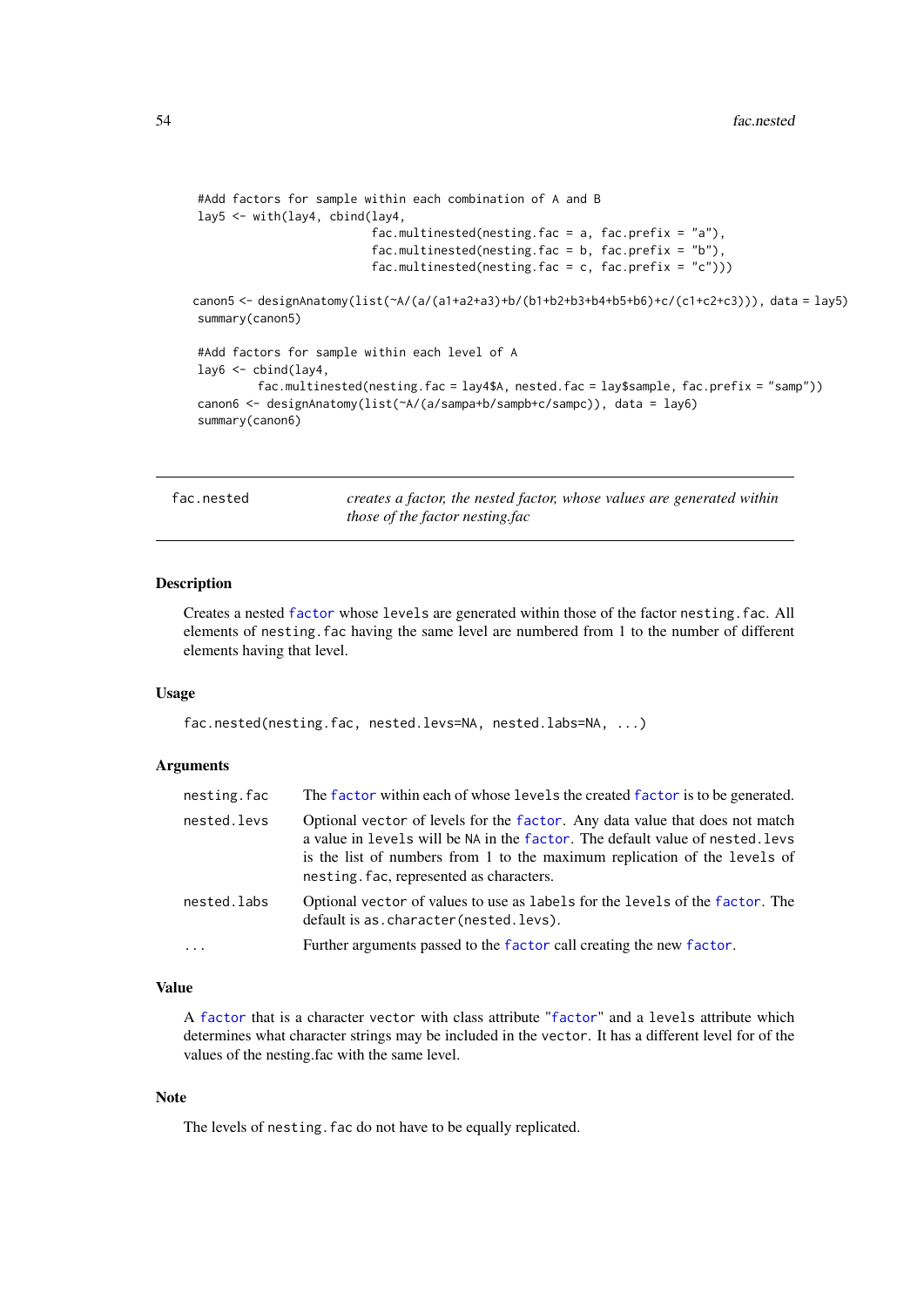fac.recast 55

## Author(s)

Chris Brien

# See Also

[fac.gen](#page-47-0), [fac.multinested](#page-51-0) in package dae, [factor](#page-0-0).

# Examples

```
## set up factor A
A \leftarrow factor(c(1, 1, 1, 2, 2))## create nested factor
B \leftarrow fac.nested(A)
```
<span id="page-54-0"></span>fac.recast *Recasts a factor by modifying the values in the factor vector and/or the levels attribute, possibly combining some levels into a single level.*

## Description

A [factor](#page-0-0) is comprised of a vector of values and a [levels](#page-0-0) attribute. This function can modify these separately or jointly. The newlevels argument recasts both the values of a [factor](#page-0-0) vector and the [levels](#page-0-0) attribute, using each value in the newlevels vector to replace the corresponding value in both [factor](#page-0-0) vector and the [levels](#page-0-0) attribute. The [factor](#page-0-0), possibly with the new levels, can have its levels attribute reordered and/or new labels associated with the levels using the levels.order and newlabels arguments.

# Usage

```
fac.recast(factor, newlevels = NULL, levels.order = NULL, newlabels = NULL, ...)
```
# Arguments

| factor       | The factor to be recast.                                                                                                                                                                                                                                                                                                                                                                                                                                                                                                                                                        |
|--------------|---------------------------------------------------------------------------------------------------------------------------------------------------------------------------------------------------------------------------------------------------------------------------------------------------------------------------------------------------------------------------------------------------------------------------------------------------------------------------------------------------------------------------------------------------------------------------------|
| newlevels    | A vector of length levels (factor) that changes both the values in the factor<br>vector and its levels attribute. The values in the newlevels vector need not be<br>unique, but there must be as many values as there are levels in the supplied<br>factor. The levels in the vector of the supplied factor that have the same<br>value in newlevels will be combined in the recast factor. The values in the<br>new levels attribute can be re-oredered using levels.order.                                                                                                    |
| levels.order | A vector that specifies the order of the levels in the levels attribute of the<br>recast factor. If newlevels is NULL, must be of length levels (factor) and<br>contain the old levels in the new order for the recast factor. If new levels is<br>not NULL, the vector must be of length (unique (newlevels)) and contain the<br>unique values in new levels in the new order for the recast factor. The values<br>in the factor vector whose levels are being re-ordered will be unchanged. If<br>levels, order is NULL, then the current levels attribute of factor is used. |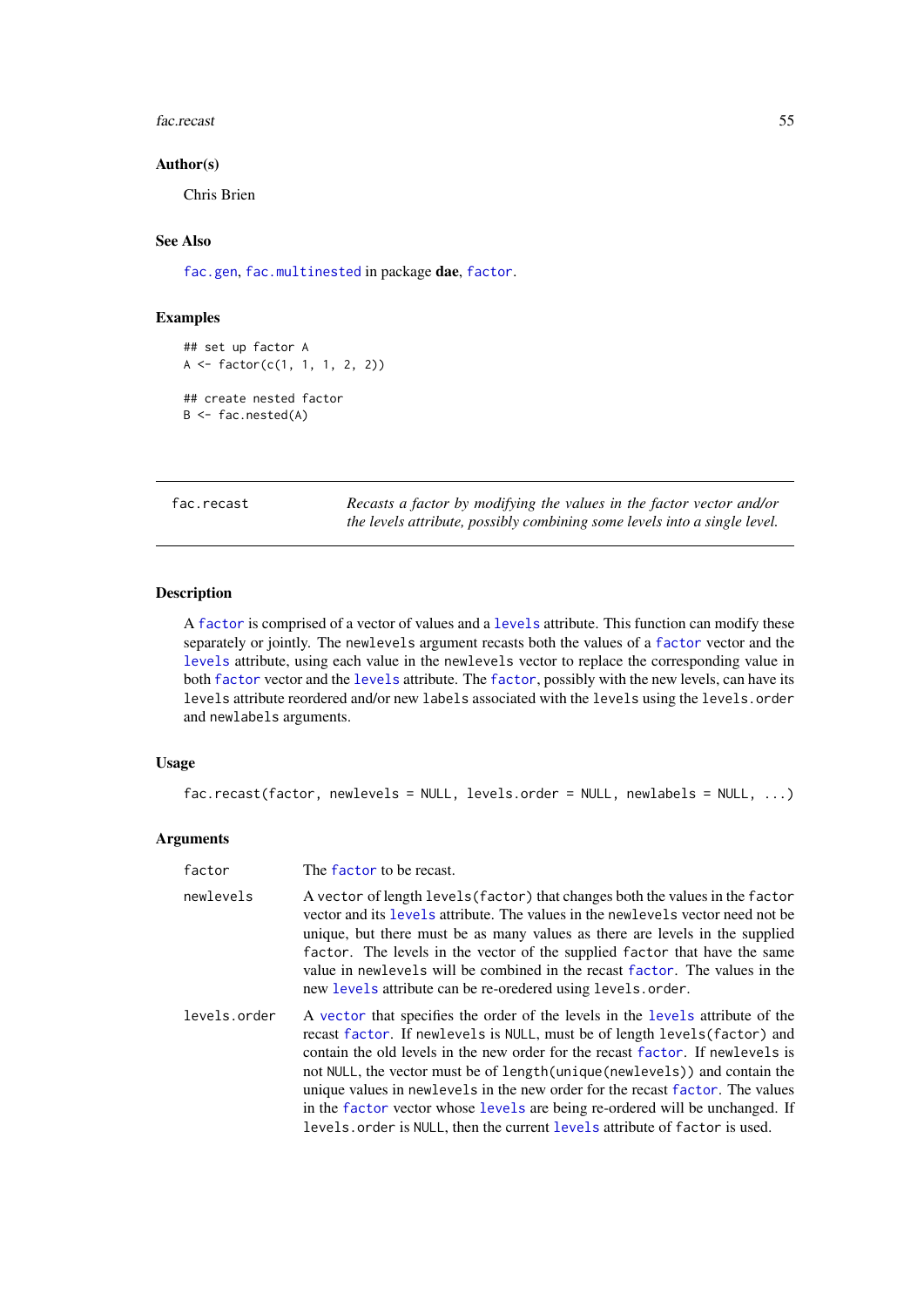| newlabels | A vector of length levels (factor) if new levels is NULL, and of length<br>unique (newlevels) if it is not NULL. It should contain the values to be used as<br>labels in the recast factor. Effectively, this changes the values in the factor<br>vector to those given in newlabels and the levels attribute to newlabels. |
|-----------|-----------------------------------------------------------------------------------------------------------------------------------------------------------------------------------------------------------------------------------------------------------------------------------------------------------------------------|
| .         | Further arguments passed to the factor call creating the new factor.                                                                                                                                                                                                                                                        |

# Value

A [factor](#page-0-0).

## Author(s)

Chris Brien

# See Also

[fac.uselogical](#page-59-0)[,as.numfac](#page-9-0) and [mpone](#page-91-0) in package dae, [factor](#page-0-0), [relevel](#page-0-0).

### Examples

```
## set up a factor with labels
Treats <- factor(rep(1:4, 4), labels=letters[1:4])
```

```
## recast to reduce the levels: "a" and "d" to 1 and "b" and "c" to 2, i.e. from 4 to 2 levels
A \le fac.recast(Treats, newlevels = c(1,2,2,1), labels = letters[1:2])
A \leftarrow fac.recast(Treats, newlevels = letters[c(1, 2, 2, 1)])
```
#reduce the levels from 4 to 2, with re-ordering the levels vector without changing the values #of the new recast factor vector A  $\le$  fac.recast(Treats, newlevels = letters[c(1,2,2,1)], levels.order = letters[2:1])

```
#reassign the values in the factor vector without re-ordering the levels attribute
A <- fac.recast(Treats, newlevels = letters[4:1])
```
#reassign the values in the factor vector, with re-ordering the levels attribute A <- fac.recast(Treats, newlabels = letters[4:1])

```
#reorder the levels attribute with changing the values in the factor vector
A <- fac.recast(Treats, levels.order = letters[4:1])
```

```
#reorder the values in the factor vector without changing the levels attribute
A \leftarrow fac.recast(Treats, newlevels = 4:1, newlabels = levels(Treats))
```
<span id="page-55-0"></span>fac.recode *Recodes factor* levels *using values in a vector. The values in the vector do not have to be unique.*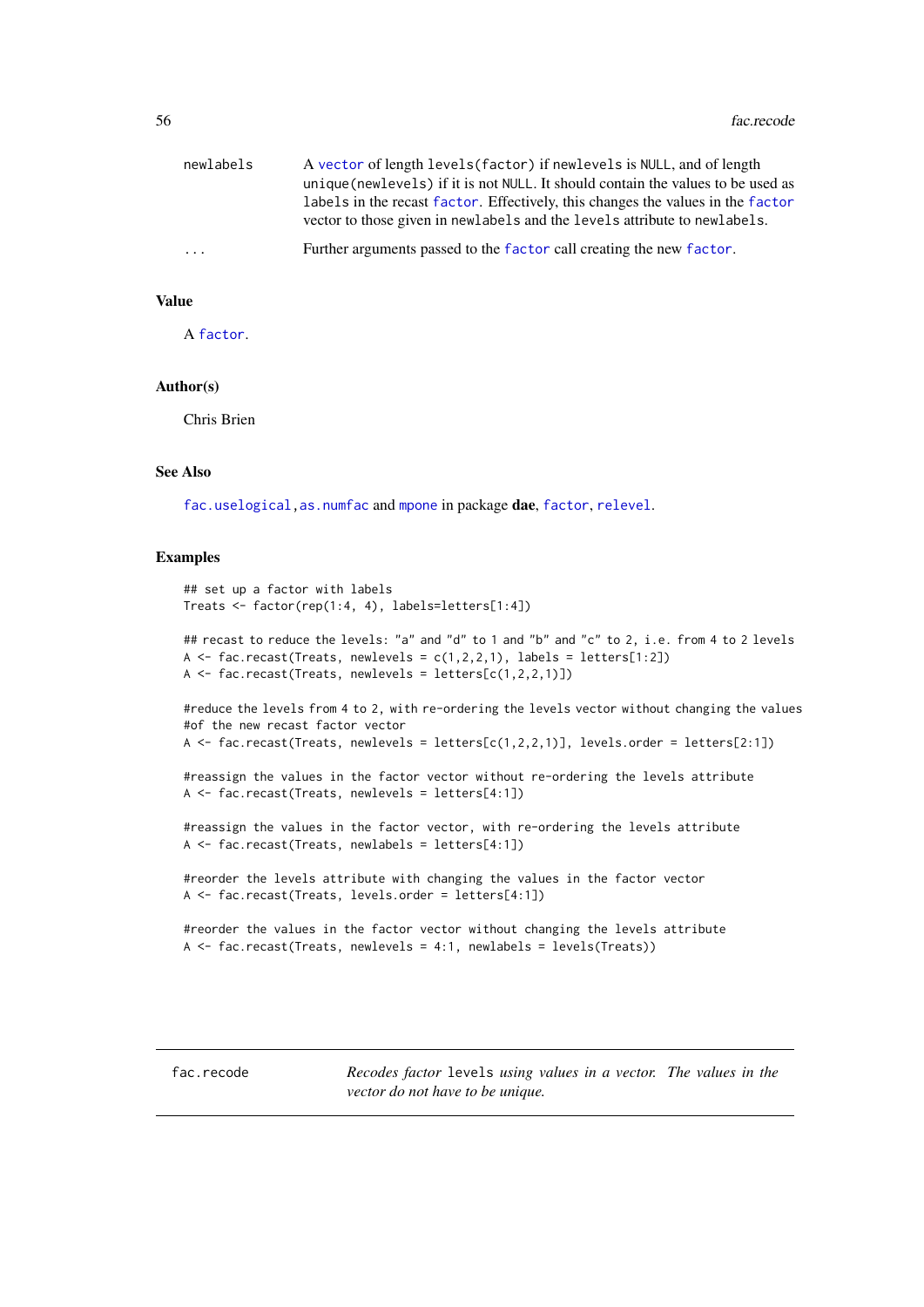#### fac.split 57

### Description

Recodes the levels and values of a factor using each value in the newlevels vector to replace the corresponding value in the vector of levels of the [factor](#page-0-0).

This function has been superseded by fac.recast, which has extended functionality. Calls to fac.recast that use only the factor and newlevels argument will produce the same results as a call to fa.recode. fac.recode may be deprecated in future versions of dae and is being retained for now to maintain backwards compatibility.

# Usage

```
fac.recode(factor, newlevels, ...)
```
## Arguments

| factor    | The factor to be recoded.                                                    |
|-----------|------------------------------------------------------------------------------|
| newlevels | A vector of length levels (factor) containing values to use in the recoding. |
| $\cdots$  | Further arguments passed to the factor call creating the new factor.         |

# Value

A [factor](#page-0-0).

# Author(s)

Chris Brien

## See Also

[fac.recast](#page-54-0), [fac.uselogical,](#page-59-0) [as.numfac](#page-9-0) and [mpone](#page-91-0) in package dae, [factor](#page-0-0), [relevel](#page-0-0).

### Examples

```
## set up a factor with labels
Treats <- factor(rep(1:4, 4), labels=c("A","B","C","D"))
## recode "A" and "D" to 1 and "B" and "C" to 2
B <- fac.recode(Treats, c(1,2,2,1), labels = c("a", "b"))
```
<span id="page-56-0"></span>fac.split *Splits a factor whose levels consist of several delimited strings into several factors*

### Description

Splits a [factor](#page-0-0), whose levels consist of strings delimited by a separator character, into several [factors](#page-0-0). It uses the function [strsplit](#page-0-0), with fixed = TRUE to split the levels.

# Usage

```
fac.split(combined.factor, factor.names, sep=",", ...)
```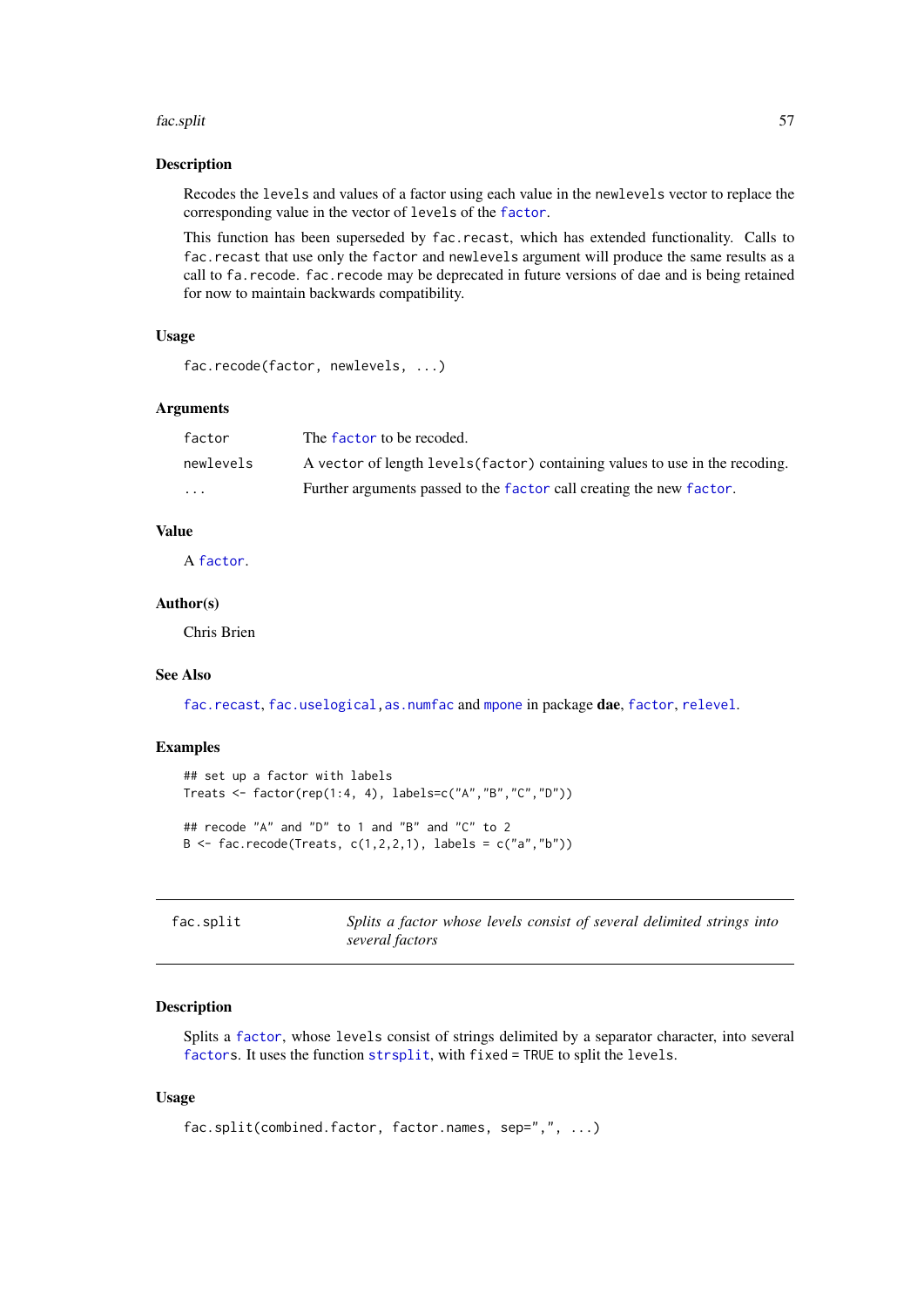# Arguments

| combined.factor |                                                                                                                                                                                                                                                                                                                                                                                                                                                                                                                                            |
|-----------------|--------------------------------------------------------------------------------------------------------------------------------------------------------------------------------------------------------------------------------------------------------------------------------------------------------------------------------------------------------------------------------------------------------------------------------------------------------------------------------------------------------------------------------------------|
|                 | A factor to be split into several factors.                                                                                                                                                                                                                                                                                                                                                                                                                                                                                                 |
| factor.names    | A list of names for factors and associated levels, if required. The names of<br>the componeonts of the list are used for the names of the new factors. Each<br>component of the list should either be NULL or a vector of levels for the new<br>factor. If a component is NULL then the unique values for the supplied factor<br>are used as the levels, which are sorted into alphabetical order. If a either<br>a numeric or a character vector is supplied for a component, then these are<br>supplied as the levels of the new factor. |
| sep             | A character string that separates the levels in the combined. factor.                                                                                                                                                                                                                                                                                                                                                                                                                                                                      |
|                 | Further arguments passed to the factor call creating the new factor.                                                                                                                                                                                                                                                                                                                                                                                                                                                                       |
|                 |                                                                                                                                                                                                                                                                                                                                                                                                                                                                                                                                            |

# Value

A [data.frame](#page-0-0) containing the new [factors](#page-0-0).

#### Author(s)

Chris Brien

# See Also

[fac.divide](#page-45-0), [fac.uncombine](#page-58-0), [fac.combine](#page-44-0) in package dae and [strsplit](#page-0-0).

## Examples

```
## Forma combined factor to split
data(Oats.dat)
tmp <- within(Oats.dat, Trts <- fac.combine(list(Variety, Nitrogen), combine.levels = TRUE))
##Variety levels sorted into alphabetical order
trts.dat <- fac.split(combined.factor = tmp$Trts,
                      factor.names = list(Variety = NULL, Nitrogen = NULL))
##Variety levels order from Oats.dat retained
trts.dat <- fac.split(combined.factor = tmp$Trts,
                    factor.names = list(Variety = levels(tmp$Variety), Nitrogen = NULL))
```

|  |  |  |  |  |  |  | fac.sumop |  |  |  |
|--|--|--|--|--|--|--|-----------|--|--|--|
|--|--|--|--|--|--|--|-----------|--|--|--|

<span id="page-57-0"></span>fac.sumop *computes the summation matrix that produces sums corresponding to a (generalized) factor*

# Description

Computes the matrix that produces the sums corresponding to a (generalized) [factor](#page-0-0).

# Usage

fac.sumop(factor)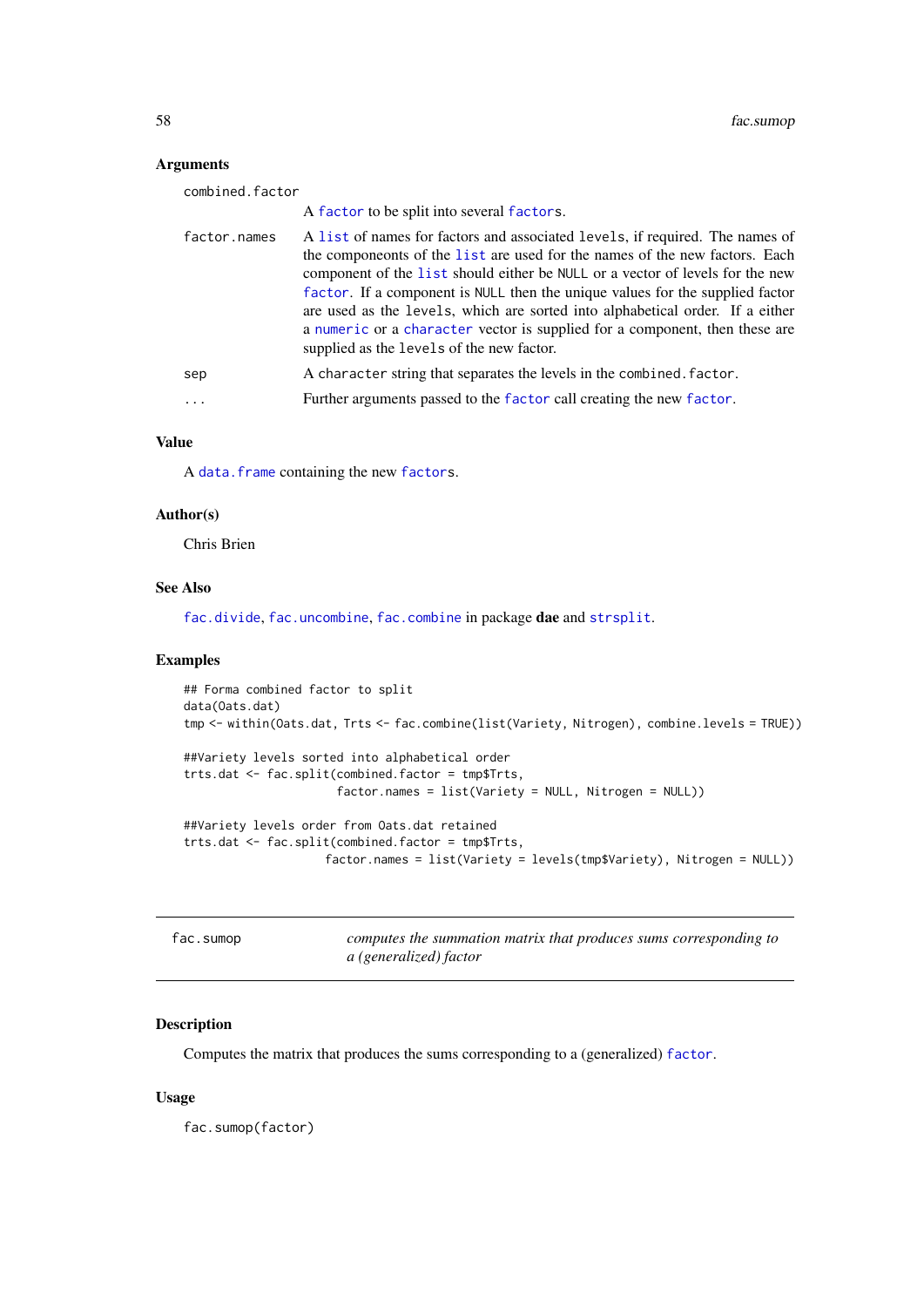#### fac.uncombine 59

### Arguments

| factor | The (generalized) factor whose sums the summation matrix computes from an |
|--------|---------------------------------------------------------------------------|
|        | observation-length vector.                                                |

# Details

The design matrix X for a (generalized) [factor](#page-0-0) is formed with a column for each level of the (generalized) [factor](#page-0-0), this column being its indicator variable. The summation matrix is formed as X %\*% t(X).

A generalized [factor](#page-0-0) is a [factor](#page-0-0) formed from the combinations of the levels of several original [factors](#page-0-0). Generalized [factors](#page-0-0) can be formed using [fac.combine](#page-44-0).

## Value

A symmetric matrix.

#### Author(s)

Chris Brien

## See Also

[fac.combine](#page-44-0), [fac.meanop](#page-50-0) in package dae.

#### Examples

```
## set up a two-level factoir and a three-level factor, both of length 12
A <- factor(rep(1:2, each=6))
B <- factor(rep(1:3, each=2, times=2))
## create a generlaized factor whose levels are the combinations of A and B
AB <- fac.combine(list(A,B))
## obtain the operator that computes the AB means from a vector of length 12
S.AB \leftarrow fac.sumop(AB)
```
<span id="page-58-0"></span>fac.uncombine *Cleaves a single factor, each of whose levels has delimited strings, into several factors using the separated strings.*

## Description

Cleaves a single [factor](#page-0-0) into several factors whose levels, the levels of the original [factor](#page-0-0) consisting of several delimited strings that can be separated to form the levels of the new.factors. That is, it reverses the process of combining factors that [fac.combine](#page-44-0) performs.

# Usage

```
fac.uncombine(factor, new.factors, sep=",", ...)
```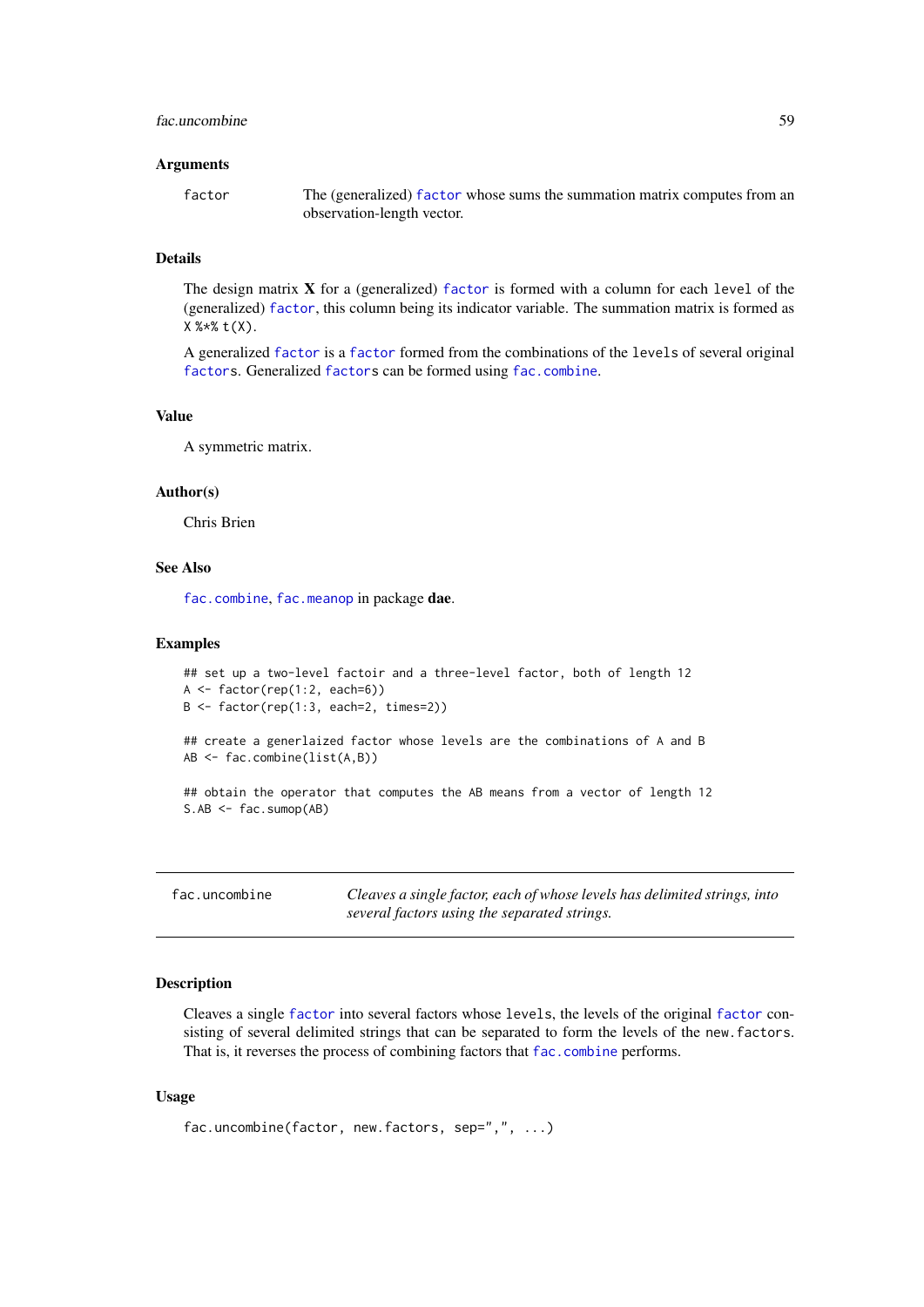## Arguments

| factor      | A factor or character that has values that aare strings deleimited by the de-<br>limiter specified by sep.                                                                                              |
|-------------|---------------------------------------------------------------------------------------------------------------------------------------------------------------------------------------------------------|
| new.factors | A list, the names of whose components are the names of the new factors to<br>be performed. If the contents of a component is not NULL, then they are used as<br>the levels of the corresponding factor. |
| sep         | A character string that separates the levels of the new factors in the levels<br>factor.                                                                                                                |
| $\cdots$    | Further arguments passed to the factor call creating the new factor.                                                                                                                                    |

# Value

A [data.frame](#page-0-0) whose columns consist of the [factors](#page-0-0) listed in new.factors and whose values have been computed from the values of the combined [factor](#page-0-0).

# Author(s)

Chris Brien

### See Also

[fac.split](#page-56-0), [fac.combine](#page-44-0), [fac.divide](#page-45-0) in package dae and [strsplit](#page-0-0).

## Examples

```
## set up two factors and combine them
facs \le fac.gen(list(A = letters[1:3], B = 1:2), each = 4)
facs$AB <- with(facs, fac.combine(list(A, B), combine.levels = TRUE))
## now reverse the proces and uncombine the two factors
new.facs <- fac.uncombine(factor = facs$AB,
                          new.factors = list(A = letters[1:3], B = NULL),sep = ","")new.facs <- fac.uncombine(factor = facs$AB,
                          new.factors = list(A = NULL, B = NULL),
                          sep = ","')
```
<span id="page-59-0"></span>fac.uselogical *Forms a two-level* [factor](#page-0-0) *from a* [logical](#page-0-0) *object.*

#### Description

Forms a two-level [factor](#page-0-0) from a [logical](#page-0-0) object. It can be used to recode a [factor](#page-0-0) when the resulting [factor](#page-0-0) is to have only two levels.

# Usage

```
fac.uselogical(x, levels = c(TRUE, FALSE), labels = c("yes", "no"), ...)
```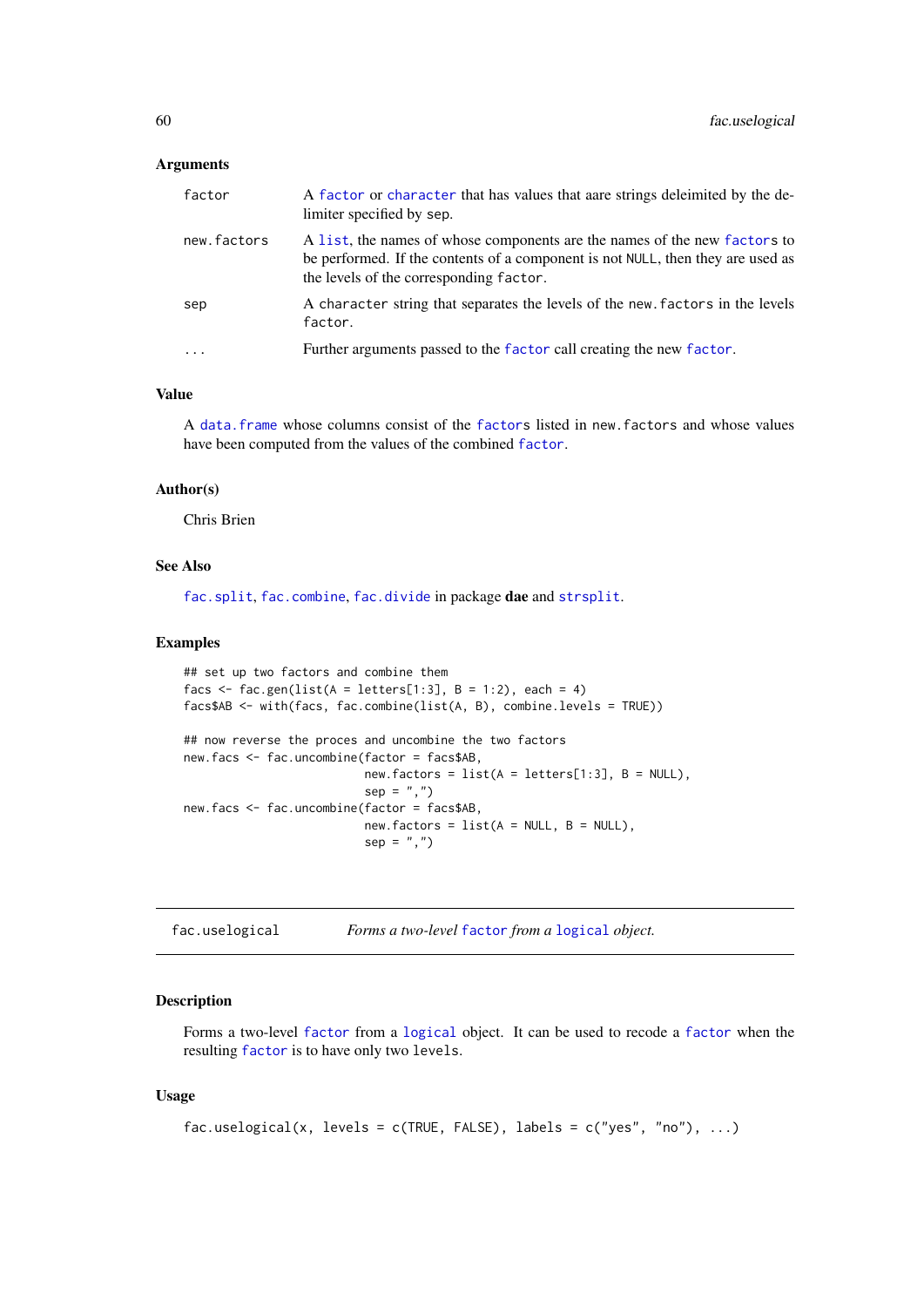#### fac.vcmat 61

# Arguments

| $\mathsf{x}$ | A logical vector with values TRUE or FALSE. If the vector is not a logical,<br>as. logical will be used in an attempt to coerce it to logical. |
|--------------|------------------------------------------------------------------------------------------------------------------------------------------------|
| levels       | A vector of length two with values TRUE or T and FALSE or F, in either order<br>depending on which of TRUE or FALSE is to be the first level.  |
| labels       | A vector of length two with values to be used as labels for the first and second<br>levels, respectively.                                      |
| $\cdots$     | Further arguments passed to the factor call creating the new factor.                                                                           |

# Value

A [factor](#page-0-0).

# Author(s)

Chris Brien

# See Also

[fac.recode](#page-55-0), [as.numfac](#page-9-0) and [mpone](#page-91-0) in package dae, [factor](#page-0-0), [relevel](#page-0-0).

# Examples

```
## set up a factor with labels
Treats <- factor(rep(1:4, 4), labels=c("A","B","C","D"))
## recode "A" and "D" to "a" and "B" and "C" to "b"
B <- fac.uselogical(Treats %in% c("A", "D"), labels = c("a","b"))
B \le fac.uselogical(Treats %in% c("A", "D"), labels = c(-1,1))
## suppose level A in factor a is a control treatment
## set up a factor Control to discriminate between control and treated
Control <- fac.uselogical(Treats == "A")
```
<span id="page-60-0"></span>fac.vcmat *forms the variance matrix for the variance component of a (generalized) factor*

# Description

Form the variance matrix for a (generalized) factor whose effects for its different levels are independently and identically distributed, with their variance given by the variance component; elements of the matrix will equal either zero or sigma2 and displays compound symmetry.

## Usage

```
fac.vcmat(factor, sigma2)
```
# Arguments

| factor | The (generalized) factor for which the variance matrix is required.     |
|--------|-------------------------------------------------------------------------|
| sigma2 | The variance component, being the of the random effects for the factor. |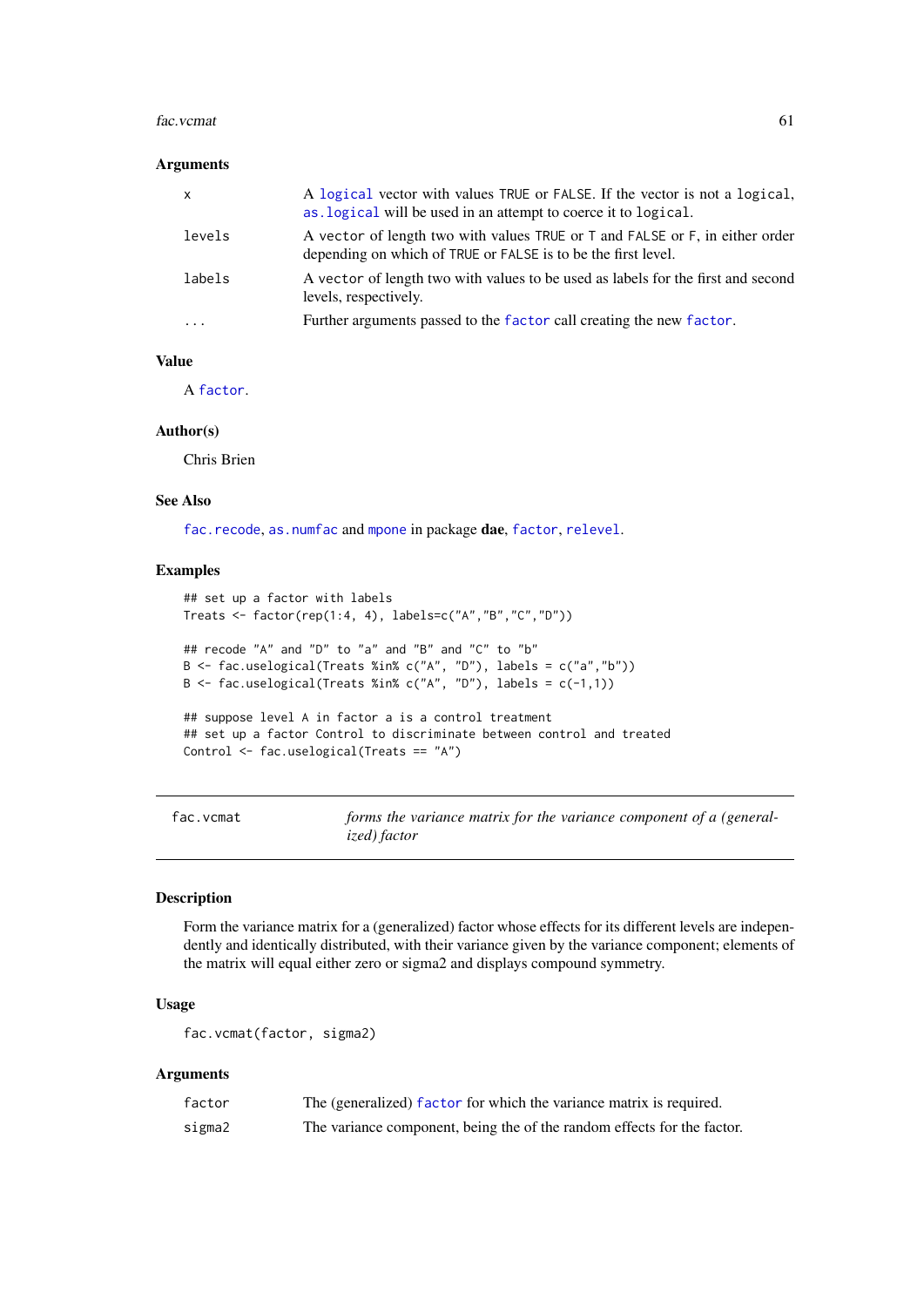## Details

The method is: a) form the n x n summation or relationship matrix whose elements are equal to zero except for those elements whose corresponding elements in the following two n x n matrices are equal: 1) each row contains the numeric values corresponding to the observed levels of the factor, and 2) each column contains the numeric values corresponding to the observed levels of the factor, b) multiply the summation matrix by sigma2.

# Value

An n x n [matrix](#page-0-0), where n is the length of the [factor](#page-0-0).

### Author(s)

Chris Brien

# See Also

[fac.ar1mat](#page-43-0), [fac.meanop](#page-50-0), [fac.sumop](#page-57-0) in package dae.

## Examples

```
## set up a two-level factor and a three-level factor, both of length 12
A \leq factor(rep(1:2, each=6))B \leftarrow factor(rep(1:3, each=2, times=2))## create a 12 x 12 ar1 matrix corrresponding to B
vc.B \leq fac.vcmat(B, 2)
```
Fac4Proc.dat *Data for a 2^4 factorial experiment*

# Description

The data set come from an unreplicated  $2<sup>4</sup>$  factorial experiment to investigate a chemical process. The response variable is the Conversion percentage (Conv) and this is indexed by the 4 two-level factors Catal, Temp, Press and Conc, with levels "-" and "+". The data is aranged in Yates order. Also included is the 16-level factor Runs which gives the order in which the combinations of the two-level factors were run.

### Usage

```
data(Fac4Proc.dat)
```
#### Format

A data.frame containing 16 observations of 6 variables.

## Source

Table 10.6 of Box, Hunter and Hunter (1978) *Statistics for Experimenters*. New York, Wiley.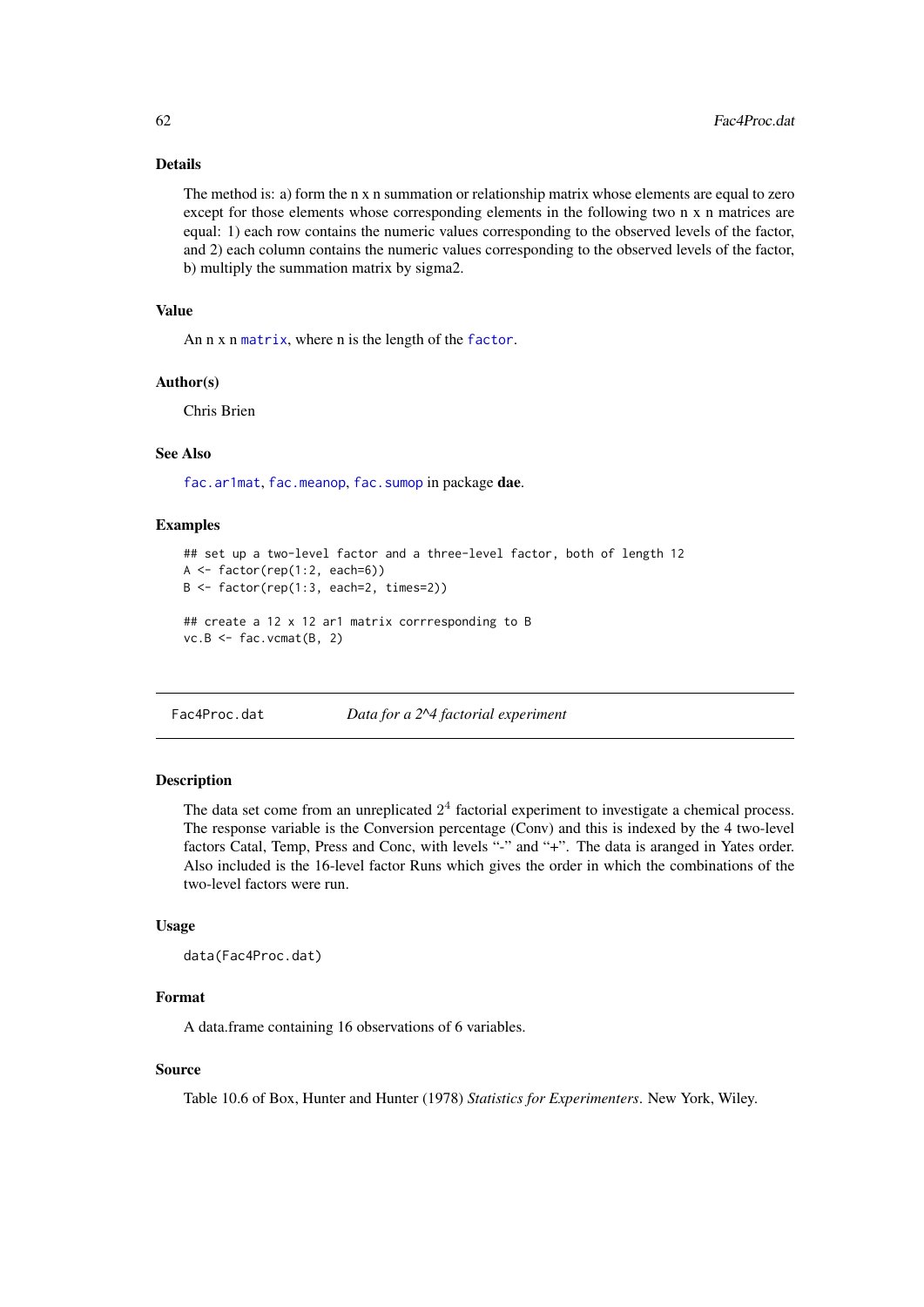<span id="page-62-1"></span>fitted.aovlist *Extract the fitted values for a fitted model from an aovlist object*

#### <span id="page-62-0"></span>**Description**

Extracts the fitted values as the sum of the effects for all the fitted terms in the model, stopping at error.term if this is specified. It is a method for the generic function [fitted](#page-62-0).

# Usage

```
## S3 method for class 'aovlist'
fitted(object, error.term=NULL, ...)
```
# Arguments

| object     | An about a object created from a call to abov.                                                                                                                                                                                    |
|------------|-----------------------------------------------------------------------------------------------------------------------------------------------------------------------------------------------------------------------------------|
| error.term | The term from the Error function down to which effects are extracted for adding<br>to the fitted values. The order of terms is as given in the ANOVA table. If<br>error, term is NULL effects are extracted from all Error terms. |
| $\ddotsc$  | Further arguments passed to or from other methods.                                                                                                                                                                                |

# Value

A numeric vector of fitted values.

#### Note

Fitted values will be the sum of effects for terms from the model, but only for terms external to any Error function. If you want effects for terms in the Error function to be included, put them both inside and outside the Error function so they are occur twice.

#### Author(s)

Chris Brien

## See Also

[fitted.errors](#page-63-0), [resid.errors](#page-116-0), [tukey.1df](#page-126-0) in package dae.

#### Examples

```
## set up data frame for randomized complete block design in Table 4.4 from
## Box, Hunter and Hunter (2005) Statistics for Experimenters. 2nd edn
## New York, Wiley.
RCBDPen.dat <- fac.gen(list(Blend=5, Flask=4))
RCBDPen.dat$Treat <- factor(rep(c("A","B","C","D"), times=5))
RCBDPen.dat$Yield <- c(89,88,97,94,84,77,92,79,81,87,87,
                       85,87,92,89,84,79,81,80,88)
## perform the analysis of variance
RCBDPen.aov <- aov(Yield ~ Blend + Treat + Error(Blend/Flask), RCBDPen.dat)
summary(RCBDPen.aov)
```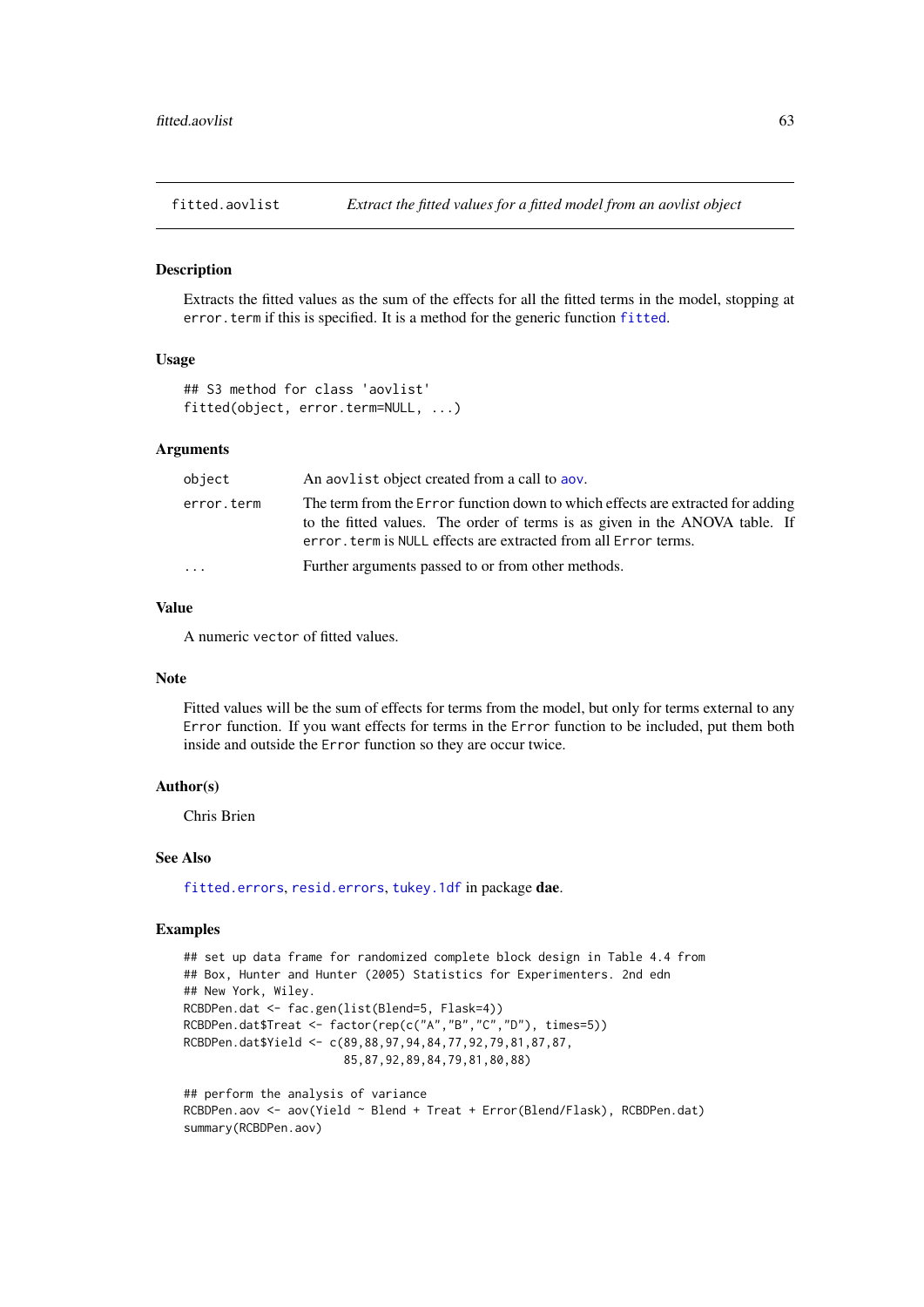```
## two equivalent ways of extracting the fitted values
fit <- fitted.aovlist(RCBDPen.aov)
fit <- fitted(RCBDPen.aov, error.term = "Blend:Flask")
```
<span id="page-63-0"></span>fitted.errors *Extract the fitted values for a fitted model*

## Description

An alias for the generic function [fitted](#page-62-0). When it is available, the method [fitted.aovlist](#page-62-1) extracts the fitted values, which is provided in the dae package to cover aovlist objects.

# Usage

```
## S3 method for class 'errors'
fitted(object, error.term=NULL, ...)
```
## Arguments

| object     | An applied object created from a call to apply.                                                                                                                                                                                   |
|------------|-----------------------------------------------------------------------------------------------------------------------------------------------------------------------------------------------------------------------------------|
| error.term | The term from the Error function down to which effects are extracted for adding<br>to the fitted values. The order of terms is as given in the ANOVA table. If<br>error, term is NULL effects are extracted from all Error terms. |
| $\ddots$   | Further arguments passed to or from other methods.                                                                                                                                                                                |

# Value

A numeric vector of fitted values.

#### Warning

See [fitted.aovlist](#page-62-1) for specific information about fitted values when an Error function is used in the call to the [aov](#page-0-0) function.

# Author(s)

Chris Brien

# See Also

[fitted.aovlist](#page-62-1), [resid.errors](#page-116-0), [tukey.1df](#page-126-0) in package dae.

## Examples

```
## set up data frame for randomized complete block design in Table 4.4 from
## Box, Hunter and Hunter (2005) Statistics for Experimenters. 2nd edn
## New York, Wiley.
RCBDPen.dat <- fac.gen(list(Blend=5, Flask=4))
RCBDPen.dat$Treat <- factor(rep(c("A","B","C","D"), times=5))
RCBDPen.dat$Yield <- c(89,88,97,94,84,77,92,79,81,87,87,
                       85,87,92,89,84,79,81,80,88)
```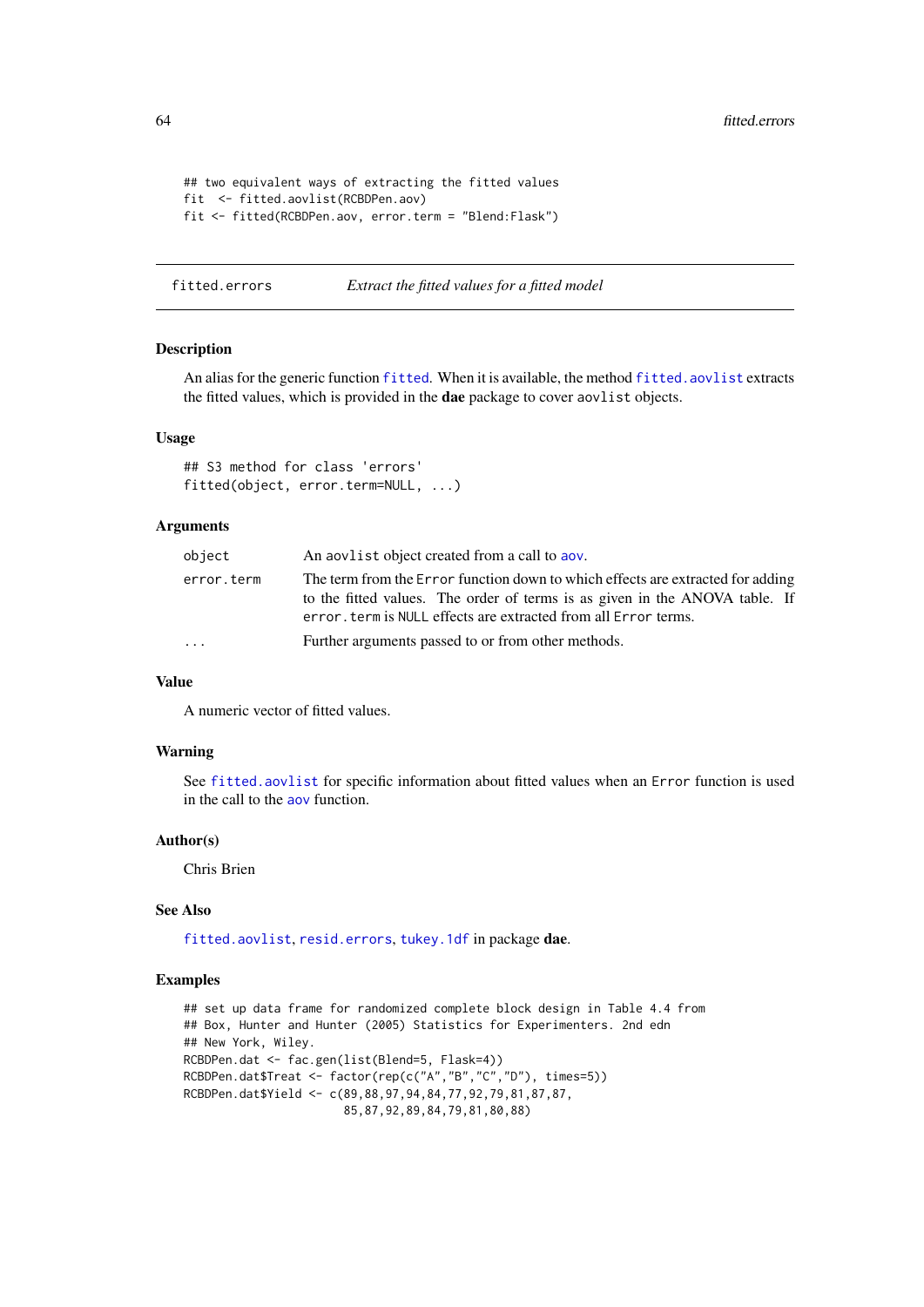## get.daeTolerance 65

```
## perform the analysis of variance
RCBDPen.aov <- aov(Yield ~ Blend + Treat + Error(Blend/Flask), RCBDPen.dat)
summary(RCBDPen.aov)
## three equivalent ways of extracting the fitted values
fit <- fitted.aovlist(RCBDPen.aov)
fit <- fitted(RCBDPen.aov, error.term = "Blend:Flask")
fit <- fitted.errors(RCBDPen.aov, error.term = "Blend:Flask")
```
get.daeTolerance *Gets the value of daeTolerance for the package dae*

#### Description

A function that gets the vector of values such that, in dae functions, values less than it are considered to be zero.

# Usage

get.daeTolerance()

# Value

The vector of two values for daeTolerance, one named element.tol that is used for elements of matrices and a second named element.eigen that is used for eigenvalues and quantities based on them, such as efficiency factors.

# Author(s)

Chris Brien

# See Also

[set.daeTolerance](#page-120-0).

## Examples

```
## get daeTolerance.
get.daeTolerance()
```
harmonic.mean *Calcuates the harmonic mean.*

## Description

A function to calcuate the harmonic mean of a set of nonzero numbers.

## Usage

harmonic.mean(x)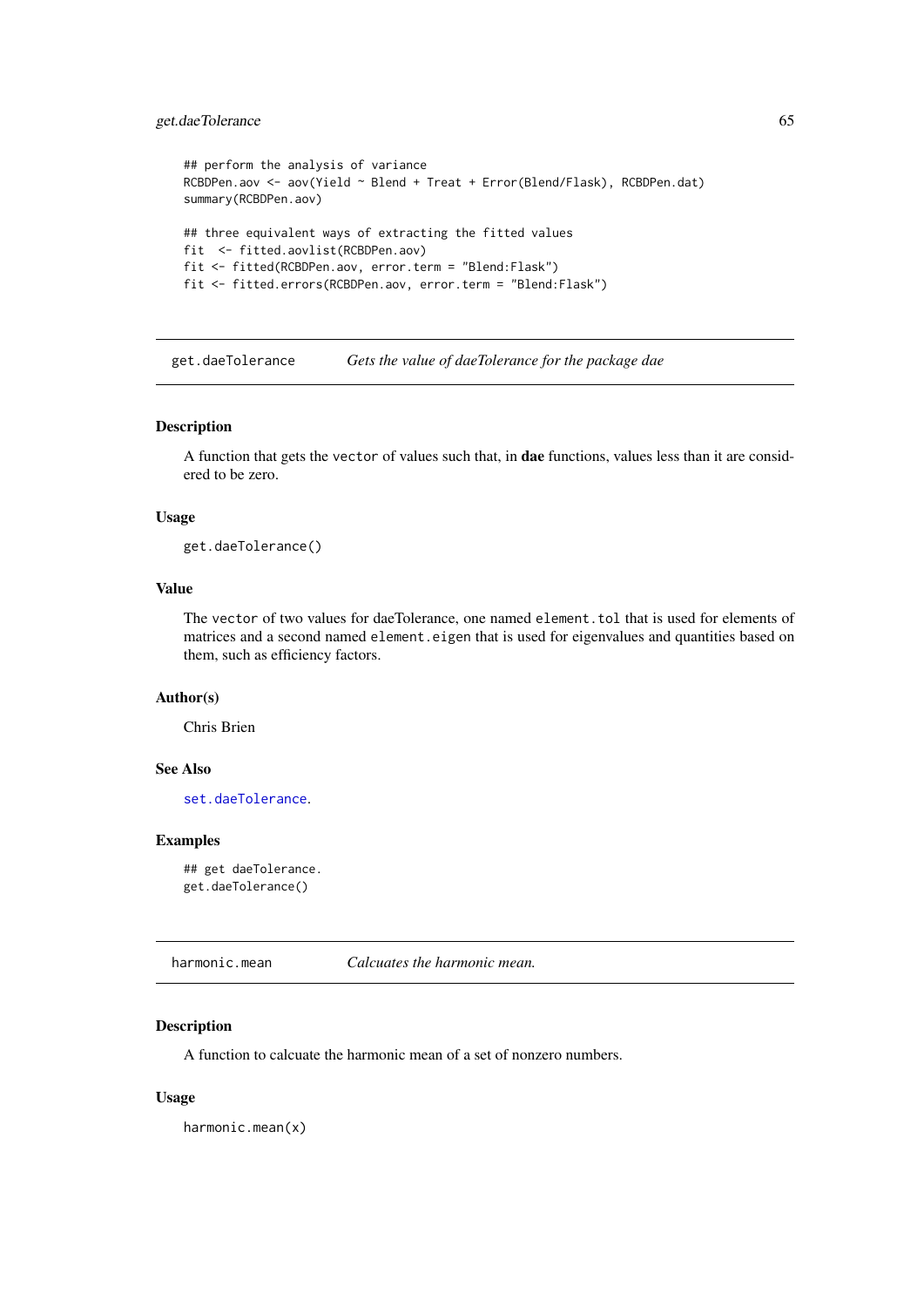## Arguments

x An object from whose elements the harmonic mean is to be computed.

#### Details

All the elements of x are tested as being less than daeTolerance, which is initially set to .Machine\$double.eps  $\triangle$  0.5 (about 1.5E-08). The function [set.daeTolerance](#page-120-0) can be used to change daeTolerance.

# Value

A numeric. Returns Inf if x contains a value close to zero

# Examples

 $y \leftarrow c(\text{seq}(0.1, 1, 0.2))$ harmonic.mean(y)

interaction.ABC.plot *Plots an interaction plot for three factors*

## Description

Plots a function (the mean by default) of the response for the combinations of the three [factors](#page-0-0) specified as the x.factor (plotted on the x axis of each plot), the groups.factor (plotted as separate lines in each plot) and the trace. factor (its levels are plotted in different plots). Interaction plots for more than three [factors](#page-0-0) can be produced by using [fac.combine](#page-44-0) to combine all but two of them into a single [factor](#page-0-0) that is specified as the trace.factor.

### Usage

```
interaction.ABC.plot(response, x.factor, groups.factor,
       trace.factor,data, fun="mean", title="A:B:C Interaction Plot",
       xlab, ylab, key.title, lwd=4, columns=2, ggplotFuncs = NULL, ...)
```
#### Arguments

| response      | A numeric vector containing the response variable from which a function (the<br>mean by default) is computed for plotting on the y-axis.                                                                                                                                                                                                                                                                             |
|---------------|----------------------------------------------------------------------------------------------------------------------------------------------------------------------------------------------------------------------------------------------------------------------------------------------------------------------------------------------------------------------------------------------------------------------|
| x.factor      | The factor to be plotted on the x-axis of each plot. If the levels are numeric<br>values stored as characters, they will be converted to numeric values for plotting.<br>If they are actually numeric codes for nonnumeric categories and you want them<br>plotted on a discrete scale then you should employ nonumeric codings, such as<br>$\cdot$ and $\cdot$ + or $\cdot$ N' and $\cdot$ Y' or something similar. |
| groups.factor | The factor plotted as separate lines in each plot.                                                                                                                                                                                                                                                                                                                                                                   |
| trace.factor  | The factor for whose levels there are separate plots.                                                                                                                                                                                                                                                                                                                                                                |
| data          | A data, frame containing the three factors and the response.                                                                                                                                                                                                                                                                                                                                                         |
| fun           | The function to be computed from the response for each combination of the<br>three factors x. factor, groups. factor and trace. factor. By default, the<br>mean is computed for each combination.                                                                                                                                                                                                                    |
| title         | Title for plot window. By default it is "A:B:C Interaction Plot".                                                                                                                                                                                                                                                                                                                                                    |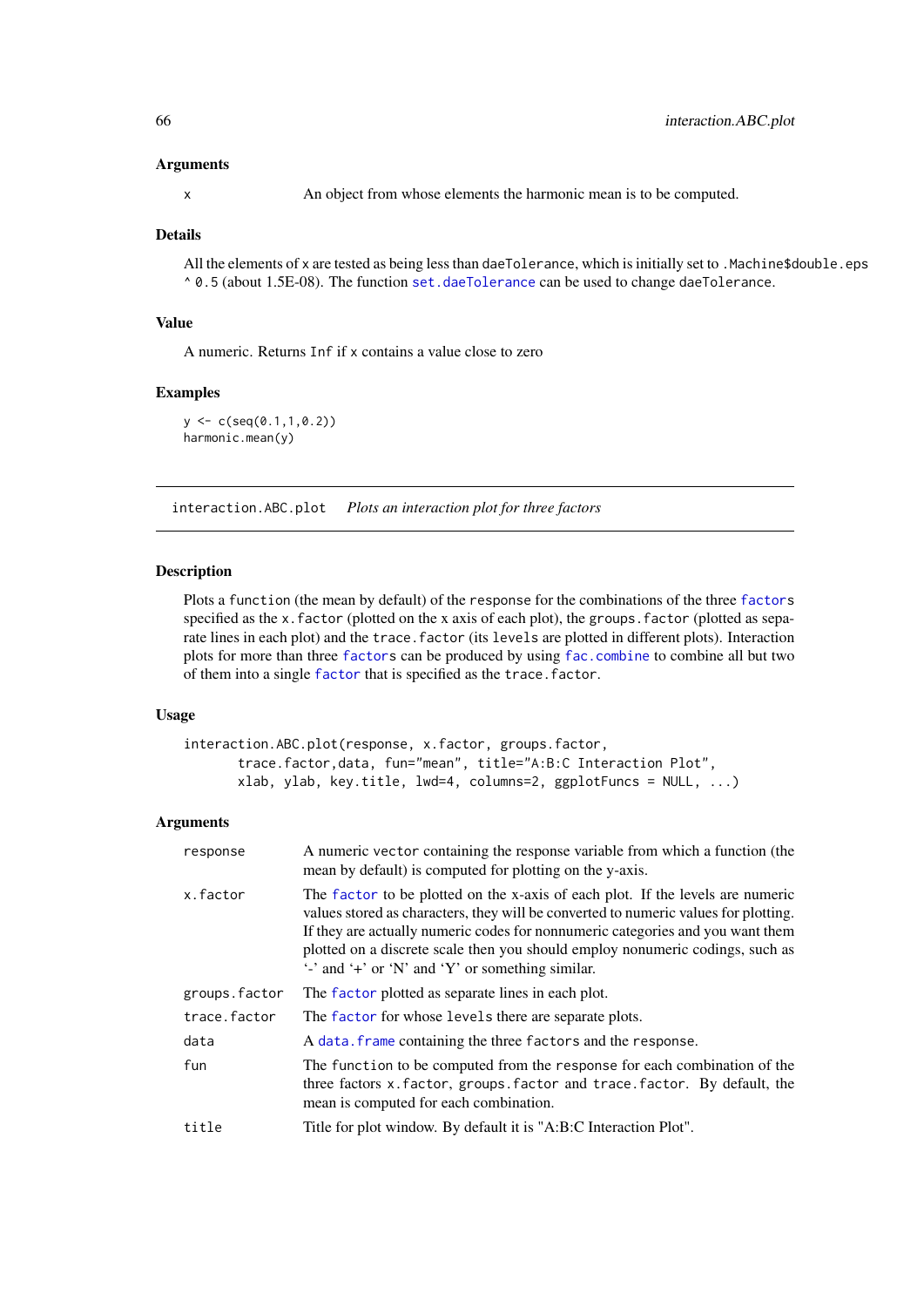| xlab        | Label for the x-axis. By default it is the name of the x. factor.                                                                                                                                                                               |
|-------------|-------------------------------------------------------------------------------------------------------------------------------------------------------------------------------------------------------------------------------------------------|
| ylab        | Label for the y-axis. By default it is the name of the response.                                                                                                                                                                                |
| key.title   | Label for the key (legend) to the lines in each plot. By default it is the name of<br>the groups. factor.                                                                                                                                       |
| lwd         | The width of the lines. By default it is 4.                                                                                                                                                                                                     |
| columns     | The number of columns for arranging the several plots for the levels of the<br>groups. factor. By default it is 2.                                                                                                                              |
| ggplotFuncs | A list, each element of which contains the results of evaluating a ggplot func-<br>tion. It is created by calling the list function with a ggplot function call for<br>each element. These functions are applied in creating the ggplot object. |
| .           | Other arguments that are passed down to ggplot methods.                                                                                                                                                                                         |
|             |                                                                                                                                                                                                                                                 |

## Value

An object of class "ggplot", which can be plotted using print.

## Author(s)

Chris Brien

# See Also

[fac.combine](#page-44-0) in package dae, [interaction.plot](#page-0-0).

## Examples

```
## Not run:
## plot for Example 14.1 from Mead, R. (1990). The Design of Experiments:
## Statistical Principles for Practical Application. Cambridge,
## Cambridge University Press.
## use ?SPLGrass.dat for details
data(SPLGrass.dat)
interaction.ABC.plot(Main.Grass, x.factor=Period,
                     groups.factor=Spring, trace.factor=Summer,
                     data=SPLGrass.dat,
                     title="Effect of Period, Spring and Summer on Main Grass")
## plot for generated data
## use ?ABC.Interact.dat for data set details
data(ABC.Interact.dat)
## Add standard errors for plotting
## - here data contains a single value for each combintion of A, B and C
## - need to supply name for data twice
ABC.Interact.dat$se <- rep(c(0.5,1), each=4)
interaction.ABC.plot(MOE, A, B, C, data=ABC.Interact.dat,
                     ggplotFunc=list(geom_errorbar(data=ABC.Interact.dat,
                                                   aes(ymax=MOE+se, ymin=MOE-se),
                                                   width=0.2)))
```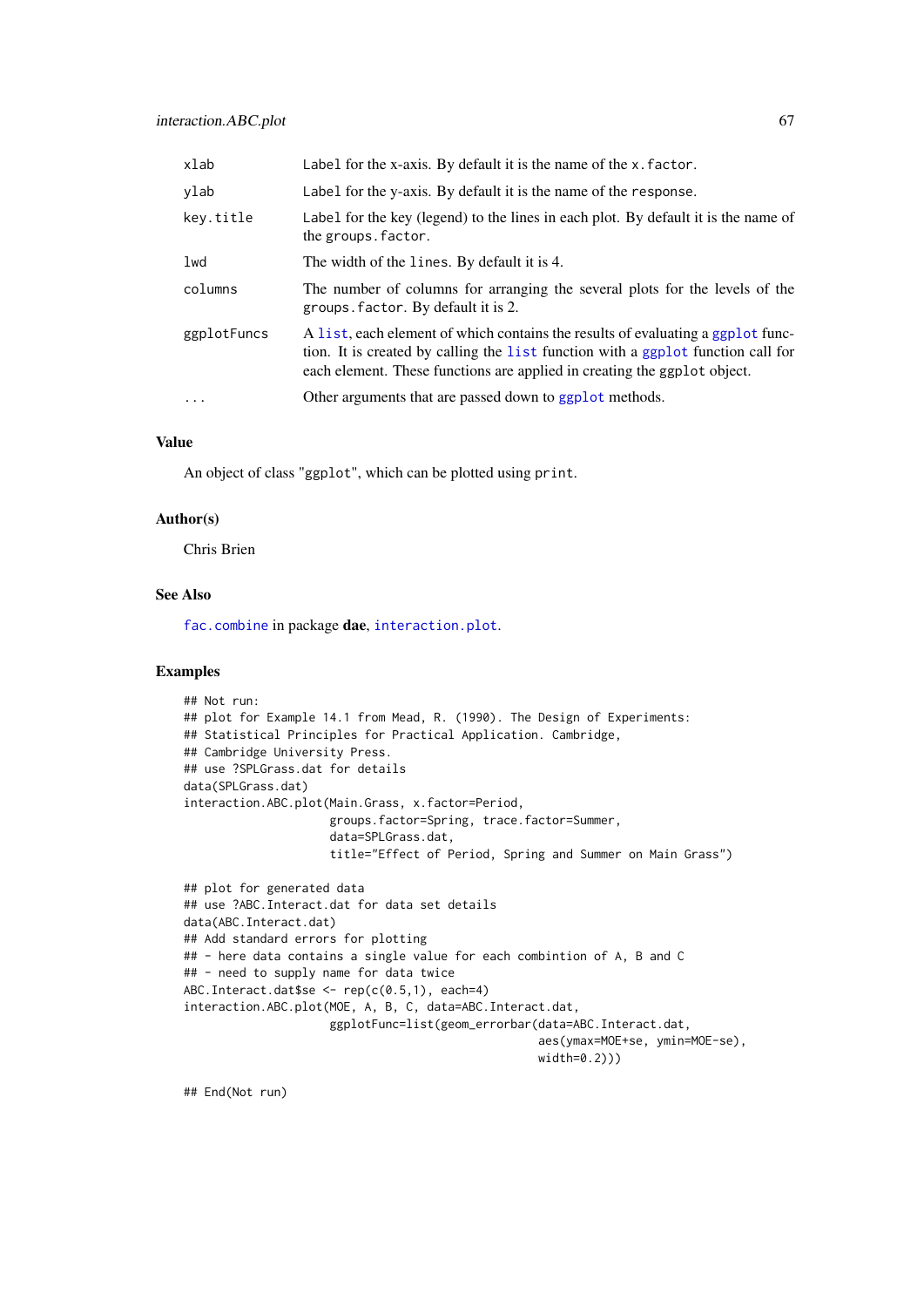## Description

A single-line function that tests whether all elements are zero (approximately).

## Usage

is.allzero(x)

#### Arguments

x An object whose elements are to be tested.

#### Details

The mean of the absolute values of the elements of x is tested to determine if it is less than daeTolerance, which is initially set to .Machine\$double.eps ^ 0.5 (about 1.5E-08). The function [set.daeTolerance](#page-120-0) can be used to change daeTolerance.

# Value

A logical.

## Author(s)

Chris Brien

## Examples

```
## create a vector of 9 zeroes and a one
y \leftarrow c(rep(\emptyset, 9), 1)## check that vector is only zeroes is FALSE
```
is.allzero(y)

is.projector *Tests whether an object is a valid object of class projector*

## Description

Tests whether an object is a valid object of class "[projector](#page-106-0)".

## Usage

```
is.projector(object)
```
# Arguments

object The [matrix](#page-0-0) to be made into a projector.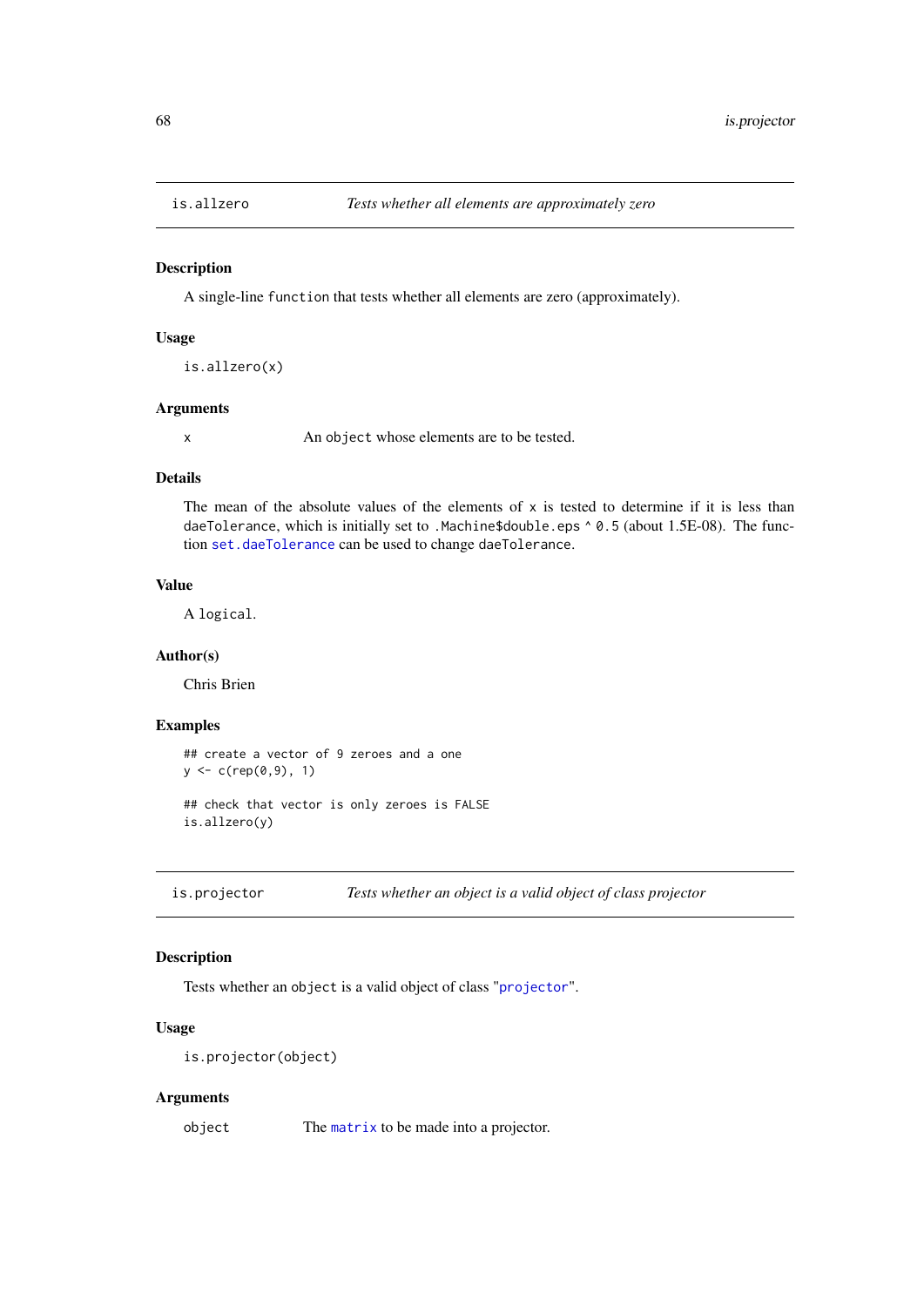# Details

The function is.projector tests whether the object consists of a [matrix](#page-0-0) that is square, symmetric and idempotent. In checking symmetry and idempotency, the equality of the matrix with either its transpose or square is tested. In this, a difference in elements is considered to be zero if it is less than daeTolerance, which is initially set to .Machine\$double.eps ^ 0.5 (about 1.5E-08). The function [set.daeTolerance](#page-120-0) can be used to change daeTolerance.

# Value

TRUE or FALSE depending on whether the object is a valid object of class "[projector](#page-106-0)".

### Warning

The degrees of freedom are not checked. [correct.degfree](#page-13-0) can be used to check them.

## Author(s)

Chris Brien

# See Also

[projector](#page-105-0), [correct.degfree](#page-13-0) in package dae.

[projector](#page-106-0) for further information about this class.

### Examples

```
## set up a 2 x 2 mean operator that takes the mean of a vector of 2 values
m \leftarrow matrix(rep(0.5, 4), nrow=2)## create an object of class projector
proj.m <- projector(m)
## check that it is a valid projector
is.projector(proj.m)
```
LatticeSquare\_t49.des *A Lattice square design for 49 treatments*

## Description

The systematic design for a lattice square for 49 treatments consisting of four 7 x 7 squares. For more details see the vignette daeDesignNotes.pdf.

## Usage

```
data(LatticeSquare_t49.des)
```
# Format

A data.frame containing 196 observations of 4 variables.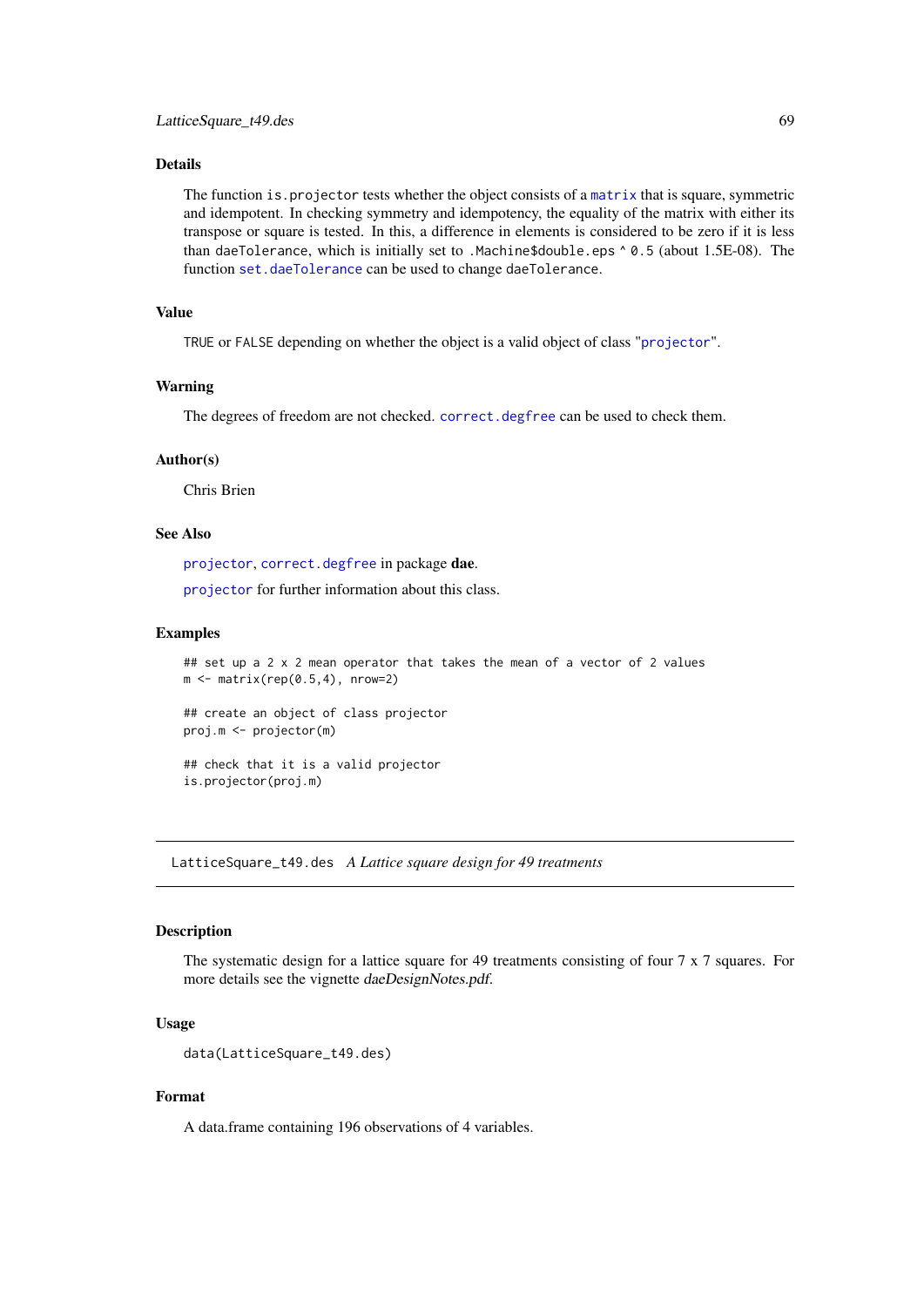## Source

Cochran and Cox (1957) *Experimental Designs*. 2nd edn Wiley, New York.

| marginality |  | Extracts the marginality matrix (matrices) from a |  |  |
|-------------|--|---------------------------------------------------|--|--|
|             |  | pstructure.object or a pcanon.object.             |  |  |

## Description

Produces (i) a marginality [matrix](#page-0-0) for the formula in a call to pstructure. formula or (ii) a list containing the marginlity matrices, one for each formula in the formulae argument of a call to [designAnatomy](#page-19-0).

A marginality matrix for a set of terms is a square [matrix](#page-0-0) with a row and a column for each ternonaliased term. Its elements are zeroes and ones, the entry in the ith row and jth column indicates whether or not the ith term is marginal to the jth term i.e. the column space of the ith term is a subspace of that for the jth term and so the source for the jth term will be orthogonal to that for the ith term.

### Usage

```
## S3 method for class 'pstructure'
marginality(object, ...)
## S3 method for class 'pcanon'
marginality(object, ...)
```
#### Arguments

| object   | A pstructure object produced by pstructure formula or pcanon.object   |
|----------|-----------------------------------------------------------------------|
|          | produced by designAnatomy.                                            |
| $\cdots$ | Further arguments passed to or from other methods. Unused at present. |

## Value

If object is a pstructure. object then a matrix containing the marginality matrix for the terms obtained from the formuula in the call to [pstructure.formula](#page-110-1).

If object is a [pcanon.object](#page-94-0) then a list with a component for each formula, each component having a marginality matrix that corresponds to one of the formulae in the call to [designAnatomy](#page-19-0). The components of the list will have the same names as the componeents of the formulae list and so will be unnamed if the components of the latter list are unnamed.

## Author(s)

Chris Brien

## See Also

[pstructure.formula](#page-110-1), [designAnatomy](#page-19-0), [summary.pcanon](#page-124-0), [proj2.efficiency](#page-102-0), [proj2.combine](#page-101-0), [proj2.eigen](#page-103-0), [pstructure](#page-110-0) in package dae, [eigen](#page-0-0).

[projector](#page-106-0) for further information about this class.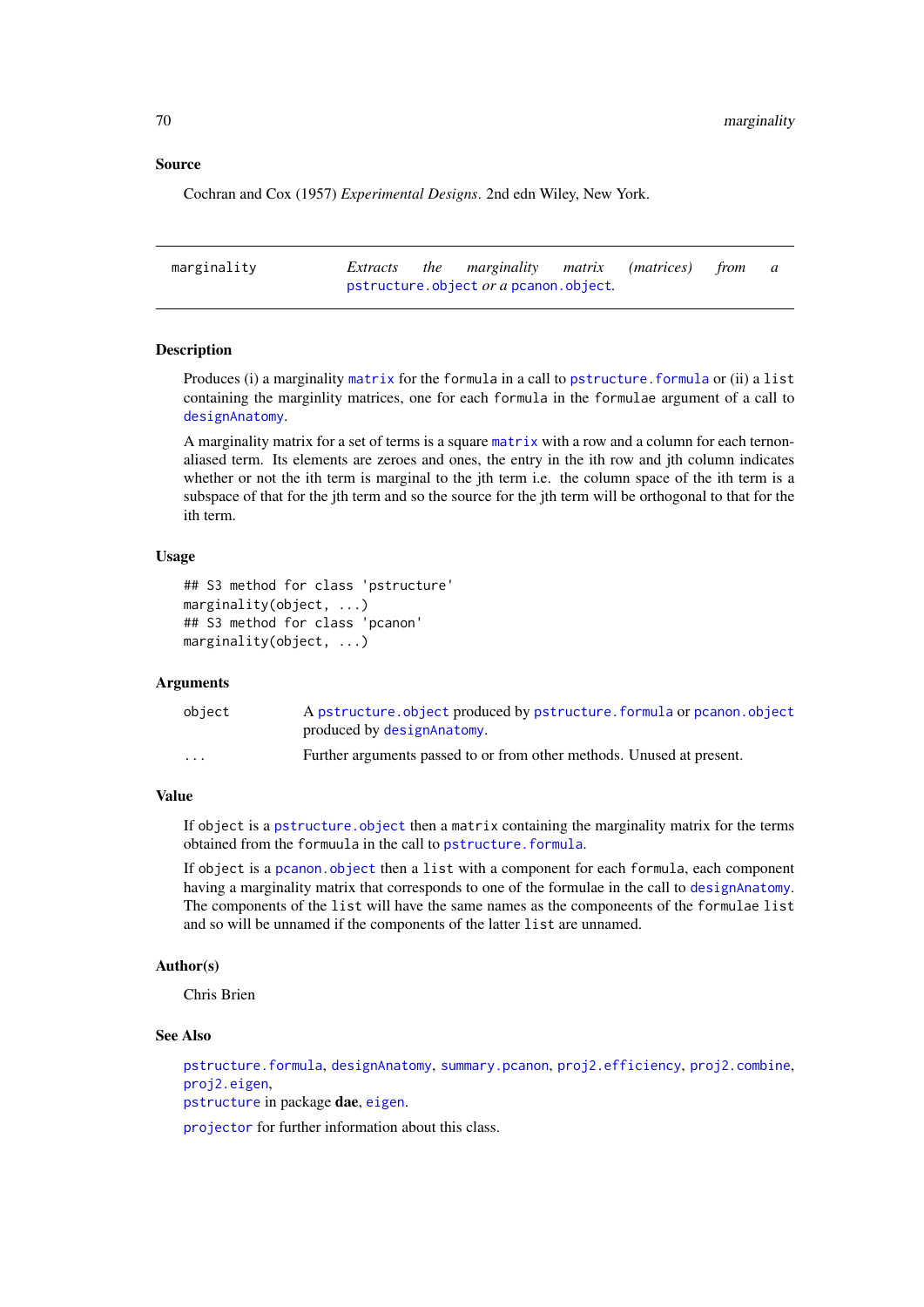#### $\text{max.}$ ar1 71

### Examples

```
## PBIBD(2) from p. 379 of Cochran and Cox (1957) Experimental Designs.
## 2nd edn Wiley, New York
PBIBD2.unit <- list(Block = 6, Unit = 4)
PBIBD2.nest <- list(Unit = "Block")
trt <- factor(c(1,4,2,5, 2,5,3,6, 3,6,1,4, 4,1,5,2, 5,2,6,3, 6,3,4,1))
PBIBD2.lay <- designRandomize(allocated = trt,
                              recipient = PBIBD2.unit,
                              nested.recipients = PBIBD2.nest)
##obtain pstructure.object and extract marginality matrix
unit.struct <- pstructure(~ Block/Unit, data = PBIBD2.lay)
unit.marg <- marginality(unit.struct)
##obtain combined decomposition and extract marginality matrices
unit.trt.canon <- designAnatomy(list(unit=~ Block/Unit, trt=~ trt), data = PBIBD2.lay)
marg <- marginality(unit.trt.canon)
```
<span id="page-70-0"></span>mat.ar1 *Forms an ar1 correlation matrix*

### Description

Form the correlation [matrix](#page-0-0) of order order whose correlations follow the ar1 pattern. The [matrix](#page-0-0) is banded and has diagonal elements equal to one and the off-diagonal element in the ith row and jth column equal to  $\rho^k$  where  $k = |i - j|$ .

#### Usage

mat.ar1(rho, order)

## Arguments

| rho   | The correlation on the first off-diagonal. |
|-------|--------------------------------------------|
| order | The order of the matrix to be formed.      |

## Value

A banded correlation [matrix](#page-0-0) whose elements follow an ar1 pattern.

## Author(s)

Chris Brien

## See Also

[mat.I](#page-78-0), [mat.J](#page-78-1), [mat.exp](#page-76-0), [mat.gau](#page-77-0), [mat.banded](#page-74-0), [mat.ar2](#page-71-0), [mat.ar3](#page-72-0), [mat.sar2](#page-84-0), [mat.ma1](#page-79-0), [mat.ma2](#page-80-0), [mat.arma](#page-73-0)

# Examples

corr <- mat.ar1(rho=0.4, order=4)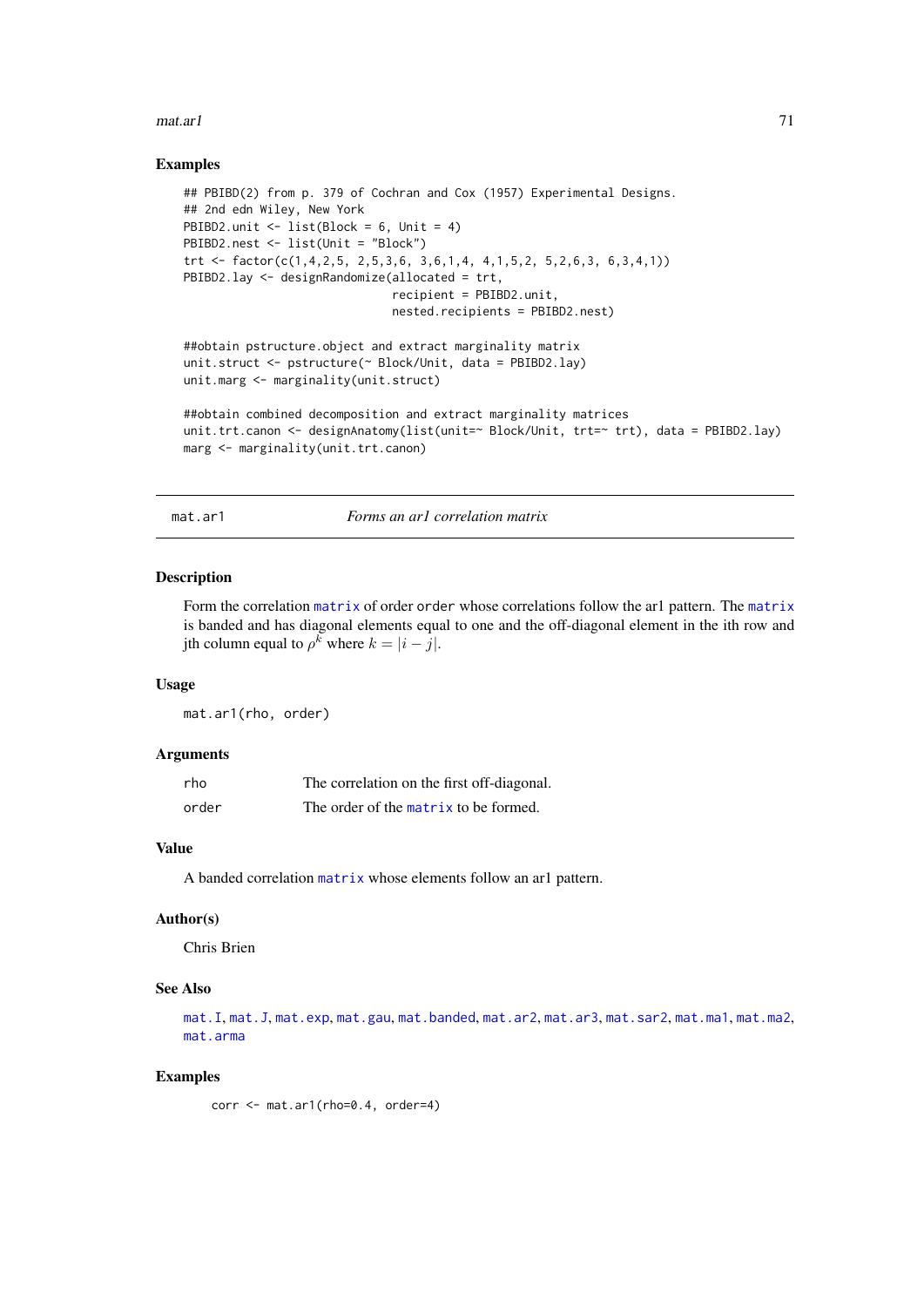<span id="page-71-0"></span>

## Description

Form the correlation [matrix](#page-0-0) of order order whose correlations follow the ar2 pattern. The resulting [matrix](#page-0-0) is banded.

# Usage

mat.ar2(ARparameters, order)

## Arguments

| ARparameters | A numeric containing the two autoregressive parameter values of the process,<br>being the weights given to the lag 1 and lag 2 response values. |
|--------------|-------------------------------------------------------------------------------------------------------------------------------------------------|
| order        | The order of the matrix to be formed.                                                                                                           |

#### Details

The correlations in the correlation matrix, corr say, are calculated from the autoregressive parameters, ARparameters. The values in

- the diagonal  $(k = 1)$  of corr are one;
- the first subdiagonal band  $(k = 2)$  of corr are equal to ARparameters[1]/(1-ARparameters[2]);
- $\bullet$  in subsequent disgonal bands, ( $k = 3$ : order), of corr are ARparameters[1]\*corr[k-1] + ARparameters[2]\*corr[k-2].

# Value

A banded correlation [matrix](#page-0-0) whose elements follow an ar2 pattern.

# Author(s)

Chris Brien

# See Also

```
mat.Imat.Jmat.expmat.gaumat.bandedmat.ar1mat.ar3mat.sar2mat.ma1mat.ma2,
mat.arma
```
### Examples

```
corr \leq mat.ar2(ARparameters = c(0.4, 0.2), order = 4)
```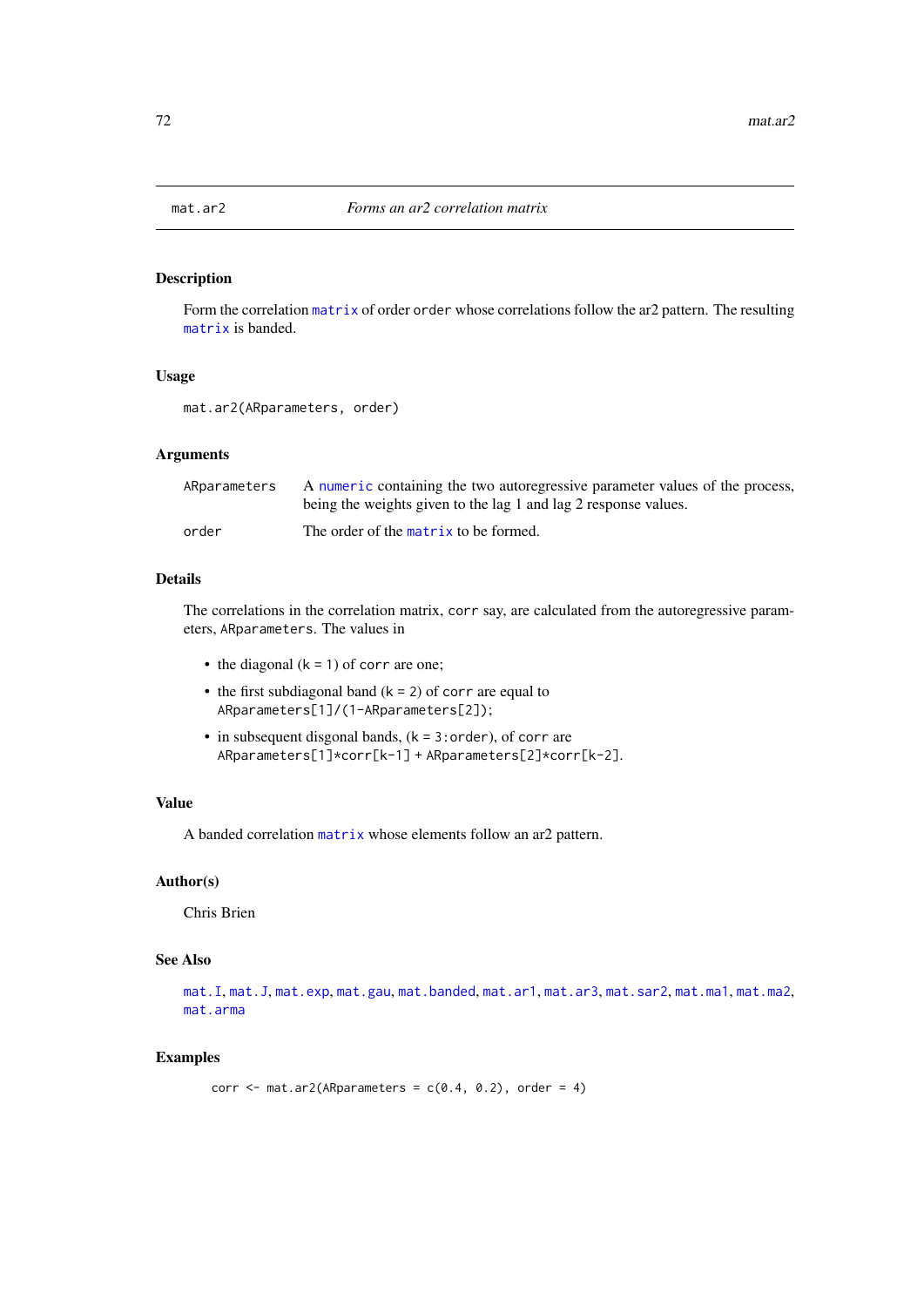<span id="page-72-0"></span>

Form the correlation [matrix](#page-0-0) of order order whose correlations follow the ar3 pattern. The resulting [matrix](#page-0-0) is banded.

# Usage

```
mat.ar3(ARparameters, order)
```
#### Arguments

| ARparameters | A numeric containing the three autoregressive parameter values of the process, |
|--------------|--------------------------------------------------------------------------------|
|              | being the weights given to the lag 1, lag 2 and lag 3 response values.         |
| order        | The order of the matrix to be formed.                                          |

# Details

The correlations in the correlation matrix, corr say, are calculated from the autoregressive parameters, ARparameters.

```
Let omega = 1 -ARparameters[2] -ARparameters[3] * (ARparameters[1] + ARparameters[3]).
Then the values in
```
- the diagonal of corr  $(k = 1)$  are one;
- the first subdiagonal band  $(k = 2)$  of corr are equal to (ARparameters[1] + ARparameters[2]\*ARparameters[3]) / omega;
- the second subdiagonal band  $(k = 3)$  of corr are equal to (ARparameters[1] \* (ARparameters[1] + ARparameters[3]) + ARparameters[2] \* (1 -ARparameters[2])) / omega;
- the subsequent subdiagonal bands,  $(k = 4:order)$ , of corr are equal to ARparameters[1]\*corr[k-1] + ARparameters[2]\*corr[k-2] + ARparameters[3]\*corr[k-3].

## Value

A banded correlation [matrix](#page-0-0) whose elements follow an ar3 pattern.

#### Author(s)

Chris Brien

# See Also

```
mat.Imat.Jmat.bandedmat.expmat.gaumat.ar1mat.ar2mat.sar2mat.ma1mat.ma2,
mat.arma
```

```
corr \leq mat.ar3(ARparameters = c(0.4, 0.2, 0.1), order = 4)
```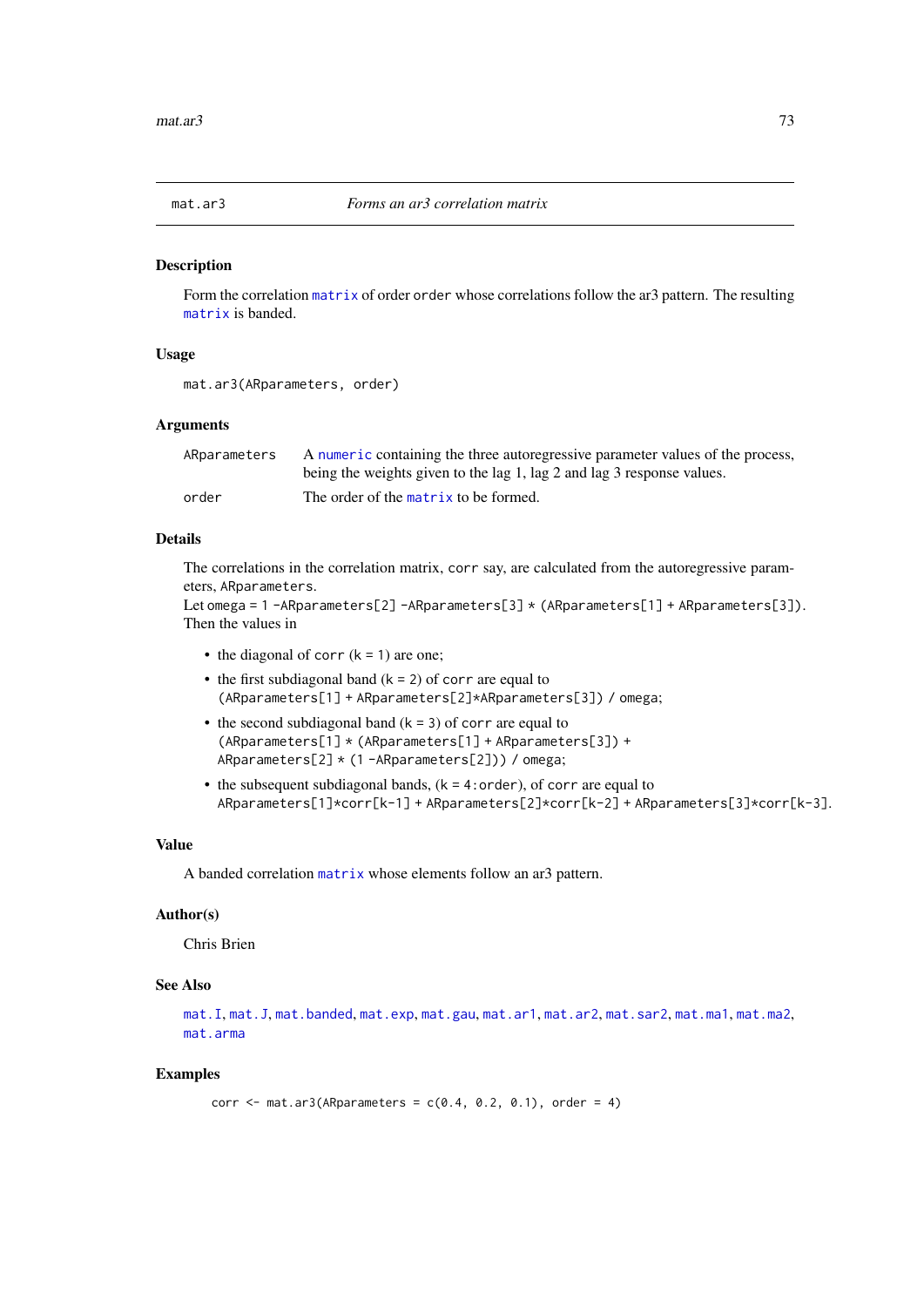<span id="page-73-0"></span>

Form the correlation [matrix](#page-0-0) of order order whose correlations follow the arma pattern. The resulting [matrix](#page-0-0) is banded.

## Usage

mat.arma(ARparameter, MAparameter, order)

#### Arguments

| ARparameter | A numeric value for the autoregressive parameter of the process, being the<br>weight given to the lag 1 response values. |
|-------------|--------------------------------------------------------------------------------------------------------------------------|
| MAparameter | A numeric value for the moving average parameter of the process, being the<br>weight given to the lag 1 random variable. |
| order       | The order of the matrix to be formed.                                                                                    |

#### Details

The correlations in the correlation matrix, corr say, are calculated from the correlation parameters, ARparameters. The values in

- the diagonal  $(k = 1)$  of corr are one;
- the first subdiagonal band  $(k = 2)$  of corr are equal to ARparameters[1]/(1-ARparameters[2]);
- $\bullet$  in subsequent disgonal bands, ( $k = 3$ : order), of corr are ARparameters[1]\*corr[k-1] + ARparameters[2]\*corr[k-2].

#### Value

A banded correlation [matrix](#page-0-0) whose elements follow an arma pattern.

## Author(s)

Chris Brien

## See Also

[mat.I](#page-78-0), [mat.J](#page-78-1), [mat.exp](#page-76-0), [mat.gau](#page-77-0), [mat.banded](#page-74-0), [mat.ar1](#page-70-0), [mat.ar3](#page-72-0), [mat.sar2](#page-84-0), [mat.ma1](#page-79-0), [mat.ma2](#page-80-0)

```
corr \leq mat.arma(ARparameter = 0.4, MAparameter = -0.2, order = 4)
```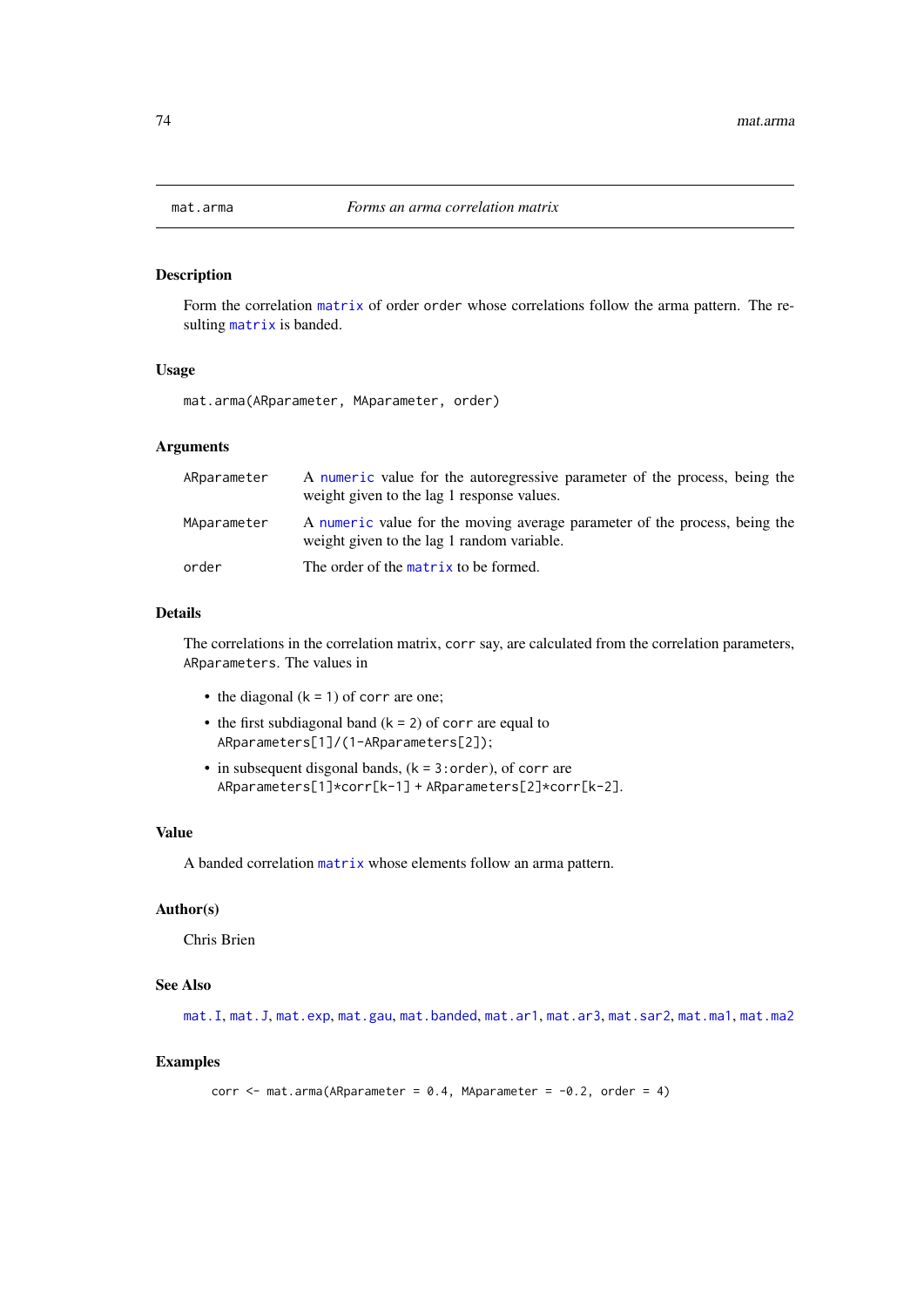<span id="page-74-0"></span>Takes the first value in x and places it down the diagonal of the [matrix](#page-0-0). Takes the second value in x and places it down the first subdiagonal, both below and above the diagonal of the [matrix](#page-0-0). The third value is placed in the second subdiagonal and so on, until the bands for which there are elements in x have been filled. All other elements in the [matrix](#page-0-0) will be zero.

#### Usage

mat.banded(x, nrow, ncol)

## Arguments

| $\mathsf{x}$ | A numeric containing the values for each band from 1 to the length of x. |
|--------------|--------------------------------------------------------------------------|
| nrow         | The number of rows in the banded matrix being formed.                    |
| ncol         | The number of columns in the banded matrix being formed.                 |

# Value

An  $nrow \times ncol$  [matrix](#page-0-0).

#### Author(s)

Chris Brien

# See Also

matmult, [mat.ar1](#page-70-0), [mat.ar2](#page-71-0), [mat.ar3](#page-72-0), [mat.sar2](#page-84-0), [mat.exp](#page-76-0), [mat.gau](#page-77-0), [mat.ma1](#page-79-0), [mat.ma2](#page-80-0), [mat.arma](#page-73-0) [mat.I](#page-78-0), [mat.J](#page-78-1)

## Examples

 $m$  <- mat.banded(c(1,0.6,0.5), 5,5)  $m \le - \text{mat.banded}(c(1, 0.6, 0.5), 3, 4)$  $m \le - \text{mat.banded}(c(1, 0.6, 0.5), 4, 3)$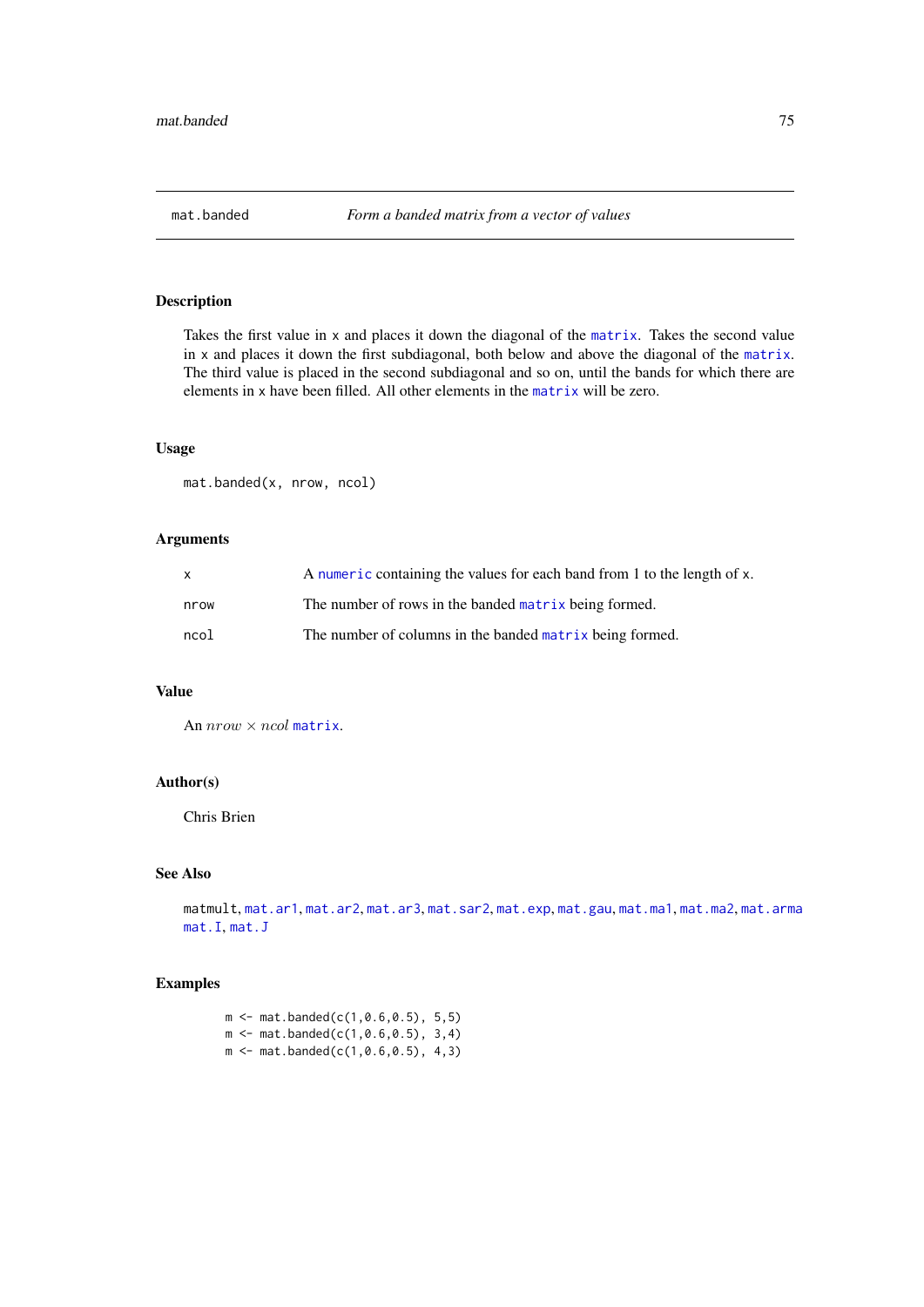Form the direct product of the  $m \times n$  [matrix](#page-0-0) **A** and the  $p \times q$  matrix **B**. It is also called the Kroneker product and the right direct product. It is defined to be the result of replacing each element of A,  $a_{ij}$ , with  $a_{ij}$ **B**. The result [matrix](#page-0-0) is  $mp \times nq$ .

The method employed uses the rep function to form two  $mp \times nq$  matrices: (i) the direct product of A and J, and (ii) the direct product of J and B, where each J is a matrix of ones whose dimensions are those required to produce an  $mp \times nq$  matrix. Then the elementwise product of these two matrices is taken to yield the result.

#### Usage

mat.dirprod(A, B)

#### Arguments

| The left-hand matrix in the product.  |
|---------------------------------------|
| The right-hand matrix in the product. |

## Value

An  $mp \times nq$  [matrix](#page-0-0).

#### Author(s)

Chris Brien

# See Also

matmult, [mat.dirprod](#page-75-0)

```
col.I \leftarrow mat.I(order=4)row. I \leq - \text{mat.I}(\text{order}=28)V <- mat.dirprod(col.I, row.I)
```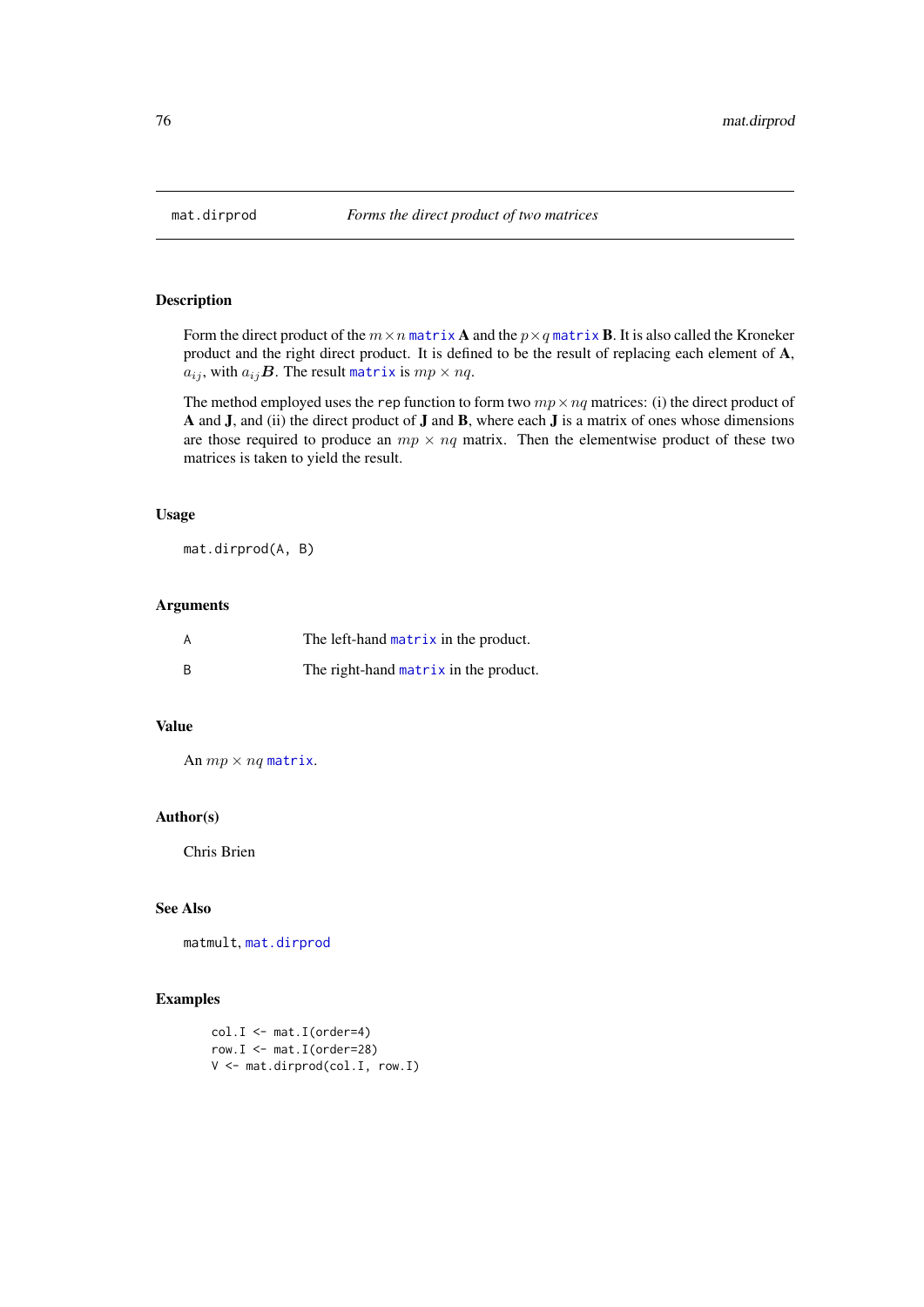The direct sum is the partitioned matrices whose diagonal submatrices are the matrices from which the direct sum is to be formed and whose off-diagonal submatrices are conformable matrices of zeroes. The resulting [matrix](#page-0-0) is  $m \times n$ , where m is the sum of the numbers of rows of the contributing matrices and  $n$  is the sum of their numbers of columns.

#### Usage

mat.dirsum(matrices)

#### Arguments

matrices A list, each of whose component is a [matrix](#page-0-0).

## Value

An  $m \times n$  [matrix](#page-0-0).

#### Author(s)

Chris Brien

#### See Also

[mat.dirprod](#page-75-0), matmult

## Examples

```
ml \leftarrow matrix(1:4, nrow=2)m2 \leq - matrix(11:16, nrow=3)
m3 \leq -diag(1, nrow=2, ncol=2)dsum <- mat.dirsum(list(m1, m2, m3))
```
<span id="page-76-0"></span>mat.exp *Forms an exponential correlation matrix*

## Description

Form the correlation [matrix](#page-0-0) of order equal to the length of coordinates. The [matrix](#page-0-0) has diagonal elements equal to one and the off-diagonal element in the ith row and jth column equal to  $\rho^k$  where  $k = |coordinate[i] - coordinate[j]|.$ 

# Usage

```
mat.exp(rho, coordinates)
```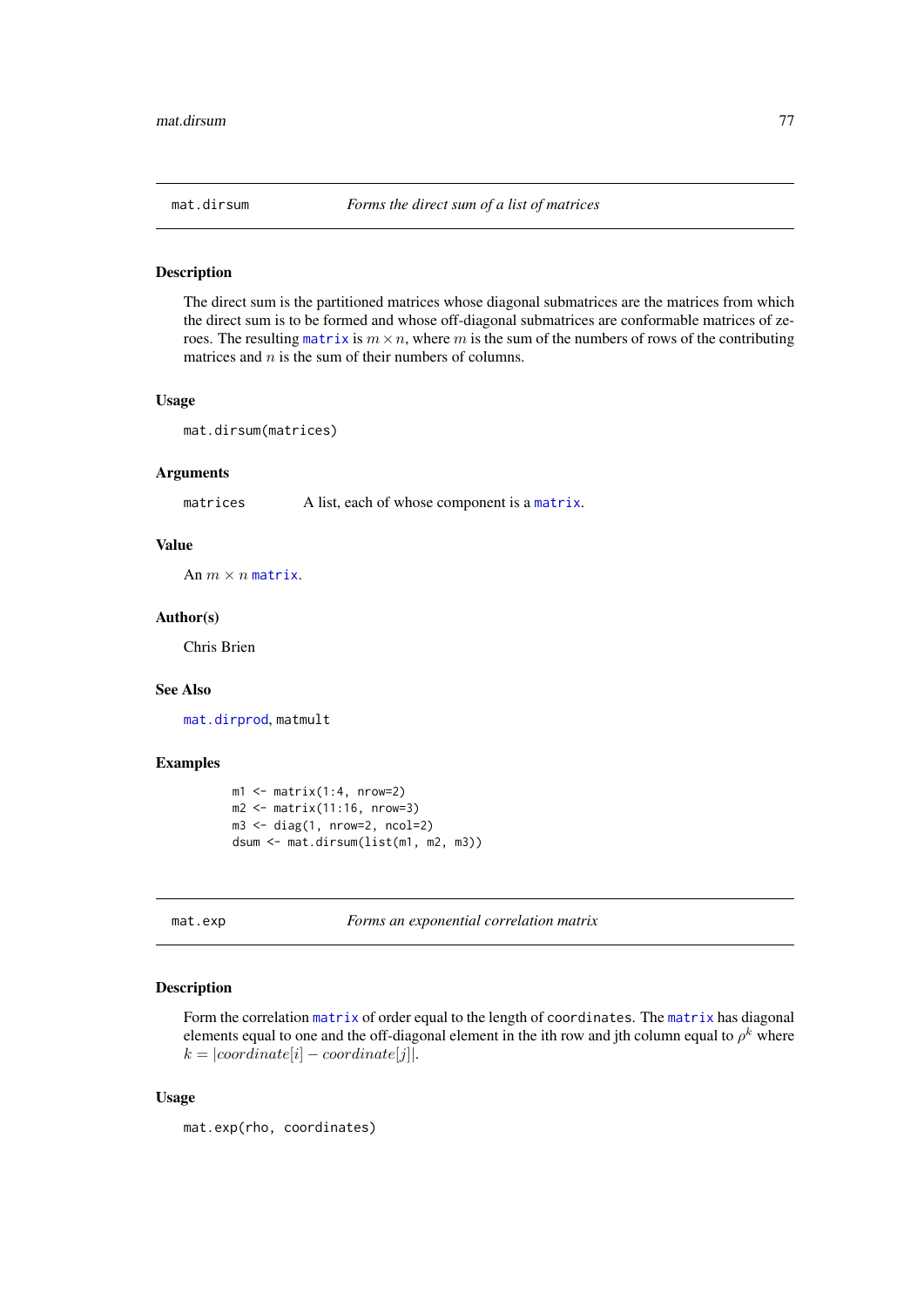# Arguments

| rho         | The correlation for points a distance of one apart.                 |
|-------------|---------------------------------------------------------------------|
| coordinates | The coordinates of points whose correlation matrix is to be formed. |

## Value

A correlation [matrix](#page-0-0) whose elements depend on the power of the absolute distance apart.

## Author(s)

Chris Brien

# See Also

```
mat.I, mat.J, mat.banded, mat.ar1, mat.ar2, mat.ar3, mat.sar2, mat.ma1, mat.ma2, mat.arma,
mat.gau
```
#### Examples

corr <- mat.exp(coordinates=c(3:6, 9:12, 15:18), rho=0.1)

<span id="page-77-0"></span>mat.gau *Forms an exponential correlation matrix*

#### Description

Form the correlation [matrix](#page-0-0) of order equal to the length of coordinates. The [matrix](#page-0-0) has diagonal elements equal to one and the off-diagonal element in the ith row and jth column equal to  $\rho^k$  where  $k = (coordinate[i] - coordinate[j])^2$ .

## Usage

```
mat.gau(rho, coordinates)
```
## Arguments

| rho         | The correlation for points a distance of one apart.                 |
|-------------|---------------------------------------------------------------------|
| coordinates | The coordinates of points whose correlation matrix is to be formed. |

#### Value

A correlation [matrix](#page-0-0) whose elements depend on the power of the absolute distance apart.

#### Author(s)

Chris Brien

#### See Also

[mat.I](#page-78-0), [mat.J](#page-78-1), [mat.banded](#page-74-0), [mat.ar1](#page-70-0), [mat.ar2](#page-71-0), [mat.ar3](#page-72-0), [mat.sar2](#page-84-0), [mat.ma1](#page-79-0), [mat.ma2](#page-80-0), [mat.arma](#page-73-0), [mat.exp](#page-76-0)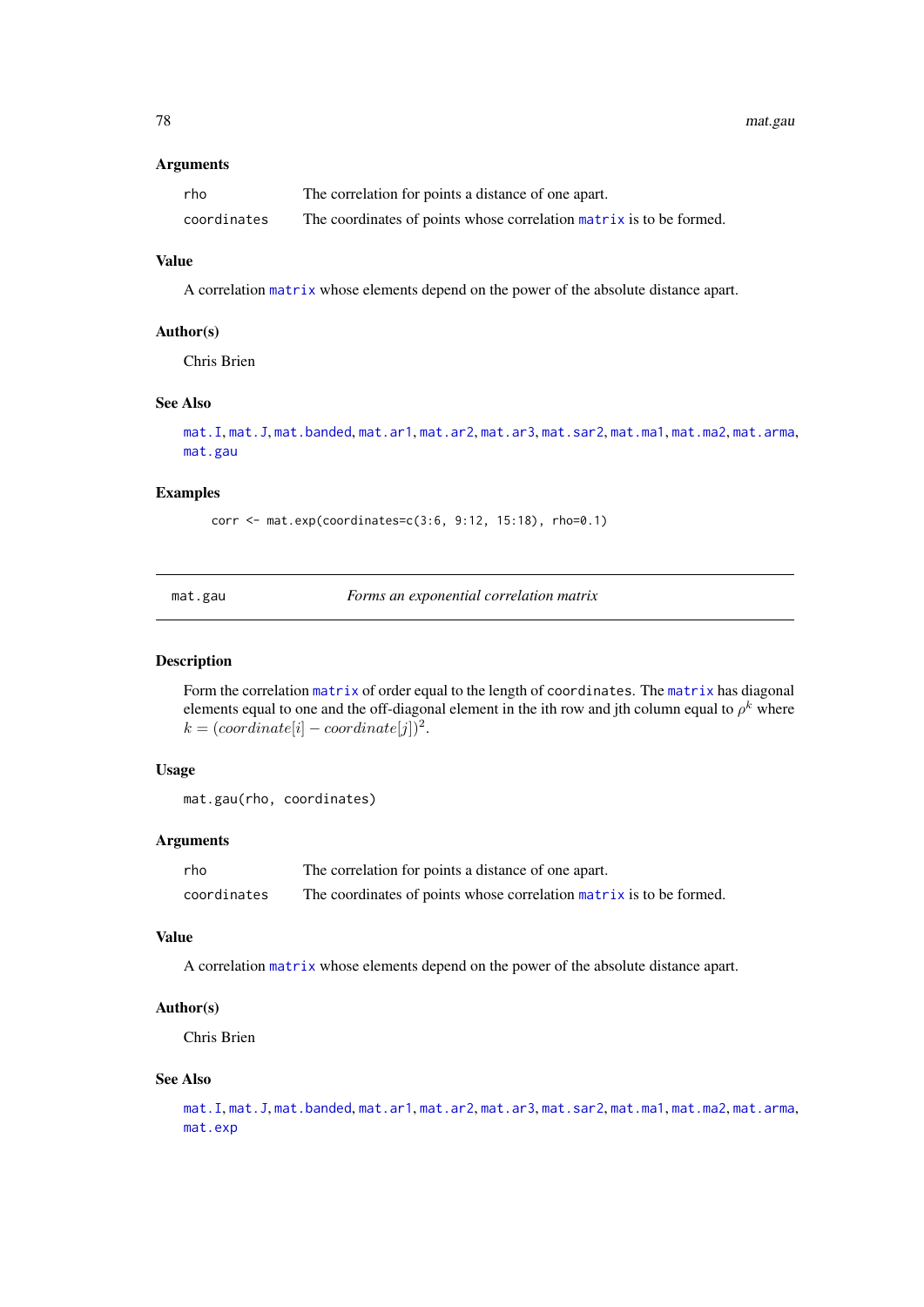#### $\text{mat.}$  I and  $\text{mat.}$  T

# Examples

corr <- mat.gau(coordinates=c(3:6, 9:12, 15:18), rho=0.1)

<span id="page-78-0"></span>mat.I *Forms a unit matrix*

# Description

Form the unit or identity [matrix](#page-0-0) of order order.

# Usage

mat.I(order)

# Arguments

order The order of the [matrix](#page-0-0) to be formed.

# Value

A square [matrix](#page-0-0) whose diagonal elements are one and its off-diagonal are zero.

# Author(s)

Chris Brien

## See Also

[mat.J](#page-78-1), [mat.ar1](#page-70-0)

## Examples

col.I <- mat.I(order=4)

<span id="page-78-1"></span>mat.J *Forms a square matrix of ones*

# Description

Form the square [matrix](#page-0-0) of ones of order order.

# Usage

mat.J(order)

# Arguments

order The order of the [matrix](#page-0-0) to be formed.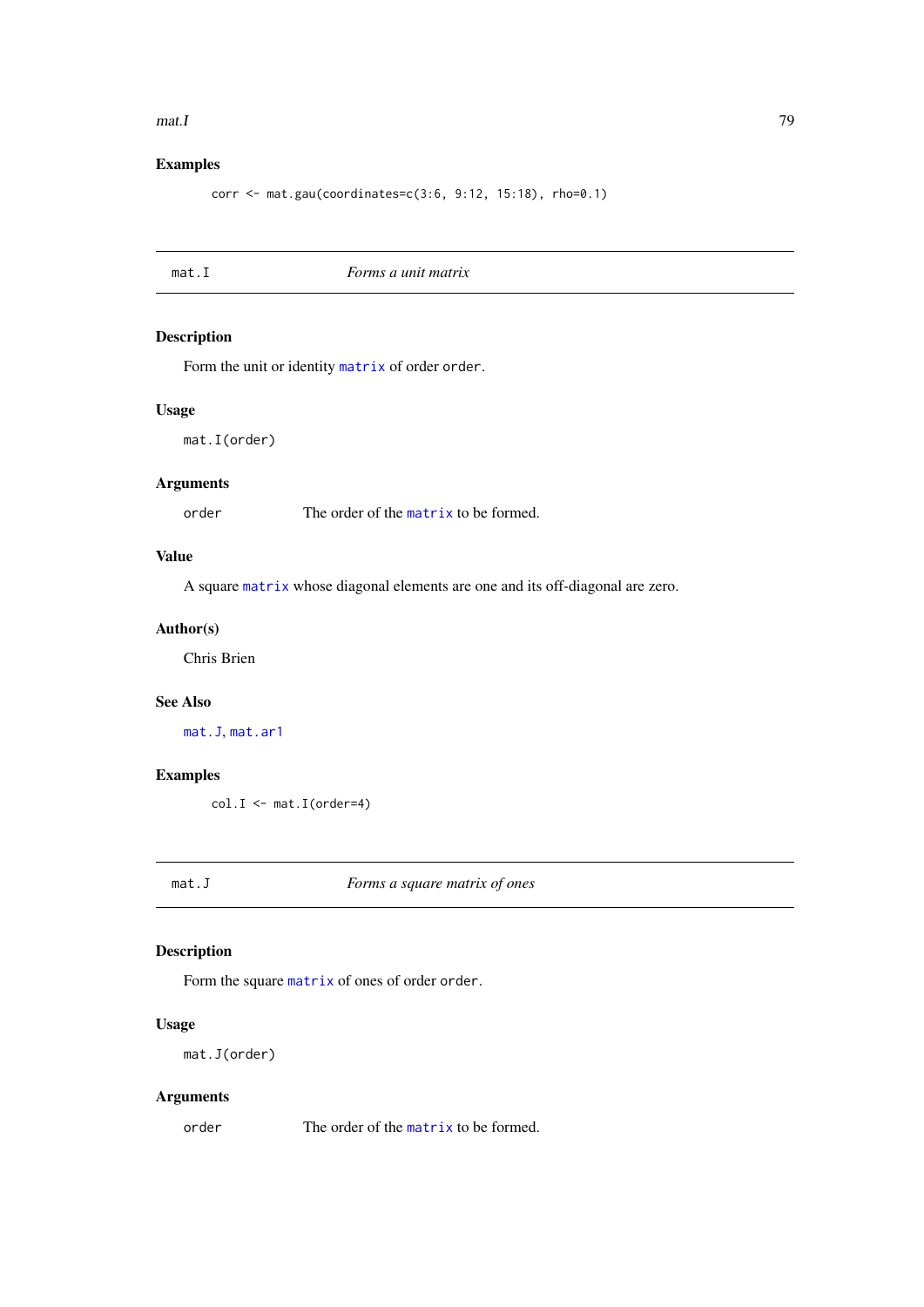#### 80 mat.ma1

# Value

A square [matrix](#page-0-0) all of whose elements are one.

## Author(s)

Chris Brien

# See Also

[mat.I](#page-78-0), [mat.ar1](#page-70-0)

# Examples

col.J <- mat.J(order=4)

<span id="page-79-0"></span>mat.ma1 *Forms an ma1 correlation matrix*

## Description

Form the correlation [matrix](#page-0-0) of order order whose correlations follow the ma1 pattern. The [matrix](#page-0-0) is banded and has diagonal elements equal to one and subdiagonal element equal to -MAparameter / (1 + MAparameter\*MAparameter).

# Usage

mat.ma1(MAparameter, order)

#### Arguments

| MAparameter | The moving average parameter, being the weight applied to the lag 1 random |
|-------------|----------------------------------------------------------------------------|
|             | pertubation.                                                               |
| order       | The order of the matrix to be formed.                                      |

## Value

A banded correlation [matrix](#page-0-0) whose elements follow an ma1 pattern.

# Author(s)

Chris Brien

## See Also

[mat.I](#page-78-0), [mat.J](#page-78-1), [mat.exp](#page-76-0), [mat.gau](#page-77-0), [mat.banded](#page-74-0), [mat.ar2](#page-71-0), [mat.ar3](#page-72-0), [mat.sar2](#page-84-0), [mat.ma2](#page-80-0), [mat.arma](#page-73-0)

#### Examples

corr <- mat.ma1(MAparameter=0.4, order=4)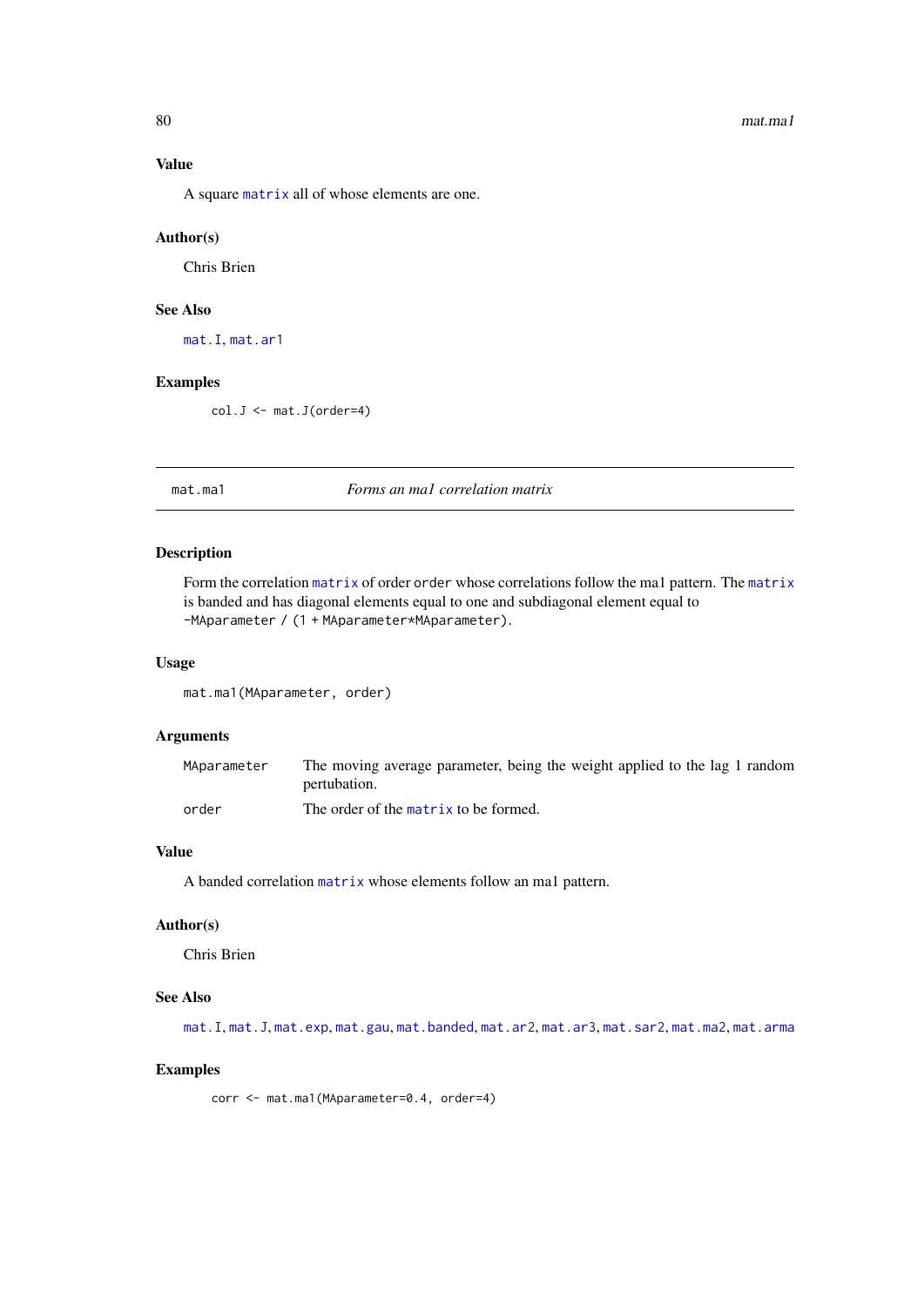<span id="page-80-0"></span>

Form the correlation [matrix](#page-0-0) of order order whose correlations follow the ma2 pattern. The resulting [matrix](#page-0-0) is banded.

## Usage

```
mat.ma2(MAparameters, order)
```
#### Arguments

| MAparameters | A numeric containing the two moving average parameter values of the process,<br>being the weights given to the lag 1 and lag 2 random pertubations. |
|--------------|-----------------------------------------------------------------------------------------------------------------------------------------------------|
| order        | The order of the matrix to be formed.                                                                                                               |

## Details

The correlations in the correlation matrix, corr say, are calculated from the moving average parameters, MAparameters. The values in

- the diagonal  $(k = 1)$  of corr are one;
- the first subdiagonal band  $(k = 2)$  of corr are equal to -MAparameters[1]\*(1 -MAparameters[2]) / div;
- the second subdiagonal bande ( $k = 3$ ) of corr are equal to -MAparameters[2] / div;
- in subsequent disgonal bands, (k = 4:order), of corr are zero,

where div = 1 + MMAparameters[1]\*MAparameter[1] + MAparameters[2]\*MAparameters[2].

#### Value

A banded correlation [matrix](#page-0-0) whose elements follow an ma2 pattern.

## Author(s)

Chris Brien

## See Also

[mat.I](#page-78-0), [mat.J](#page-78-1), [mat.exp](#page-76-0), [mat.gau](#page-77-0), [mat.banded](#page-74-0), [mat.ar1](#page-70-0), [mat.ar3](#page-72-0), [mat.sar2](#page-84-0), [mat.ma1](#page-79-0), [mat.arma](#page-73-0)

```
corr \leq mat.ma2(MAparameters = c(0.4, -0.2), order = 4)
```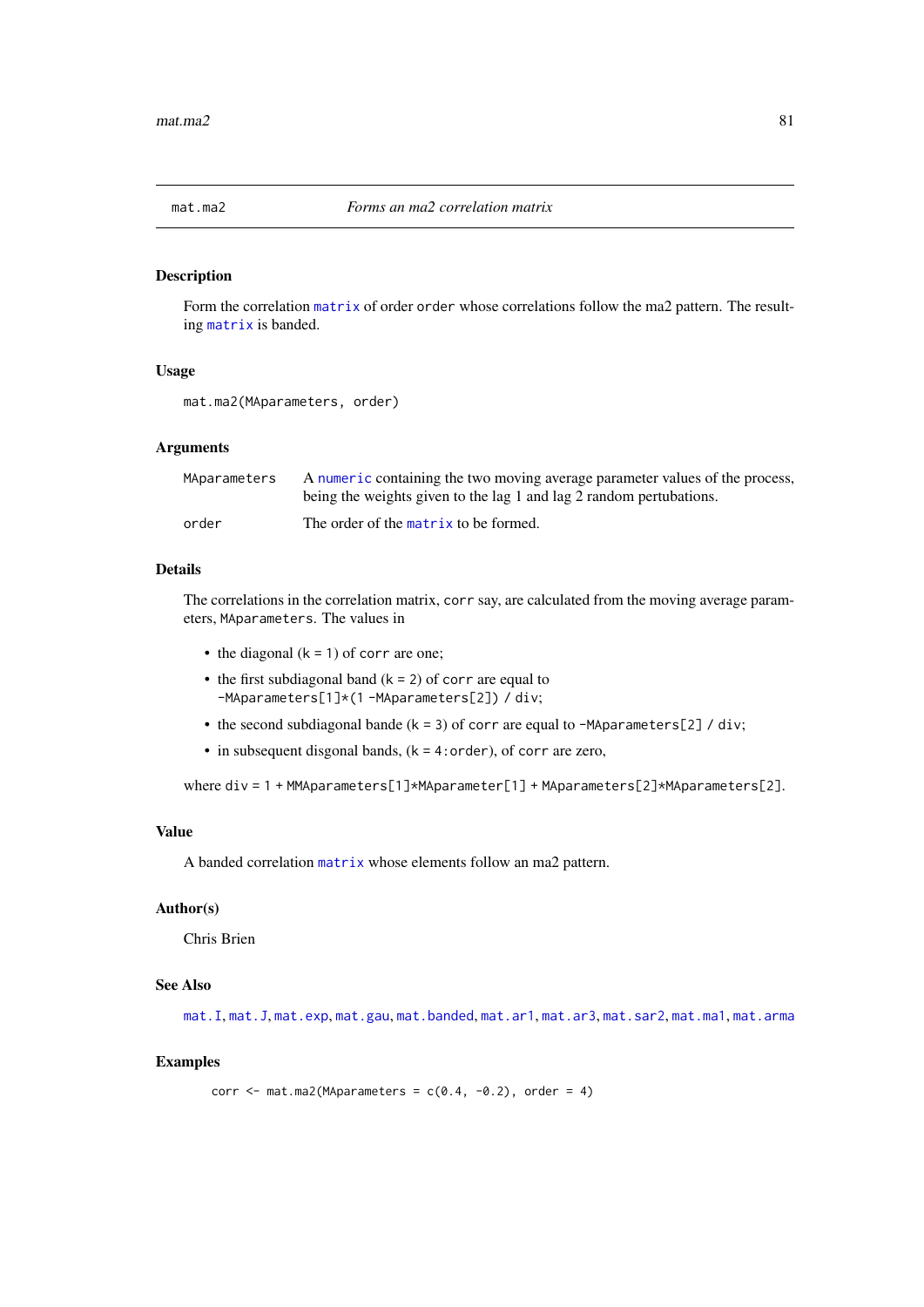Calculates the variance matrix of the random effects for a natural cubic smoothing spline. It is the tri-diagonal matrix  $G_s$  given by Verbyla et al., (1999) multiplied by the variance component for the random spline effects.

#### Usage

```
mat.ncssvar(sigma2s = 1, knot.points, print = FALSE)
```
## Arguments

| sigma2s     | A numeric giving the value of the variance component for the random spline ef-<br>fects. The smoothing parameter is then the inverse of the ratio of this component<br>to the residual variance. |
|-------------|--------------------------------------------------------------------------------------------------------------------------------------------------------------------------------------------------|
| knot.points | A numeric giving the values of the knots point used in fitting the spline. These<br>must be orderd in increasing order.                                                                          |
| print       | A logical indicating whether to print the matrix.                                                                                                                                                |

# Value

A [matrix](#page-0-0) containing the variances and covariances of the random spline effects.

## Author(s)

Chris Brien

## References

Verbyla, A. P., Cullis, B. R., Kenward, M. G., and Welham, S. J. (1999). The analysis of designed experiments and longitudinal data by using smoothing splines (with discussion). *Journal of the Royal Statistical Society, Series C (Applied Statistics)*, 48, 269-311.

## See Also

[Zncsspline](#page-128-0).

#### Examples

Gs <- mat.ncssvar(knot.points = 1:10)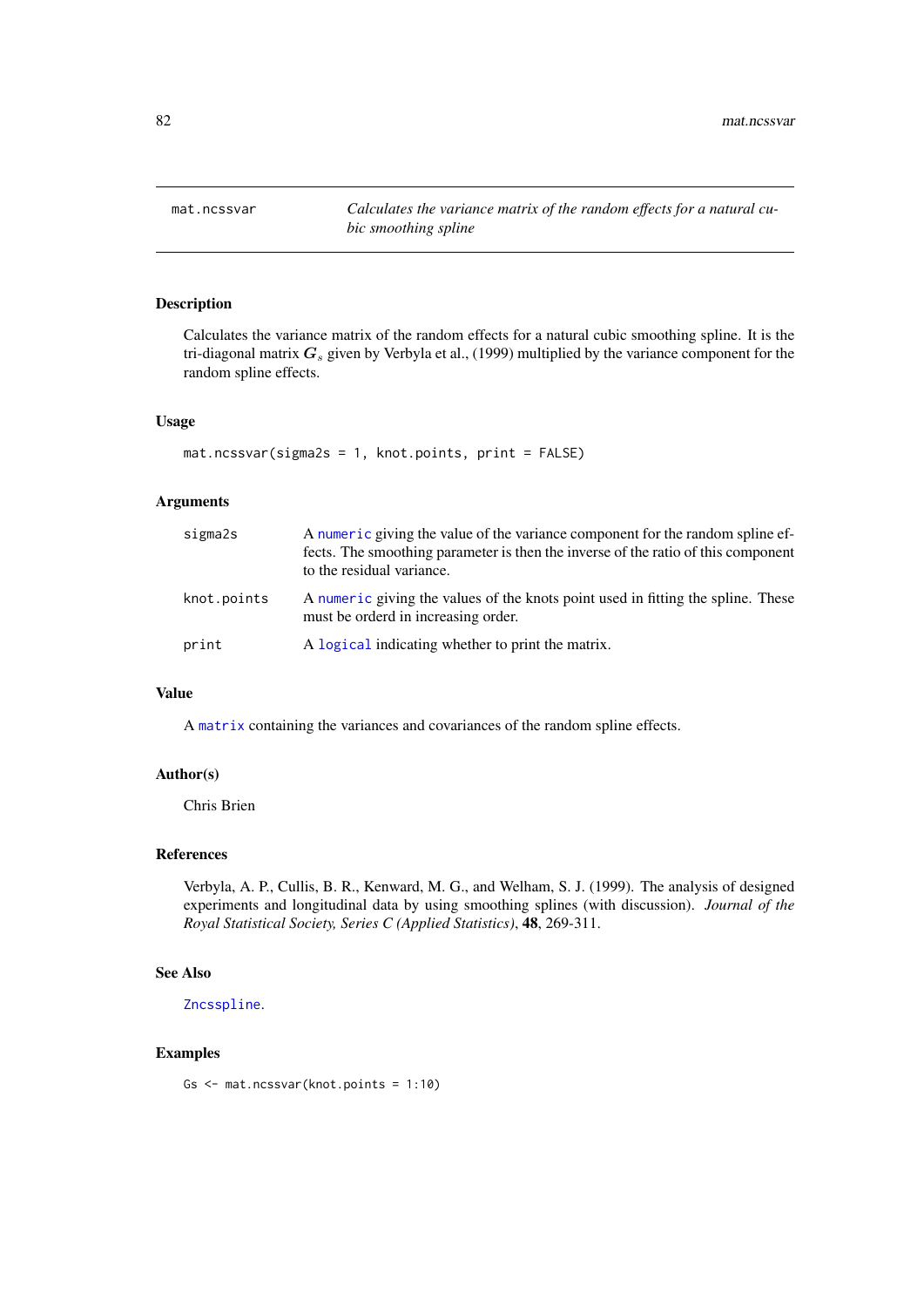<span id="page-82-0"></span>mat.random *Calculates the variance matrix for the random effects from a mixed model, based on a supplied formula or a matrix.*

# Description

For n observations, compute the variance matrix of the random effects. The [matrix](#page-0-0) can be specified using a [formula](#page-0-0) for the random effects and a [list](#page-0-0) of values of the variance components for the terms specified in the random [formula](#page-0-0). If a [matrix](#page-0-0) specifying the variances of the nuisance random effects is supplied then it is returned as the value from the function.

#### Usage

mat.random(random, G, design, keep.order = TRUE)

# Arguments

| random     | A formula or a matrix. If a formula, it specifies the random effects from which<br>the matrix for the contribution of the random effects to the variance matrix can<br>be generated. If it is a matrix, it must be an n x n matrix and will be passed<br>through as the required variance matrix for the random effects. The default is 0,<br>which implies that there are no random effects.                                                                                                                                                   |
|------------|-------------------------------------------------------------------------------------------------------------------------------------------------------------------------------------------------------------------------------------------------------------------------------------------------------------------------------------------------------------------------------------------------------------------------------------------------------------------------------------------------------------------------------------------------|
| G          | This term only needs to be set if random is a formula. Then it is set to a list,<br>in which each component is either a single value or a matrix; there needs to be<br>a component for each term in the expanded formula, with the order of the terms<br>and components matching. If it is a single value, a diagonal matrix of dimension<br>equal to the product of the numbers of levels of the factors in its term. If it is a<br>matrix, its dimension must be equal to the product of the numbers of levels of<br>the factors in its term. |
| design     | A data, frame containing the design to be used in an experiment and for which<br>the variane matrix is required. It is not required when the only formula specified<br>is an intercept-only formula.                                                                                                                                                                                                                                                                                                                                            |
| keep.order | A logical indicating whether the terms should keep their position in the ex-<br>panded formula projector, or reordered so that main effects precede two-factor<br>interactions, which precede three-factor interactions and so on.                                                                                                                                                                                                                                                                                                              |

## Details

If  $Z_i$  is the is incidence matrix for the random nuisance effects in  $u_i$  for a term in random and  $u_i$ has variance matrix  $G_i$  so that the contribution of the random effectst to the variance matrix for Y is  $\boldsymbol{V_u} = \Sigma(\boldsymbol{Z_i} \boldsymbol{G_i} (\boldsymbol{Z_i})^T).$ 

## Value

A n x n [matrix](#page-0-0) containing the variance matrix for the random effects.

# Author(s)

Chris Brien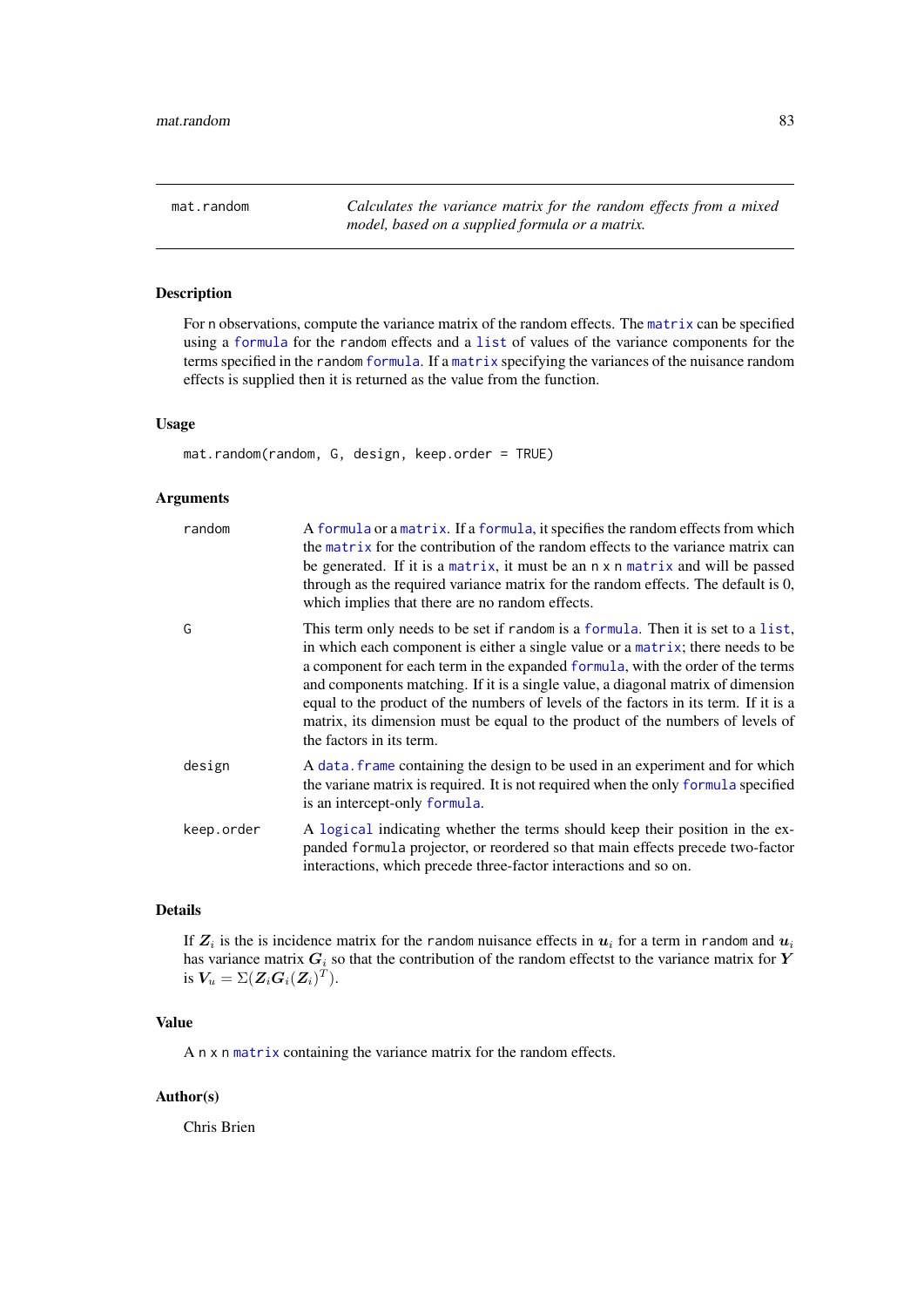#### See Also

[mat.Vpredicts](#page-87-0).

## Examples

```
## Reduced example from Smith et al. (2015)
## Generate two-phase design
mill.fac \leq fac.gen(list(Mrep = 2, Mday = 2, Mord = 3))
field.lay \le fac.gen(list(Frep = 2, Fplot = 4))
field.lay$Variety <- factor(c("D","E","Y","W","G","D","E","M"),
                            levels = c("Y", "W", "G", "M", "D", "E"))start.design <- cbind(mill.fac, field.lay[c(3,4,5,8,1,7,3,4,5,8,6,2),])
rownames(start.design) <- NULL
## Set gammas
terms <- c("Variety", "Frep", "Frep:Fplot", "Mrep", "Mrep:Mday", "Mrep:Mday:Mord")
gammas <- c(1, 0.1, 0.2, 0.3, 0.2, 1)
names(gammas) <- terms
## Specify matrices to calculate the variance matrix of the predicted fixed Variety effects
Vu <- with(start.design, fac.vcmat(Mrep, gammas["Mrep"]) +
                         fac.vcmat(fac.combine(list(Mrep,Mday)), gammas["Mrep:Mday"]) +
                         fac.vcmat(Frep, gammas["Frep"]) +
                         fac.vcmat(fac.combine(list(Frep,Fplot)), gammas["Frep:Fplot"]))
## Calculate the variance matrix of the predicted random Variety effects using formulae
Vu \leq mat.random(random = \sim -1 + Mrep/Mday + Frep/Fplot,
                 G = as.list(gammas[c(4,5,2,3)]),design = start.design)
```
<span id="page-83-0"></span>mat.sar *Forms an sar correlation matrix*

#### Description

Form the correlation [matrix](#page-0-0) of order order whose correlations follow the sar pattern. The resulting [matrix](#page-0-0) is banded.

#### Usage

```
mat.sar(SARparameter, order)
```
#### Arguments

| SARparameter | A numeric containing the single value of the parameter from which the correla-<br>tions are calculated. |
|--------------|---------------------------------------------------------------------------------------------------------|
| order        | The order of the matrix to be formed.                                                                   |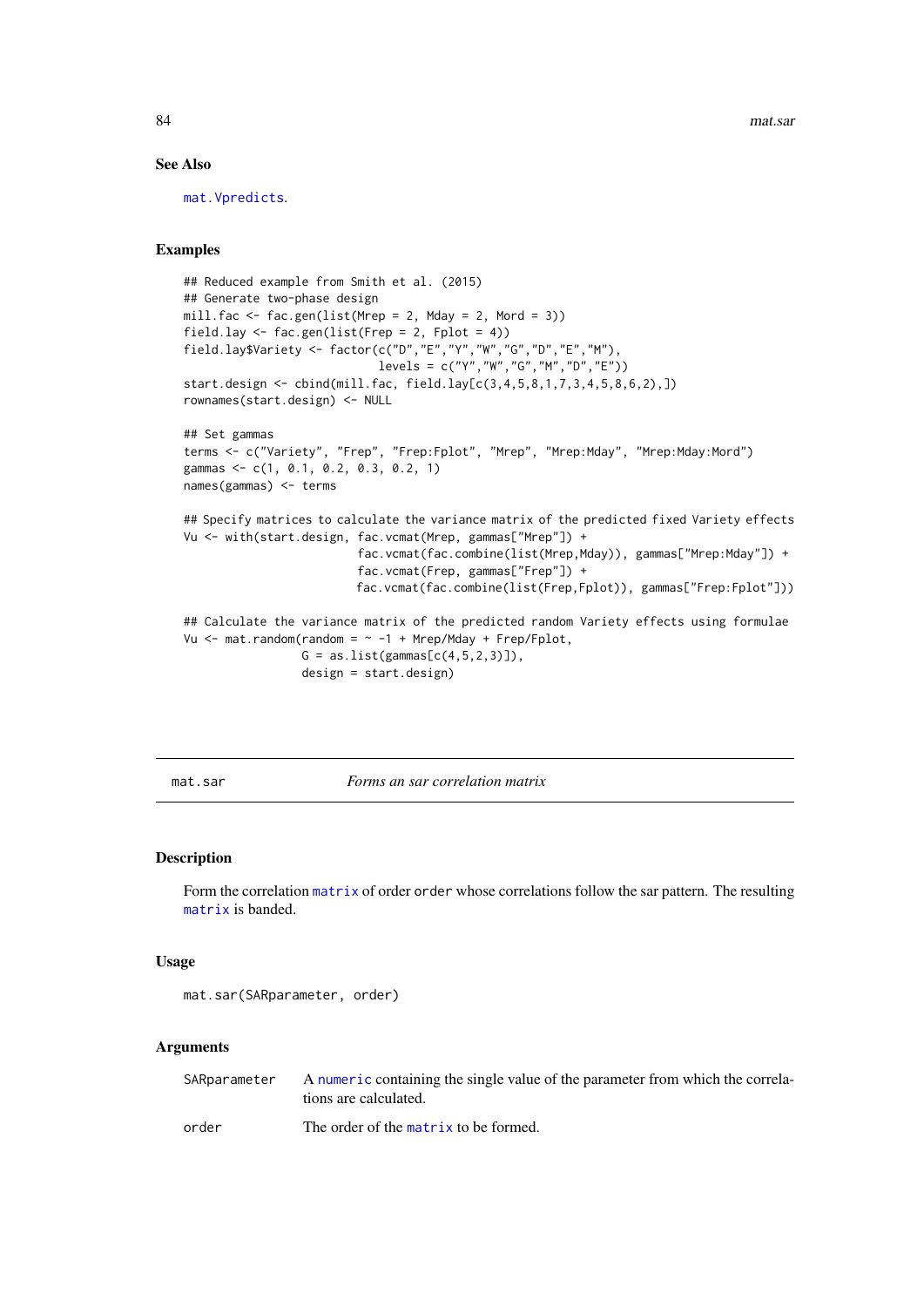#### $\text{mat.sar2}$  85

#### Details

The values of the correlations in the correlation matrix, corr say, are calculated from the SARparameter, gamma as follows. The values in

- the diagonal of corr  $(k = 1)$  are one;
- the first subdiagonal band  $(k = 2)$  of corr are equal to gamma/(1 + (gamma  $*$  gamma / 4));
- the subsequent subdiagonal bands,  $(k = 3:order)$ , of corr are equal to gamma \* corr[k-1] -(gamma \* gamma/4) \* corr[k-2].

#### Value

A banded correlation [matrix](#page-0-0) whose elements follow an sar pattern.

## Author(s)

Chris Brien

#### See Also

[mat.I](#page-78-0), [mat.J](#page-78-1), [mat.banded](#page-74-0), [mat.exp](#page-76-0), [mat.gau](#page-77-0), [mat.ar1](#page-70-0), [mat.ar2](#page-71-0), [mat.ar3](#page-72-0), [mat.sar2](#page-84-0), [mat.ma1](#page-79-0), [mat.ma2](#page-80-0), [mat.arma](#page-73-0)

## Examples

```
corr \leq mat.sar(SARparameter = -0.4, order = 4)
```
<span id="page-84-0"></span>mat.sar2 *Forms an sar2 correlation matrix*

#### Description

Form the correlation [matrix](#page-0-0) of order order whose correlations follow the sar2 pattern, a pattern used in crop competition models. The resulting [matrix](#page-0-0) is banded and is a constrained AR3 matrix.

# Usage

```
mat.sar2(gamma, order, print = NULL)
```
#### Arguments

| gamma | A numeric containing the two values of gamma, being parameters linked with<br>spatial dependence and competition.                                       |
|-------|---------------------------------------------------------------------------------------------------------------------------------------------------------|
| order | The order of the matrix to be formed.                                                                                                                   |
| print | A character giving the object to be printed. Currently, only the claculated<br>values of the ar3parameters can be printed. If NULL, nothing is printed. |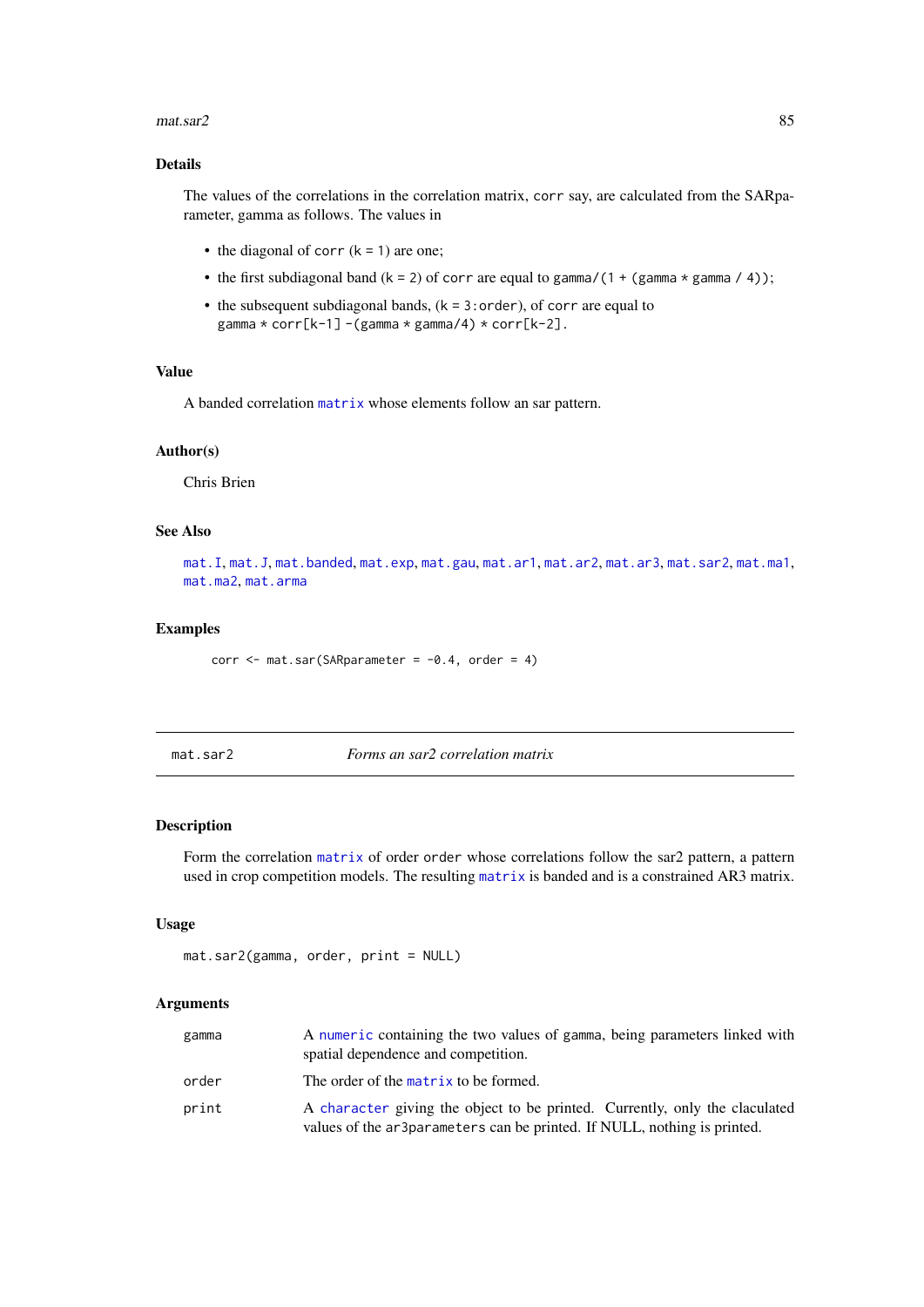#### Details

The values of the AR3 parameters, phi, are calculated from the gammas as follows: phi[1] = gamma[1] + 2 \* gamma[2]; phi[2] = -gamma[2] \* (2\*gamma[2] + gamma[1]); phi[3] = gamma[1]  $*$  gamma[2]  $*$  gamma[2].

Then the correlations in the correlation matrix, corr say, are calculated from the correlation parameters, phi. Let omega = 1 -phi[2] -phi[3] \* (phi[1] + phi[3]). Then the values in

- the diagonal of corr  $(k = 1)$  are one;
- the first subdiagonal band  $(k = 2)$  of corr are equal to (phi[1] + phi[2]\*phi[3]) / omega;
- the second subdiagonal band  $(k = 3)$  of corr are equal to  $(\text{phi}[1] * (\text{phi}[1] + \text{phi}[3]) + \text{phi}[2] * (1 - \text{phi}[2]))$  / omega;
- the subsequent subdiagonal bands,  $(k = 4:order)$ , of corr are equal to phi[1]\*corr[k-1] + phi[2]\*corr[k-2] + phi[3]\*corr[k-3].

## Value

A banded correlation [matrix](#page-0-0) whose elements follow an sar2 pattern.

## Author(s)

Chris Brien

## See Also

```
mat.I, mat.J, mat.banded, mat.exp, mat.gau, mat.ar1, mat.ar2, mat.ar3, mat.sar, mat.ma1,
mat.ma2, mat.arma
```
#### Examples

```
corr \leq mat.sar2(gamma = c(-0.4, 0.2), order = 4)
corr \leq mat.sar2(gamma = c(-0.4, 0.2), order = 4, print = "ar3")
```
<span id="page-85-0"></span>

| mat.Vpred | Calculates the variances of a set of predicted effects from a mixed |  |  |  |
|-----------|---------------------------------------------------------------------|--|--|--|
|           | model                                                               |  |  |  |

## Description

For n observations, w effects to be predicted, f nuiscance fixed effects and r nuisance random effects, the variances of a set of predicted effects is calculated using the incidence matrix for the effects to be predicted and, optionally, a variance matrix of the effects, an incidence matrix for the nuisance fixed factors and covariates, the variance matrix of the nuisance random effects in the mixed model and the residual variance matrix.

This function has been superseded by [mat.Vpredicts](#page-87-0), which allows the use of both matrices and [formula](#page-0-0)e.

#### Usage

```
mat. Vpred(W, Gg = 0, X = matrix(1, nrow = nrow(W), ncol = 1), Vu = 0, R, eliminate)
```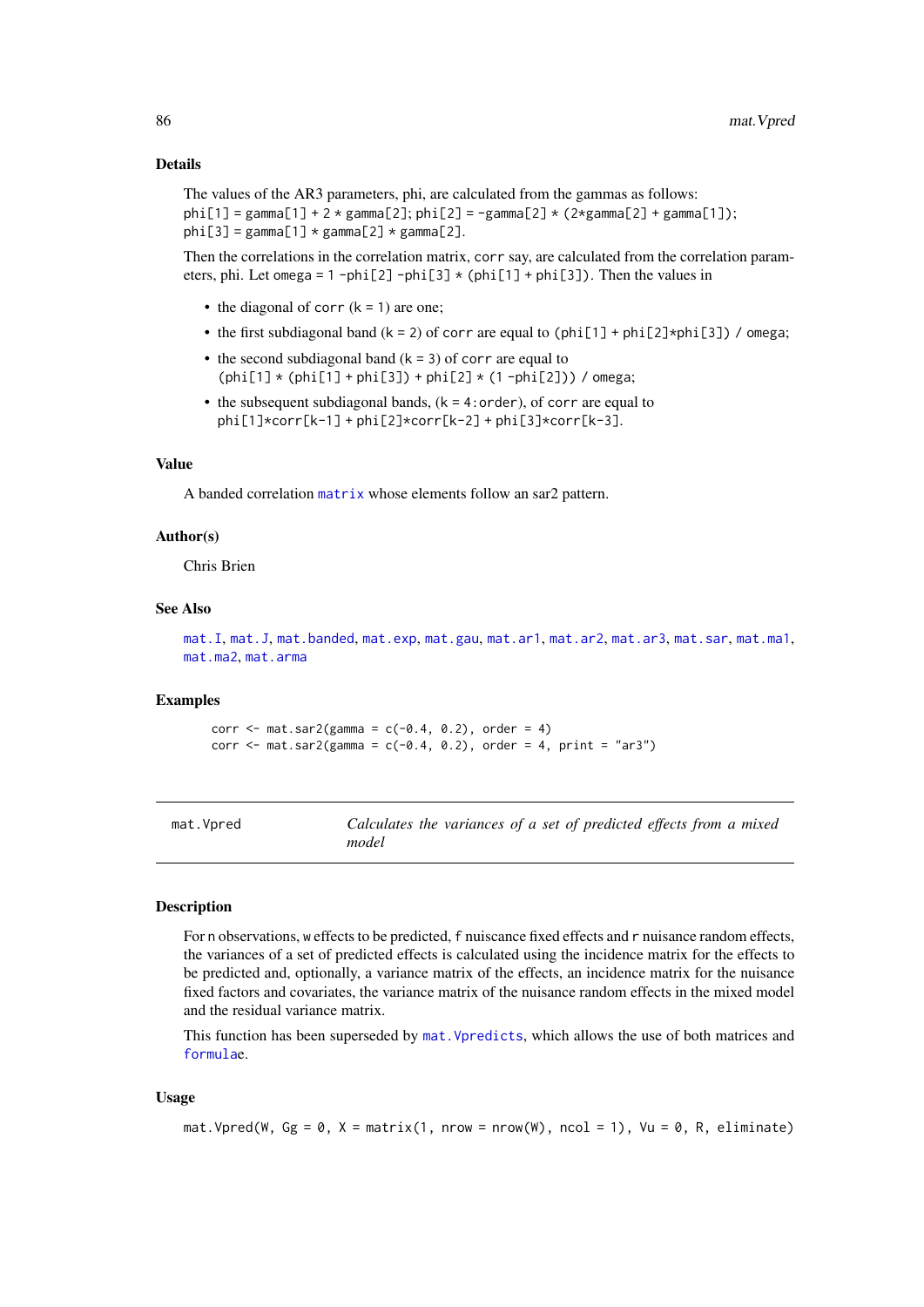#### mat. Vpred 87

#### Arguments

| W         | The n x w incidence matrix for the w effects to be predicted.                                                                                                                                                                                                                                |
|-----------|----------------------------------------------------------------------------------------------------------------------------------------------------------------------------------------------------------------------------------------------------------------------------------------------|
| Gg        | The w x w variance matrix of the w effects to be predicted. If the effects to be<br>predicted are fixed, set to 0.                                                                                                                                                                           |
| X         | The n x f incidence matrix for the f nuisance fixed factors and covariates. The<br>default is a column vector of ones.                                                                                                                                                                       |
| Vu        | The n x r variance matrix of the r nuisance random effects. If there are none,<br>set to zero.                                                                                                                                                                                               |
| R         | The residual variance matrix.                                                                                                                                                                                                                                                                |
| eliminate | The n x n projector onto the subspace corresponding to the effects to be elim-<br>inated from the information matrix prior to inverting it to form the variance<br>matrix of the predicted effects. It is only appropriate to use this option when<br>the effects to be predicted are fixed. |

# Details

Firstly the information matrix is calculated as

A <-t(W) %\*% Vinv %\*% W + ginv(Gg) -A%\*%ginv(t(X)%\*%Vinv%\*%X)%\*%t(A), where Vinv <-ginv(Vu + R), A = t(W) %\*% Vinv %\*% X and ginv(B) is the unique Moore-Penrose inverse of B formed using the eigendecomposition of B.

If eliminate is set and the effects to be predicted are fixed then the reduced information matrix is calculated as A <-(I -eliminate) Vinv (I -eliminate).

Finally, the variance of the predicted effects is calculated: Vpred  $\le$ -ginv(A).

## Value

A w x w [matrix](#page-0-0) containing the variances and covariances of the predicted effects.

#### Author(s)

Chris Brien

## References

Smith, A. B., D. G. Butler, C. R. Cavanagh and B. R. Cullis (2015). Multi-phase variety trials using both composite and individual replicate samples: a model-based design approach. *Journal of Agricultural Science*, 153, 1017-1029.

## See Also

[designAmeasures](#page-17-0), [mat.Vpredicts](#page-87-0).

```
## Reduced example from Smith et al. (2015)
## Generate two-phase design
mill.fac <- fac.gen(list(Mrep = 2, Mday = 2, Mord = 3))
field.lay \leq fac.gen(list(Frep = 2, Fplot = 4))
field.lay$Variety <- factor(c("D","E","Y","W","G","D","E","M"),
                            levels = c("Y", "W", "G", "M", "D", "E"))start.design <- cbind(mill.fac, field.lay[c(3,4,5,8,1,7,3,4,5,8,6,2),])
rownames(start.design) <- NULL
```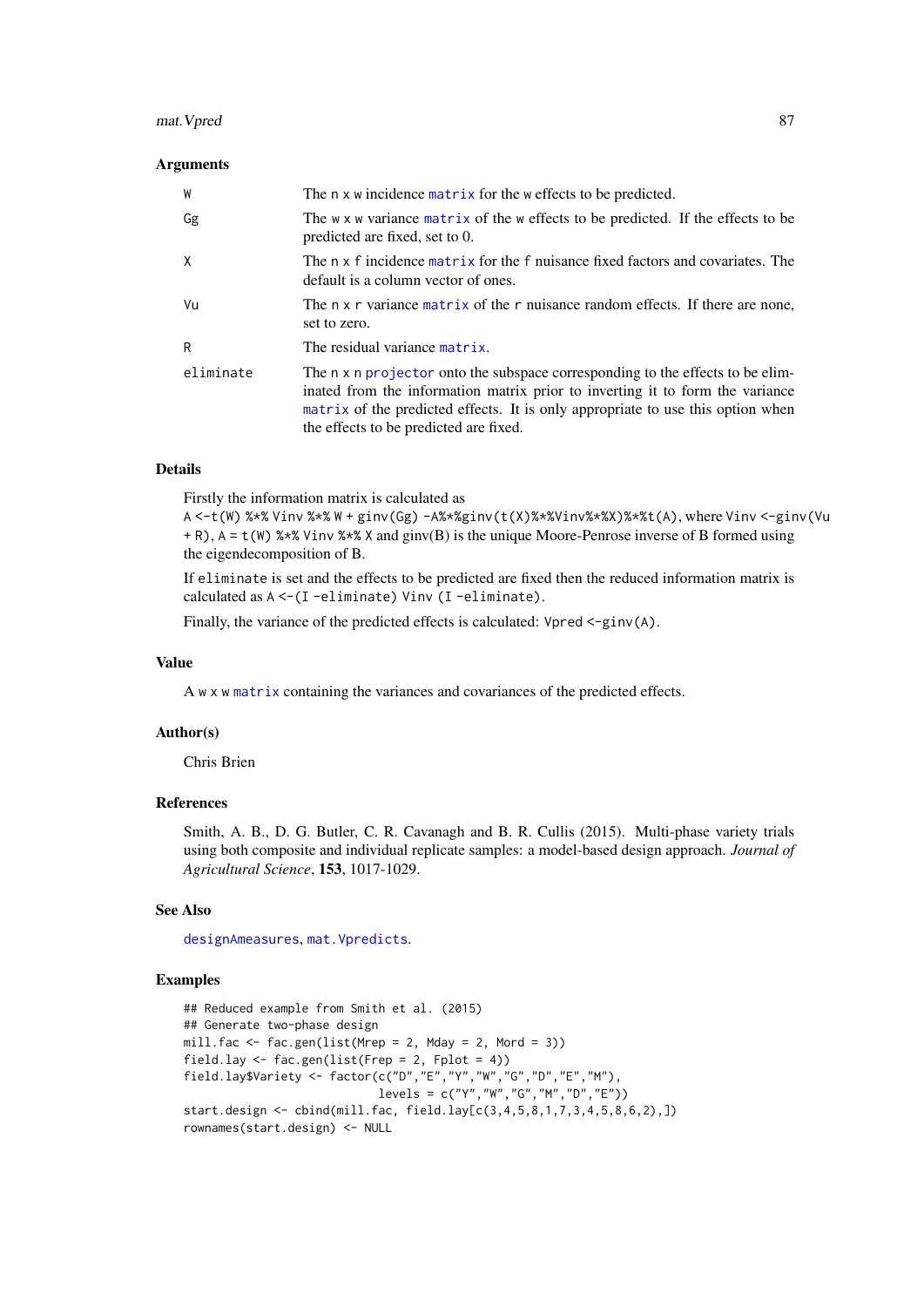```
## Set up matrices
n <- nrow(start.design)
W <- model.matrix(~ -1+ Variety, start.design)
ng \leftarrow \text{ncol}(W)Gg<- diag(1, ng)
Vu <- with(start.design, fac.vcmat(Mrep, 0.3) +
                          fac.vcmat(fac.combine(list(Mrep, Mday)), 0.2) +
                          fac.vcmat(Frep, 0.1) +
                          fac.vcmat(fac.combine(list(Frep, Fplot)), 0.2))
R \leftarrow diag(1, n)## Calculate the variance matrix of the predicted random Variety effects
Vp \le - mat. Vpred(W = W, Gg = Gg, Vu = Vu, R = R)
designAmeasures(Vp)
## Calculate the variance matrix of the predicted fixed Variety effects,
## elminating the grand mean
Vp.reduc \leq mat.Vpred(W = W, Gg = 0, Vu = Vu, R = R,
                       eliminate = projector(matrix(1, nrow = n, ncol = n)/n))designAmeasures(Vp.reduc)
```
<span id="page-87-0"></span>mat.Vpredicts *Calculates the variances of a set of predicted effects from a mixed model, based on supplied matrices or formulae.*

#### Description

For n observations, w effects to be predicted, f nuiscance fixed effects, r nuisance random effects and n residuals, the variances of a set of predicted effects is calculated using the incidence matrix for the effects to be predicted and, optionally, a variance matrix of these effects, an incidence matrix for the nuisance fixed factors and covariates, the variance matrix of the nuisance random effects and the residual variance matrix. The [matrices](#page-0-0) can be supplied directly or using [formula](#page-0-0)e and a [matrix](#page-0-0) specifying the variances of the nuisance random effects. The difference between mat.Vpredicts and [mat.Vpred](#page-85-0) is that the former has different names for equivalent arguments and the latter does not allow for the use of [formula](#page-0-0)e.

#### Usage

```
mat. Vpredicts(target, Gt = 0, fixed = \sim 1, random, G, R, design,
              eliminate, keep.order = TRUE, result = "variance.matrix")
```
## Arguments

| target | The n x w incidence matrix for the w effects targetted for prediction, or a formula<br>from which the matrix can be generated.                                                               |
|--------|----------------------------------------------------------------------------------------------------------------------------------------------------------------------------------------------|
| Gt     | The value of the variance component for the targetted effects or the w x w vari-<br>ance matrix of the w targetted effects. If the targetted effects are fixed, set Gt to<br>$\Omega$ .      |
| fixed  | The n x f incidence matrix for the f nuisance fixed effects and covariates, or a<br>formula from which the matrix can be generated. The default is a formula for<br>an intercept-only model. |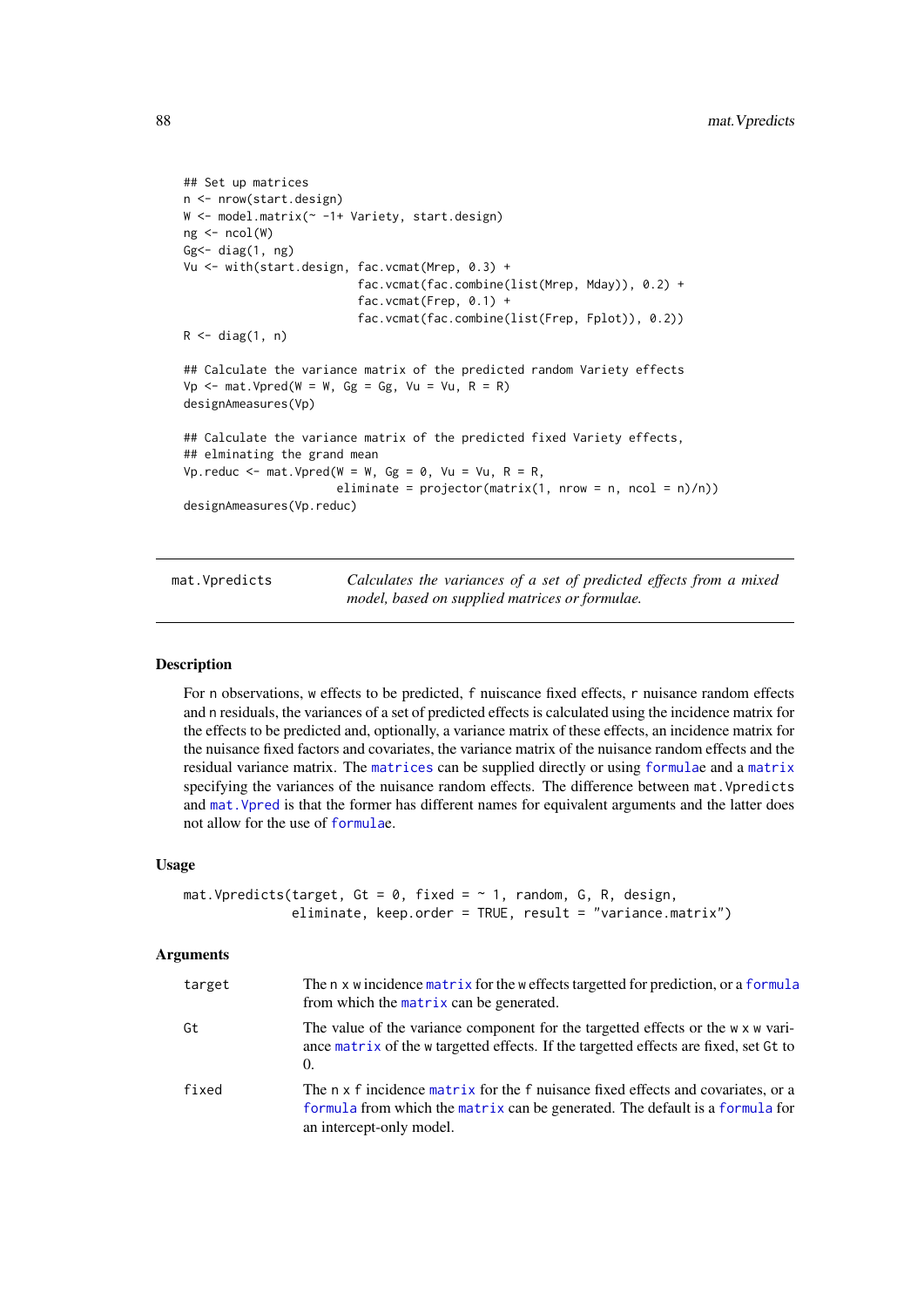| random     | A formula or a matrix. If a formula, it specifies the random effects from which<br>the matrix for the contribution of the random effects to the variance matrix can<br>be generated. If it is a matrix, it must be an $n \times n$ matrix and will be passed on<br>to form the variance matrix of the observations. The default is 0, which implies<br>that there are no random effects.                                                                                                                                                        |
|------------|-------------------------------------------------------------------------------------------------------------------------------------------------------------------------------------------------------------------------------------------------------------------------------------------------------------------------------------------------------------------------------------------------------------------------------------------------------------------------------------------------------------------------------------------------|
| G          | This term only needs to be set if random is a formula. Then it is set to a list,<br>in which each component is either a single value or a matrix; there needs to be<br>a component for each term in the expanded formula, with the order of the terms<br>and components matching. If it is a single value, a diagonal matrix of dimension<br>equal to the product of the numbers of levels of the factors in its term. If it is a<br>matrix, its dimension must be equal to the product of the numbers of levels of<br>the factors in its term. |
| R          | The n x n residual variance matrix. If R is not set in the call, then it is set to the<br>identity matrix.                                                                                                                                                                                                                                                                                                                                                                                                                                      |
| design     | A data frame containing the design to be used in an experiment from which<br>predictions are to be obtained. It is not required when the only formula specified<br>is an intercept-only formula.                                                                                                                                                                                                                                                                                                                                                |
| eliminate  | The n x n projector onto the subspace corresponding to the effects to be elim-<br>inated from the information matrix prior to inverting it to form the variance<br>matrix of the predicted effects. It is only appropriate to use this option when<br>the effects to be predicted are fixed.                                                                                                                                                                                                                                                    |
| keep.order | A logical indicating whether the terms should keep their position in the ex-<br>panded formula projector, or reordered so that main effects precede two-factor<br>interactions, which precede three-factor interactions and so on.                                                                                                                                                                                                                                                                                                              |
| result     | A character indicating which matrix is to be returned: variance.matrix or<br>information.matrix.                                                                                                                                                                                                                                                                                                                                                                                                                                                |

# Details

The mixed model for which the predictions are to be obtained is of the form  $Y = X\beta + Ww +$  $Zu+e$ , where W is the incidence matrix for the target predicted effects w, X is the is incidence matrix for the fixed nuisance effects  $\beta$ , Z is the is incidence matrix for the random nuisance effects  $u$ , e are the residuals; the  $u$  are assumed to have variance matrix  $G$  so that their contribution to the variance matrix for  $Y$  is  $Vu = ZGZ^T$  and  $e$  is assumed to have variance matrix  $R$ . If the target effects are random then the variance matrix for w is  $G_t$  so that their contribution to the variance matrix for  $\boldsymbol{Y}$  is  $\boldsymbol{W}\boldsymbol{G}_t\boldsymbol{W}^T$ .

As described in Hooks et al. (2009, Equation 19), the information matrix is calculated as  $A \leq t(W)$ %\*% Vinv %\*% W + ginv(Gg)  $-A$ %\*%ginv(t(X)%\*%Vinv%\*%X)%\*%t(A), where Vinv  $\leq$ ginv(Vu + R), A = t(W) %\*% Vinv %\*% X and ginv(B) is the unique Moore-Penrose inverse of B formed using the eigendecomposition of B.

Then, if eliminate is set and the effects to be predicted are fixed then the reduced information matrix is calculated as  $A < - (I - \text{eliminate})$  Vinv (I-eliminate).

Finally, if result is set to variance.matrix, the variance of the predicted effects is calculated: Vpred  $\leq$ -ginv(A) and returned; otherwise the information matrix A is returned. The rank of the matrix to be returned is obtain via a singular value decomposition of the information matrix, it being the number of nonzero eigenvalues. An eigenvalue is regarded as zero if it is less than daeTolerance, which is initially set to.Machine\$double.eps ^ 0.5 (about 1.5E-08). The function [set.daeTolerance](#page-120-0) can be used to change daeTolerance.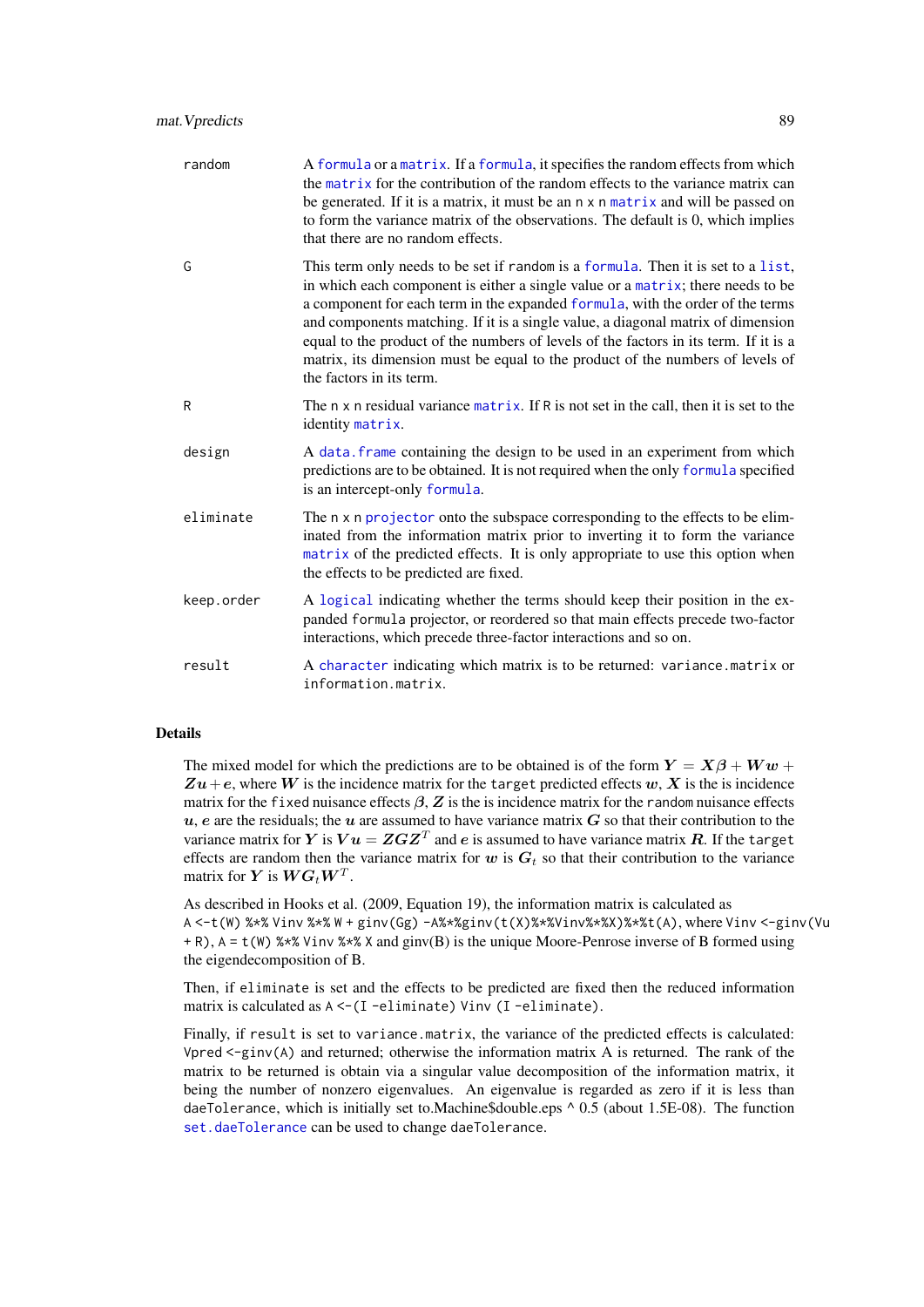#### Value

A w x w [matrix](#page-0-0) containing the variances and covariances of the predicted effects or the information matrix for the effects, depending on the setting of result. The matrix has its rank as an attribute.

## Author(s)

Chris Brien

## References

Hooks, T., Marx, D., Kachman, S., and Pedersen, J. (2009). Optimality criteria for models with random effects. *Revista Colombiana de Estadistica*, 32, 17-31.

Smith, A. B., D. G. Butler, C. R. Cavanagh and B. R. Cullis (2015). Multi-phase variety trials using both composite and individual replicate samples: a model-based design approach. *Journal of Agricultural Science*, 153, 1017-1029.

## See Also

[designAmeasures](#page-17-0), [mat.random](#page-82-0), [mat.Vpred](#page-85-0).

```
## Reduced example from Smith et al. (2015)
## Generate two-phase design
mill.fac \le fac.gen(list(Mrep = 2, Mday = 2, Mord = 3))
field.lay \le fac.gen(list(Frep = 2, Fplot = 4))
field.lay$Variety <- factor(c("D","E","Y","W","G","D","E","M"),
                            levels = c("Y","W","G","M","D","E"))
start.design <- cbind(mill.fac, field.lay[c(3,4,5,8,1,7,3,4,5,8,6,2),])
rownames(start.design) <- NULL
## Set gammas
terms <- c("Variety", "Frep", "Frep:Fplot", "Mrep", "Mrep:Mday", "Mrep:Mday:Mord")
gammas <- c(1, 0.1, 0.2, 0.3, 0.2, 1)
names(gammas) <- terms
## Specify matrices to calculate the variance matrix of the predicted fixed Variety effects
W <- model.matrix(~ -1 + Variety, start.design)
Vu <- with(start.design, fac.vcmat(Mrep, gammas["Mrep"]) +
                         fac.vcmat(fac.combine(list(Mrep,Mday)), gammas["Mrep:Mday"]) +
                         fac.vcmat(Frep, gammas["Frep"]) +
                         fac.vcmat(fac.combine(list(Frep,Fplot)), gammas["Frep:Fplot"]))
R <- diag(1, nrow(start.design))
## Calculate variance matrix
Vp <- mat.Vpredicts(target = W, random=Vu, R=R, design = start.design)
## Calculate the variance matrix of the predicted random Variety effects using formulae
Vp \leq mat. Vpredicts(target = \sim -1 + Variety, Gt = 1,
                    firsted = -1,
                    random = \sim -1 + Mrep/Mday + Frep/Fplot,
                    G = as.list(gammas[c(4,5,2,3)]),R = R, design = start.design)
designAmeasures(Vp)
```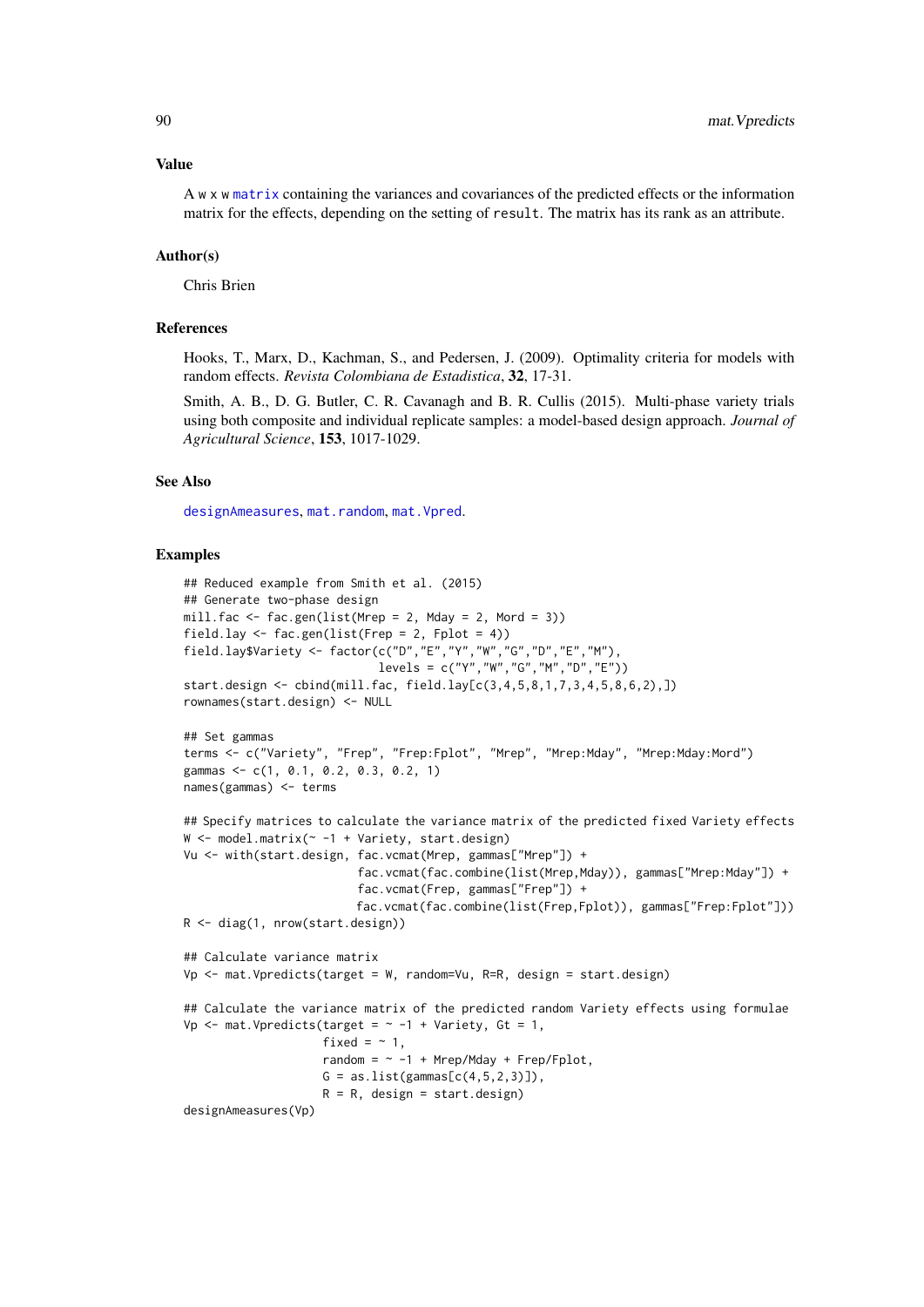#### McIntyreTMV.dat 91

```
## Calculate the variance matrix of the predicted fixed Variety effects,
## elminating the grand mean
n <- nrow(start.design)
Vp.reduc <- mat.Vpredicts(target = \sim -1 + Variety,
                          r = \frac{1}{2} -1 + Mrep/Mday + Frep/Fplot,
                          G = as.list(gammas[c(4,5,2,3)]),eliminate = projector(matrix(1, nrow = n, ncol = n)/n),
                          design = start.design)
designAmeasures(Vp.reduc)
```
McIntyreTMV.dat *The design and data from McIntyre's (1955) two-phase experiment*

## Description

McIntyre (1955) reports an investigation of the effect of four light intensities on the synthesis of tobacco mosaic virus in leaves of tobacco *Nicotiana tabacum* var. Hickory Pryor. It is a two-phase experiment: the first phase is a treatment phase, in which the four light treatments are randomized to the tobacco leaves, and the second phase is an assay phase, in which the tobacco leaves are randomized to the half-leaves of assay plants. For more details see the vignette daeDesignNotes.pdf.

#### Usage

```
data(McIntyreTMV.dat)
```
#### Format

A data.frame containing 196 observations of 4 variables.

#### Source

McIntyre, G. A. (1955) Design and Analysis of Two Phase Experiments. *Biometrics*, 11, 324–334.

meanop *computes the projection matrix that produces means*

# Description

Replaced by [fac.meanop](#page-50-0).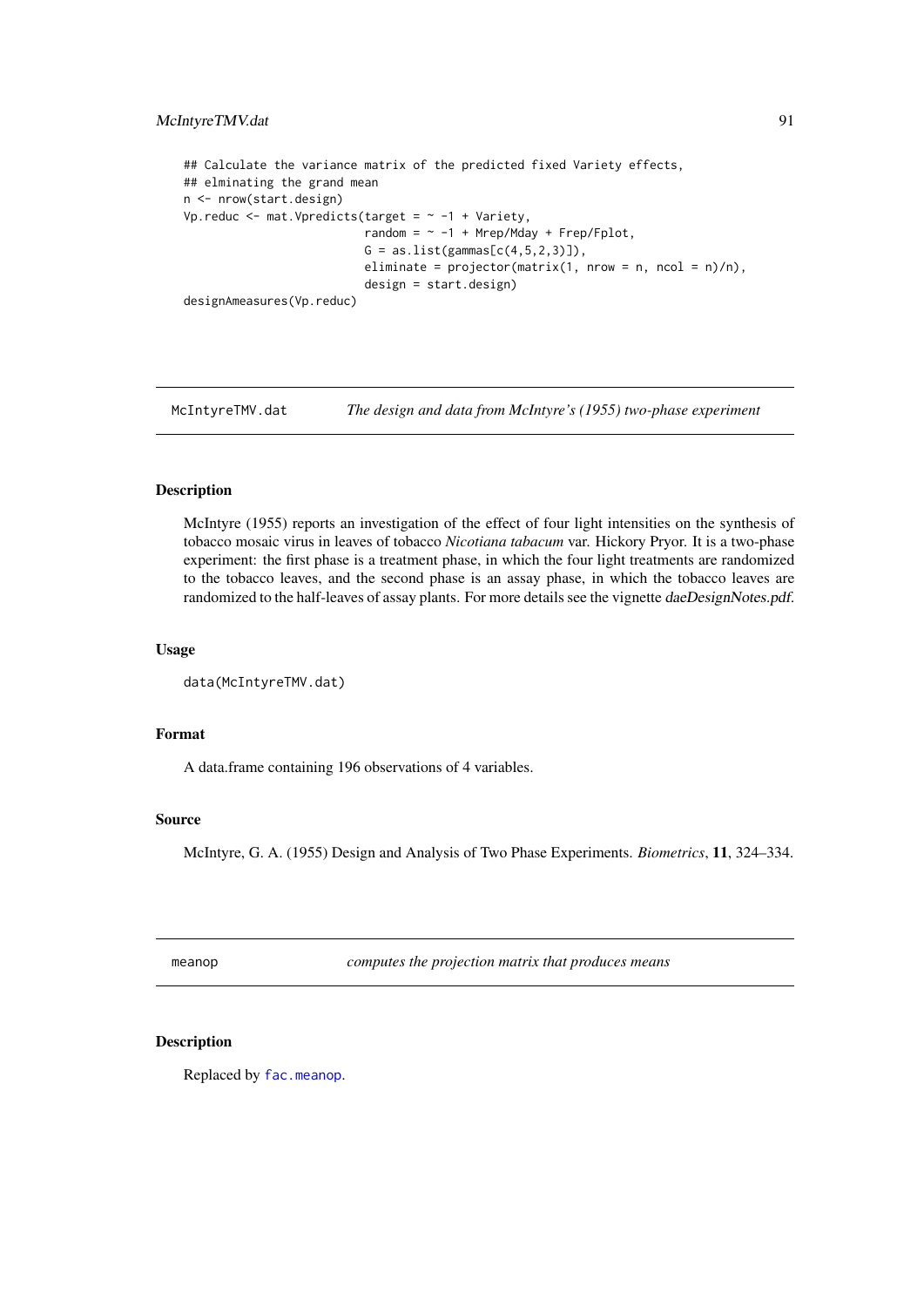<span id="page-91-0"></span>

Converts the first two levels of a [factor](#page-0-0) into the numeric values -1 and +1.

#### Usage

mpone(factor)

## Arguments

[factor](#page-0-0) The factor to be converted.

# Value

A numeric vector.

# Warning

If the [factor](#page-0-0) has more than two levels they will be coerced to numeric values.

#### Author(s)

Chris Brien

## See Also

[mpone](#page-91-0) in package dae, [factor](#page-0-0), [relevel](#page-0-0).

```
## generate all combinations of two two-level factors
mp < -c("^{-n}, "^{+n})Frf3.trt <- fac.gen(list(A = mp, B = mp))
## add factor C, whose levels are the products of the levles of A and B
Frf3.trt$C <- factor(mpone(Frf3.trt$A)*mpone(Frf3.trt$B), labels = mp)
```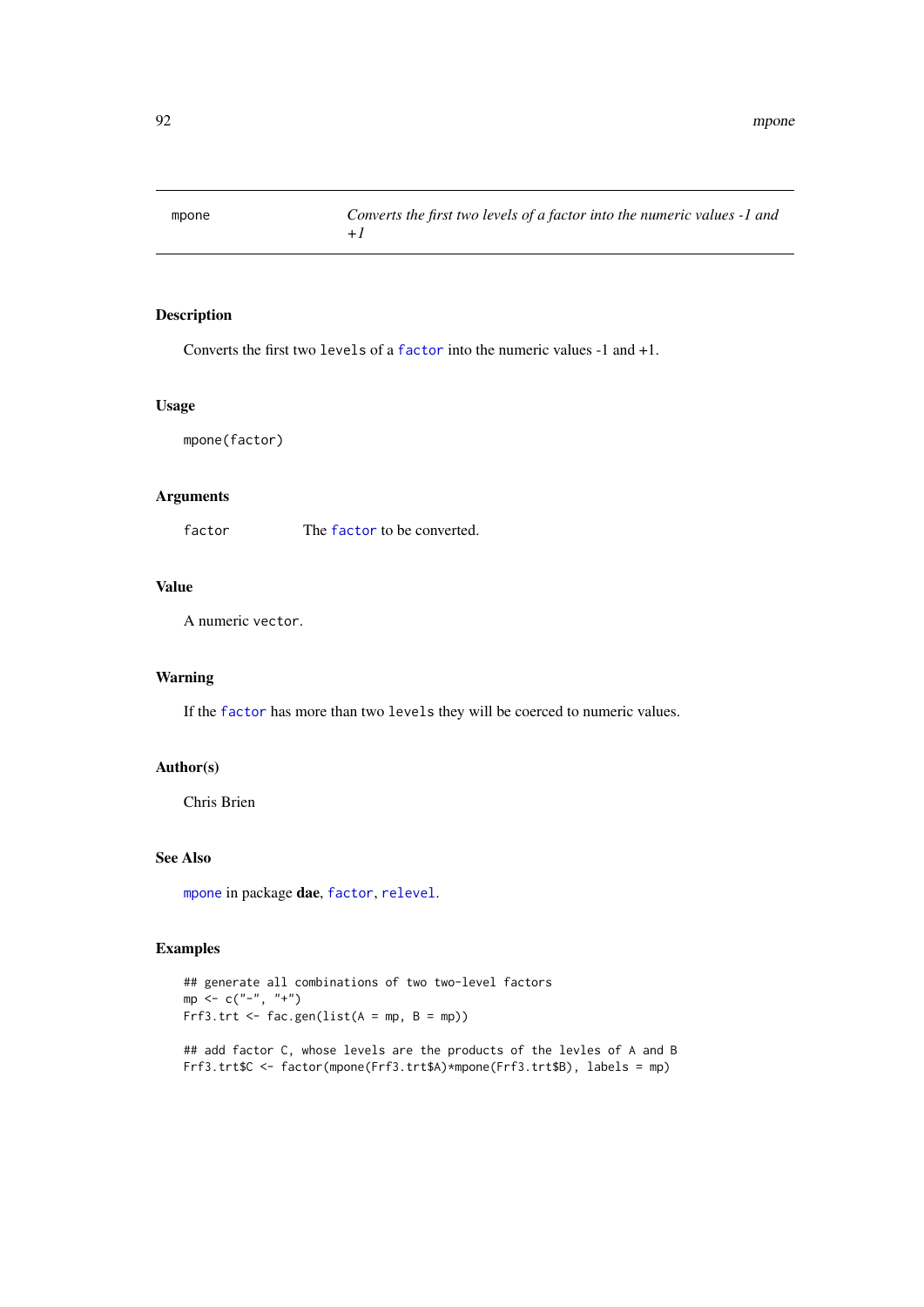<span id="page-92-0"></span>

Computes the number of pure replicates required in an experiment to achieve a specified power.

# Usage

```
no.reps(multiple=1., df.num=1.,
        df.denom=expression((df.num + 1.) * (r - 1.)), delta=1.,
        sigma=1., alpha=0.05, power=0.8, tol=0.1, print=FALSE)
```
## Arguments

| multiple | The multiplier, m, which when multiplied by the number of pure replicates of a<br>treatment, r, gives the number of observations rm used in computing means for<br>some, not necessarily proper, subset of the treatment factors; m is the replica-<br>tion arising from other treatment factors. However, for single treatment factor<br>experiments the subset can only be the treatment factor and $m = 1$ . |
|----------|-----------------------------------------------------------------------------------------------------------------------------------------------------------------------------------------------------------------------------------------------------------------------------------------------------------------------------------------------------------------------------------------------------------------|
| df.num   | The degrees of freedom of the numerator of the F for testing the term involving<br>the treatment factor subset.                                                                                                                                                                                                                                                                                                 |
| df.denom | The degrees of freedom of the denominator of the F for testing the term involv-<br>ing the treatment factor subset.                                                                                                                                                                                                                                                                                             |
| delta    | The true difference between a pair of means for some, not necessarily proper,<br>subset of the treatment factors.                                                                                                                                                                                                                                                                                               |
| sigma    | The population standard deviation.                                                                                                                                                                                                                                                                                                                                                                              |
| alpha    | The significance level to be used.                                                                                                                                                                                                                                                                                                                                                                              |
| power    | The minimum power to be achieved.                                                                                                                                                                                                                                                                                                                                                                               |
| tol      | The maximum difference tolerated between the power required and the power<br>computed in determining the number of replicates.                                                                                                                                                                                                                                                                                  |
| print    | TRUE or FALSE to have or not have a table of power calculation details printed<br>out.                                                                                                                                                                                                                                                                                                                          |

# Value

A list containing nreps, a single numeric value containing the computed number of pure replicates, and power, a single numeric value containing the power for the computed number of pure replicates.

# Author(s)

Chris Brien

# See Also

[power.exp](#page-95-0), [detect.diff](#page-38-0) in package dae.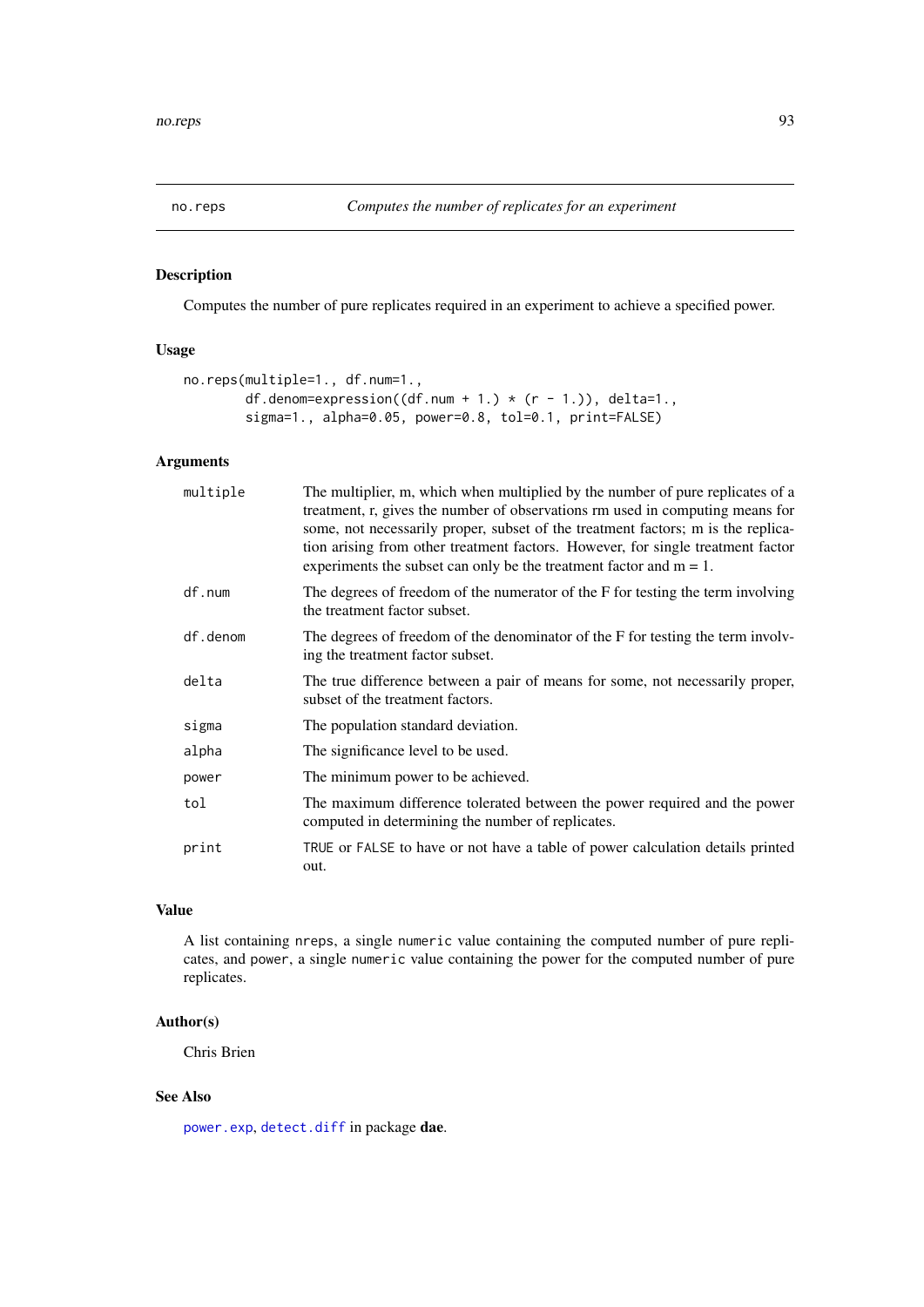#### Examples

```
## Compute the number of replicates (blocks) required for a randomized
## complete block design with four treatments.
no.reps(multiple = 1, df.num = 3,
        df.denom = expression(df.num * (r - 1)), delta = 5,
        signa = sqrt(20), print = TRUE)
```

| Oats.dat | Data for an experiment to investigate nitrogen response of 3 oats va- |
|----------|-----------------------------------------------------------------------|
|          | rieties                                                               |

#### Description

Yates (1937) describes a split-plot experiment that investigates the effects of three varieties of oats and four levels of Nitrogen fertilizer. The varieties are assigned to the main plots using a randomized complete block design with 6 blocks and the nitrogen levels are randomly assigned to the subplots in each main plot.

The columns in the data frame are: Blocks, Wplots, Subplots, Variety, Nitrogen, xNitrogen, Yield. The column xNitrogen is a numeric version of the factor Nitrogen. The response variable is Yield.

#### Usage

data(Oats.dat)

## Format

A data.frame containing 72 observations of 7 variables.

## Author(s)

Chris Brien

## Source

Yates, F. (1937). The Design and Analysis of Factorial Experiments. *Imperial Bureau of Soil Science, Technical Communication*, 35, 1-95.

<span id="page-93-0"></span>p2canon.object *Description of a p2canon object*

## Description

An object of class p2canon that contains information derived from two formulae using projs. 2canon.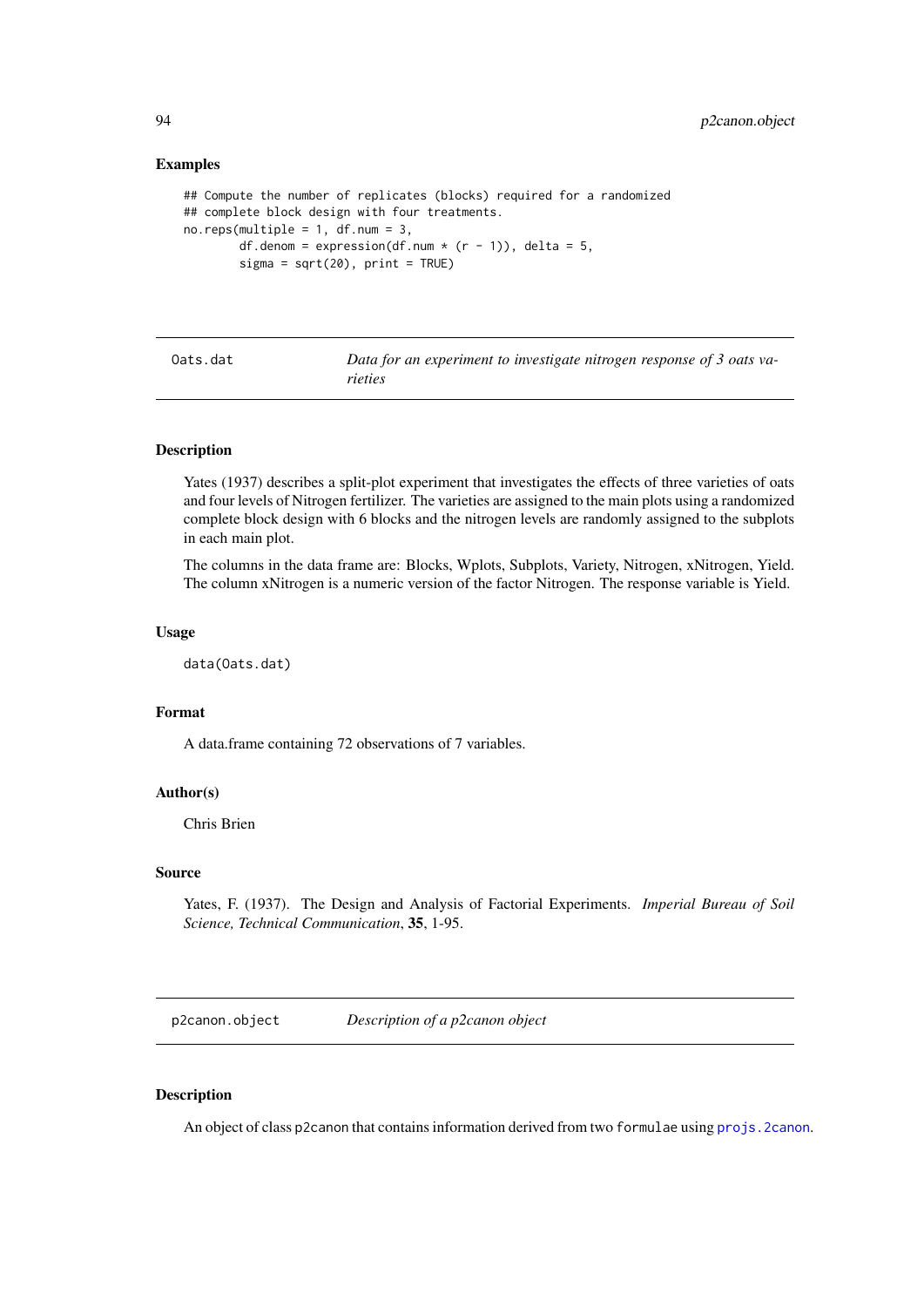#### pcanon.object 95

#### Value

A list of class p2canon. It has two components: decomp and aliasing. The decomp component iscomposed as follows:

- It has a component for each component of Q1.
- Each of the components for Q1 is a list; each of these lists has one component for each of Q2 and a component Pres.
- Each of the Q2 components is a list of three components: pairwise, adjusted and Qproj. These components are based on an eigenalysis of the relationship between the projectors for the parent Q1 and Q2 components.
	- 1. Each pairwise component is based on the nonzero canonical efficiency factors for the joint decomposition of the two parent projectors (see [proj2.eigen](#page-103-0)).
	- 2. An adjusted component is based on the nonzero canonical efficiency factors for the joint decomposition of the Q1 component and the Q2 component, the latter adjusted for all Q2 projectors that have occured previously in the list.
	- 3. The Qproj component is the adjusted projector for the parent Q2 component.
- The pairwise and adjusted components have the following components: efficiencies, aefficiency, mefficiency, sefficiency, eefficiency, xefficiency, order and dforthog – for details see [efficiency.criteria](#page-40-0).

The aliasing component is a data.frame decribing the aliasing between terms corresponding to two Q2 projectors when estimated in subspaces corresponding to a Q1 projector.

#### Author(s)

Chris Brien

#### See Also

[projs.2canon](#page-107-0), [designAnatomy](#page-19-0), [pcanon.object](#page-94-0).

<span id="page-94-0"></span>pcanon.object *Description of a pcanon object*

#### Description

An object of class pcanon that contains information derived from several formulae using [designAnatomy](#page-19-0).

#### Value

A list of class pcanon that has four components: (i) Q, (ii) terms, (iii) sources, (iv) marginality, and (v) aliasing. Each component is a list with as many components as there are formulae in the formulae list supplied to [designAnatomy](#page-19-0).

The Q list is made up of the following components:

- 1. The first component is the joint decomposition of two structures derived from the first two formulae, being the [p2canon.object](#page-93-0) produced by [projs.2canon](#page-107-0).
- 2. Then there is a component for each further formulae; it contains the [p2canon.object](#page-93-0) obtained by applying [projs.2canon](#page-107-0) to the structure for a formula and the already established joint decomposition of the structures for the previous formulae in the formulae.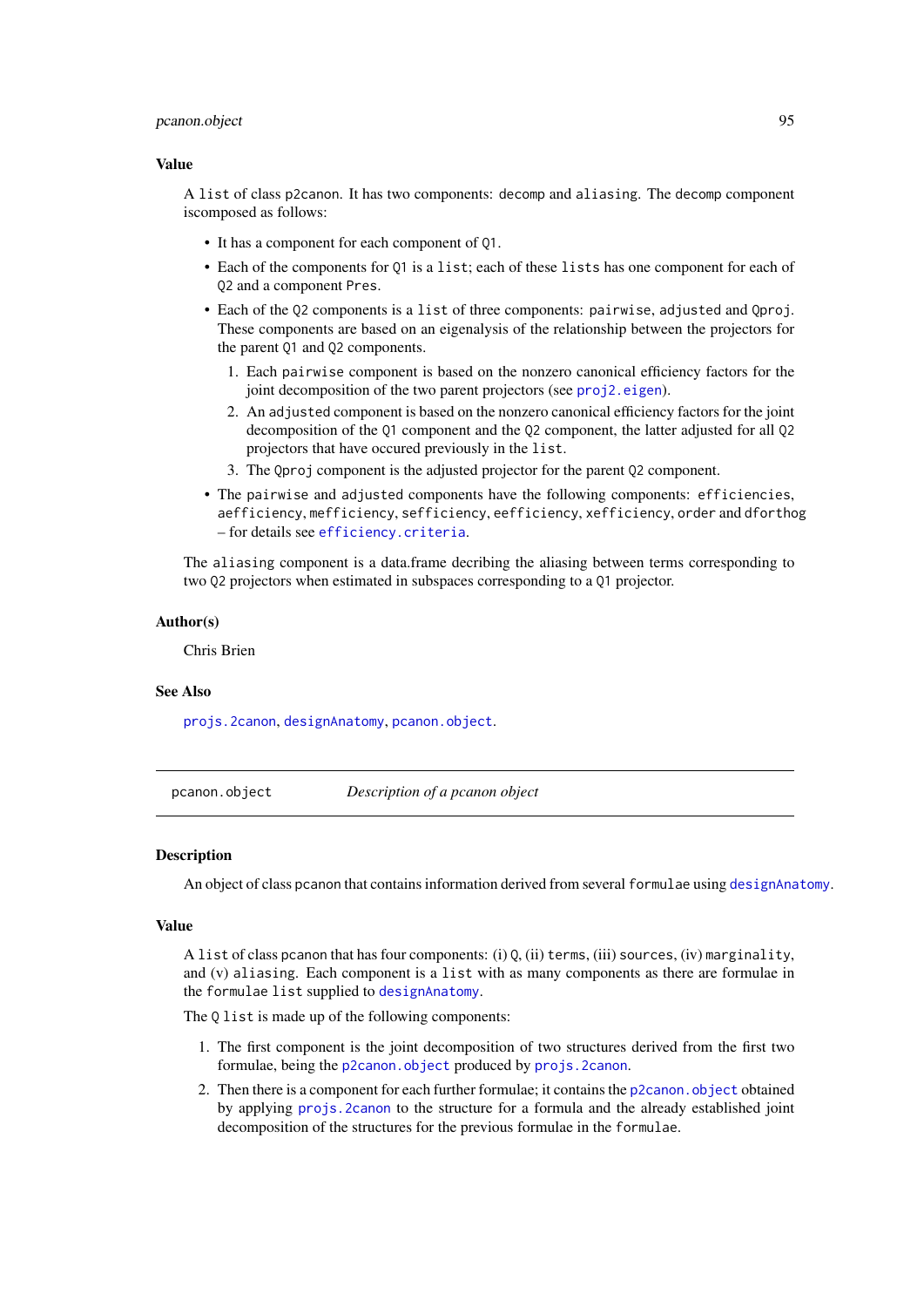3. The last component contains the the list of the projectors that give the combined canonical decomposition derived from all of the formulae.

The terms, sources, marginalty and aliasing [list](#page-0-0)s have a component for each [formula](#page-0-0) in the formulae argument to [designAnatomy](#page-19-0), Each component of the terms and sources [list](#page-0-0)s has a [character](#page-0-0) vector containing the terms or sources derived from its [formula](#page-0-0). For the marginality component, each component is the marginality [matrix](#page-0-0) for the terms derived from its [formula](#page-0-0). For the aliasing component, each component is the aliasing [data.frame](#page-0-0) for the source derived from its [formula](#page-0-0). The components of these four [list](#page-0-0)s are produced by [pstructure.formula](#page-110-0) and are copied from the [pstructure.object](#page-113-0) for the [formula](#page-0-0). The names of the components of these four lists will be the names of the components in the formulae list.

The object has the attribute labels, which is set to "terms" or "sources" according to which of these were used to label the projectors when the object was created.

#### Author(s)

Chris Brien

## See Also

[designAnatomy](#page-19-0), [p2canon.object](#page-93-0).

<span id="page-95-0"></span>power.exp *Computes the power for an experiment*

#### Description

Computes the power for an experiment.

#### Usage

```
power.exp(rm=5., df.num=1., df.denom=10., delta=1., sigma=1.,
          alpha=0.05, print=FALSE)
```
## Arguments

| rm       | The number of observations used in computing a mean.                                              |
|----------|---------------------------------------------------------------------------------------------------|
| df.num   | The degrees of freedom of the numerator of the F for testing the term involving<br>the means.     |
| df.denom | The degrees of freedom of the denominator of the F for testing the term involv-<br>ing the means. |
| delta    | The true difference between a pair of means.                                                      |
| sigma    | The population standard deviation.                                                                |
| alpha    | The significance level to be used.                                                                |
| print    | TRUE or FALSE to have or not have a table of power calculation details printed<br>out.            |

# Value

A single numeric value containing the computed power.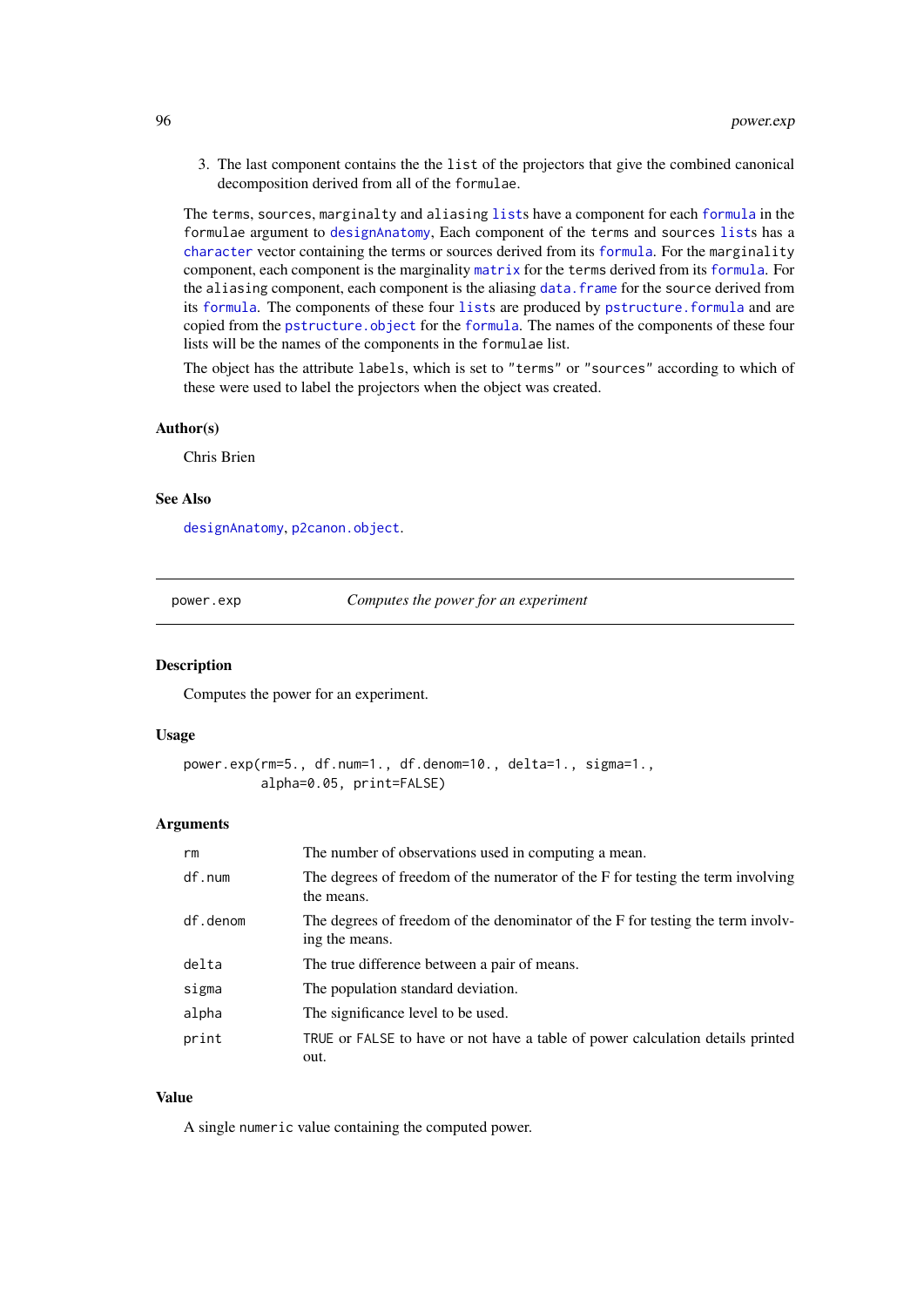# print.aliasing 97

#### Author(s)

Chris Brien

# See Also

[no.reps](#page-92-0), [detect.diff](#page-38-0) in package dae.

# Examples

```
## Compute power for a randomized complete block design with four treatments
## and five blocks.
rm < -5power.exp(rm = rm, df.num = 3, df.denom = 3 * (rm - 1), delta = 5,
          signa = sqrt(20), print = TRUE)
```
<span id="page-96-0"></span>print.aliasing *Print an aliasing data.frame*

## Description

Prints an aliasing [data.frame](#page-0-0).

## Usage

```
## S3 method for class 'aliasing'
print(x, which.criteria = c("aefficientcy", "eefficiency", "order"), ...)
```
# Arguments

| $\mathsf{x}$      | The data, frame that is also of class aliasing and is to be printed.                                                                                                                                                                                                                                                                                   |
|-------------------|--------------------------------------------------------------------------------------------------------------------------------------------------------------------------------------------------------------------------------------------------------------------------------------------------------------------------------------------------------|
|                   | which.criteria A character vector nominating the efficiency criteria to be included in the sum-<br>mary of aliasing between terms. It can be none, all or some combination<br>of aefficiency, mefficiency, sefficiency, eefficiency, xefficiency.<br>order and dforthog – for details see efficiency. criteria. If none, no cri-<br>teria are printed. |
| $\cdot\cdot\cdot$ | Further arguments passed to the print method for data. frame.                                                                                                                                                                                                                                                                                          |

# Author(s)

Chris Brien

# See Also

[print](#page-0-0), [print.default](#page-0-0), [show](#page-0-0).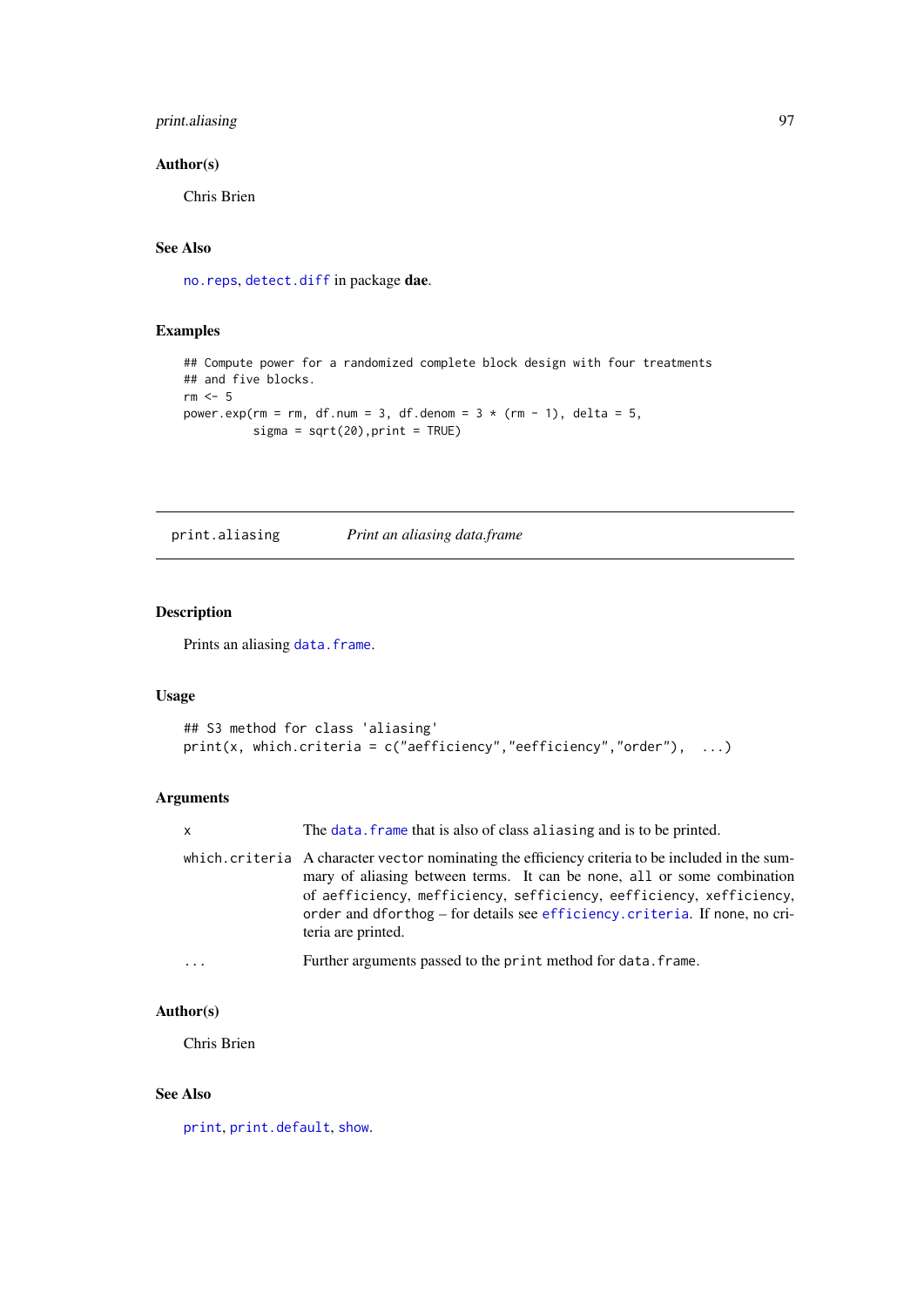# Examples

```
## Generate a data.frame with 3 factors length 12
pseudo.lay \leq data.frame(pl = factor(1:12),
                         ab = factor(rep(1:4, times=3)),a = factor(rep(1:2, times=6)))## create a pstructure object
trt.struct <- pstructure(~ ab+a, data = pseudo.lay)
## print the object either using the Method function, the generic function or show
print.aliasing(trt.struct$aliasing)
print(trt.struct$aliasing, which.criteria = "none")
trt.struct$aliasing
```
print.projector *Print projectors*

## Description

Print an object of class "[projector](#page-106-0)", displaying the matrix and its degrees of freedom (rank).

## Usage

## S3 method for class 'projector'  $print(x, \ldots)$ 

# Arguments

|          | The object of class "projector" to be printed.     |
|----------|----------------------------------------------------|
| $\cdots$ | Further arguments passed to or from other methods. |

## Author(s)

Chris Brien

# See Also

[print](#page-0-0), [print.default](#page-0-0), [show](#page-0-0).

[projector](#page-106-0) for further information about this class.

```
## set up a 2 x 2 mean operator that takes the mean of a vector of 2 values
m \leftarrow matrix(rep(0.5, 4), nrow=2)
```

```
## create an object of class projector
proj.m <- projector(m)
```

```
## print the object either using the Method function, the generic function or show
print.projector(proj.m)
print(proj.m)
proj.m
```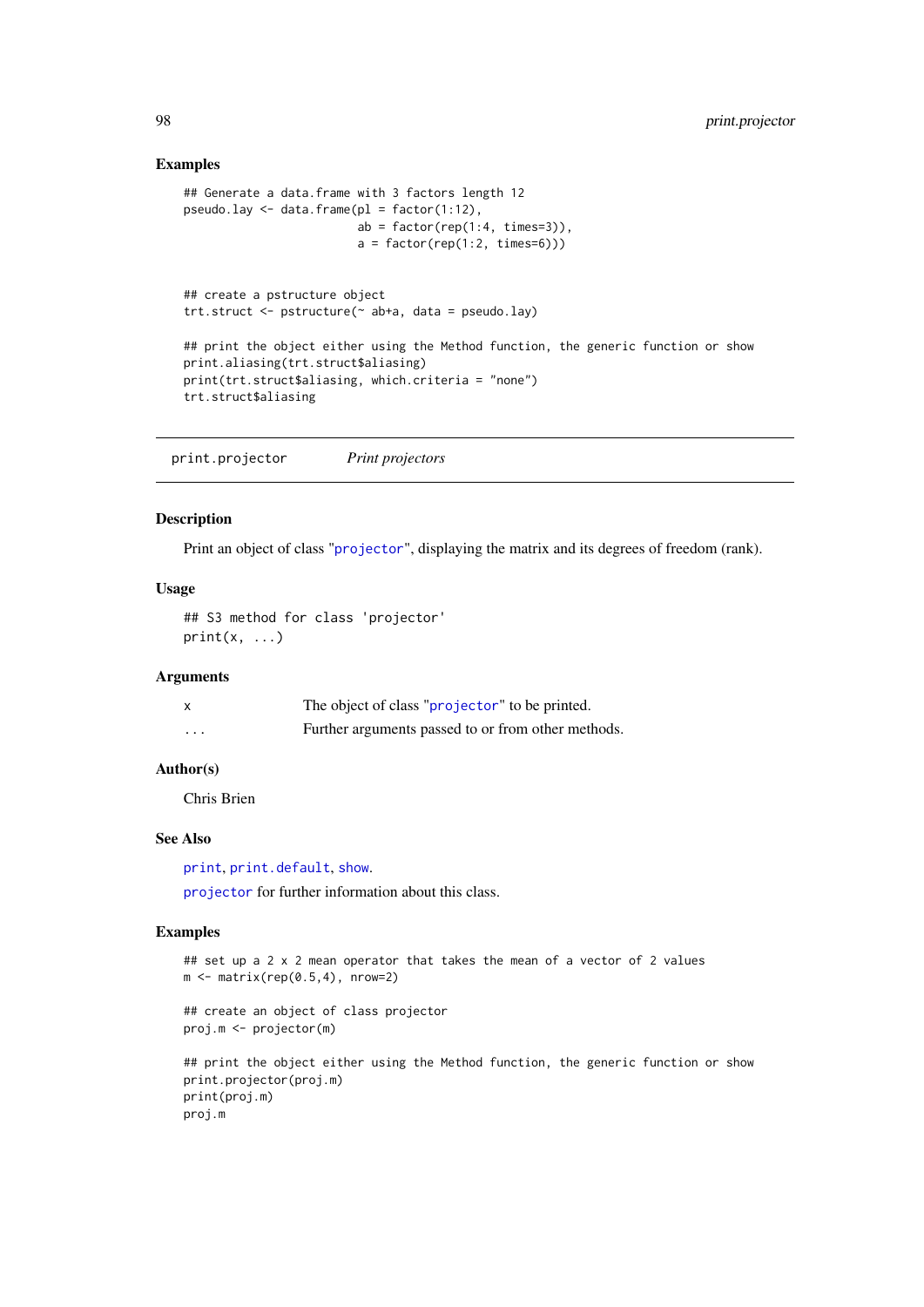print.pstructure *Prints a pstructure.object*

#### Description

Prints a [pstructure.object](#page-113-0), which is of class pstructure. The df, terms and sources are coerced into a data. frame and printed; the marginality matrix is printed separately.

#### Usage

```
## S3 method for class 'pstructure'
print(x, which = "all", \ldots)
```
# Arguments

| X     | The pstructure, object, which is of class pstructure and is to be printed.                                                                                       |
|-------|------------------------------------------------------------------------------------------------------------------------------------------------------------------|
| which | A character vector nominating the components of the pstructure, object to<br>print. Must be all or some combination of projectors, marginality, and<br>aliasing. |
| .     | Further arguments passed to print. aliasing.                                                                                                                     |

# Author(s)

Chris Brien

## See Also

[print](#page-0-0), [print.default](#page-0-0), [show](#page-0-0).

```
## Generate a data.frame with 4 factors, each with three levels, in standard order
ABCD.lay \leq fac.gen(list(A = 3, B = 3, C = 3, D = 3))
```

```
## create a pstructure object based on the formula ((A*B)/C)*D
ABCD.struct <- pstructure.formula(~ ((A*B)/C)*D, data =ABCD.lay)
```

```
## print the object either using the Method function, the generic function or show
print.pstructure(ABCD.struct)
print(ABCD.struct)
ABCD.struct
```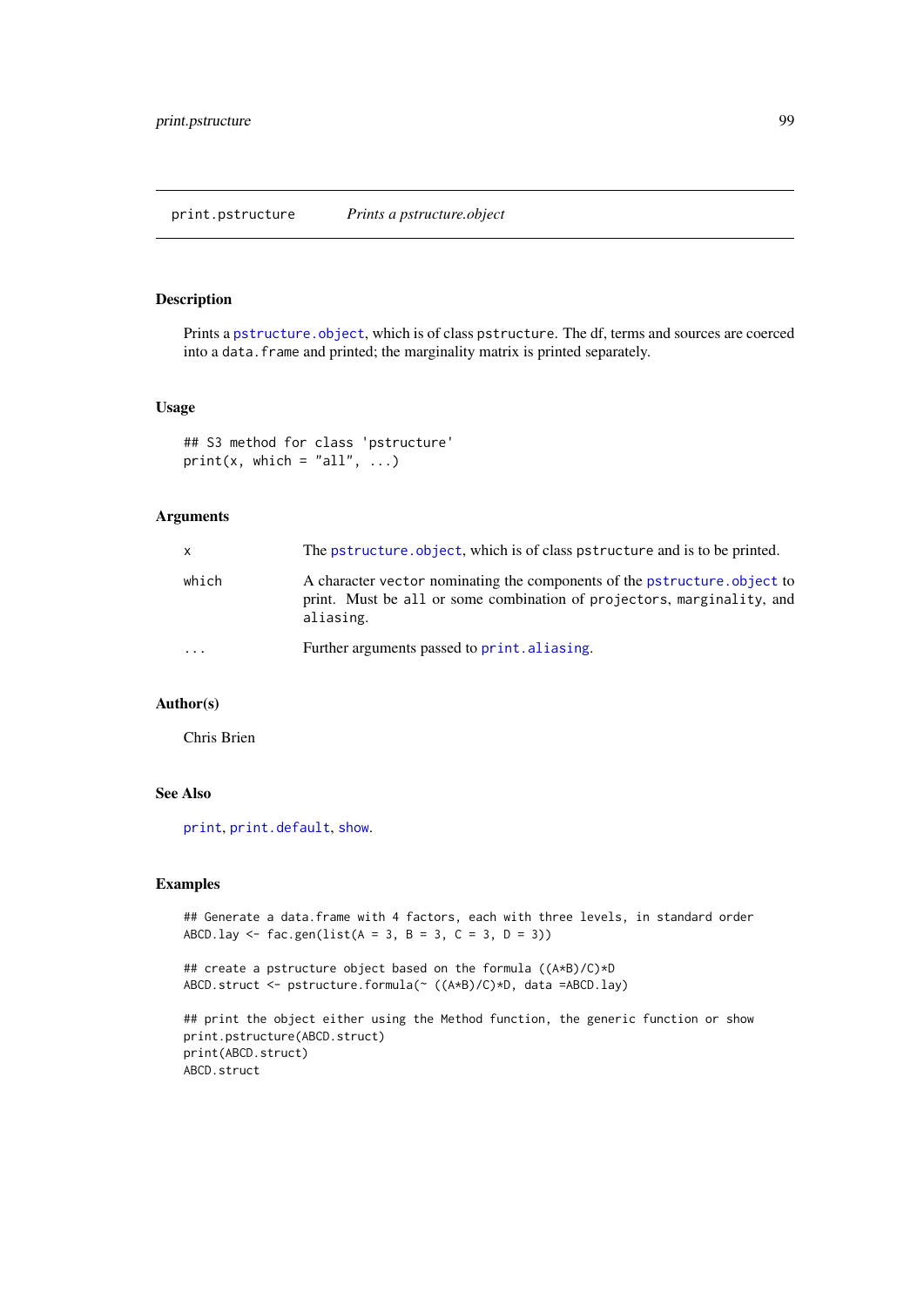print.summary.p2canon *Prints the values in an* [summary.p2canon](#page-123-0) *object*

## Description

Prints a summary.p2canon object, which is also a data.frame, in a pretty format.

#### Usage

```
## S3 method for class 'summary.p2canon'
print(x, \ldots)
```
## Arguments

| x        | A summary.p2canon object.          |
|----------|------------------------------------|
| $\cdots$ | further arguments passed to print. |

# Value

No value is returned.

#### Author(s)

Chris Brien

## See Also

[summary.p2canon](#page-123-0)

```
## PBIBD(2) from p. 379 of Cochran and Cox (1957) Experimental Designs.
## 2nd edn Wiley, New York
PBIBD2.unit <- list(Block = 6, Unit = 4)
PBIBD2.nest <- list(Unit = "Block")
trt <- factor(c(1,4,2,5, 2,5,3,6, 3,6,1,4, 4,1,5,2, 5,2,6,3, 6,3,4,1))
PBIBD2.lay <- designRandomize(allocated = trt,
                              recipient = PBIBD2.unit,
                              nested.recipients = PBIBD2.nest)
```

```
##obtain projectors using pstructure
unit.struct <- pstructure(~ Block/Unit, data = PBIBD2.lay)
trt.struct <- pstructure(~ trt, data = PBIBD2.lay)
```

```
##obtain combined decomposition and print summary
unit.trt.p2canon <- projs.2canon(unit.struct$Q, trt.struct$Q)
summ <- summary(unit.trt.p2canon)
print(summ)
```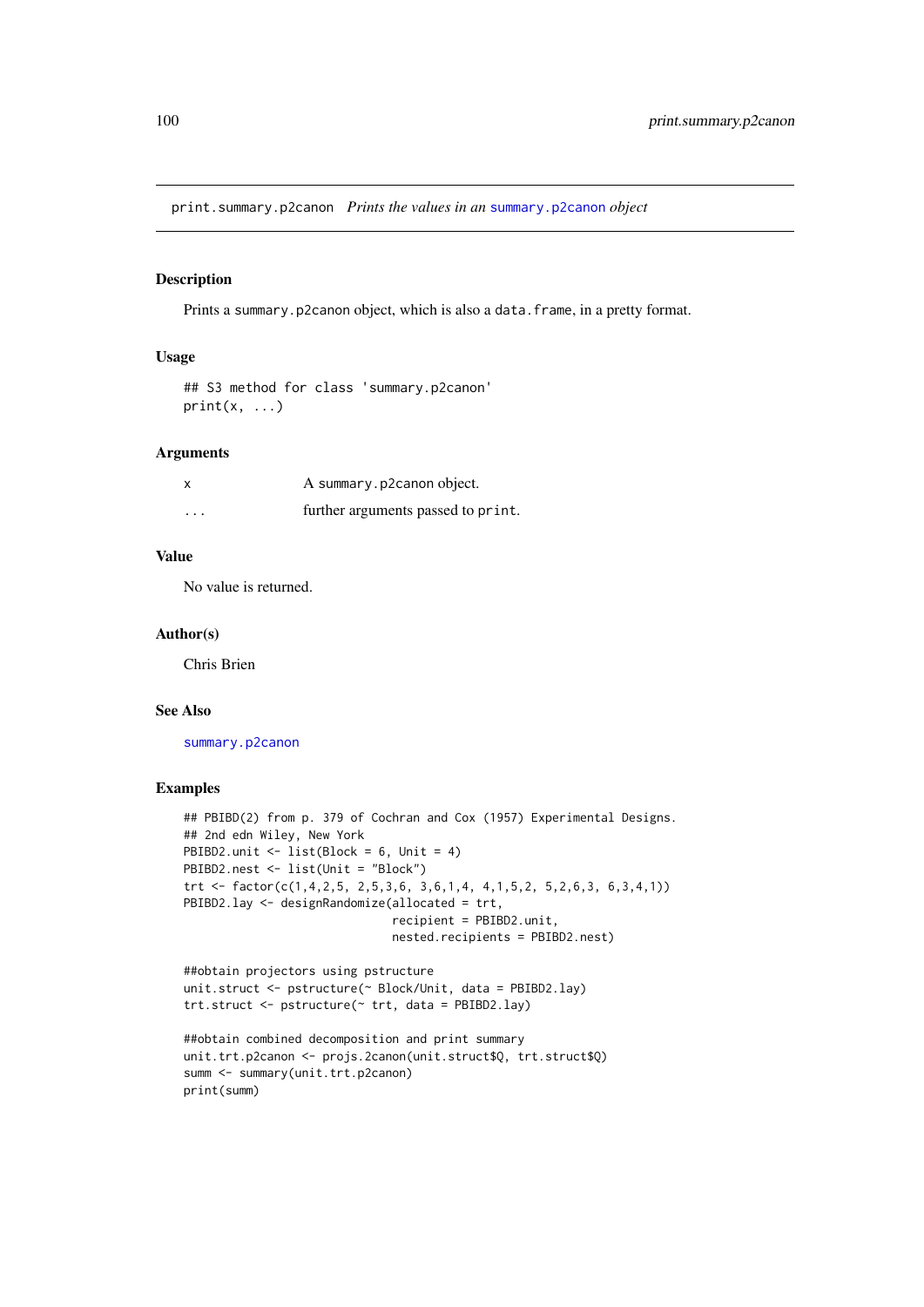print.summary.pcanon *Prints the values in an* [summary.pcanon](#page-124-0) *object*

#### Description

Prints a summary.pcanon object, which is also a data.frame, in a pretty format.

# Usage

```
## S3 method for class 'summary.pcanon'
print(x, aliasing.print = TRUE, ...)
```
#### Arguments

| X        | A summary pcanon object.                                                                                                                                                                                        |
|----------|-----------------------------------------------------------------------------------------------------------------------------------------------------------------------------------------------------------------|
|          | aliasing print A logical indicating whether the aliasing between sources is to be printed.<br>Ignored for legacy summary. pcanon objects resulting from versions prior to 3.0-<br>$0$ and so using projs. canon |
| $\cdots$ | further arguments passed to print.                                                                                                                                                                              |

#### Value

No value is returned.

## Author(s)

Chris Brien

## See Also

[summary.pcanon](#page-124-0)

```
## PBIBD(2) from p. 379 of Cochran and Cox (1957) Experimental Designs.
## 2nd edn Wiley, New York
PBIBD2.unit <- list(Block = 6, Unit = 4)
PBIBD2.nest <- list(Unit = "Block")
trt <- factor(c(1,4,2,5, 2,5,3,6, 3,6,1,4, 4,1,5,2, 5,2,6,3, 6,3,4,1))
PBIBD2.lay <- designRandomize(allocated = trt,
                              recipient = PBIBD2.unit,
                              nested.recipients = PBIBD2.nest)
```

```
##obtain combined decomposition and summarize
unit.trt.canon <- designAnatomy(list(unit=~ Block/Unit, trt=~ trt),
                               data = PBIBD2.lay)summ <- summary(unit.trt.canon, which = c("aeff","eeff","order"))
print(summ)
```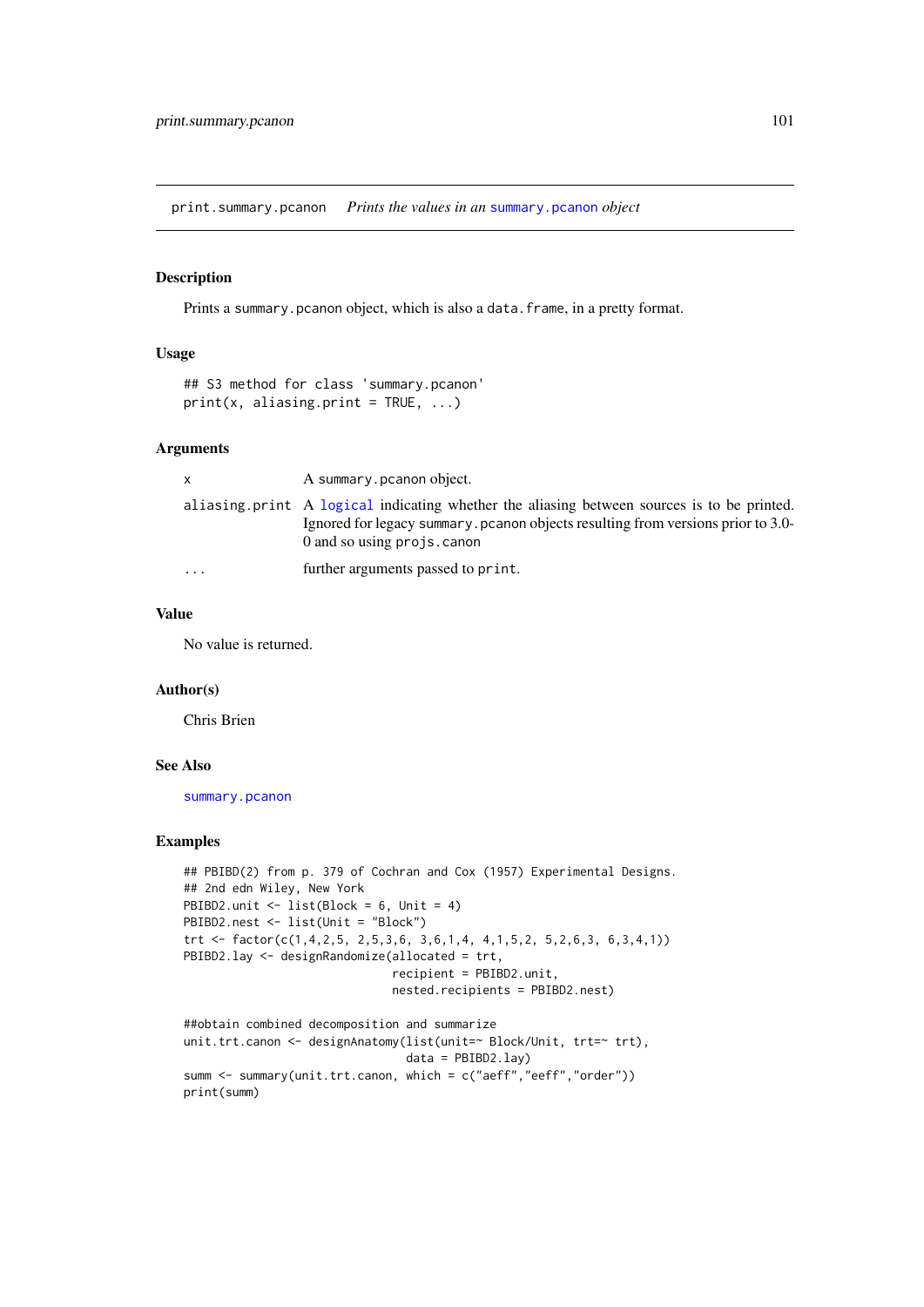<span id="page-101-0"></span>

The canonical relationship between a pair of projectors is established by decomposing the range of Q1 into a part that pertains to Q2 and a part that is orthogonal to Q2. It also produces the nonzero canonical efficiency factors for the joint decomposition of Q1 and Q and the corresponding eigenvectors of Q1 (James and Wilkinson, 1971). Q1 and Q2 may be nonorthogonal.

#### Usage

proj2.combine(Q1, Q2)

#### Arguments

| Q1 | A symmetric projector whose range is to be decomposed. |
|----|--------------------------------------------------------|
| Q2 | A symmetric projector whose range in Q1 is required.   |

#### Details

The nonzero canonical efficiency factors are the nonzero eigenvalues of Q1 %\*% Q2 %\*% Q1 (James and Wilkinson, 1971). An eigenvalue is regarded as zero if it is less than daeTolerance, which is initially set to .Machine\$double.eps ^ 0.5 (about 1.5E-08). The function [set.daeTolerance](#page-120-0) can be used to change daeTolerance.

The eigenvectors are the eigenvectors of Q1 corresponding to the nonzero canonical efficiency factors. The eigenvectors for Q2 can be obtained by premultiplying those for Q1 by Q2.

Qres is computed using equation 4.10 from James and Wilkinson (1971), if the number of distinct canonical efficiency factors is less than 10. If this fails to produce a projector or the number of distinct canonical efficiency factors is 10 or more, equation 5.3 of Payne and Tobias (1992) is used to obtain Qres. In this latter case,  $Qres = Q1 - Q1$  %\*% ginv( $Q2$  %\*%  $Q1$  %\*%  $Q2$ ) %\*%  $Q1$ . Qconf is obtained by subtracting Qres from Q1.

## Value

A list with the following components:

- 1. efficiencies: a vector containing the nonzero canonical efficiency factors;
- 2. eigenvectors: an n x r [matrix](#page-0-0), where n is the order of the projectors and r is the number of nonzero canonical efficiency factors; it contains the eigenvectors of Q1 corresponding to the nonzero canonical efficiency factors.
- 3. Qconf: a projector onto the part of the range of Q1 with which Q2 is confounded;
- 4. Qres: a projector onto the part of the range of Q1 that is orthogonal to the range of Q2.

## Author(s)

Chris Brien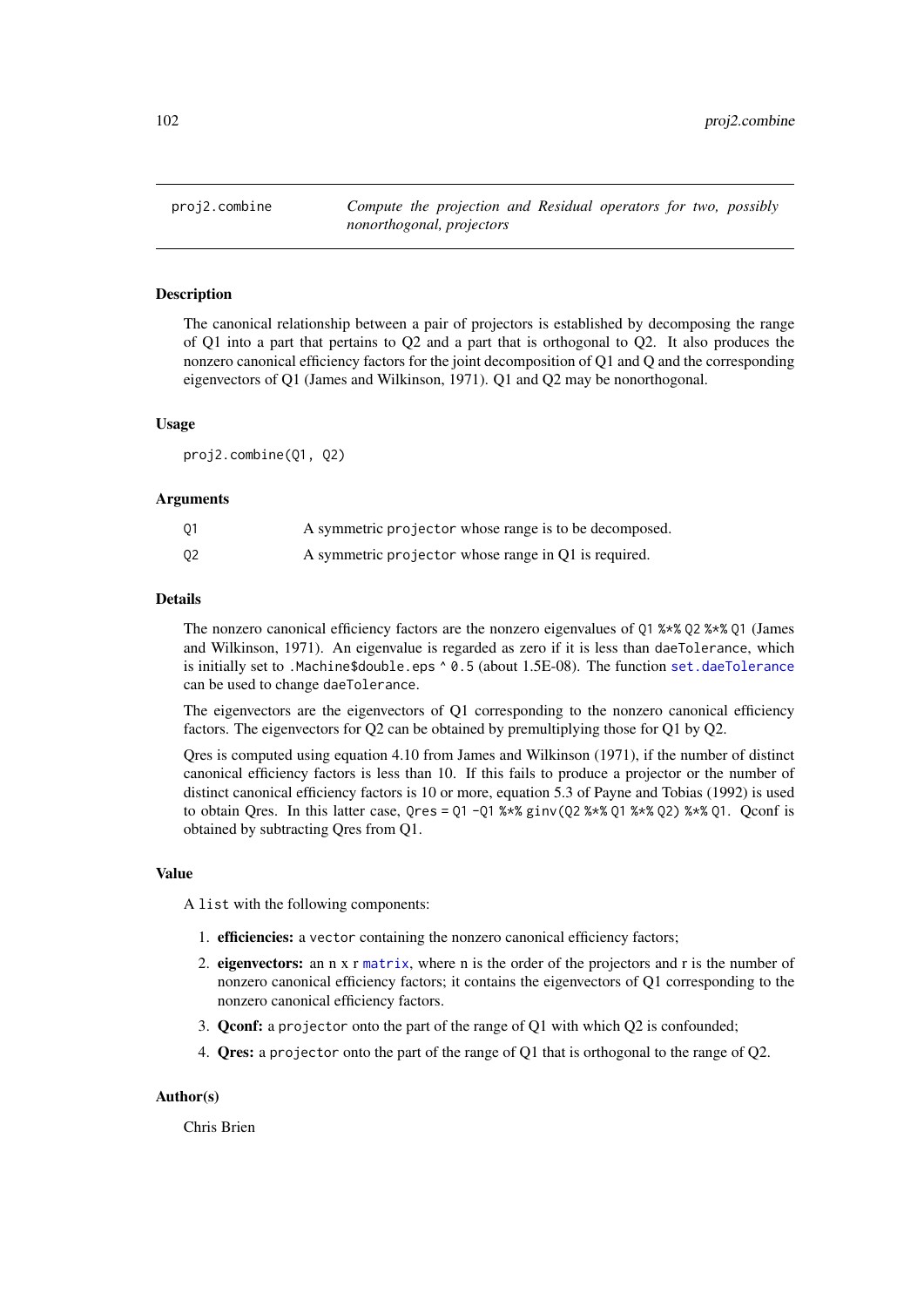#### References

James, A. T. and Wilkinson, G. N. (1971) Factorization of the residual operator and canonical decomposition of nonorthogonal factors in the analysis of variance. *Biometrika*, 58, 279–294.

Payne, R. W. and R. D. Tobias (1992). General balance, combination of information and the analysis of covariance. *Scandinavian Journal of Statistics*, 19, 3–23.

## See Also

[proj2.eigen](#page-103-0), [proj2.efficiency](#page-102-0), [decomp.relate](#page-15-0) in package dae.

[projector](#page-106-0) for further information about this class.

#### Examples

```
## PBIBD(2) from p. 379 of Cochran and Cox (1957) Experimental Designs.
## 2nd edn Wiley, New York
PBIBD2.unit \le list(Block = 6, Unit = 4)
PBIBD2.nest <- list(Unit = "Block")
trt <- factor(c(1,4,2,5, 2,5,3,6, 3,6,1,4, 4,1,5,2, 5,2,6,3, 6,3,4,1))
PBIBD2.lay <- designRandomize(allocated = trt,
                              recipient = PBIBD2.unit,
                              nested.recipients = PBIBD2.nest)
## obtain sets of projectors
unit.struct <- pstructure(~ Block/Unit, data = PBIBD2.lay)
trt.struct <- pstructure(~ trt, data = PBIBD2.lay)
## obtain the projection operators for the interblock analysis
PBIBD2.Bops <- proj2.combine(unit.struct$Q[["Unit[Block]"]], trt.struct$Q[["trt"]])
Q.B.T <- PBIBD2.Bops$Qconf
Q.B.res <- PBIBD2.Bops$Qres
## demonstrate their orthogonality
is.allzero(Q.B.T %*% Q.B.res)
```
<span id="page-102-0"></span>proj2.efficiency *Computes the canonical efficiency factors for the joint decomposition of two projectors*

#### Description

Computes the canonical efficiency factors for the joint decomposition of two projectors (James and Wilkinson, 1971).

#### Usage

proj2.efficiency(Q1, Q2)

#### Arguments

| 01             | An object of class "projector". |
|----------------|---------------------------------|
| Q <sub>2</sub> | An object of class "projector". |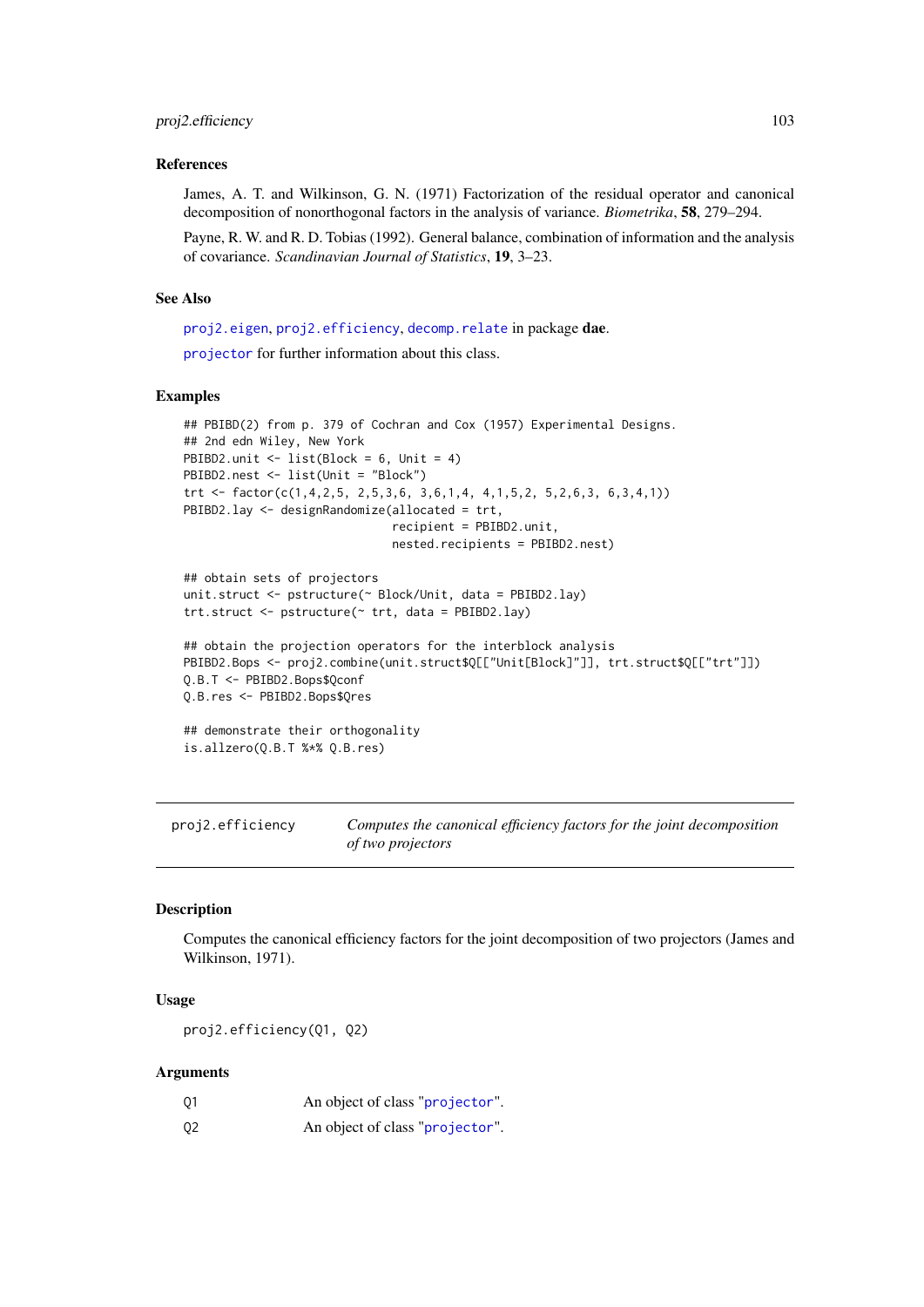#### Details

The nonzero canonical efficiency factors are the nonzero eigenvalues of Q1 %\*% Q2 %\*% Q1 (James and Wilkinson, 1971). An eigenvalue is regarded as zero if it is less than daeTolerance, which is initially set to .Machine\$double.eps ^ 0.5 (about 1.5E-08). The function [set.daeTolerance](#page-120-0) can be used to change daeTolerance.

#### Value

A vector containing the nonzero canonical efficiency factors.

#### Author(s)

Chris Brien

#### References

James, A. T. and Wilkinson, G. N. (1971) Factorization of the residual operator and canonical decomposition of nonorthogonal factors in the analysis of variance. *Biometrika*, 58, 279-294.

## See Also

[efficiency.criteria](#page-40-0), [proj2.eigen](#page-103-0), [proj2.combine](#page-101-0) in package dae, [eigen](#page-0-0).

[projector](#page-106-0) for further information about this class.

#### Examples

```
## PBIBD(2) from p. 379 of Cochran and Cox (1957) Experimental Designs.
## 2nd edn Wiley, New York
PBIBD2.unit \le list(Block = 6, Unit = 4)
PBIBD2.nest <- list(Unit = "Block")
trt <- factor(c(1,4,2,5, 2,5,3,6, 3,6,1,4, 4,1,5,2, 5,2,6,3, 6,3,4,1))
PBIBD2.lay <- designRandomize(allocated = trt,
                              recipient = PBIBD2.unit,
                              nested.recipients = PBIBD2.nest)
## obtain sets of projectors
unit.struct <- pstructure(~ Block/Unit, data = PBIBD2.lay)
trt.struct <- pstructure(~ trt, data = PBIBD2.lay)
```

```
## save intrablock efficiencies
eff.intra <- proj2.efficiency(unit.struct$Q[["Block"]], trt.struct$Q[["trt"]])
```
<span id="page-103-0"></span>proj2.eigen *Canonical efficiency factors and eigenvectors in joint decomposition of two projectors*

#### Description

Computes the canonical efficiency factors for the joint decomposition of two projectors and the eigenvectors corresponding to the first projector (James and Wilkinson, 1971).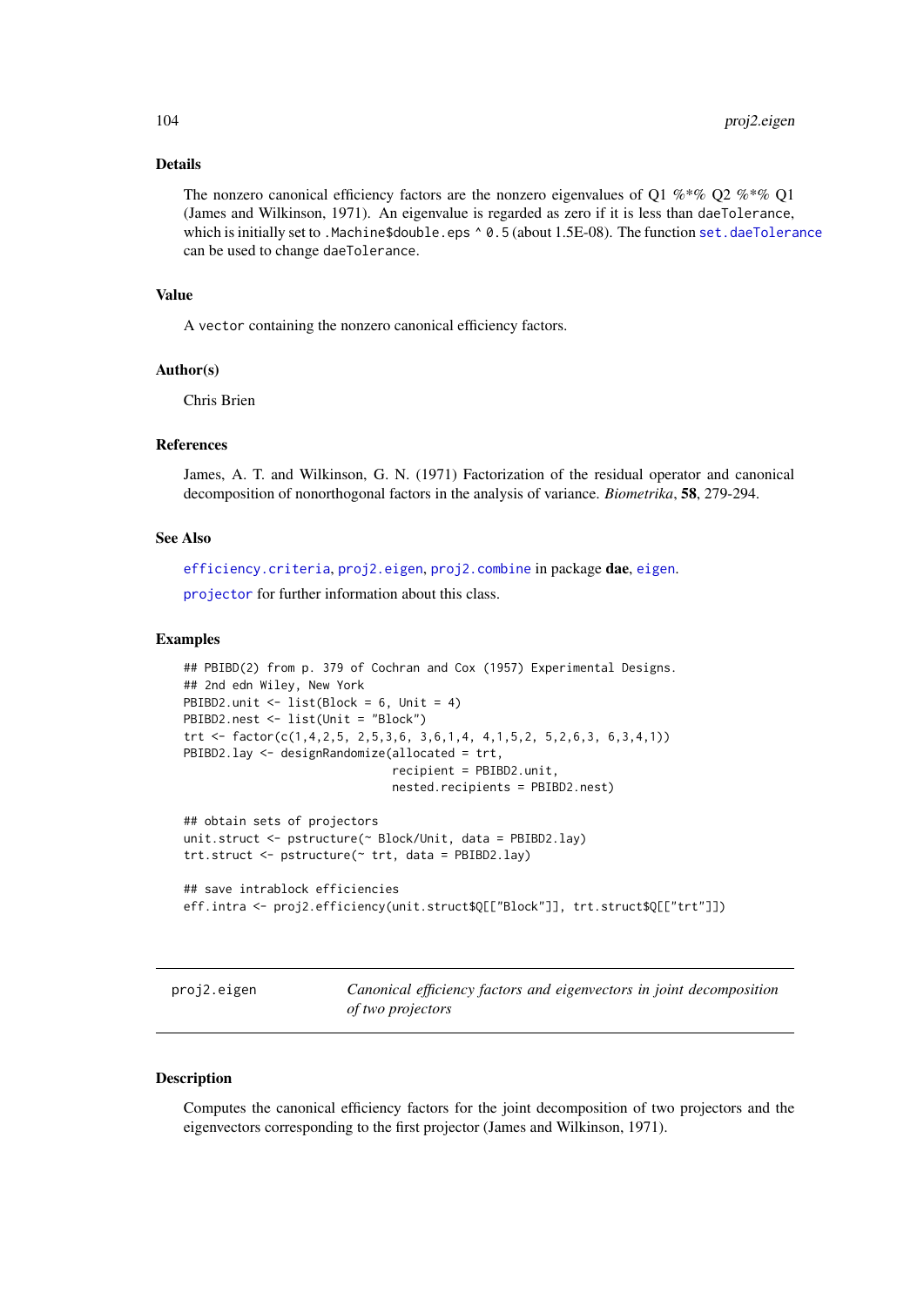#### proj2.eigen 105

#### Usage

proj2.eigen(Q1, Q2)

# Arguments

| 01             | An object of class "projector". |
|----------------|---------------------------------|
| Q <sub>2</sub> | An object of class "projector". |

# Details

The component efficiencies is a vector containing the nonzero canonical efficiency factors for the joint decomposition of the two projectors. The nonzero canonical efficiency factors are the nonzero eigenvalues of Q1 %\*% Q2 %\*% Q1 (James and Wilkinson, 1971). An eigenvalue is regarded as zero if it is less than daeTolerance, which is initially set to .Machine\$double.eps ^ 0.5 (about 1.5E-08). The function [set.daeTolerance](#page-120-0) can be used to change daeTolerance.

The component eigenvectors is an n x r [matrix](#page-0-0), where n is the order of the projectors and r is the number of nonzero canonical efficiency factors; it contains the eigenvectors of Q1 corresponding to the nonzero canonical efficiency factors. The eigenvectors for Q2 can be obtained by premultiplying those for Q1 by Q2.

## Value

A list with components efficiencies and eigenvectors.

#### Author(s)

Chris Brien

## References

James, A. T. and Wilkinson, G. N. (1971) Factorization of the residual operator and canonical decomposition of nonorthogonal factors in the analysis of variance. *Biometrika*, 58, 279-294.

#### See Also

[proj2.efficiency](#page-102-0), [proj2.combine](#page-101-0) in package dae, [eigen](#page-0-0).

[projector](#page-106-0) for further information about this class.

```
## PBIBD(2) from p. 379 of Cochran and Cox (1957) Experimental Designs.
## 2nd edn Wiley, New York
PBIBD2.unit \le list(Block = 6, Unit = 4)
PBIBD2.nest <- list(Unit = "Block")
trt <- factor(c(1,4,2,5, 2,5,3,6, 3,6,1,4, 4,1,5,2, 5,2,6,3, 6,3,4,1))
PBIBD2.lay <- designRandomize(allocated = trt,
                              recipient = PBIBD2.unit,
                              nested.recipients = PBIBD2.nest)
## obtain sets of projectors
unit.struct <- pstructure(~ Block/Unit, data = PBIBD2.lay)
trt.struct <- pstructure(~ trt, data = PBIBD2.lay)
## obtain intra- and inter-block decompositions
```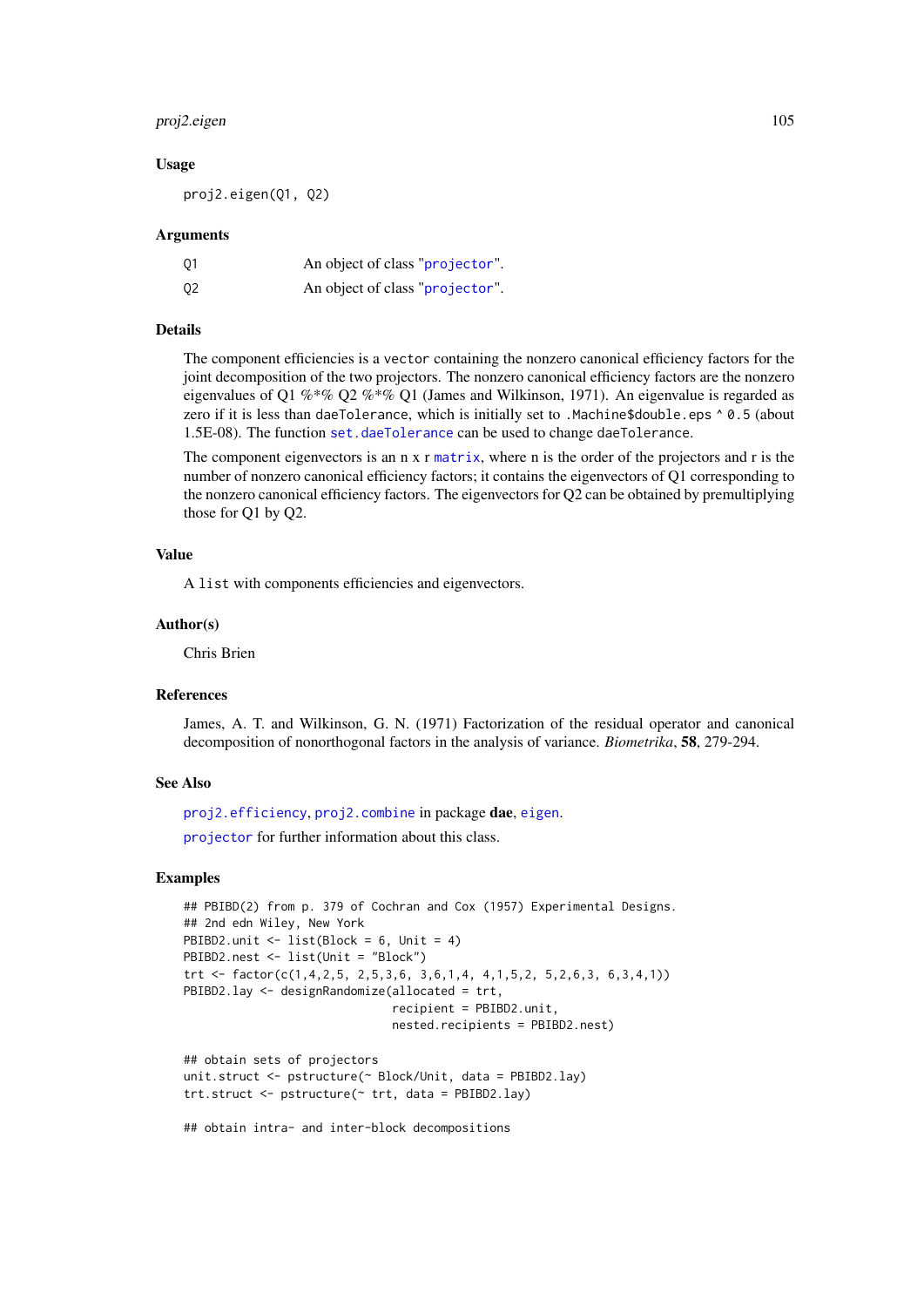106 projector and the projector of the state of the projector  $\mu$ 

```
decomp.inter <- proj2.eigen(unit.struct$Q[["Block"]], trt.struct$Q[["trt"]])
decomp.intra <- proj2.eigen(unit.struct$Q[["Unit[Block]"]], trt.struct$Q[["trt"]])
#extract intrablock efficiencies
decomp.intra$efficiencies
```
<span id="page-105-0"></span>projector *Create projectors*

# Description

The class "[projector](#page-106-0)" is the subclass of the class "[matrix](#page-0-0)" in which matrices are square, symmetric and idempotent.

The function projector tests whether a [matrix](#page-0-0) satisfies these criteria and if it does creates a "[projector](#page-106-0)" object, computing the projector's degrees of freedom and adding them to the object.

## Usage

projector(Q)

#### Arguments

Q The [matrix](#page-0-0) to be made into a projector.

# Details

In checking that the [matrix](#page-0-0) is square, symmetric and idempotent, the equality of the [matrix](#page-0-0) with either its transpose or square is tested. In this, a difference in elements is considered to be zero if it is less than daeTolerance, which is initially set to .Machine\$double.eps ^ 0.5 (about 1.5E-08). The function [set.daeTolerance](#page-120-0) can be used to change daeTolerance.

# Value

An object of Class "[projector](#page-106-0)" that consists of a square, summetric, idempotent [matrix](#page-0-0) and degrees of freedom (rank) of the matrix.

## Author(s)

Chris Brien

#### See Also

[degfree](#page-16-0), [correct.degfree](#page-13-0) in package dae.

[projector](#page-106-0) for further information about this class.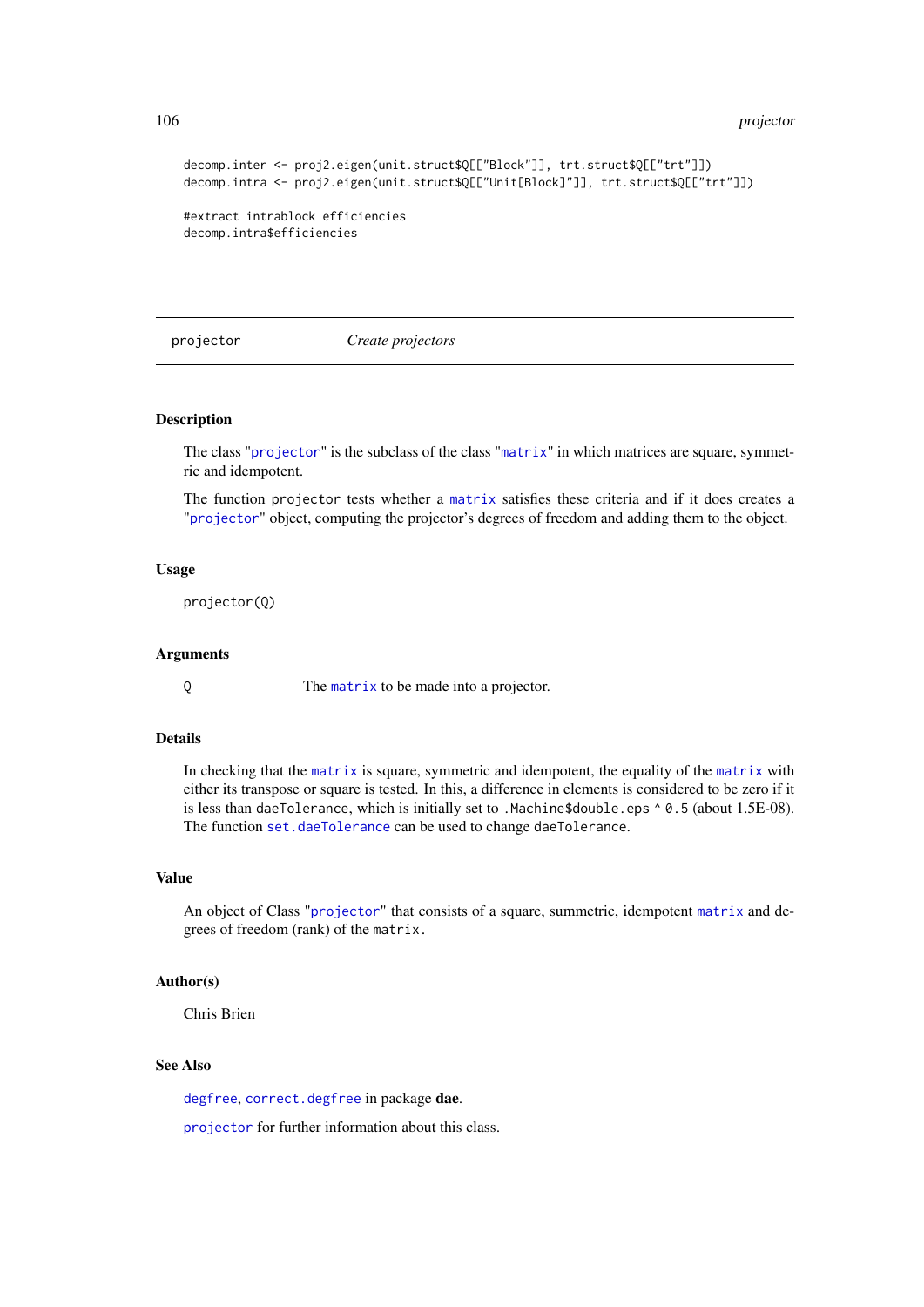#### projector-class 107

#### Examples

```
## set up a 2 x 2 mean operator that takes the mean of a vector of 2 values
m \leq - matrix(rep(0.5,4), nrow=2)
## create an object of class projector
proj.m <- projector(m)
## check that it is a valid projector
is.projector(proj.m)
```
<span id="page-106-0"></span>projector-class *Class projector*

# **Description**

The class "[projector](#page-106-0)" is the subclass of matrices that are square, symmetric and idempotent.

[is.projector](#page-67-0) is the membership function for this class.

[degfree](#page-16-0) is the extractor function for the degrees of freedom and [degfree<-](#page-16-0) is the replacement function.

[correct.degfree](#page-13-0) checks whether the stored degrees of freedom are correct.

## Objects from the Class

An object of class "[projector](#page-106-0)" consists of a square, symmetric, idempotent matrix along with its degrees of freedom (rank).

Objects can be created by calls of the form new ("projector", data, nrow, ncol, byrow, dimnames, ...). However, this does not add the degrees of freedom to the object. These can be added using the replacement function [degfree<-](#page-16-0). Alternatively, the function [projector](#page-105-0) creates the new object from a [matrix](#page-0-0), adding its degrees of freedom at the same time.

## Slots

.Data: Object of class "matrix" degfree: Object of class "integer"

# Extends

Class "[matrix](#page-0-0)", from data part. Class "[array](#page-0-0)", by class "matrix", distance 2. Class "[structure](#page-0-0)", by class "matrix", distance 3. Class "[vector](#page-0-0)", by class "matrix", distance 4, with explicit coerce.

# Methods

```
coerce signature(from = "projector",to = "matrix")
print signature(x = "projector")show signature(object = "projector")
```
# Author(s)

Chris Brien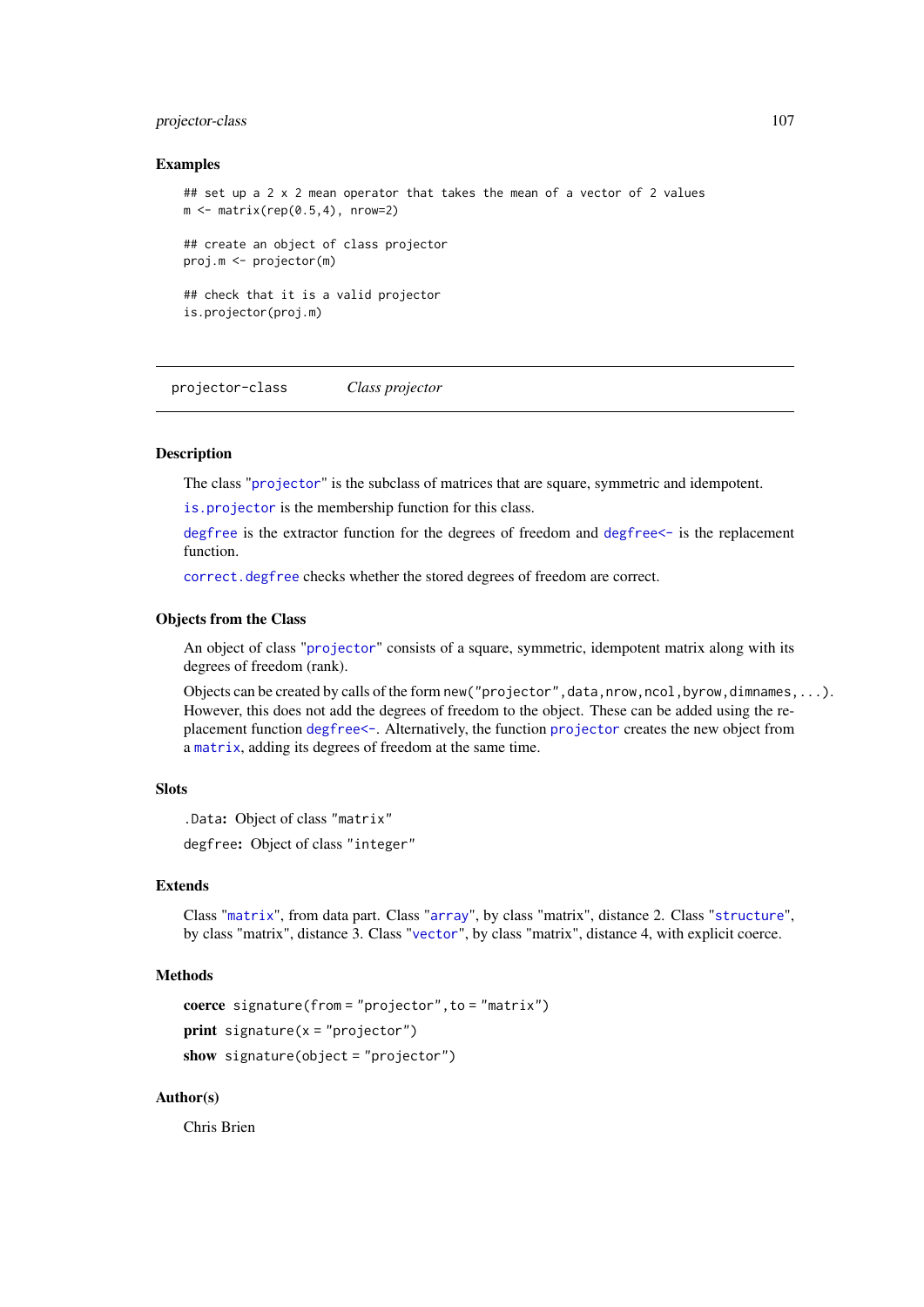#### See Also

[projector](#page-105-0), [degfree](#page-16-0), [correct.degfree](#page-13-0) in package dae.

#### Examples

```
showClass("projector")
## set up a 2 x 2 mean operator that takes the mean of a vector of 2 values
m \leftarrow matrix(rep(0.5, 4), nrow=2)## create an object of class projector
proj.m <- projector(m)
## check that it is a valid projector
is.projector(proj.m)
## create a projector based on the matrix m
proj.m <- new("projector", data=m)
## add its degrees of freedom and print the projector
degfree(proj.m) <- proj.m
```
<span id="page-107-0"></span>projs.2canon *A canonical analysis of the relationships between two sets of projectors*

#### Description

Computes the canonical efficiency factors for the joint decomposition of two structures or sets of mutually orthogonally projectors (Brien and Bailey, 2009), orthogonalizing projectors in the Q2 list to those earlier in the list of projectors with which they are partially aliased. The results can be summarized in the form of a skeleton ANOVA table.

## Usage

```
projs.2canon(Q1, Q2)
```
# Arguments

| 01 | A list whose components are objects of class "projector". |
|----|-----------------------------------------------------------|
| Q2 | A list whose components are objects of class "projector". |

#### Details

Two loops, one nested within the other, are performed. The first cycles over the components of Q1 and the nested loop cycles over the components of Q2. The joint decomposition of the two projectors in each cycle, one from Q1 (say Q1[[i]]) and the other from Q2 (say Q2[[j]]) is obtained using [proj2.combine](#page-101-0). In particular, the nonzero canonical efficiency factors for the joint decomposition of the two projectors is obtained. The nonzero canonical efficiency factors are the nonzero eigenvalues of Q1[[i]] %\*% Q2[[j]] %\*% Q1[[i]] (James and Wilkinson, 1971). An eigenvalue is regarded as zero if it is less than daeTolerance, which is initially set to .Machine\$double.eps ^ 0.5 (about 1.5E-08). The function [set.daeTolerance](#page-120-0) can be used to change daeTolerance.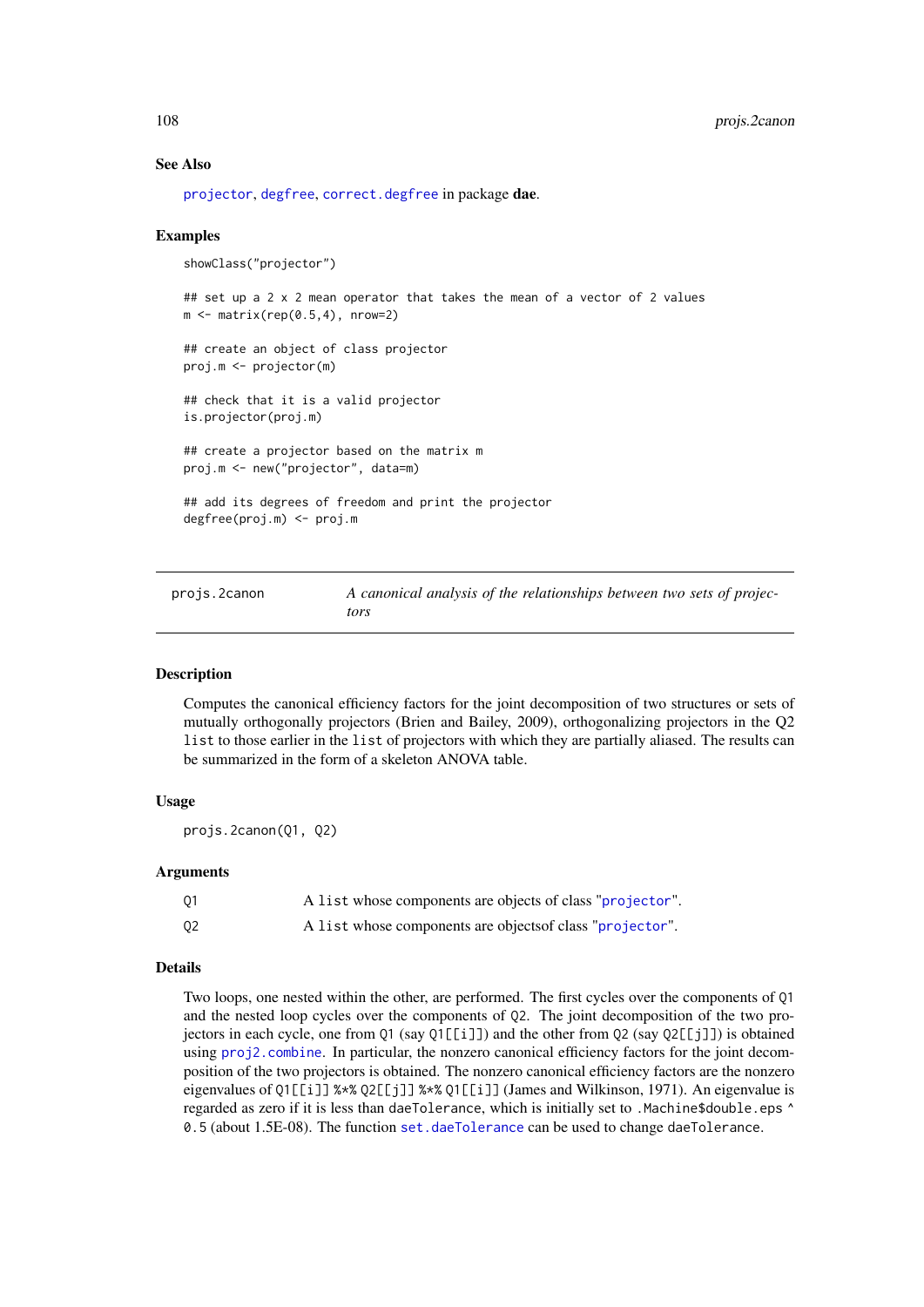#### <span id="page-108-0"></span>projs.2canon 109

However, a warning occurs if any pair of O2 projectors (say  $02[\lceil i \rceil]$  and  $02[\lceil k \rceil]$ ) do not have adjusted orthgonality with respect to any Q1 projector (say Q1[[i]]), because they are partially aliased. That is, if Q2[[j]] %\*% Q1[[i]] %\*% Q2[[k]] is nonzero for any pair of different Q2 projectors and any Q1 projector. When it is nonzero, the projector for the later term in the list of projectors is orthogonalized to the projector that is earlier in the list. A list of such projectors is returned in the aliasing component of the [p2canon.object](#page-93-0). The entries in the aliasing component gives the amount of information that is aliased with previous terms.

#### Value

A [p2canon.object](#page-93-0).

# Author(s)

Chris Brien

# References

Brien, C. J. and R. A. Bailey (2009). Decomposition tables for multitiered experiments. I. A chain of randomizations. *The Annals of Statistics*, 36, 4184 - 4213.

James, A. T. and Wilkinson, G. N. (1971) Factorization of the residual operator and canonical decomposition of nonorthogonal factors in the analysis of variance. *Biometrika*, 58, 279-294.

# See Also

[summary.p2canon](#page-123-0), [efficiencies.p2canon](#page-39-0), [projs.combine.p2canon](#page-109-0), [pstructure](#page-110-0) , [proj2.efficiency](#page-102-0), [proj2.combine](#page-101-0), [proj2.eigen](#page-103-0), [efficiency.criteria](#page-40-0) in package dae, [eigen](#page-0-0).

[projector](#page-106-0) for further information about this class.

```
## PBIBD(2) from p. 379 of Cochran and Cox (1957) Experimental Designs.
## 2nd edn Wiley, New York
PBIBD2.unit \leftarrow list(Block = 6, Unit = 4)
PBIBD2.nest <- list(Unit = "Block")
trt <- factor(c(1,4,2,5, 2,5,3,6, 3,6,1,4, 4,1,5,2, 5,2,6,3, 6,3,4,1))
PBIBD2.lay <- designRandomize(allocated = trt,
                               recipient = PBIBD2.unit,
                               nested.recipients = PBIBD2.nest)
```

```
##obtain projectors using pstructure
unit.struct <- pstructure(~ Block/Unit, data = PBIBD2.lay)
trt.struct <- pstructure(~ trt, data = PBIBD2.lay)
```

```
##obtain combined decomposition and summarize
unit.trt.p2canon <- projs.2canon(unit.struct$Q, trt.struct$Q)
summary(unit.trt.p2canon)
```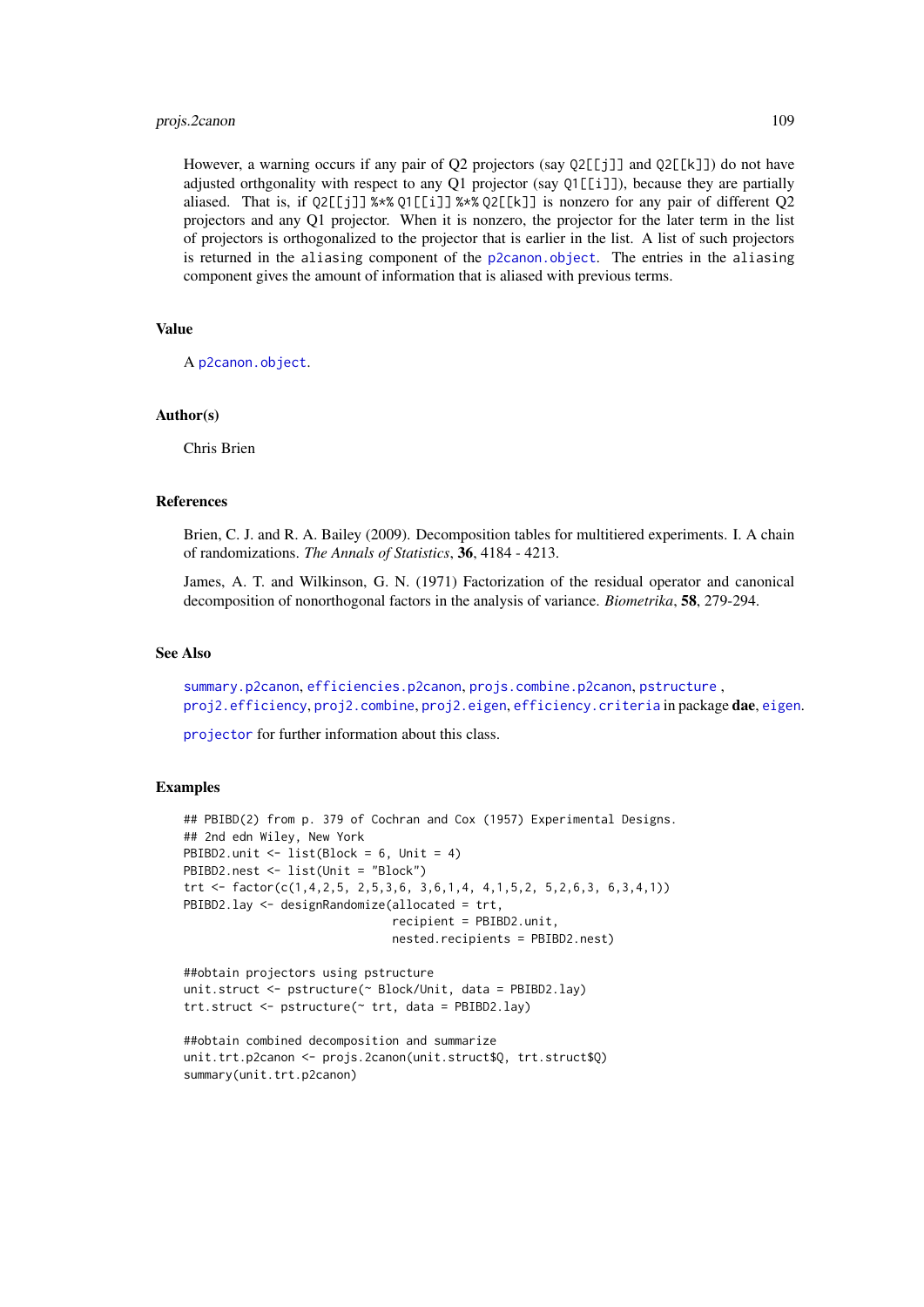<span id="page-109-1"></span><span id="page-109-0"></span>projs.combine.p2canon *Extract, from a p2canon object, the projectors that give the combined canonical decomposition*

#### Description

Extracts, from a p2canon object obtained using [projs.2canon](#page-107-0), the projectors that give the combined canonical decomposition of two sets of projectors (Brien and Bailey, 2009).

#### Usage

```
projs.combine.p2canon(object)
```
#### Arguments

object A list of class p2canon produced by projs.2canon.

#### Value

A list, each of whose components is a projector in the decomposition.

#### Author(s)

Chris Brien

#### References

Brien, C. J. and R. A. Bailey (2009). Decomposition tables for multitiered experiments. I. A chain of randomizations. *The Annals of Statistics*, 36, 4184 - 4213.

#### See Also

[projs.2canon](#page-107-0), [proj2.eigen](#page-103-0), [proj2.combine](#page-101-0) in package dae. [projector](#page-106-0) for further information about this class.

```
## PBIBD(2) from p. 379 of Cochran and Cox (1957) Experimental Designs.
## 2nd edn Wiley, New York
PBIBD2.unit <- list(Block = 6, Unit = 4)
PBIBD2.nest <- list(Unit = "Block")
trt <- factor(c(1,4,2,5, 2,5,3,6, 3,6,1,4, 4,1,5,2, 5,2,6,3, 6,3,4,1))
PBIBD2.lay <- designRandomize(allocated = trt,
                              recipient = PBIBD2.unit,
                              nested.recipients = PBIBD2.nest)
## obtain sets of projectors
```

```
unit.struct <- pstructure(~ Block/Unit, data = PBIBD2.lay)
trt.struct <- pstructure(~ trt, data = PBIBD2.lay)
```

```
##obtain combined decomposition
unit.trt.p2canon <- projs.2canon(unit.struct$Q, trt.struct$Q)
UcombineT <- projs.combine.p2canon(unit.trt.p2canon)
```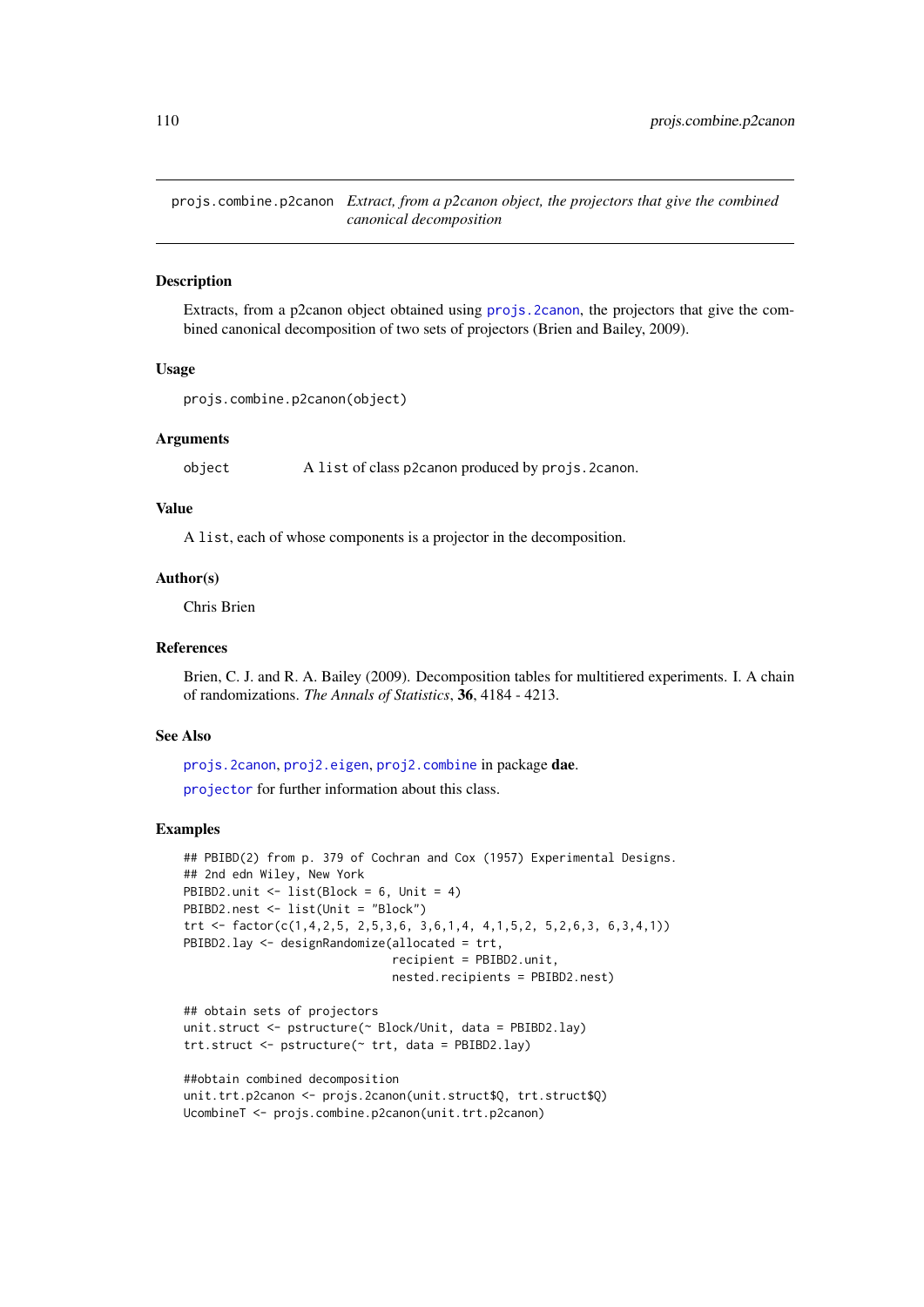<span id="page-110-2"></span><span id="page-110-1"></span>pstructure.formula *Takes a formula and constructs a* [pstructure.object](#page-113-0) *that includes the orthogonalized projectors for the terms in a formula*

#### <span id="page-110-0"></span>Description

Constructs a [pstructure.object](#page-113-0) that includes a set of mutually orthogonal projectors, one for each term in the formula. These are used to specify a structure, or an orthogonal decomposition of the data space. There are three methods available for orthogonalizing the projectors corresponding to the terms in the formula: differencing, eigenmethods or the default hybrid method.

It is possible to use this function to find out what sources are associated with the terms in a model and to determine the marginality between terms in the model. The marginality matrix can be saved.

# Usage

```
## S3 method for class 'formula'
pstructure(formula, keep.order = TRUE, grandMean = FALSE,
           orthogonalize = "hybrid", labels = "sources",
           marginality = NULL, check.marginality = TRUE,
           omit.projectors = FALSE,
           which.criteria = c("aefficiency","eefficiency","order"),
           aliasing.print = TRUE, data = NULL, ...)
```
#### Arguments

| formula       | An object of class formula from which the terms will be obtained.                                                                                                                                                                                                                                                                                                                                                                                                                                                                                                                                                                                                                                                                                                                                      |
|---------------|--------------------------------------------------------------------------------------------------------------------------------------------------------------------------------------------------------------------------------------------------------------------------------------------------------------------------------------------------------------------------------------------------------------------------------------------------------------------------------------------------------------------------------------------------------------------------------------------------------------------------------------------------------------------------------------------------------------------------------------------------------------------------------------------------------|
| keep.order    | A logical indicating whether the terms should keep their position in the ex-<br>panded formula projector, or reordered so that main effects precede two-factor<br>interactions, which precede three-factor interactions and so on.                                                                                                                                                                                                                                                                                                                                                                                                                                                                                                                                                                     |
| grandMean     | A logical indicating whether the projector for the grand mean is to be included<br>in the set produced.                                                                                                                                                                                                                                                                                                                                                                                                                                                                                                                                                                                                                                                                                                |
| orthogonalize | A character vector indicating the method for orthogonalizing a projector to<br>those for terms that occurred previously in the formula. Three options are avail-<br>able: hybrid; differencing; eigenmethods. The hybrid option is the most<br>general and uses the relationships between the projection operators for the terms<br>in the formula to decide which projectors to substract and which to orthogo-<br>nalize using eigenmethods. The differencing option subtracts, from the cur-<br>rent projector, those previously orthogonalized projectors for terms whose<br>factors are a subset of the current projector's factors. The eigemethods op-<br>tion recursively orthogonalizes the projectors using an eigenanalysis of each<br>projector with previously orthogonalized projectors. |
| labels        | A character nominating the type of labels to be used in labelling the projectors,<br>and which will be used also in the output tables, such the tables of the aliasing<br>in the structure. The two alternatives are terms and sources. Terms have all<br>factors/variables in it separated by colons (:). Sources have factors/variables<br>in them that represent interactions separated by hashes $(\#)$ ; if some factors are<br>nested within others, the nesting factors are surrounded by square brackets ([<br>and $\Box$ ) and separated by colons $\Box$ . If some generalized, or combined, factors<br>have no marginal terms, the constituent factors are separated by colons (:) and<br>if they interact with other factors in the source they will be parenthesized.                     |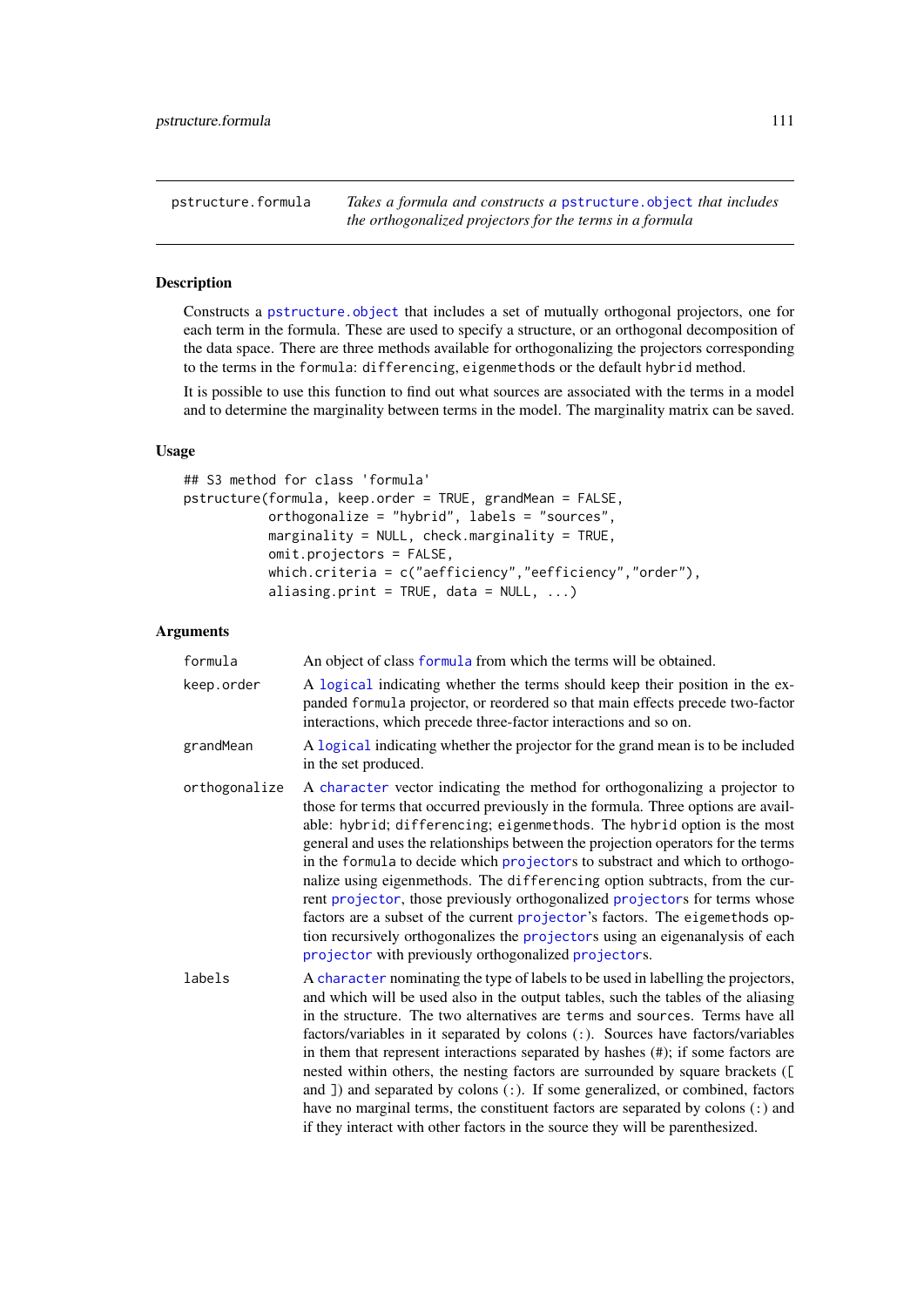<span id="page-111-0"></span>

| marginality       | A square matrix that can be used to supply the marginality matrix when it is<br>desired to overwrite the calculated marginality matrix or when it is not being<br>calculated. It should consist of zeroes and ones that gives the marginalites of the<br>terms in the formula. It must have the row and column names set to the terms<br>from the expanded formula, including being in the same order as these terms. |
|-------------------|-----------------------------------------------------------------------------------------------------------------------------------------------------------------------------------------------------------------------------------------------------------------------------------------------------------------------------------------------------------------------------------------------------------------------|
|                   | The entry in the ith row and jth column will be one if the ith term is marginal<br>to the jth term i.e. the column space of the ith term is a subspace of that for the<br>jth term and so the source for the jth term is to be made orthogonal to that for<br>the ith term. Otherwise, the entries are zero. A row and column should not be<br>included for the grand mean even if grandMean is TRUE.                 |
| check.marginality |                                                                                                                                                                                                                                                                                                                                                                                                                       |
|                   | A logical indicating whether the marginality matrix, when it is supplied, is to<br>be checked against that computed by pstructure. formula. It is ignored when<br>orthogonalize is set to eigenmethods.                                                                                                                                                                                                               |
| omit.projectors   |                                                                                                                                                                                                                                                                                                                                                                                                                       |
|                   | A logical, which, if TRUE, results in the projectors in the Q of the pstructure. object<br>being replaced by their degrees of freedom. These will be the degrees of free-<br>dom of the sources. This option is included a device for saving storage when the<br>projectors are not required for further analysis.                                                                                                    |
|                   | which.criteria A character vector nominating the efficiency criteria to be included in the sum-<br>mary of aliasing between terms. It can be none, all or some combination<br>of aefficiency, mefficiency, sefficiency, eefficiency, xefficiency,<br>order and dforthog - for details see efficiency. criteria. If none, no sum-<br>mary is printed.                                                                  |
|                   | aliasing print A logical indicating whether the aliasing between sources within the structure<br>is to be printed.                                                                                                                                                                                                                                                                                                    |
| data              | A data frame contains the values of the factors and variables that occur in<br>formula.                                                                                                                                                                                                                                                                                                                               |
| .                 | further arguments passed to terms.                                                                                                                                                                                                                                                                                                                                                                                    |
|                   |                                                                                                                                                                                                                                                                                                                                                                                                                       |

# Details

Firstly, the primary projector  $X(X'X)^-X'$ , where X is the design matrix for the term, is calculated for each term. Then each projector is made orthogonal to terms aliased with it, either by differencing, eigenmethods or the default hybrid method.

Differencing relies on comparing the factors involved in two terms, one previous to the other, to identify whether to subtract the orthogonalized projector for the previous term from the primary projector of the other. It does so if factors/variables for the previous term are a subset of the factors/variablesfor for the other term. This relies on ensuring that all projectors whose factors/variables are a subset of the current projector occur before it in the expanded formula. It is checked that the set of matrices are mutually orthogonal. If they are not then a warning is given. It may happen that differencing does not produce a projector, in which case eigenmethods must be used.

Eigenmethods forces each projector to be orthogonal to all terms previous to it in the expanded formula. It uses equation 4.10 of James and Wilkinson (1971), which involves calculating the canonical efficiency factors for pairs of primary projectors. It produces a table of efficiency criteria for partially aliased terms. Again, the order of terms is crucial. This method has the disadvantage that the marginality of terms is not determined and so sources names are set to be the same as the term names, unless a marginality matrix is supplied.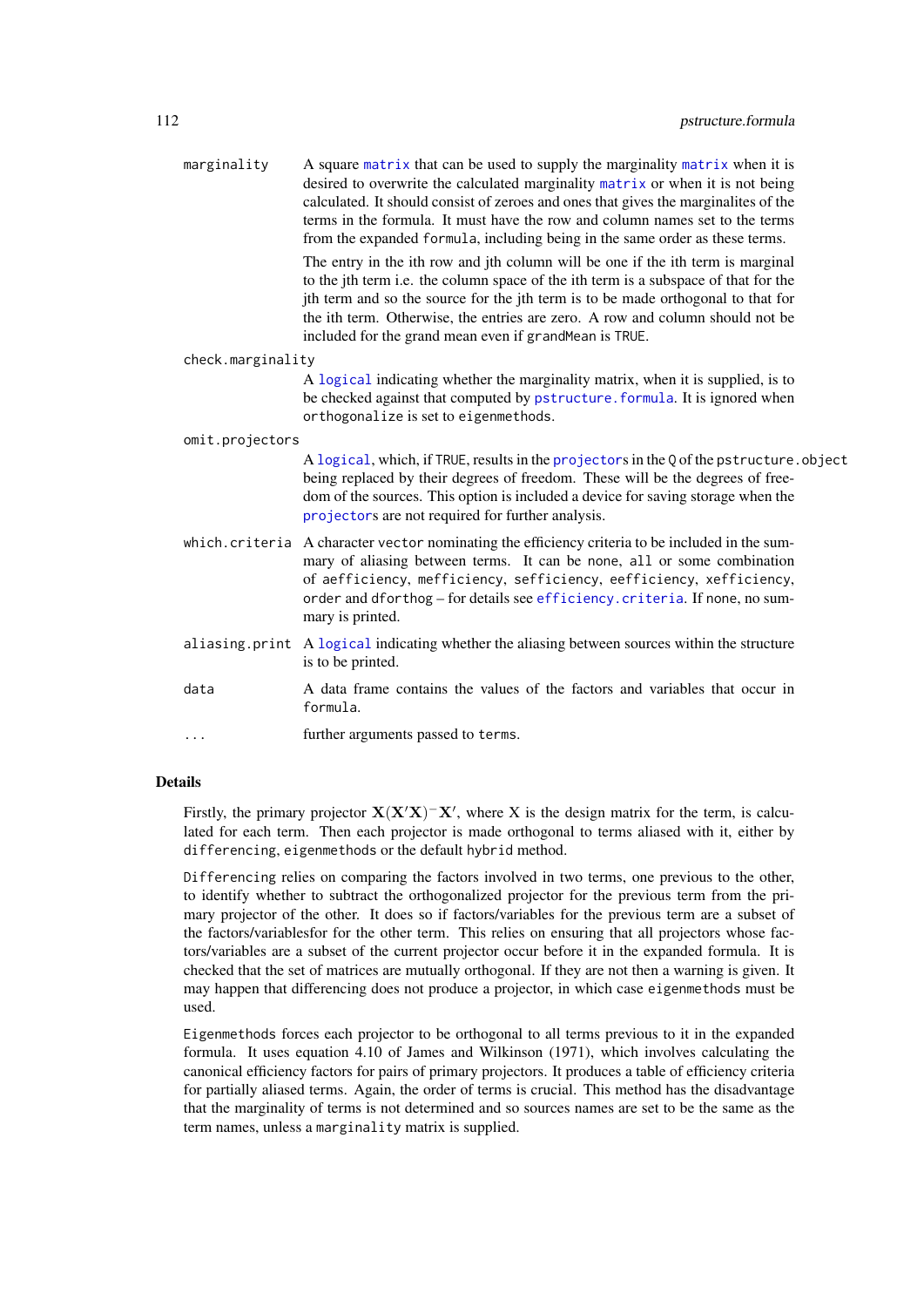<span id="page-112-0"></span>The hybrid method is the most general and uses the relationships between the projection operators for the terms in the formula to decide which projectors to subtract and which to orthogonalize using eigenmethods. If  $\mathbf{Q}_i$  and  $\mathbf{Q}_j$  are two projectors for two different terms, with  $i < j$ , then

- 1. if  $\mathbf{Q}_j \mathbf{Q}_i \neq \mathbf{0}$  then have to orthogonalize  $\mathbf{Q}_j$  to  $\mathbf{Q}_i$ .
- 2. if  $\mathbf{Q}_j\mathbf{Q}_i = \mathbf{Q}_j$  then, if  $\mathbf{Q}_i = \mathbf{Q}_j$ , they are equal and  $\mathbf{Q}_j$  will be removed from the list of terms; otherwise they are marginal and  $\mathbf{Q}_i$  is subtracted from  $\mathbf{Q}_j$ .
- 3. if have to orthogonalize and  $\mathbf{Q}_j \mathbf{Q}_i = \mathbf{Q}_i$  then  $\mathbf{Q}_j$  is aliased with previous terms and will be removed from the list of terms; otherwise  $Q_i$  is partially aliased with  $Q_j$  and  $Q_j$  is orthogonalized to  $\mathbf{Q}_i$  using eigenmethods.

Again, the order of terms is crucial in this process.

#### Value

A [pstructure.object](#page-113-0).

# Author(s)

Chris Brien

# References

James, A. T. and Wilkinson, G. N. (1971) Factorization of the residual operator and canonical decomposition of nonorthogonal factors in the analysis of variance. *Biometrika*, 58, 279-294.

#### See Also

```
proj2.efficiency, proj2.combine, proj2.eigen, projs.2canon in package dae,
eigen.
```
[projector](#page-106-0) for further information about this class.

```
## PBIBD(2) from p. 379 of Cochran and Cox (1957) Experimental Designs.
## 2nd edn Wiley, New York
PBIBD2.unit \le list(Block = 6, Unit = 4)
PBIBD2.nest <- list(Unit = "Block")
trt <- factor(c(1,4,2,5, 2,5,3,6, 3,6,1,4, 4,1,5,2, 5,2,6,3, 6,3,4,1))
PBIBD2.lay <- designRandomize(allocated = trt,
                              recipient = PBIBD2.unit,
                              nested.recipients = PBIBD2.nest)
## manually obtain projectors for units
Q.G <- projector(matrix(1, nrow=24, ncol=24)/24)
Q.B <- projector(fac.meanop(PBIBD2.lay$Block) - Q.G)
Q.BP \leftarrow projector(diag(1, nrow=24) - Q.B - Q.G)## manually obtain projector for trt
Q.T <- projector(fac.meanop(PBIBD2.lay$trt) - Q.G)
##compute intrablock efficiency criteria
effic <- proj2.efficiency(Q.BP, Q.T)
effic
efficiency.criteria(effic)
```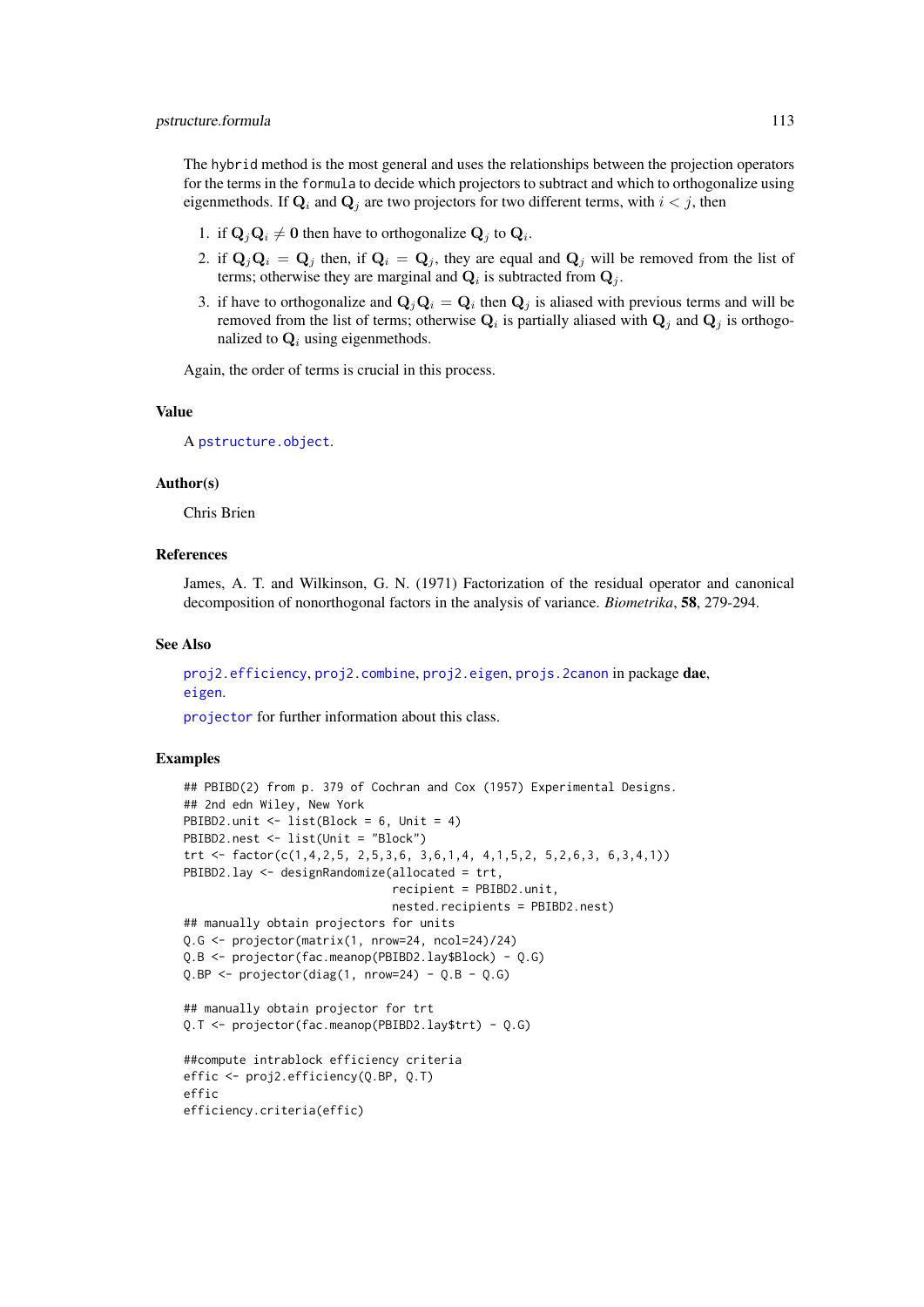```
##obtain projectors using pstructure.formula
unit.struct <- pstructure(~ Block/Unit, data = PBIBD2.lay)
trt.struct <- pstructure(~ trt, data = PBIBD2.lay)
##obtain combined decomposition and summarize
unit.trt.p2canon <- projs.2canon(unit.struct$Q, trt.struct$Q)
summary(unit.trt.p2canon, which = c("aeff","eeff","order"))
```
<span id="page-113-0"></span>pstructure.object *Description of a pstructure object*

#### Description

zero.

An object of class pstructure that contains information derived from a [formula](#page-0-0) using [pstructure.formula](#page-110-1). It also inherits from class list.

# Value

A list of class pstructure with the following components:

- 1. Q: a list with a component of class projector, being the orthogonalized projectors for each non-aliased term/source in the formula; if grandMean is TRUE in the call to [pstructure.formula](#page-110-1) then it also includes the projector for it;
- 2. terms: a [character](#page-0-0) vector with the non-aliased term names; if grandMean is TRUE in the call to pstructure. formula then the first term will be "Mean";
- 3. sources: a [character](#page-0-0) vector with the non-aliased source names;
- 4. marginality: a [matrix](#page-0-0) of zeroes and ones with the same number of rows and columns as number of non-aliased terms, excluding the term for the grand mean even when grandMean is TRUE; the row names and column names are the elements terms, excluding "Mean"; the entry in the ith row and jth column will be one if the ith term is marginal to the jth term i.e. the column space of the ith term is a subspace of that for the jth term and so the source for the jth term will have been made orthogonal to that for the ith term; otherwise, the entries are
- 5. aliasing: a [data.frame](#page-0-0) containing the information about the (partial) aliasing between the sources in the formula. The columns are:
	- Source: the source names, or associated term name, for those that are (partially) aliased with previous sources;
	- df: the remaining degrees of freedom for the source;
	- Alias: the source with which the current entry is (partially) aliased;
	- efficiency criteria: a set of columns for the complete set of criteria calculated by [efficiency.criteria](#page-40-0); the criteria reflect the amount of information that is aliased with previous sources and a line is included in the component that reports the informaton remaining after adjustment for previous sources.

The information provided depends on the setting of orthogonalize. All the information is provided for the "hybrid" option. For the option "differencing", no efficiency criteria are included and either the terms/sources of the Alias are set to "unknown" and the df are set to NA when these are unknown. For the option "eigenmethods", the previous terms/sources cannot be identified and so all values of Alias are set to NA. If there is no (partial) aliasing then the component is set to NULL.

The object has the attribute labels, which is set to "terms" or "sources" according to which of these label the projectors.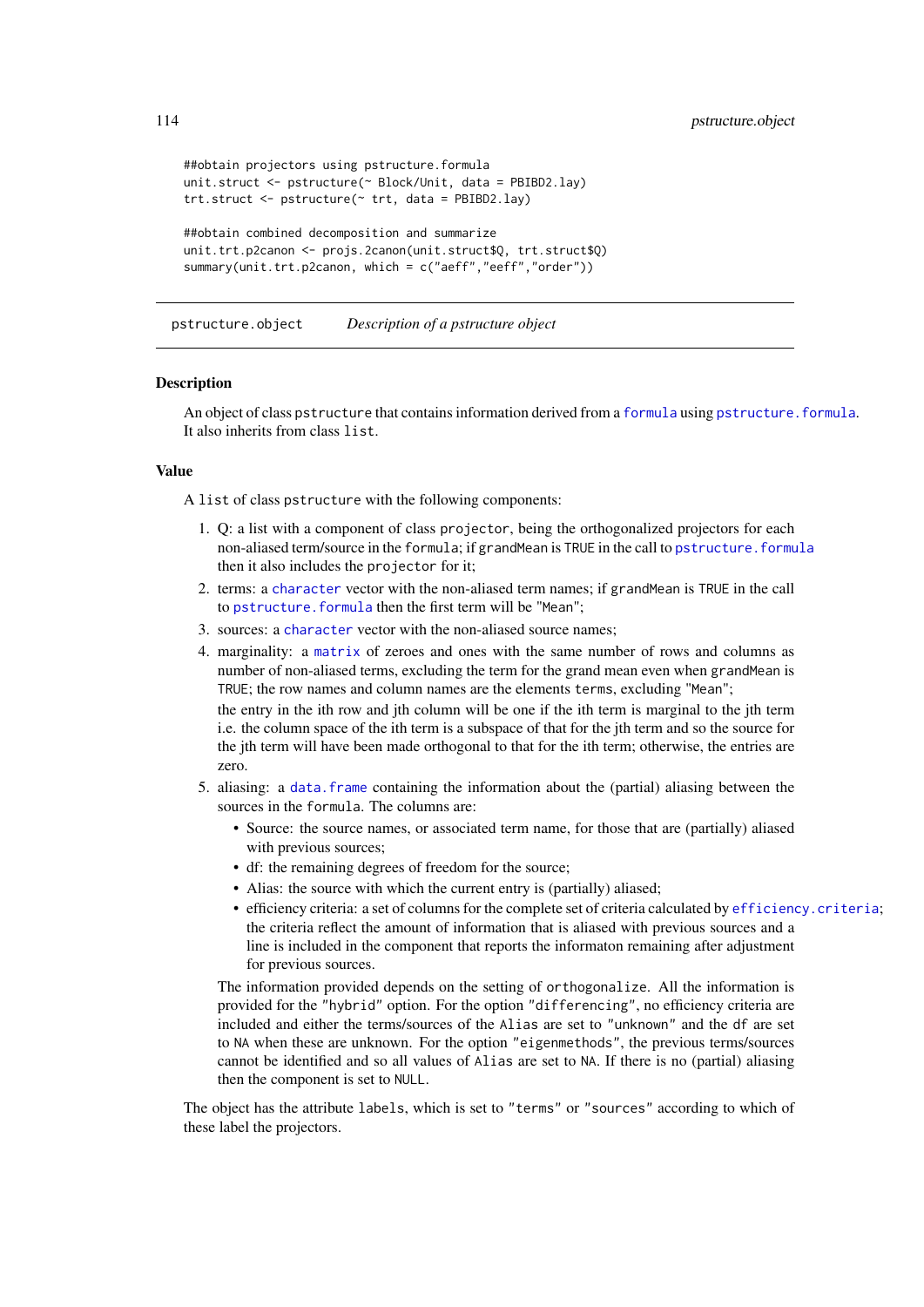#### <span id="page-114-1"></span>qqyeffects 115

# Author(s)

Chris Brien

# See Also

[pstructure.formula](#page-110-1) and, for further information about the projector classs, [projector](#page-106-0).

<span id="page-114-0"></span>

|  | qqyeffects |  |  |
|--|------------|--|--|
|  |            |  |  |
|  |            |  |  |
|  |            |  |  |

#### **Half or full normal plot of Yates effects**

#### Description

Produces a half or full normal plot of the Yates effects from a  $2^k$  factorial experiment.

# Usage

```
qqyeffects(aov.obj, error.term="Within", data=NULL, pch=16,
           full=FALSE, ...)
```
# Arguments

| aov.obi    | An aov object or aovlistobject created from a call to aov.                                                                                       |
|------------|--------------------------------------------------------------------------------------------------------------------------------------------------|
| error.term | The term from the Error function from which the Yates effects are estimated.<br>Only required when Error used in call to aov.                    |
| data       | A data. frame in which the variables specified in the aov. obj will be found. If<br>missing, the variables are searched for in the standard way. |
| pch        | The number of a plotting symbol to be drawn when plotting points (use help (points)<br>for details).                                             |
| full       | whether a full or half normal plot is to be produced. The default is for a half-<br>normal plot; full=TRUE produces a full normal plot.          |
| $\ddots$ . | Further graphical parameters may be specified (use help(par) for possibilities.                                                                  |

# Details

A half or full normal plot of the Yates effects is produced. You will be able to interactively select effects to be labelled (click reasonably close to the point and on the side where you want the label placed). Right click on the graph and select Stop when you have finished labelling effects. A regression line fitted to the unselected effects and constrained to go through the origin is plotted. Also, a list of the labelled effects, if any, are printed to standard ouptut.

# Value

Returns, invisibly, a list with components x and y, giving coordinates of the plotted points.

#### Author(s)

Chris Brien

# See Also

[yates.effects](#page-127-0) in package dae, [qqnorm](#page-0-0).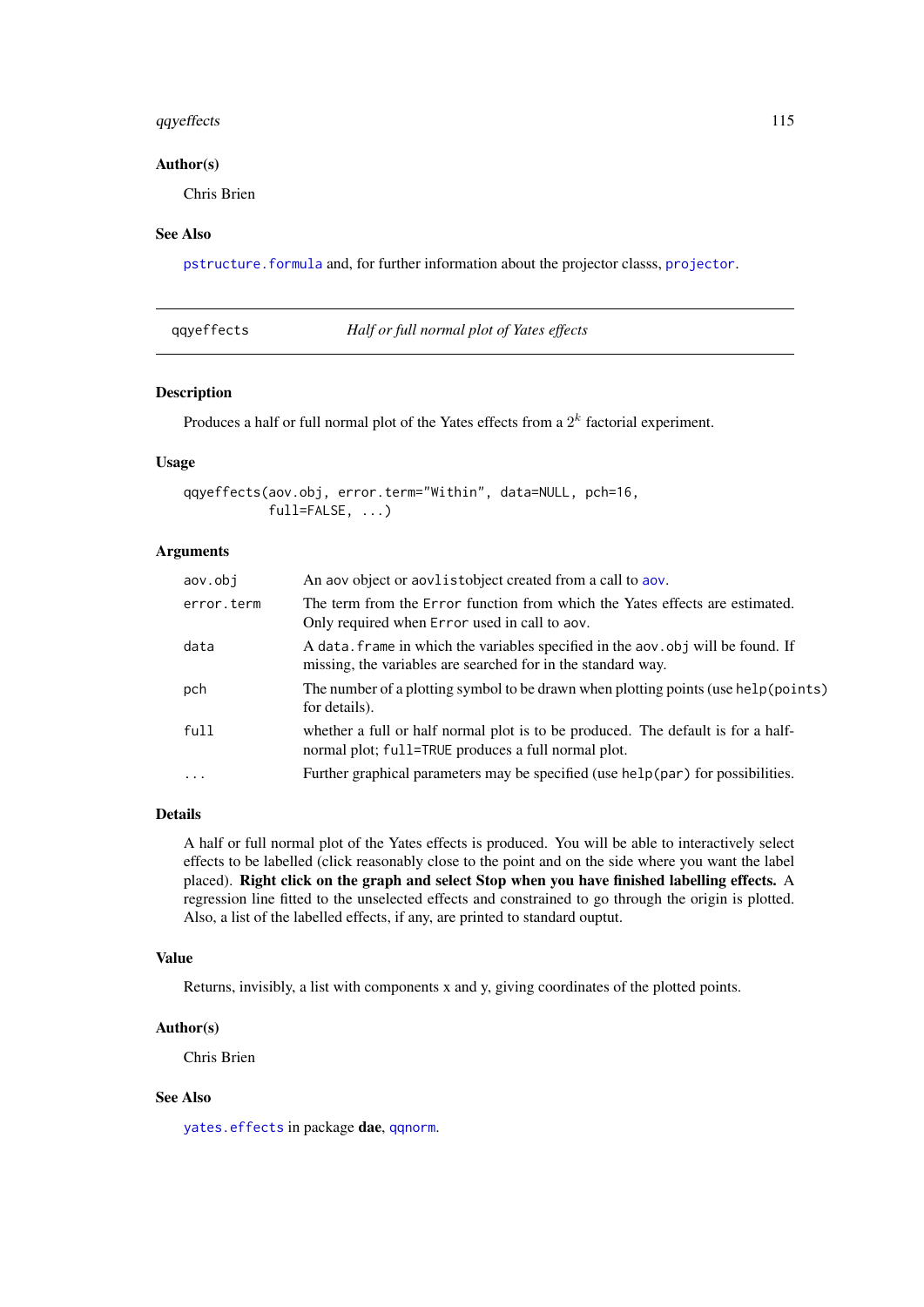# Examples

```
## analysis of 2^4 factorial experiment from Table 10.6 of Box, Hunter and
## Hunter (1978) Statistics for Experimenters. New York, Wiley.
## use ?Fac4Proc.dat for data set details
data(Fac4Proc.dat)
Fac4Proc.aov <- aov(Conv ~ Catal * Temp * Press * Conc + Error(Runs),
                                                            Fac4Proc.dat)
qqyeffects(Fac4Proc.aov, error.term="Runs", data=Fac4Proc.dat)
```
rep.data.frame *Replicate the rows of a data.frame by repeating each row consecutively and/or repeating all rows as a group*

# Description

Replicate the rows of a data. frame by repeating each row consecutively and/or repeating all rows as a group.

#### Usage

```
## S3 method for class 'data.frame'
rep(x, times=1, each=1, ...)
```
# Arguments

| x         | A data. frame whose rows are to be repeated.                                                                          |
|-----------|-----------------------------------------------------------------------------------------------------------------------|
| times     | The number of times to repeat the whole set of rows, after the rows have been<br>replicated consecutively each times. |
| each      | The number of times to replicate consecutively each row in the data, frame.                                           |
| $\ddotsc$ | Further arguments passed to or from other methods. Unused at present.                                                 |
|           |                                                                                                                       |

#### Value

A [data.frame](#page-0-0) with replicated rows.

# Author(s)

Chris Brien

# See Also

[fac.gen](#page-47-0) in package dae and rep

```
rep(fac.gen(list(a = 2, b = 2)), times=2, each=2)
```
<span id="page-115-0"></span>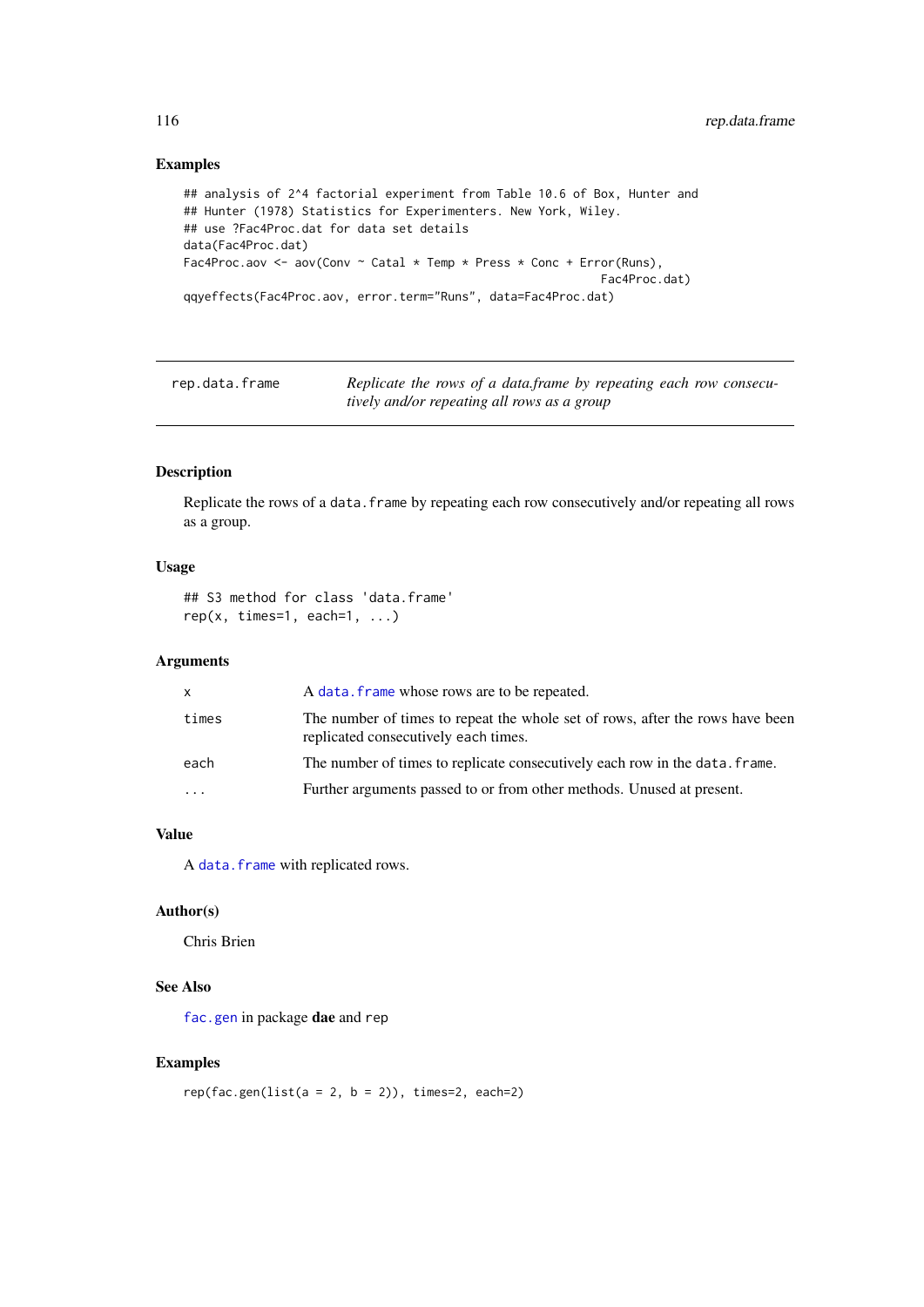<span id="page-116-1"></span><span id="page-116-0"></span>

#### Description

An alias for the generic function [residuals](#page-117-0). When it is available, the method [residuals.aovlist](#page-117-1) extracts residuals, which is provided in the package dae to cover aovlist objects.

#### Usage

```
resid.errors(...)
```
#### Arguments

... Arguments passed to [residuals.aovlist](#page-117-1).

# Value

A numeric vector containing the residuals.

#### Note

See [residuals.aovlist](#page-117-1) for specific information about the residuals when an Error function is used in the call to the [aov](#page-0-0) function.

#### Author(s)

Chris Brien

# See Also

[fitted.errors](#page-63-0), [residuals.aovlist](#page-117-1), [tukey.1df](#page-126-0) in package dae.

```
## set up data frame for randomized complete block design in Table 4.4 from
## Box, Hunter and Hunter (2005) Statistics for Experimenters. 2nd edn
## New York, Wiley.
RCBDPen.dat <- fac.gen(list(Blend=5, Flask=4))
RCBDPen.dat$Treat <- factor(rep(c("A","B","C","D"), times=5))
RCBDPen.dat$Yield <- c(89,88,97,94,84,77,92,79,81,87,87,
                       85,87,92,89,84,79,81,80,88)
## perform the analysis of variance
RCBDPen.aov <- aov(Yield ~ Blend + Treat + Error(Blend/Flask), RCBDPen.dat)
summary(RCBDPen.aov)
## two equivalent ways of extracting the residuals
```

```
res <- residuals.aovlist(RCBDPen.aov)
res <- residuals(RCBDPen.aov, error.term = "Blend:Flask")
res <- resid.errors(RCBDPen.aov)
```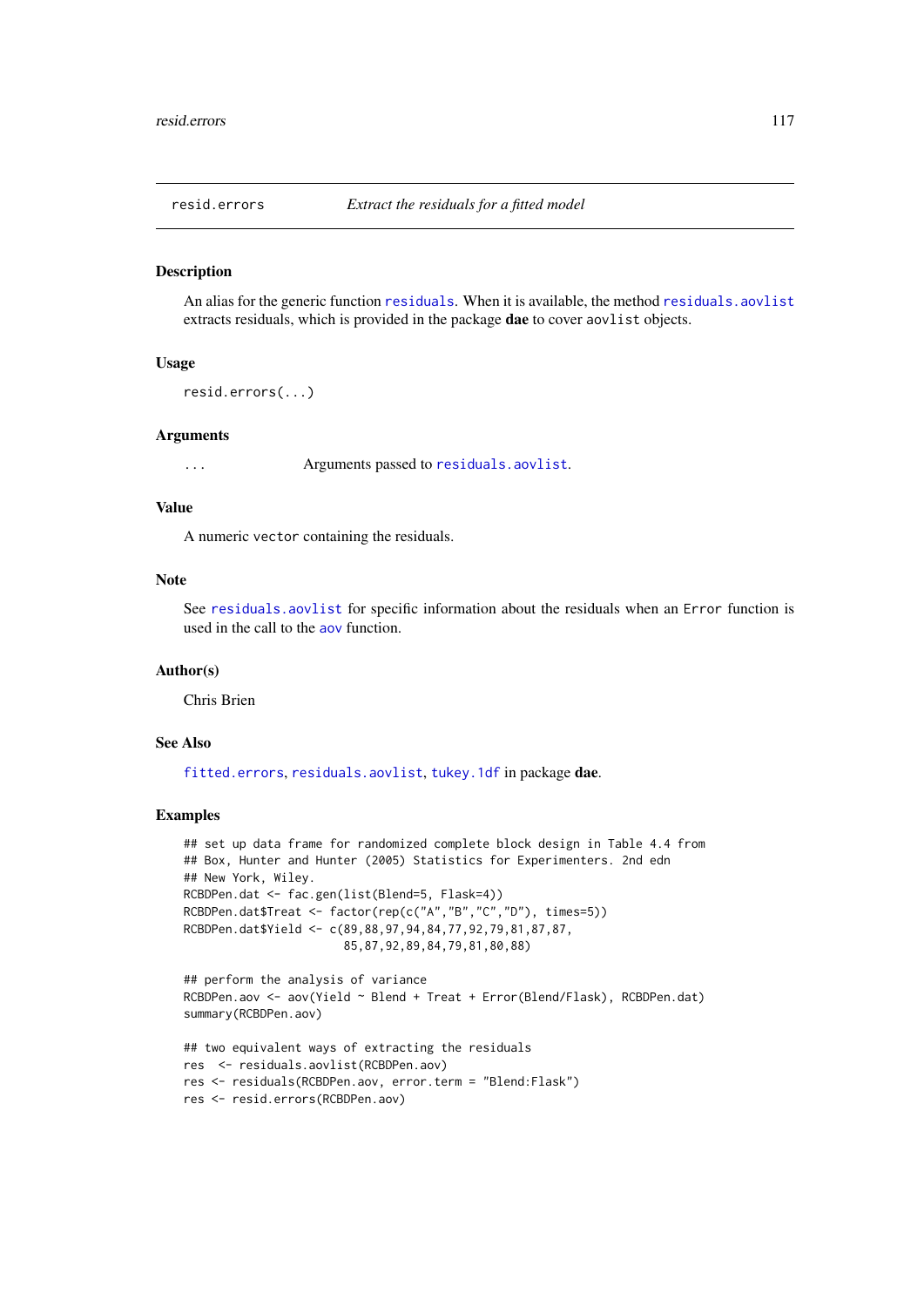<span id="page-117-2"></span><span id="page-117-1"></span>residuals.aovlist *Extract the residuals from an aovlist object*

#### <span id="page-117-0"></span>Description

Extracts the residuals from error.term or, if error.term is not specified, the last error.term in the analysis. It is a method for the generic function [residuals](#page-117-0).

# Usage

```
## S3 method for class 'aovlist'
residuals(object, error.term=NULL, ...)
```
#### Arguments

| object     | An applied object created from a call to apply                                                                                                                |
|------------|---------------------------------------------------------------------------------------------------------------------------------------------------------------|
| error.term | The term from the Error function for which the residuals are to be extracted. If<br>error, term is NULL the residuals are extracted from the last Error term. |
| $\ddotsc$  | Further arguments passed to or from other methods.                                                                                                            |

# Value

A numeric vector containing the residuals.

#### Author(s)

Chris Brien

# See Also

[fitted.errors](#page-63-0), [resid.errors](#page-116-0), [tukey.1df](#page-126-0) in package dae.

```
## set up data frame for randomized complete block design in Table 4.4 from
## Box, Hunter and Hunter (2005) Statistics for Experimenters. 2nd edn
## New York, Wiley.
RCBDPen.dat <- fac.gen(list(Blend=5, Flask=4))
RCBDPen.dat$Treat <- factor(rep(c("A","B","C","D"), times=5))
RCBDPen.dat$Yield <- c(89,88,97,94,84,77,92,79,81,87,87,
                       85,87,92,89,84,79,81,80,88)
```

```
## perform the analysis of variance
RCBDPen.aov <- aov(Yield ~ Blend + Treat + Error(Blend/Flask), RCBDPen.dat)
summary(RCBDPen.aov)
```

```
## two equivalent ways of extracting the residuals
res <- residuals.aovlist(RCBDPen.aov)
res <- residuals(RCBDPen.aov, error.term = "Blend:Flask")
```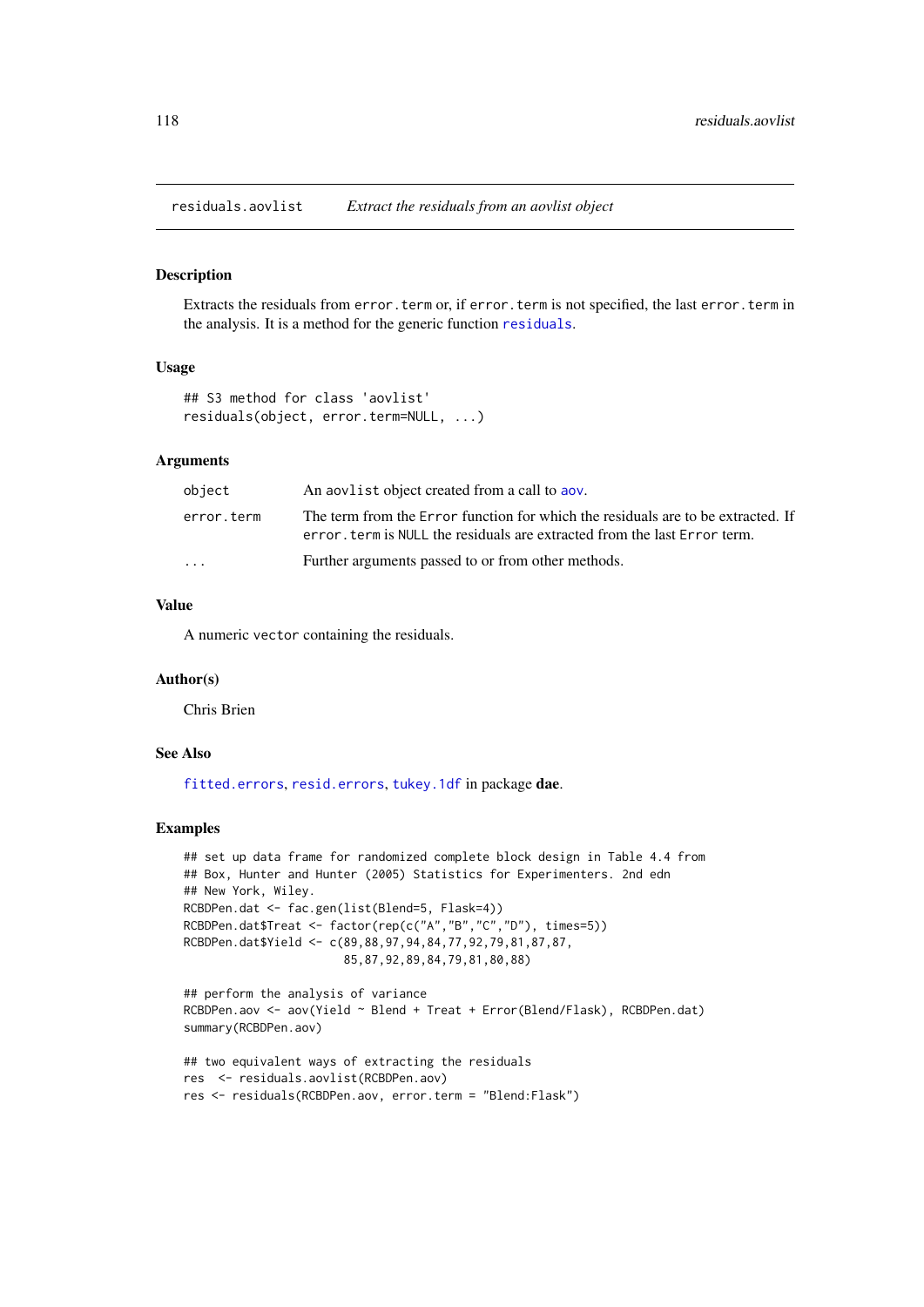<span id="page-118-0"></span>

# Description

Generates a vector of random values from an n-dimensional multivariate normal distribution whose mean is given by the n-vector mean and variance by the n x n symmetric matrix V. It uses the method described by Ripley (1987, p.98)

#### Usage

```
rmvnorm(mean, V, method = 'eigenanalysis')
```
#### Arguments

| mean   | The mean vector of the multivariate normal distribution from which the random<br>values are to be generated.                                                                                                                                                                                                                                                                |
|--------|-----------------------------------------------------------------------------------------------------------------------------------------------------------------------------------------------------------------------------------------------------------------------------------------------------------------------------------------------------------------------------|
| V      | The variance matrix of the multivariate normal distribution from which the ran-<br>dom values are to be generated.                                                                                                                                                                                                                                                          |
| method | The method used to decompose the variance matrix in producing a a matrix<br>to transform the iid standard normal values. The two methods available are<br>'eigenanalysis' and 'choleski', where only the first letter of each option is<br>obligatory. The default method is eigenanalysis, which is slower but is likely to<br>be more stable than Choleski decomposition. |

# Details

The method is: a) uses either the eigenvalue or Choleski decomposition of the variance matrix, V, to form the matrix that transforms an iid vector of values to a vector with variance V; b) generate a vector of length equal to mean of standard normal values; c) premultiply the vector of standard normal values by the transpose of the upper triangular factor and, to the result, add mean.

# Value

A [vector](#page-0-0) of length n, equal to the length of mean.

#### Author(s)

Chris Brien

# References

Ripley, B. D. (1987) *Stochastic simulation*. Wiley, New York.

# See Also

[fac.ar1mat](#page-43-0), [fac.vcmat](#page-60-0), in package dae, [rnorm](#page-0-0), and [chol](#page-0-0).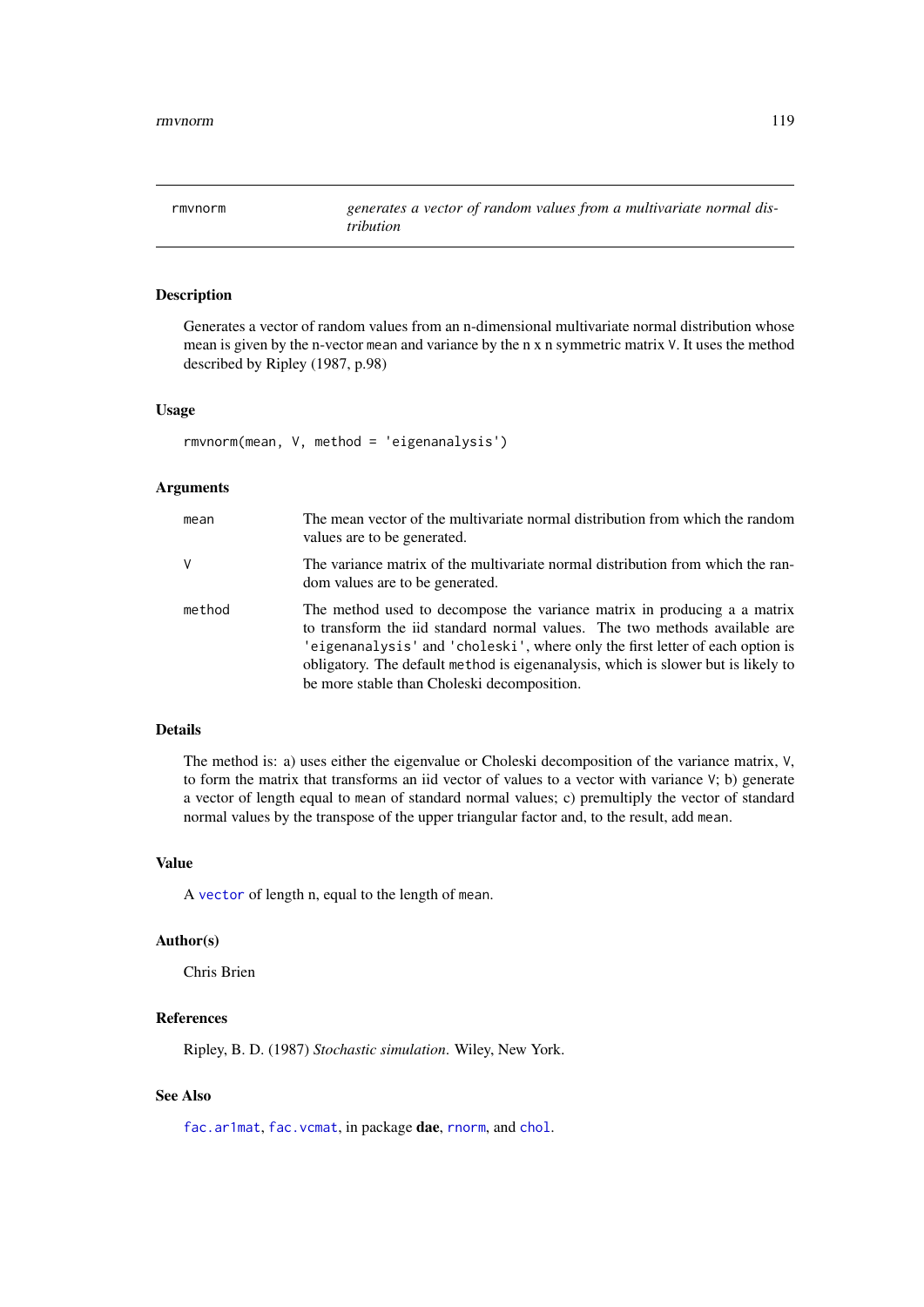#### Examples

```
## set up a two-level factor and a three-level factor, both of length 12
A \leftarrow factor(rep(1:2, each=6))B <- factor(rep(1:3, each=2, times=2))
## generate random values from a multivariate normal for which
#the mean is 20 for all variables and
#the variance matrix has random effects for factor A, ar1 pattern for B and
#residual random variation
mean <- rep(20, 12)
V \le fac.vcmat(A, 5) + fac.ar1mat(B, 0.6) + 2*mat.I(12)
y <- rmvnorm(mean, V)
```
Sensory3Phase.dat *Data for the three-phase sensory evaluation experiment in Brien, C.J. and Payne, R.W. (1999)*

#### Description

The data is from an experiment involved two phases. In the field phase a viticultural experiment was conducted to investigate the differences between 4 types of trellising and 2 methods of pruning. The design was a split-plot design in which the trellis types were assigned to the main plots using two adjacent Youden squares of 3 rows and 4 columns. Each main plot was split into two subplots (or halfplots) and the methods of pruning assigned at random independently to the two halfplots in each main plot. The produce of each halfplot was made into a wine so that there were 24 wines altogether.

The second phase was an evaluation phase in which the produce from the halplots was evaluated by 6 judges all of whom took part in 24 sittings. In the first 12 sittings the judges evaluated the wines made from the halfplots of one square; the final 12 sittings were to evaluate the wines from the other square. At each sitting, each judge assessed two glasses of wine from each of the halplots of one of the main plots. The main plots allocated to the judges at each sitting were determined as follows. For the allocation of rows, each occasion was subdivided into 3 intervals of 4 consecutive sittings. During each interval, each judge examined plots from one particular row, these being determined using two 3x3 Latin squares for each occasion, one for judges 1-3 and the other for judges 4-6. At each sitting judges 1-3 examined wines from one particular column and judges 4-6 examined wines from another column. The columns were randomized to the 2 sets of judges x 3 intervals x 4 sittings using duplicates of a balanced incomplete block design for  $v=4$  and  $k=2$  that were latinized. This balanced incomplete block design consists of three sets of 2 blocks, each set containing the 4 "treatments". For each interval, a different set of 2 blocks was taken and each block assigned to two sittings, but with the columns within the block placed in reverse order in one sitting compared to the other sitting. Thus, in each interval, a judge would evaluate a wine from each of the 4 columns.

The data.frame contains the following factors, in the order give: Occasion, Judges, Interval, Sittings, Position, Squares, Rows, Columns, Halfplot, Trellis, Method. They are followed by the simulated response variable Score.

The scores are ordered so that the factors Occasion, Judges, Interval, Sittings and Position are in standard order; the remaining factors are in randomized order.

See also the vignette daeDesignNotes.pdf.

<span id="page-119-0"></span>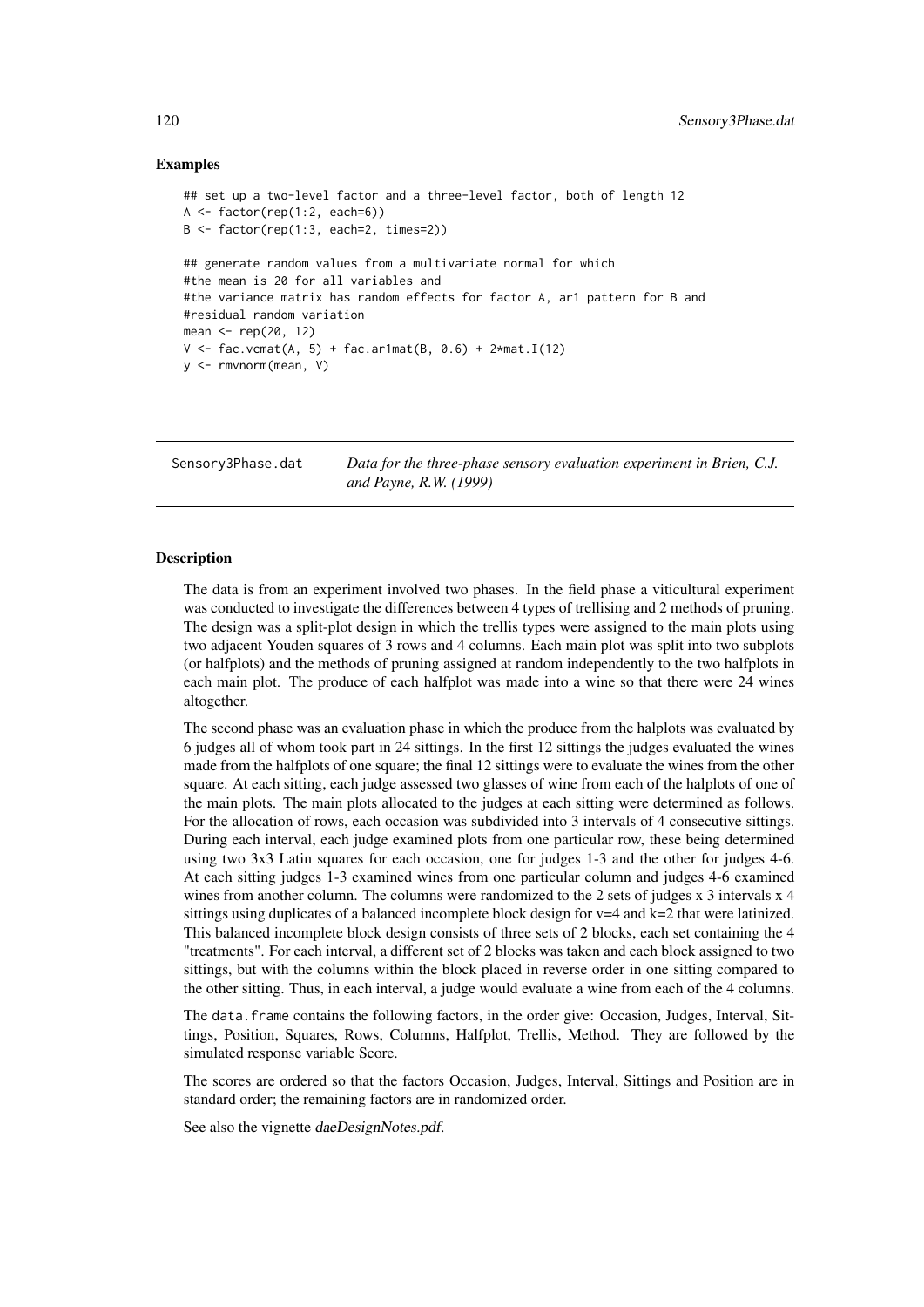#### <span id="page-120-0"></span>set.daeTolerance 121

#### Usage

```
data(Sensory3Phase.dat)
data(Sensory3PhaseShort.dat)
```
#### Format

A data.frame containing 576 observations of 12 variables. There are two versions, one with shorter factor names than the other.

#### References

Brien, C.J. and Payne, R.W. (1999) Tiers, structure formulae and the analysis of complicated experiments. *The Statistician*, 48, 41-52.

set.daeTolerance *Sets the values of daeTolerance for the package dae*

# Description

A function that sets the values such that, in dae functions, values less than it are considered to be zero. The values are stored in a vector named daeTolerance in the daeEnv environment. The vector is of length two and, initially, both values are set to .Machine\$double.eps  $\land$  0.5 (about 1.5E-08). One value is named element.tol and is used for elements of matrices; the second is named element.eigen and is used for eigenvalues and quantities based on them, such as efficiency factors.

#### Usage

```
set.daeTolerance(element.tol=NULL, eigen.tol=NULL)
```
#### Arguments

| element.tol | The value to to which the first element of the dae Tolerance vector is to be set.                                                                      |
|-------------|--------------------------------------------------------------------------------------------------------------------------------------------------------|
|             | If more than one value is supplied, only the first value is used.                                                                                      |
| eigen.tol   | The value to to which the second element of the daeTolerance vector is to be<br>set. If more than one value is supplied, only the first value is used. |
|             |                                                                                                                                                        |

# Value

The vector daeTolerance is returned invisibly.

#### Author(s)

Chris Brien

#### See Also

[get.daeTolerance](#page-64-0).

#### Examples

## set daeTolerance. set.daeTolerance(1E-04, 1E-08)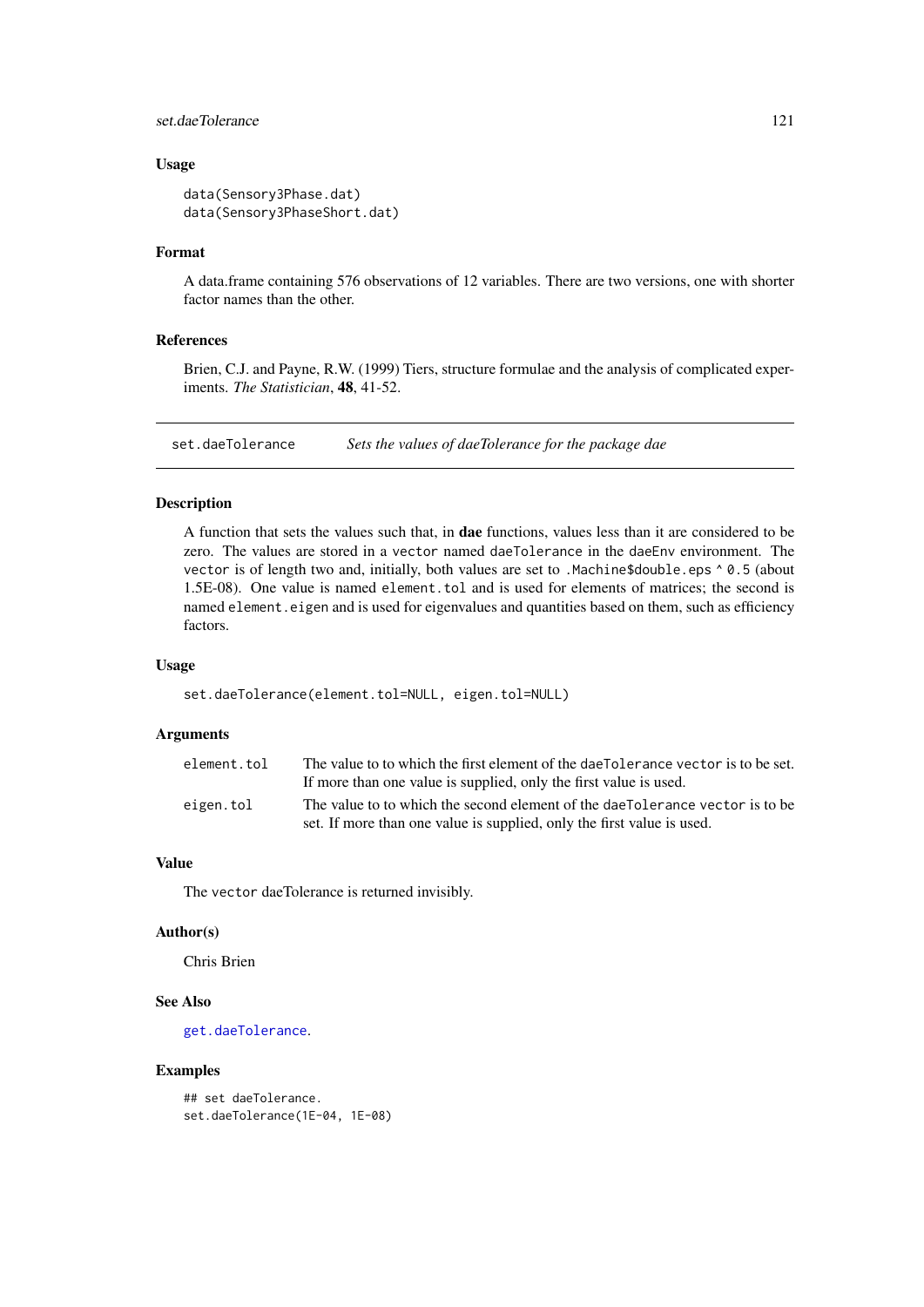<span id="page-121-0"></span>

# Description

Methods for function show in Package dae

# Methods

signature(object = "projector") Prints the [matrix](#page-0-0) and its degrees of freedom.

## See Also

[projector](#page-106-0) for further information about this class.

| SPLGrass.dat | Data for an experiment to investigate the effects of grazing patterns on |
|--------------|--------------------------------------------------------------------------|
|              | <i>pasture composition</i>                                               |

# Description

The response variable is the percentage area covered by the principal grass (Main.Grass). The design for the experiment is a split-unit design. The main units are arranged in 3 Rows x 3 Columns. Each main unit is split into 2 SubRows x 2 SubColumns.

The factor Period, with levels 3, 9 and 18 days, is assigned to the main units using a 3 x 3 Latin square. The two-level factors Spring and Summer are assigned to split-units using a criss-cross design within each main unit. The levels of each of Spring and Summer are two different grazing patterns in its season.

#### Usage

```
data(SPLGrass.dat)
```
#### Format

A data.frame containing 36 observations of 8 variables.

#### Source

Example 14.1 from Mead, R. (1990). *The Design of Experiments: Statistical Principles for Practical Application.* Cambridge, Cambridge University Press.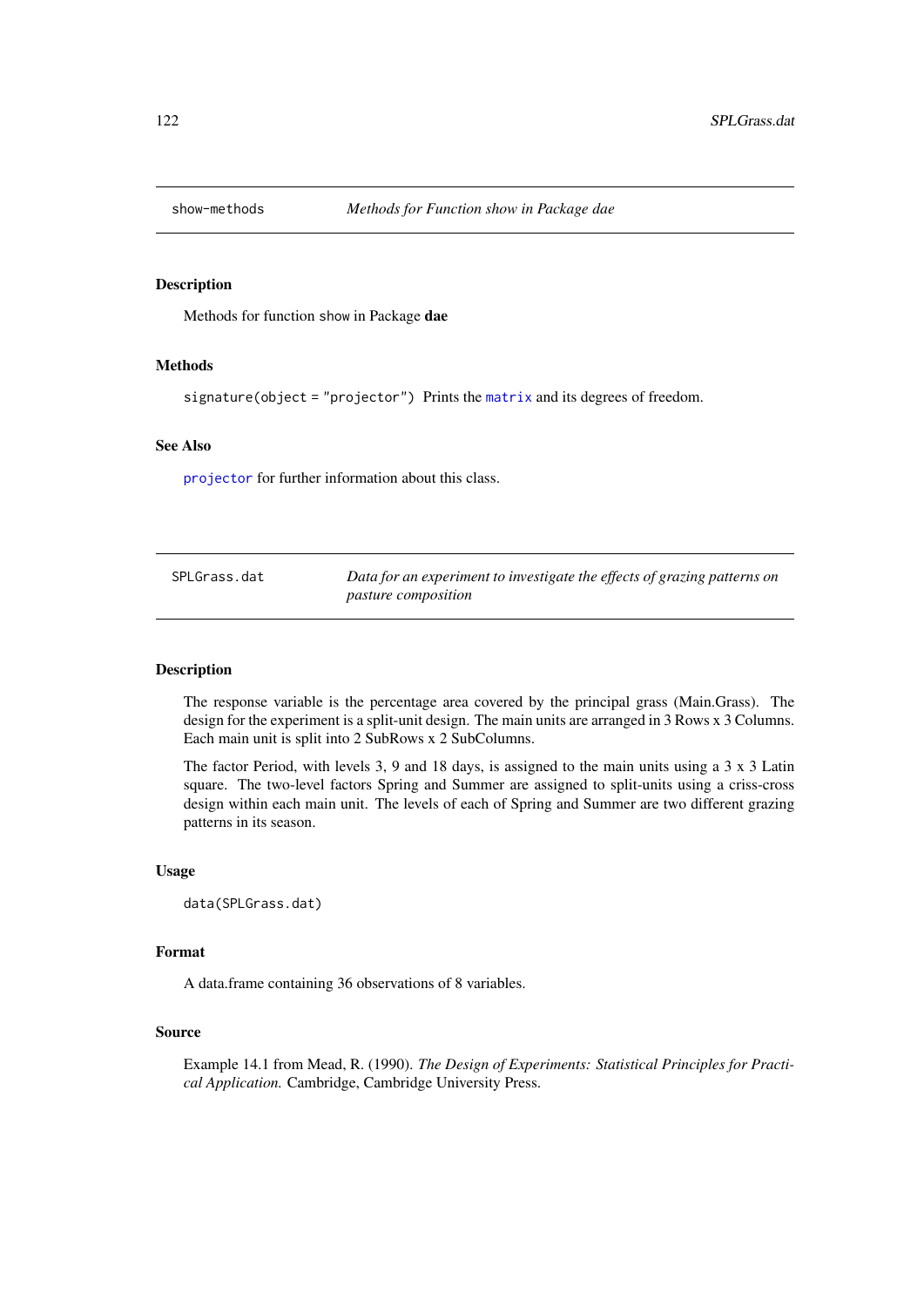<span id="page-122-0"></span>

#### Description

Generates paper strength values for an experiment with different temperatures.

#### Usage

strength(nodays, noruns, temperature, ident)

#### Arguments

| nodays      | The number of days over which the experiment is to be run.                                                                                                                                                                                                                                                                                                                                                                |
|-------------|---------------------------------------------------------------------------------------------------------------------------------------------------------------------------------------------------------------------------------------------------------------------------------------------------------------------------------------------------------------------------------------------------------------------------|
| noruns      | The number of runs to be performed on each day of the experiment.                                                                                                                                                                                                                                                                                                                                                         |
| temperature | A factor that encapsulates the layout by giving the temperature to be investi-<br>gated for each run on each day. These must be ordered so that the temperatures<br>for the first day are given in the order in which they are to be investigated on that<br>day. These must be followed by the noruns temperatures for the second day and<br>so on. Consequently, the factor temperature will have nodays*noruns values. |
| ident       | The digits of your student identity number. That is, leave out any letters.                                                                                                                                                                                                                                                                                                                                               |

# Value

A data.frame object containing the factors day, run and temperature and a vector of the generated strengths.

#### Author(s)

Chris Brien

# Examples

```
## Here temperature is a factor with 4*3 = 12 values whose
## first 3 values specify the temperatures to be applied in
## the 3 runs on the first day, values 4 to 6 specify the
## temperatures for the 3 runs on day 2, and so on.
temperature \leq factor(rep(c(80,85,90), 4))
exp.strength \le strength(nodays = 4, noruns = 3,
                         temperature = temperature, ident = 0123456)
## In this second example, a completely randomized design is generated
## for the same 3 temperatures replicated 4 times. The layout is stored
## in the data.frame called Design.
Design <- designRandomize(allocated = temperature,
                          recipient = list(runs = 12),
                          seed = 5847123)
## eradicate the unrandomized version of temperature
remove("temperature")
```
## The 12 temperatures in Design are to be regarded as being assigned to ## days and runs in the same manner as for the first example.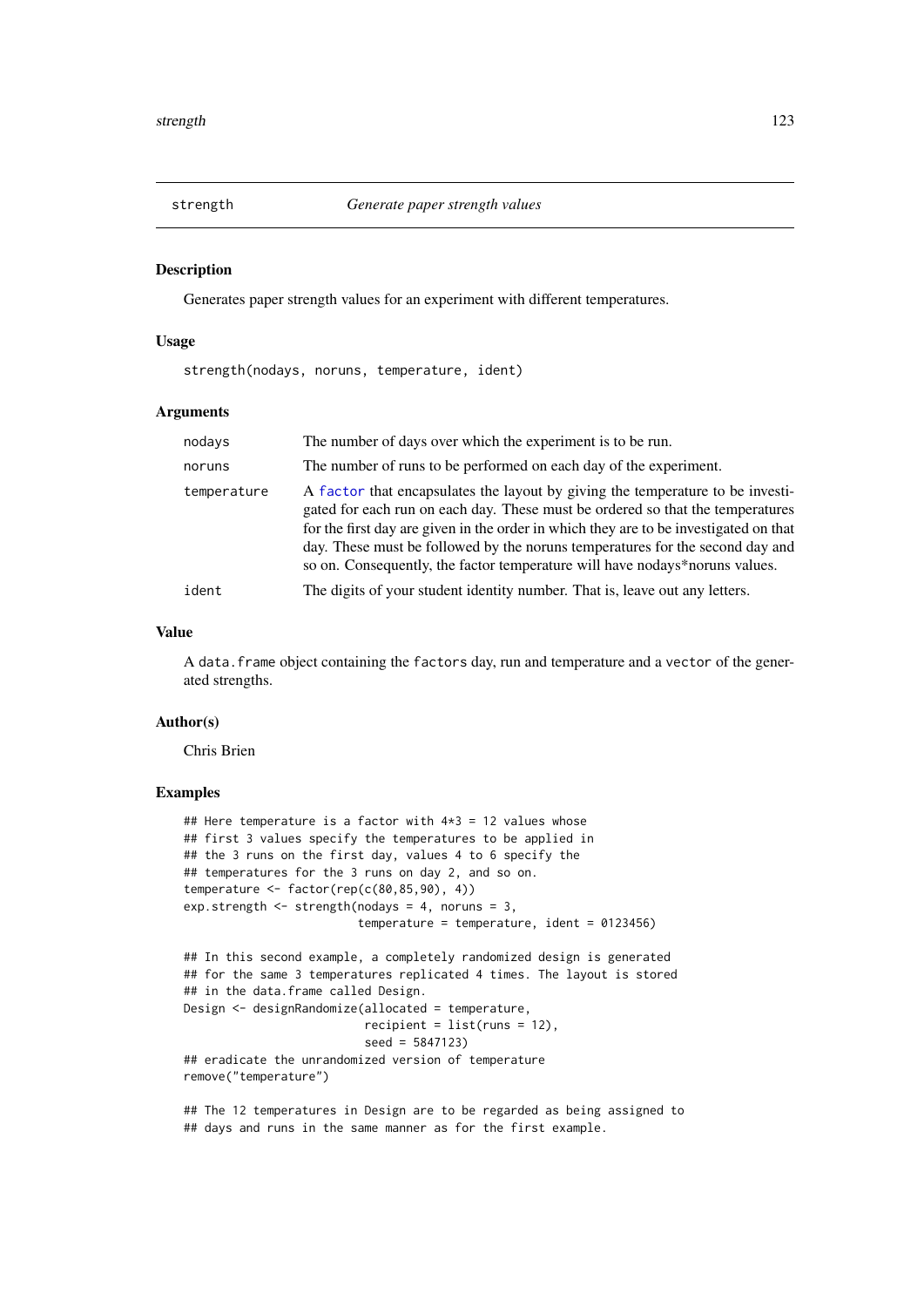<span id="page-123-1"></span>124 summary.p2canon

```
exp.strength \leq strength(nodays = 4, noruns = 3,
                          temperature = Design$temperature, ident = 0123456)
```
<span id="page-123-0"></span>

| summary.p2canon | Summarize a canonical analysis of the relationships between two sets |
|-----------------|----------------------------------------------------------------------|
|                 | <i>of projectors</i>                                                 |

# Description

Produces a summary of the efficiency criteria computed from the canonical efficiency factors for the joint decomposition of two sets of projectors (Brien and Bailey, 2009) obtained using [projs.2canon](#page-107-0). It takes the form of a decomposition or skeleton ANOVA table.

# Usage

```
## S3 method for class 'p2canon'
summary(object, which.criteria = c("aefficiency", "eefficiency", "order"), ...)
```
#### Arguments

| object   | A list of class p2canon produced by projs. 2canon.                                                                                                                                                                                                                                    |
|----------|---------------------------------------------------------------------------------------------------------------------------------------------------------------------------------------------------------------------------------------------------------------------------------------|
|          | which, criteria A character vector nominating the efficiency criteria to be included in the sum-<br>mary. It can be none, all or some combination of aefficiency, mefficiency,<br>sefficiency, eefficiency, xefficiency, order and dforthog – for details<br>see efficiency.criteria. |
| $\ddots$ | further arguments affecting the summary produced.                                                                                                                                                                                                                                     |
|          |                                                                                                                                                                                                                                                                                       |

#### Value

An object of classes summary.p2canon and data.frame, whose rows correspond to the pairs of projectors, one from the Q1 argument and the other from the Q2 argument from [projs.2canon](#page-107-0); only pairs with non-zero efficiency factors are included. In addition, a line is included for each nonzero Residual Q1 projector.

# Author(s)

Chris Brien

#### References

Brien, C. J. and R. A. Bailey (2009). Decomposition tables for multitiered experiments. I. A chain of randomizations. *The Annals of Statistics*, 36, 4184 - 4213.

# See Also

[projs.2canon](#page-107-0), [proj2.efficiency](#page-102-0), [efficiency.criteria](#page-40-0), [proj2.combine](#page-101-0), [proj2.eigen](#page-103-0), [pstructure](#page-110-0), [print.summary.p2canon](#page-99-0)in package dae, [eigen](#page-0-0).

[projector](#page-106-0) for further information about this class.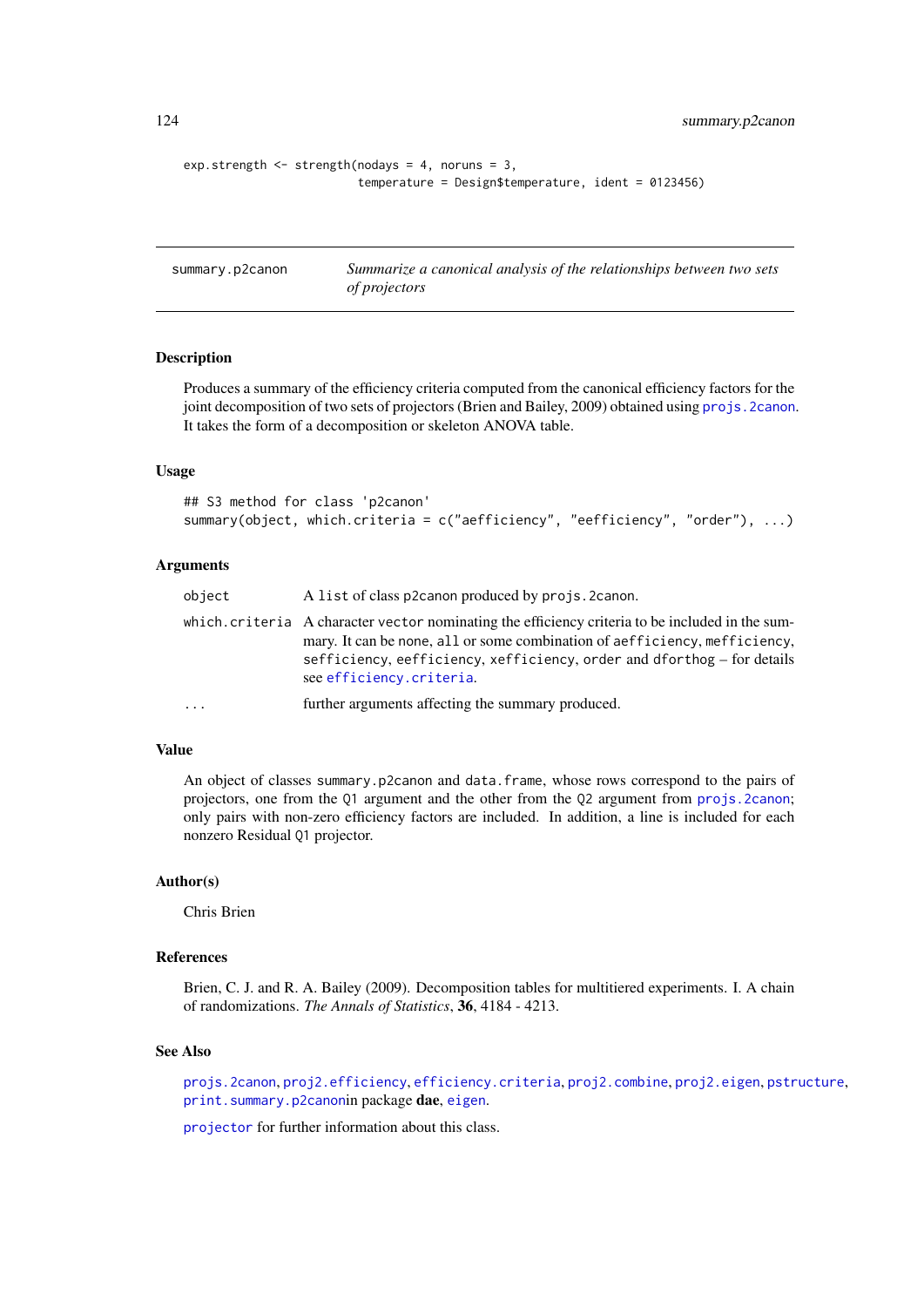#### <span id="page-124-0"></span>summary.pcanon 125

#### Examples

```
## PBIBD(2) from p. 379 of Cochran and Cox (1957) Experimental Designs.
## 2nd edn Wiley, New York
PBIBD2.unit <- list(Block = 6, Unit = 4)
PBIBD2.nest <- list(Unit = "Block")
trt <- factor(c(1,4,2,5, 2,5,3,6, 3,6,1,4, 4,1,5,2, 5,2,6,3, 6,3,4,1))
PBIBD2.lay <- designRandomize(allocated = trt,
                              recipient = PBIBD2.unit,
                              nested.recipients = PBIBD2.nest)
##obtain projectors using pstructure
unit.struct <- pstructure(~ Block/Unit, data = PBIBD2.lay)
trt.struct <- pstructure(~ trt, data = PBIBD2.lay)
##obtain combined decomposition and summarize
unit.trt.p2canon <- projs.2canon(unit.struct$Q, trt.struct$Q)
summary(unit.trt.p2canon)
```
summary.pcanon *Summarizes the anatomy of a design, being the decomposition of the sample space based on its canonical analysis, as produced by designAnatomy*

#### Description

Gives the anatomy of a design in a table; it summarizes the joint decomposition of two or more sets of projectors (Brien and Bailey, 2009) obtained using [designAnatomy](#page-19-0). It includes the efficiency criteria computed from the canonical efficiency factors for the joint decomposition. The labels in the table may be Terms or Sources. The terms are those that would be included in a mixed model for an experiment based on the design. The sources are the orthogonal subspaces, derived from the terms, that make up the decomposition and the degrees of freedom and efficiency factors relate to these subspaces. The table displays how the information for the different sources allowed for in the design are related. For more information about the notation used for sources see the labels argument of [designAnatomy](#page-19-0).

It is possible to supply an object that is a pcanon. object produced in versions prior to 3.0-0 using projs.canon.

#### Usage

```
## S3 method for class 'pcanon'
summary(object, labels.swap = FALSE,
        which.criteria = c("aefficiency", "eefficiency", "order"), ...)
```
#### Arguments

| object      | A pcanon.object.                                                                                                                                                             |
|-------------|------------------------------------------------------------------------------------------------------------------------------------------------------------------------------|
| labels.swap | A logical indicating whether to swap between "sources" and 'terms' in the<br>output. The default is established by the labels argument of designaleatomy<br>and projs.canon. |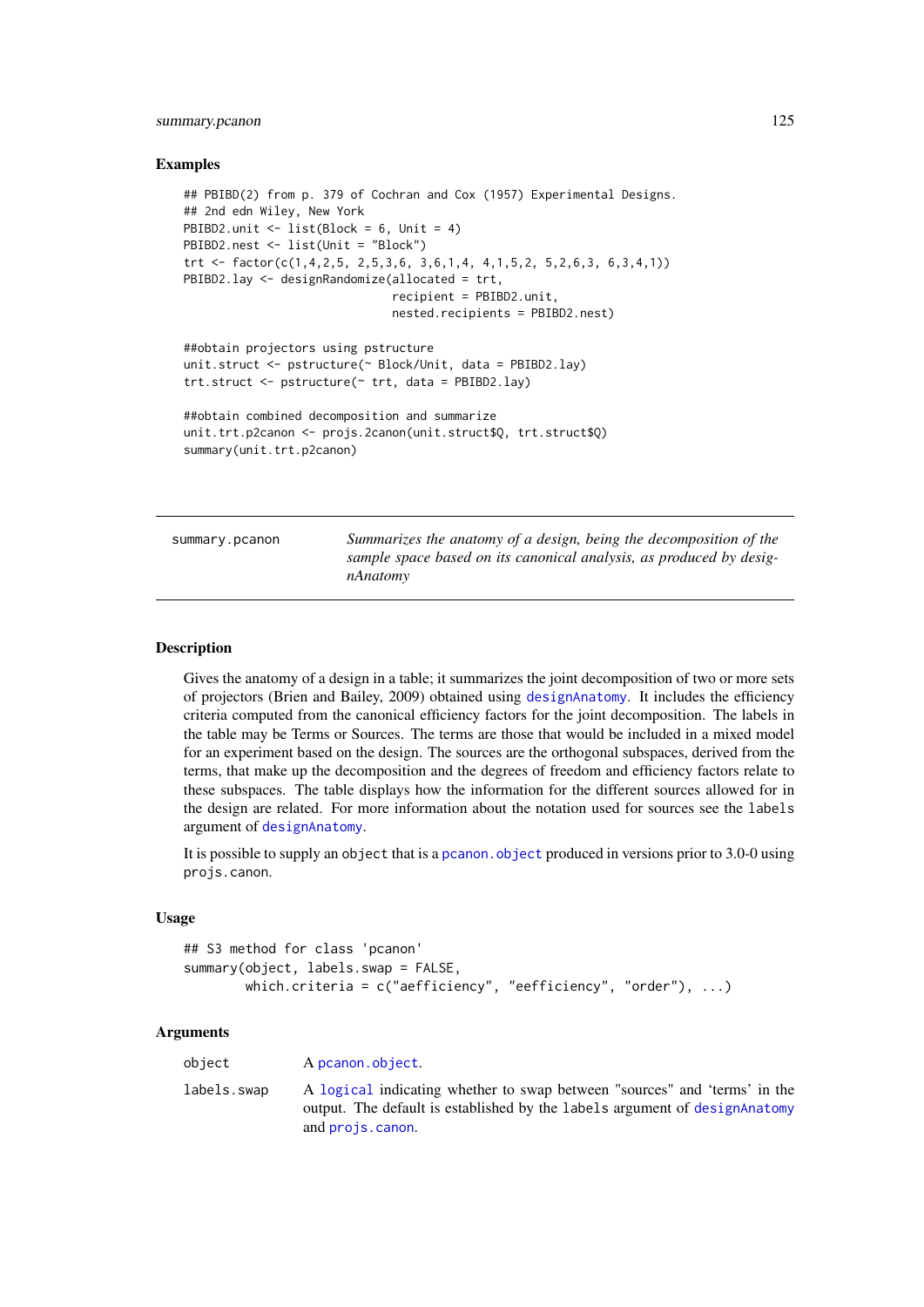<span id="page-125-0"></span>

|                         | which criteria A character vector nominating the efficiency criteria to be included in the<br>summary. It can be none, all or some combination of aefficiency, mefficiency.<br>sefficiency, eefficiency, xefficiency, order and dforthog – for details<br>see efficiency criteria. If there is only one formula, this argument is ig-<br>nored. |
|-------------------------|-------------------------------------------------------------------------------------------------------------------------------------------------------------------------------------------------------------------------------------------------------------------------------------------------------------------------------------------------|
| $\cdot$ $\cdot$ $\cdot$ | further arguments affecting the summary produced.                                                                                                                                                                                                                                                                                               |

# Value

An object of class summary.pcanon that is a [list](#page-0-0) with the two components decomp and aliasing.

The component decomp is a data. frame whose rows correspond to subspaces in the decomposition for a design. It has the following attributes: (i) title that is the title for printing with the decomposition table; (ii) ntiers that is equal to the number of tiers; (iii) orthogonal that is TRUE if the design is orthogonal; (iv) labels that is either "terms" or "sources" depending on the labels that have resulted from the setting of label. swap.

The component aliasing is a data. frame that is also of class aliasing. It contains information about the aliasing between terms that are derived from the same formula and has the attribute title that is the title to be printed with the aliasing table.

However, if the object supplied is a [pcanon.object](#page-94-0) produced with versions prior to 3.0-0 using projs.canon, the value is a data.frame, instead of a list, that has the same attributes as the decomp component of the summary.pcanon object now produced, except that labels is always set to "terms".

#### Author(s)

Chris Brien

#### References

Brien, C. J. and R. A. Bailey (2009). Decomposition tables for multitiered experiments. I. A chain of randomizations. *The Annals of Statistics*, 36, 4184 - 4213.

#### See Also

```
designAnatomy, designAnatomy, , pstructure, efficiency.criteria, proj2.combine,
proj2.efficiency, proj2.eigen, print.summary.pcanonin package dae, eigen.
```
[projector](#page-106-0) for further information about this class.

```
## PBIBD(2) from p. 379 of Cochran and Cox (1957) Experimental Designs.
## 2nd edn Wiley, New York
PBIBD2.unit \le list(Block = 6, Unit = 4)
PBIBD2.nest <- list(Unit = "Block")
trt <- factor(c(1,4,2,5, 2,5,3,6, 3,6,1,4, 4,1,5,2, 5,2,6,3, 6,3,4,1))
PBIBD2.lay <- designRandomize(allocated = trt,
                              recipient = PBIBD2.unit,
                              nested.recipients = PBIBD2.nest)
##obtain combined decomposition and summarize
unit.trt.canon <- designAnatomy(list(unit=~ Block/Unit, trt=~ trt),
                                data = PBIBD2.lay)
```

```
summary(unit.trt.canon, which = c("aeff","eeff","order"))
```

```
summary(unit.trt.canon, which = c("aeff","eeff","order"), labels.swap = TRUE)
```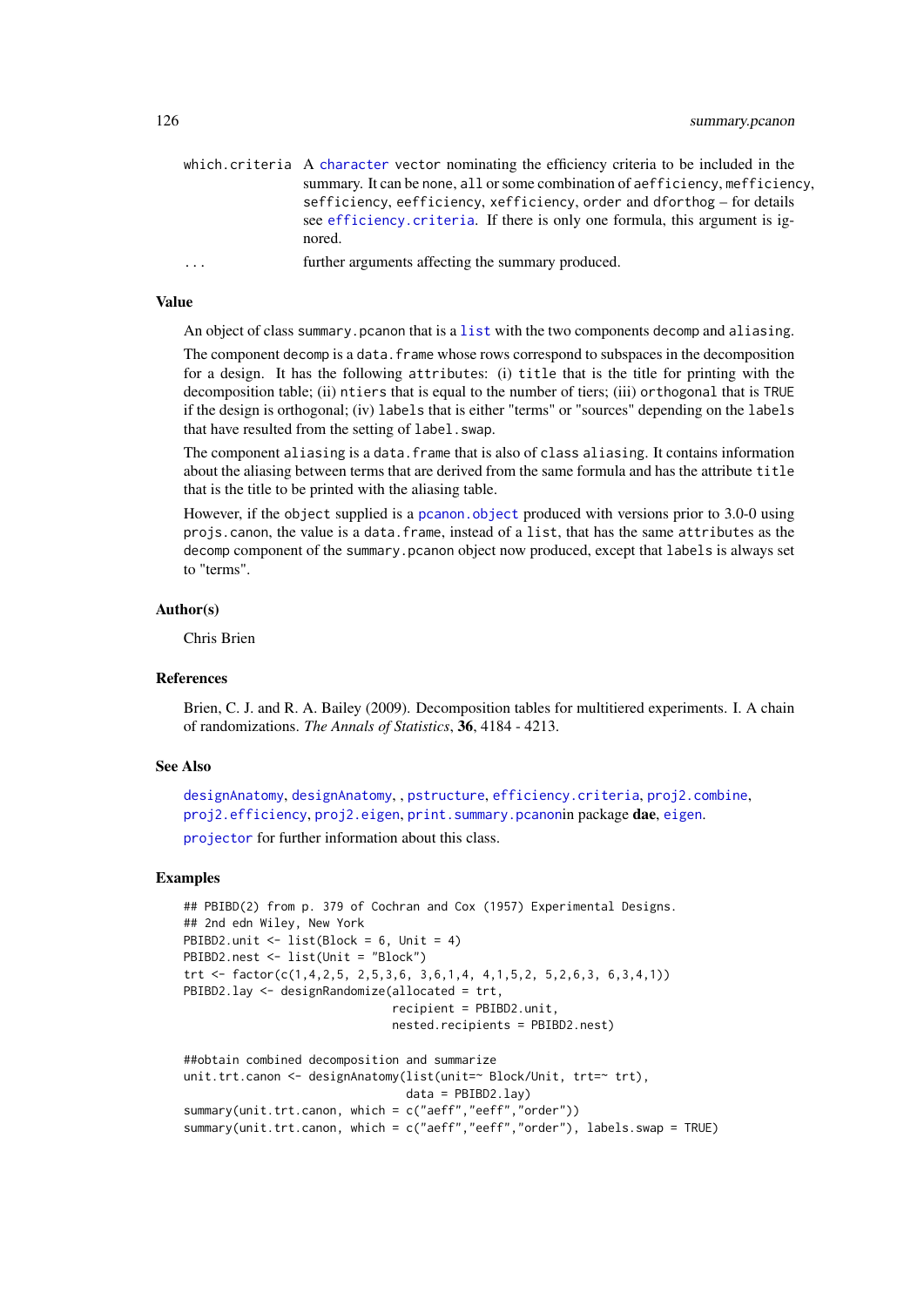<span id="page-126-1"></span><span id="page-126-0"></span>

# Description

Performs Tukey's one-degree-of-freedom-test-for-nonadditivity on a set of residuals from an analysis of variance.

# Usage

tukey.1df(aov.obj, data, error.term="Within")

#### Arguments

| aov.obi    | An aov object or aovlist object created from a call to aov.                                                                                                                                   |
|------------|-----------------------------------------------------------------------------------------------------------------------------------------------------------------------------------------------|
| error.term | The term from the Error function whose residuals are to be tested for nonad-<br>ditivity. Only required when the Error function used in call to aov, so that an<br>aovlist object is created. |
| data       | A data. frame containing the original response variable and factors used in the<br>call to aov.                                                                                               |

# Value

A list containing Tukey.SS, Tukey.F, Tukey.p, Devn.SSq being the SSq for the 1df test, F value for test and the p-value for the test.

#### Note

In computing the test quantities fitted values must be obtained. If error, term is specified, fitted values will be the sum of effects extracted from terms from the Error function, but only down to that specified by error.term.The order of terms is as given in the ANOVA table. If error.term is unspecified, all effects for terms external to any Error terms are extracted and summed.

Extracted effects will only be for terms external to any Error function. If you want effects for terms in the Error function to be included, put them both inside and outside the Error function so they are occur twice.

#### Author(s)

Chris Brien

#### See Also

[fitted.errors](#page-63-0), [resid.errors](#page-116-0) in package dae.

```
## set up data frame for randomized complete block design in Table 4.4 from
## Box, Hunter and Hunter (2005) Statistics for Experimenters. 2nd edn
## New York, Wiley.
RCBDPen.dat <- fac.gen(list(Blend=5, Flask=4))
RCBDPen.dat$Treat <- factor(rep(c("A","B","C","D"), times=5))
RCBDPen.dat$Yield <- c(89,88,97,94,84,77,92,79,81,87,87,
```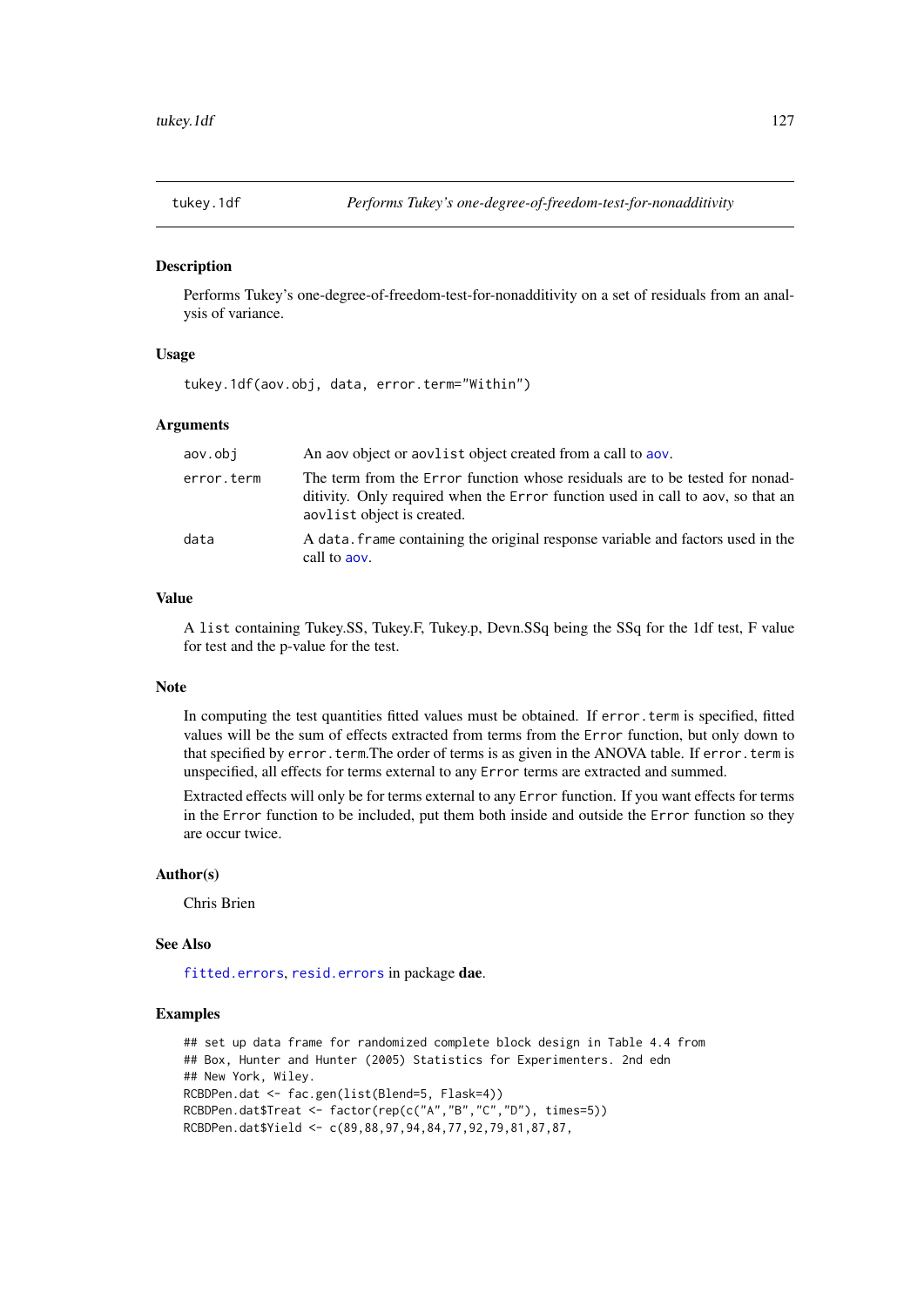```
85,87,92,89,84,79,81,80,88)
```

```
## perform the analysis of variance
RCBDPen.aov <- aov(Yield ~ Blend + Treat + Error(Blend/Flask), RCBDPen.dat)
summary(RCBDPen.aov)
```

```
## Obtain the quantities for Tukey's test
tukey.1df(RCBDPen.aov, RCBDPen.dat, error.term = "Blend:Flask")
```
<span id="page-127-0"></span>yates.effects *Extract Yates effects*

# Description

Extracts Yates effects from an aov object or aovlist object.

# Usage

```
yates.effects(aov.obj, error.term="Within", data=NULL)
```
# Arguments

| aov.obi    | An aov object or aovlist object created from a call to aov.                                                                                      |
|------------|--------------------------------------------------------------------------------------------------------------------------------------------------|
| error.term | The term from the Error function from which the Yates effects are estimated.<br>Only required when Error used in call to aov.                    |
| data       | A data, frame in which the variables specified in the aov, obj will be found. If<br>missing, the variables are searched for in the standard way. |

# Details

Yates effects are specific to  $2<sup>k</sup>$  experiments, where Yates effects are conventionally defined as the difference between the upper and lower levels of a factor. We follow the convention used in Box, Hunter and Hunter (1978) for scaling of higher order interactions: all the Yates effects are on the same scale, and represent the average difference due to the interaction between two different levels. Effects are estimated only from the error term supplied to the error.term argument.

#### Value

A vector of the Yates effects.

# Author(s)

Chris Brien

# See Also

[qqyeffects](#page-114-0) in package dae, [aov](#page-0-0).

<span id="page-127-1"></span>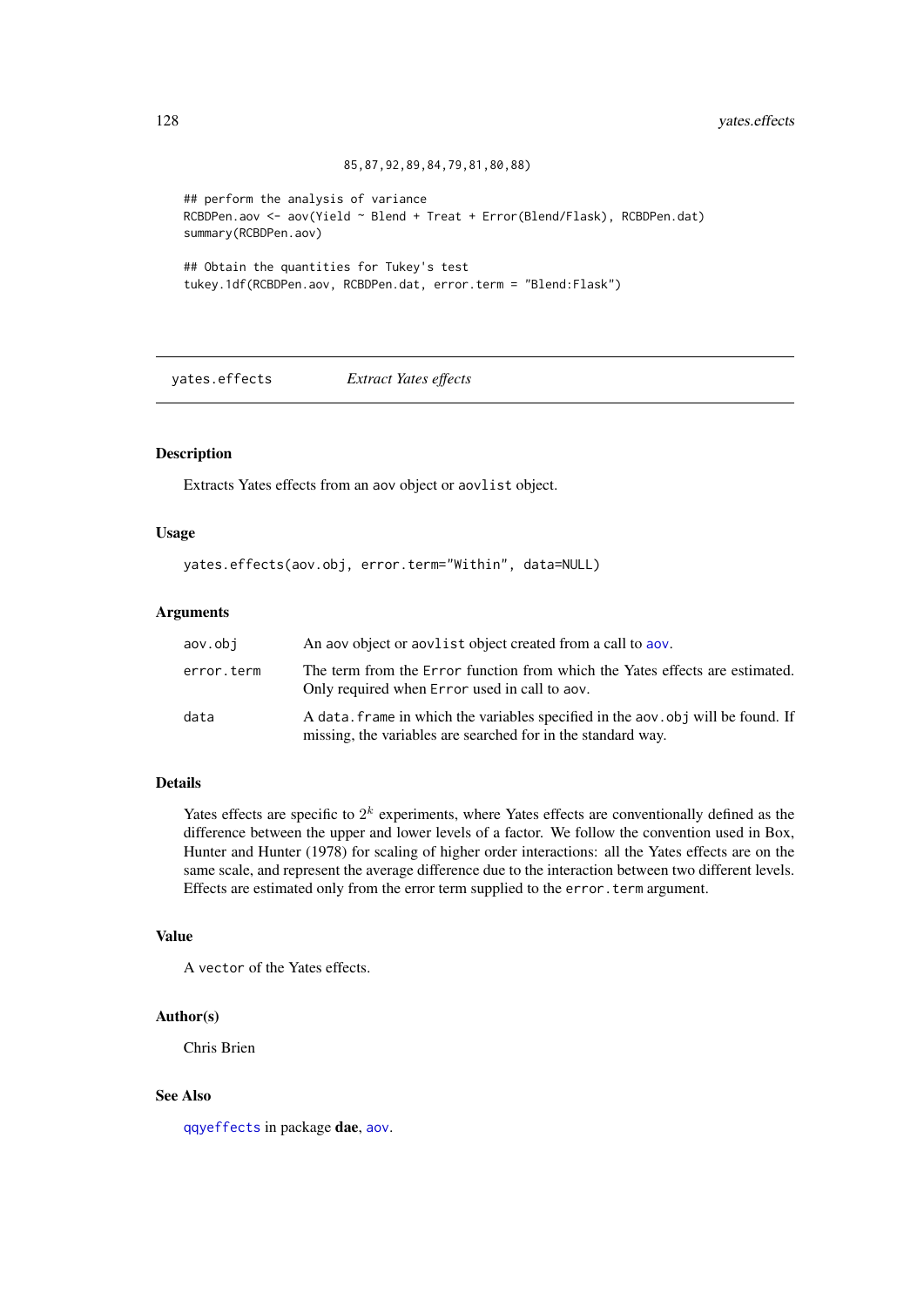#### <span id="page-128-0"></span>Zncsspline 129

#### Examples

```
## analysis of 2^4 factorial experiment from Table 10.6 of Box, Hunter and
## Hunter (1978) Statistics for Experimenters. New York, Wiley.
## use ?Fac4Proc.dat for data set details
data(Fac4Proc.dat)
Fac4Proc.aov <- aov(Conv ~ Catal * Temp * Press * Conc + Error(Runs),
                                                            Fac4Proc.dat)
round(yates.effects(Fac4Proc.aov, error.term="Runs", data=Fac4Proc.dat), 2)
```

| Zncsspline |  |
|------------|--|
|            |  |
|            |  |
|            |  |

Calculates the design matrix for fitting the random component of a *natural cubic smoothing spline*

# Description

Calculates the design matrix, Z, of the random effects for a natural cubic smoothing spline as described by Verbyla et al., (1999). An initial design matrix, ∆∆<sup>−</sup><sup>1</sup>∆, based on the knot points is computed. It can then be post multiplied by the power of the tri-diagonal matrix  $G_s$  that is proportional to the variance matrix of the random spline effects. If the power is set to 0.5 then the random spline effects based on the resulting Z matrix will be independent with variance  $\sigma_s^2$ .

#### Usage

 $Zncsspline(knot.points, Gpower = 0, print = FALSE)$ 

#### Arguments

| knot.points | A numeric giving the values of the knot points to be used in fitting the spline.<br>These must be orderd in increasing order.                                                                                                                                                                                                                                          |
|-------------|------------------------------------------------------------------------------------------------------------------------------------------------------------------------------------------------------------------------------------------------------------------------------------------------------------------------------------------------------------------------|
| Gpower      | A numeric giving the power of the tri-diagonal matrix $G_s$ from which the vari-<br>ance matrix of the random spline effects is caluclated, that the initial design ma-<br>trix is to be the value of the variance component for the random spline effects.<br>The smoothing parameter is then the inverse of the ratio of this component to<br>the residual variance. |
| print       | A logical indicating whether to print the $\Delta$ and $G_s$ matrices.                                                                                                                                                                                                                                                                                                 |
|             |                                                                                                                                                                                                                                                                                                                                                                        |

#### Value

A [matrix](#page-0-0) containing the design matrix.

# Author(s)

Chris Brien

# References

Verbyla, A. P., Cullis, B. R., Kenward, M. G., and Welham, S. J. (1999). The analysis of designed experiments and longitudinal data by using smoothing splines (with discussion). *Journal of the Royal Statistical Society, Series C (Applied Statistics)*, 48, 269-311.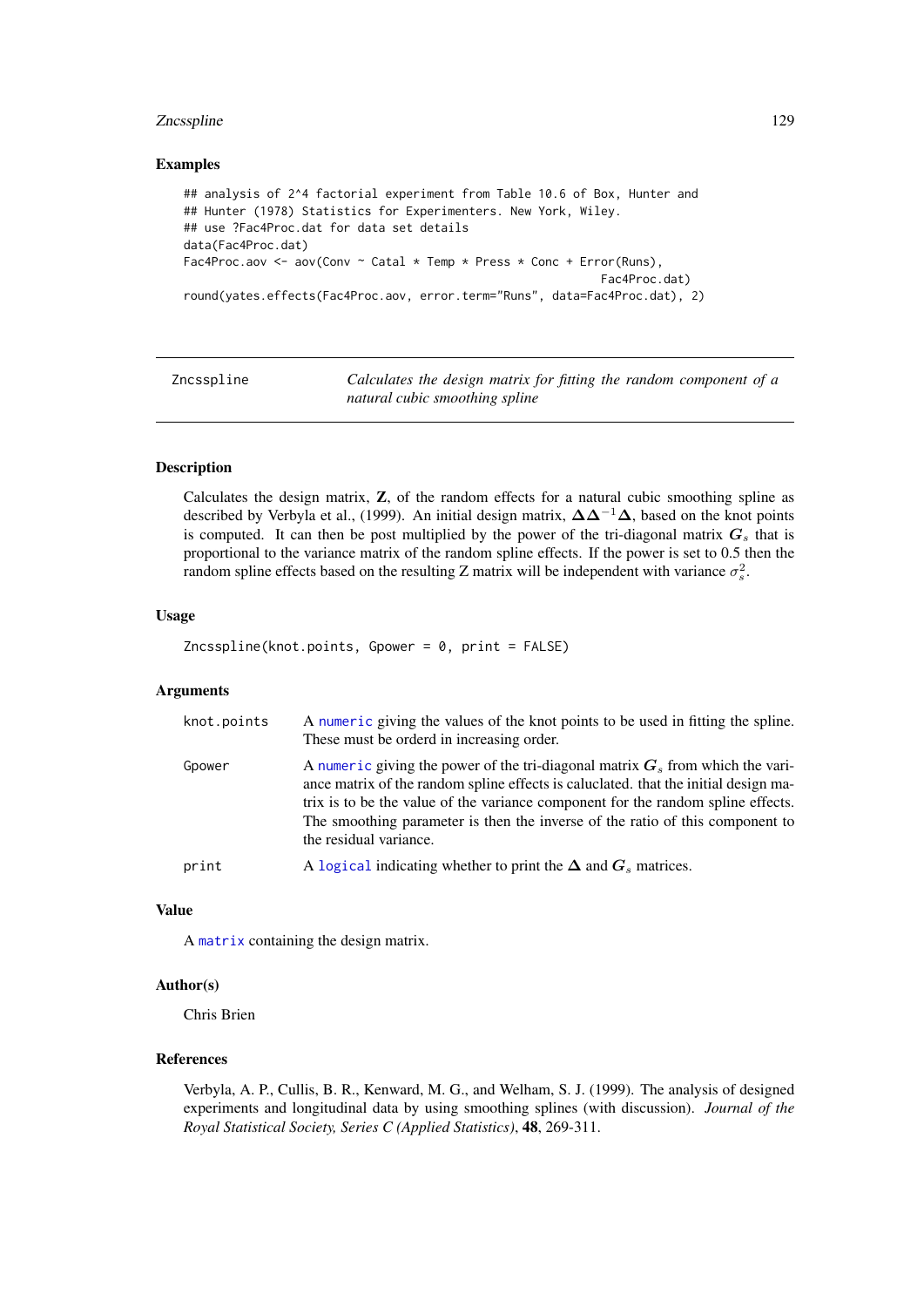<span id="page-129-0"></span>130 Zncsspline

# See Also

[mat.ncssvar](#page-81-0).

# Examples

 $Z \leq Z$ ncsspline(knot.points = 1:10, Gpower = 0.5)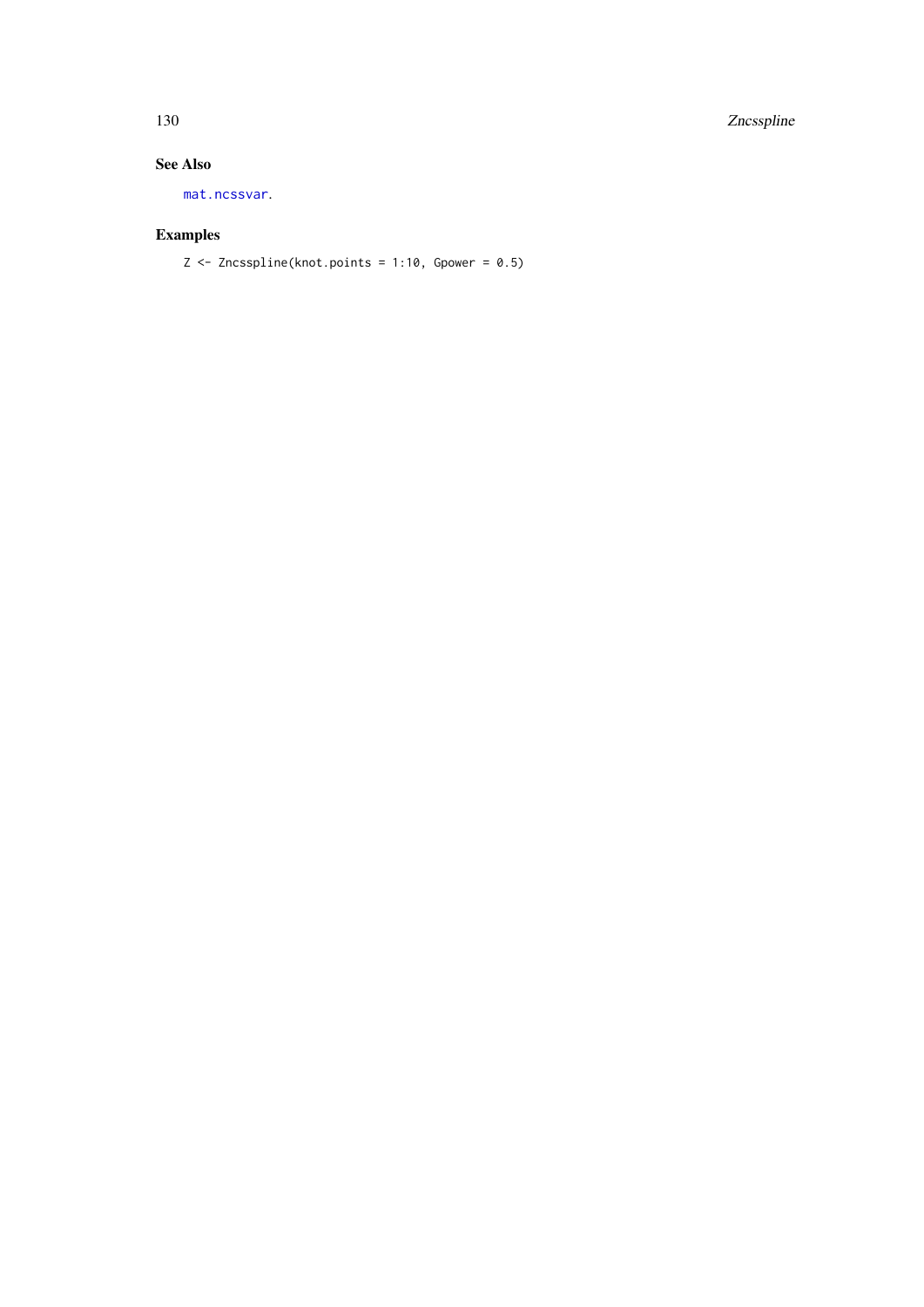# Index

∗ aplot designGGPlot, [25](#page-24-0) designPlotlabels, [32](#page-31-0) interaction.ABC.plot, [66](#page-65-0) ∗ array as.data.frame.pstructure, [9](#page-8-0) correct.degfree, [14](#page-13-0) decomp.relate, [16](#page-15-0) degfree, [17](#page-16-0) designAnatomy, [20](#page-19-1) designLatinSqrSys, [28](#page-27-0) designTwophaseAnatomies, [36](#page-35-0) efficiencies, [40](#page-39-1) efficiency.criteria, [41](#page-40-1) elements, [42](#page-41-0) fac.ar1mat, [44](#page-43-1) fac.meanop, [51](#page-50-0) fac.sumop, [58](#page-57-0) fac.vcmat, [61](#page-60-1) is.projector, [68](#page-67-0) marginality, [70](#page-69-0) mat.ar1, [71](#page-70-0) mat.ar2, [72](#page-71-0) mat.ar3, [73](#page-72-0) mat.arma, [74](#page-73-0) mat.banded, [75](#page-74-0) mat.dirprod, [76](#page-75-0) mat.dirsum, [77](#page-76-0) mat.exp, [77](#page-76-0) mat.gau, [78](#page-77-0) mat.I, [79](#page-78-0) mat.J, [79](#page-78-0) mat.ma1, [80](#page-79-0) mat.ma2, [81](#page-80-0) mat.ncssvar, [82](#page-81-1) mat.random, [83](#page-82-0) mat.sar, [84](#page-83-0) mat.sar2, [85](#page-84-0) mat.Vpred, [86](#page-85-0) mat.Vpredicts, [88](#page-87-0) p2canon.object, [94](#page-93-1) pcanon.object, [95](#page-94-1) print.aliasing, [97](#page-96-0)

print.projector, [98](#page-97-0) print.pstructure, [99](#page-98-0) proj2.combine, [102](#page-101-1) proj2.efficiency, [103](#page-102-1) proj2.eigen, [104](#page-103-1) projector, [106](#page-105-1) projector-class, [107](#page-106-1) projs.2canon, [108](#page-107-1) projs.combine.p2canon, [110](#page-109-1) pstructure.formula, [111](#page-110-2) pstructure.object, [114](#page-113-1) show-methods, [122](#page-121-0) summary.p2canon, [124](#page-123-1) summary.pcanon, [125](#page-124-0) Zncsspline, [129](#page-128-0) ∗ asreml daeTips, [15](#page-14-1) ∗ classes projector-class, [107](#page-106-1) ∗ datagen designRandomize, [33](#page-32-0) fac.gen, [48](#page-47-1) fac.genfactors, [49](#page-48-0) rep.data.frame, [116](#page-115-0) rmvnorm, [119](#page-118-0) strength, [123](#page-122-0) ∗ datasets ABC.Interact.dat, [8](#page-7-0) BIBDWheat.dat, [11](#page-10-0) Cabinet1.des, [13](#page-12-0) Casuarina.dat, [13](#page-12-0) Exp249.munit.des, [43](#page-42-0) Fac4Proc.dat, [62](#page-61-0) LatticeSquare\_t49.des, [69](#page-68-0) McIntyreTMV.dat, [91](#page-90-0) Oats.dat, [94](#page-93-1) Sensory3Phase.dat, [120](#page-119-0) SPLGrass.dat, [122](#page-121-0) ∗ design blockboundaryPlot, [11](#page-10-0) decomp.relate, [16](#page-15-0) designAmeasures, [18](#page-17-0) designAnatomy, [20](#page-19-1)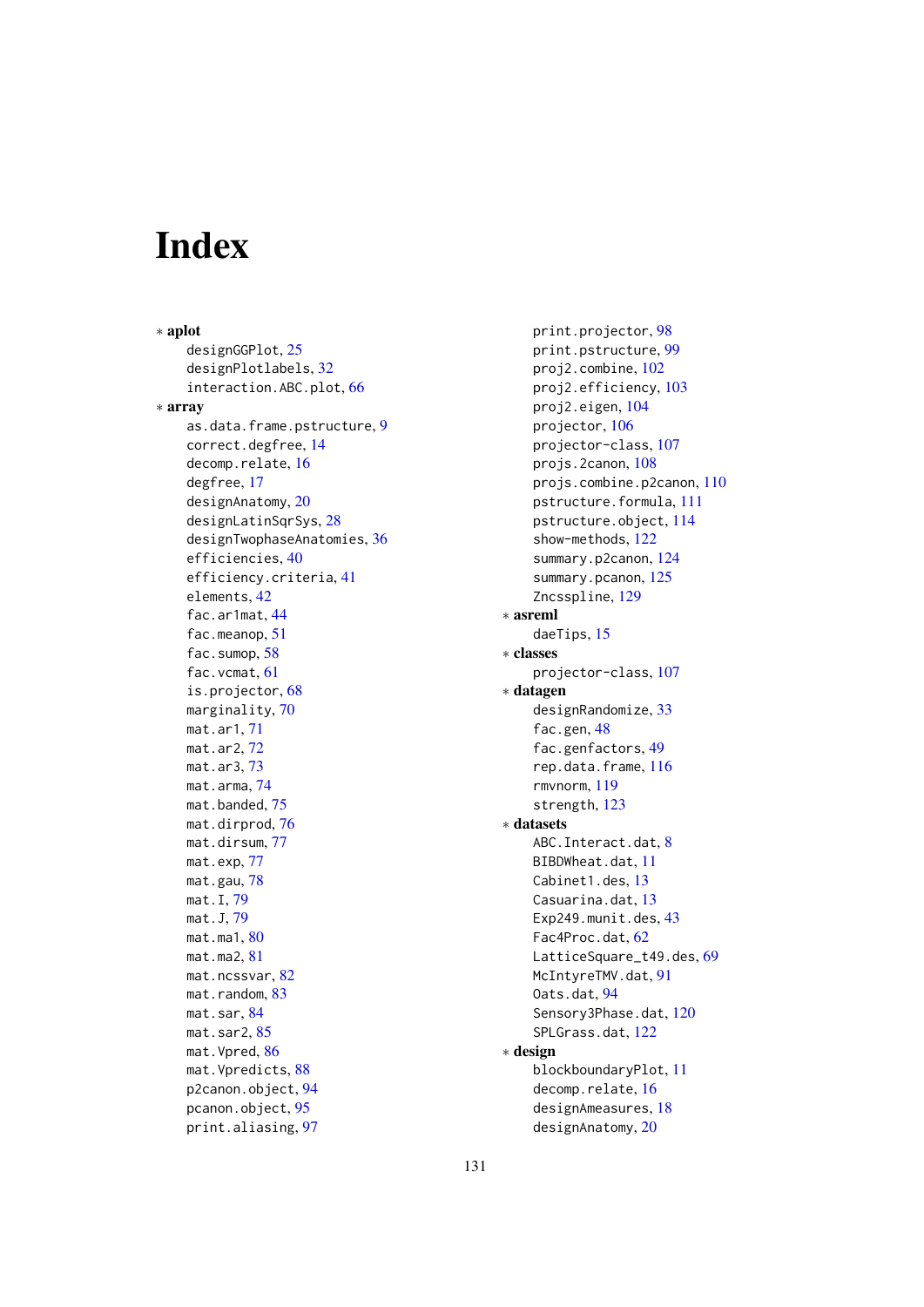designBlocksGGPlot, [23](#page-22-0) designGGPlot, [25](#page-24-0) designLatinSqrSys, [28](#page-27-0) designPlot, [29](#page-28-0) designPlotlabels, [32](#page-31-0) designRandomize, [33](#page-32-0) designTwophaseAnatomies, [36](#page-35-0) detect.diff, [39](#page-38-0) efficiencies, [40](#page-39-1) efficiency.criteria, [41](#page-40-1) fac.gen, [48](#page-47-1) fac.genfactors, [49](#page-48-0) fac.match, [50](#page-49-0) interaction.ABC.plot, [66](#page-65-0) marginality, [70](#page-69-0) mat.ncssvar, [82](#page-81-1) mat.random, [83](#page-82-0) mat.Vpred, [86](#page-85-0) mat.Vpredicts, [88](#page-87-0) no.reps, [93](#page-92-0) p2canon.object, [94](#page-93-1) pcanon.object, [95](#page-94-1) power.exp, [96](#page-95-0) print.summary.p2canon, [100](#page-99-1) print.summary.pcanon, [101](#page-100-1) proj2.combine, [102](#page-101-1) proj2.efficiency, [103](#page-102-1) proj2.eigen, [104](#page-103-1) projs.2canon, [108](#page-107-1) projs.combine.p2canon, [110](#page-109-1) pstructure.formula, [111](#page-110-2) pstructure.object, [114](#page-113-1) qqyeffects, [115](#page-114-1) strength, [123](#page-122-0) summary.p2canon, [124](#page-123-1) summary.pcanon, [125](#page-124-0) yates.effects, [128](#page-127-1) Zncsspline, [129](#page-128-0) ∗ factor as.numfac, [10](#page-9-0) designRandomize, [33](#page-32-0) fac.combine, [45](#page-44-0) fac.divide, [46](#page-45-0) fac.gen, [48](#page-47-1) fac.genfactors, [49](#page-48-0) fac.match, [50](#page-49-0) fac.multinested, [52](#page-51-0) fac.nested, [54](#page-53-0) fac.recast, [55](#page-54-0) fac.recode, [56](#page-55-0) fac.split, [57](#page-56-0) fac.uncombine, [59](#page-58-0)

fac.uselogical, [60](#page-59-0) mpone, [92](#page-91-0) ∗ hplot designGGPlot, [25](#page-24-0) designPlotlabels, [32](#page-31-0) interaction.ABC.plot, [66](#page-65-0) qqyeffects, [115](#page-114-1) ∗ htest fitted.aovlist, [63](#page-62-0) fitted.errors, [64](#page-63-1) qqyeffects, [115](#page-114-1) resid.errors, [117](#page-116-1) residuals.aovlist, [118](#page-117-2) tukey.1df, [127](#page-126-1) yates.effects, [128](#page-127-1) ∗ iplot qqyeffects, [115](#page-114-1) ∗ manip as.numfac, [10](#page-9-0) elements, [42](#page-41-0) extab, [43](#page-42-0) fac.combine, [45](#page-44-0) fac.divide, [46](#page-45-0) fac.multinested, [52](#page-51-0) fac.nested, [54](#page-53-0) fac.recast, [55](#page-54-0) fac.recode, [56](#page-55-0) fac.split, [57](#page-56-0) fac.uncombine, [59](#page-58-0) fac.uselogical, [60](#page-59-0) get.daeTolerance, [65](#page-64-1) harmonic.mean, [65](#page-64-1) is.allzero, [68](#page-67-0) mpone, [92](#page-91-0) set.daeTolerance, [121](#page-120-0) ∗ methods fitted.aovlist, [63](#page-62-0) residuals.aovlist, [118](#page-117-2) show-methods, [122](#page-121-0) ∗ models fitted.aovlist, [63](#page-62-0) fitted.errors, [64](#page-63-1) resid.errors, [117](#page-116-1) residuals.aovlist, [118](#page-117-2) tukey.1df, [127](#page-126-1) ∗ package dae-package, [4](#page-3-0) ∗ plot blockboundaryPlot, [11](#page-10-0) designBlocksGGPlot, [23](#page-22-0) designPlot, [29](#page-28-0) ∗ projector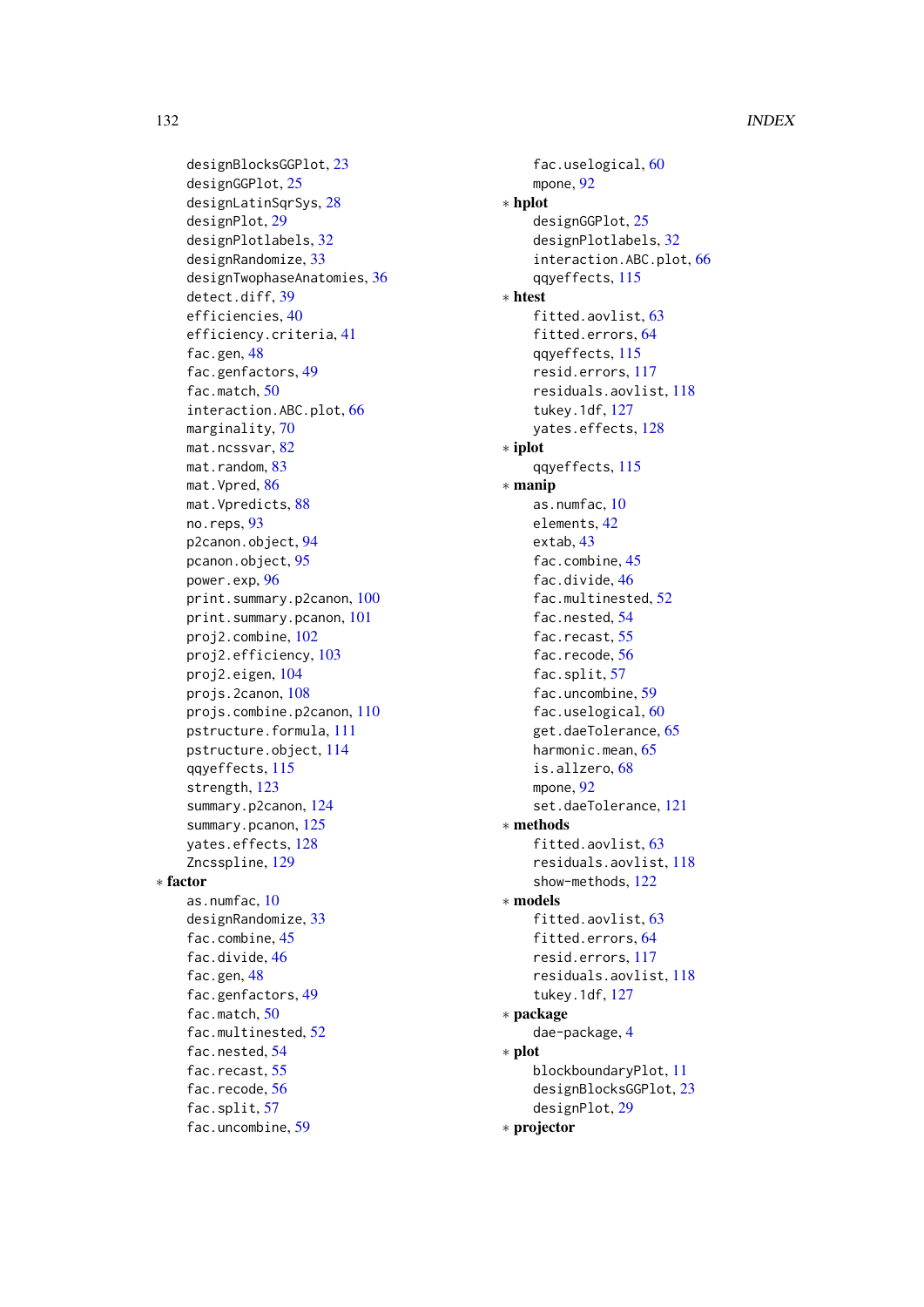#### INDEX 133

as.data.frame.pstructure, [9](#page-8-0) correct.degfree, [14](#page-13-0) decomp.relate, [16](#page-15-0) degfree, [17](#page-16-0) designAnatomy, [20](#page-19-1) designTwophaseAnatomies, [36](#page-35-0) efficiencies, [40](#page-39-1) efficiency.criteria, [41](#page-40-1) fac.meanop, [51](#page-50-0) fac.sumop, [58](#page-57-0) get.daeTolerance, [65](#page-64-1) is.projector, [68](#page-67-0) marginality, [70](#page-69-0) p2canon.object, [94](#page-93-1) pcanon.object, [95](#page-94-1) print.aliasing, [97](#page-96-0) print.projector, [98](#page-97-0) print.pstructure, [99](#page-98-0) print.summary.p2canon, [100](#page-99-1) print.summary.pcanon, [101](#page-100-1) proj2.combine, [102](#page-101-1) proj2.efficiency, [103](#page-102-1) proj2.eigen, [104](#page-103-1) projector, [106](#page-105-1) projector-class, [107](#page-106-1) projs.2canon, [108](#page-107-1) projs.combine.p2canon, [110](#page-109-1) pstructure.formula, [111](#page-110-2) pstructure.object, [114](#page-113-1) set.daeTolerance, [121](#page-120-0) show-methods, [122](#page-121-0) summary.p2canon, [124](#page-123-1) summary.pcanon, [125](#page-124-0) ABC.Interact.dat, *[4](#page-3-0)*, [8](#page-7-0) Ameasures *(*dae-deprecated*)*, [15](#page-14-1)

aov, *[63,](#page-62-0) [64](#page-63-1)*, *[115](#page-114-1)*, *[117,](#page-116-1) [118](#page-117-2)*, *[127,](#page-126-1) [128](#page-127-1)* array, *[107](#page-106-1)* as.data.frame, *[9](#page-8-0)* as.data.frame.pstructure, *[7](#page-6-0)*, [9](#page-8-0) as.logical, *[61](#page-60-1)* as.numeric, *[10](#page-9-0)* as.numfac, *[4](#page-3-0)*, [10,](#page-9-0) *[56,](#page-55-0) [57](#page-56-0)*, *[61](#page-60-1)*

BIBDWheat.dat, *[4](#page-3-0)*, [11](#page-10-0) blockboundary.plot *(*dae-deprecated*)*, [15](#page-14-1) blockboundaryPlot, *[5](#page-4-0)*, [11,](#page-10-0) *[31](#page-30-0)*

Cabinet1.des, [13](#page-12-0) Casuarina.dat, *[4](#page-3-0)*, [13](#page-12-0) character, *[9](#page-8-0)*, *[12](#page-11-0)*, *[20,](#page-19-1) [21](#page-20-0)*, *[24](#page-23-0)*, *[27](#page-26-0)*, *[29–](#page-28-0)[31](#page-30-0)*, *[33,](#page-32-0) [34](#page-33-0)*, *[36,](#page-35-0) [37](#page-36-0)*, *[58](#page-57-0)*, *[60](#page-59-0)*, *[85](#page-84-0)*, *[89](#page-88-0)*, *[96](#page-95-0)*, *[111](#page-110-2)*, *[114](#page-113-1)*, *[126](#page-125-0)*

chol, *[119](#page-118-0)* coerce,projector,matrix-method *(*projector-class*)*, [107](#page-106-1) coerce<-,projector,matrix-method *(*projector-class*)*, [107](#page-106-1) correct.degfree, *[7](#page-6-0)*, [14,](#page-13-0) *[17](#page-16-0)*, *[52](#page-51-0)*, *[69](#page-68-0)*, *[106](#page-105-1)[–108](#page-107-1)* dae *(*dae-package*)*, [4](#page-3-0) dae-deprecated, [15](#page-14-1) dae-package, [4](#page-3-0) daeTips, [15](#page-14-1) data.frame, *[9](#page-8-0)*, *[20](#page-19-1)*, *[26](#page-25-0)*, *[32](#page-31-0)[–34](#page-33-0)*, *[36](#page-35-0)*, *[47](#page-46-0)[–49](#page-48-0)*, *[53](#page-52-0)*, *[58](#page-57-0)*, *[60](#page-59-0)*, *[66](#page-65-0)*, *[83](#page-82-0)*, *[89](#page-88-0)*, *[96,](#page-95-0) [97](#page-96-0)*, *[114](#page-113-1)*, *[116](#page-115-0)* decomp.relate, *[7](#page-6-0)*, [16,](#page-15-0) *[103](#page-102-1)* degfree, *[7](#page-6-0)*, *[14](#page-13-0)*, [17,](#page-16-0) *[52](#page-51-0)*, *[106](#page-105-1)[–108](#page-107-1)* degfree<- *(*degfree*)*, [17](#page-16-0) design.plot *(*dae-deprecated*)*, [15](#page-14-1) designAmeasures, *[5](#page-4-0)*, [18,](#page-17-0) *[87](#page-86-0)*, *[90](#page-89-0)* designAnatomy, *[5](#page-4-0)*, *[7](#page-6-0)*, *[19](#page-18-0)*, [20,](#page-19-1) *[29](#page-28-0)*, *[31](#page-30-0)*, *[35](#page-34-0)[–38](#page-37-0)*, *[40](#page-39-1)*, *[70](#page-69-0)*, *[95,](#page-94-1) [96](#page-95-0)*, *[125,](#page-124-0) [126](#page-125-0)* designBlocksGGPlot, *[5](#page-4-0)*, [23](#page-22-0) designGGPlot, *[5](#page-4-0)*, *[23,](#page-22-0) [24](#page-23-0)*, [25](#page-24-0) designLatinSqrSys, *[5](#page-4-0)*, *[22](#page-21-0)*, [28,](#page-27-0) *[31](#page-30-0)*, *[35](#page-34-0)* designPlot, *[5](#page-4-0)*, *[11,](#page-10-0) [12](#page-11-0)*, *[22](#page-21-0)*, *[27](#page-26-0)*, *[29](#page-28-0)*, [29,](#page-28-0) *[33](#page-32-0)*, *[35](#page-34-0)* designPlotlabels, *[5](#page-4-0)*, *[31](#page-30-0)*, [32](#page-31-0) designRandomize, *[5](#page-4-0)*, *[22](#page-21-0)*, *[29](#page-28-0)*, *[31](#page-30-0)*, [33](#page-32-0) designTwophaseAnatomies, *[5](#page-4-0)*, [36](#page-35-0) detect.diff, *[5](#page-4-0)*, [39,](#page-38-0) *[93](#page-92-0)*, *[97](#page-96-0)*

efficiencies, [40](#page-39-1) efficiencies.p2canon, *[7](#page-6-0)*, *[109](#page-108-0)* efficiencies.pcanon, *[7](#page-6-0)*, *[22](#page-21-0)*, *[38](#page-37-0)* efficiency.criteria, *[8](#page-7-0)*, *[21,](#page-20-0) [22](#page-21-0)*, *[37,](#page-36-0) [38](#page-37-0)*, [41,](#page-40-1) *[95](#page-94-1)*, *[97](#page-96-0)*, *[104](#page-103-1)*, *[109](#page-108-0)*, *[112](#page-111-0)*, *[114](#page-113-1)*, *[124](#page-123-1)*, *[126](#page-125-0)* eigen, *[16](#page-15-0)*, *[22](#page-21-0)*, *[38](#page-37-0)*, *[40](#page-39-1)*, *[42](#page-41-0)*, *[70](#page-69-0)*, *[104,](#page-103-1) [105](#page-104-0)*, *[109](#page-108-0)*, *[113](#page-112-0)*, *[124](#page-123-1)*, *[126](#page-125-0)* elements, *[6](#page-5-0)*, [42](#page-41-0) Exp249.munit.des, *[4](#page-3-0)*, [43](#page-42-0) extab, *[8](#page-7-0)*, [43](#page-42-0) fac.ar1mat, *[6](#page-5-0)*, [44,](#page-43-1) *[62](#page-61-0)*, *[119](#page-118-0)* fac.combine, *[4](#page-3-0)*, *[27](#page-26-0)*, *[33](#page-32-0)*, [45,](#page-44-0) *[47](#page-46-0)*, *[49](#page-48-0)*, *[51,](#page-50-0) [52](#page-51-0)*, *[58](#page-57-0)[–60](#page-59-0)*, *[66,](#page-65-0) [67](#page-66-0)* fac.divide, *[4](#page-3-0)*, *[46](#page-45-0)*, [46,](#page-45-0) *[58](#page-57-0)*, *[60](#page-59-0)* fac.gen, *[4](#page-3-0)*, *[33](#page-32-0)[–35](#page-34-0)*, [48,](#page-47-1) *[49,](#page-48-0) [50](#page-49-0)*, *[53](#page-52-0)*, *[55](#page-54-0)*, *[116](#page-115-0)* fac.genfactors, *[49](#page-48-0)*, [49](#page-48-0) fac.match, *[4](#page-3-0)*, [50](#page-49-0) fac.meanop, *[8](#page-7-0)*, *[45](#page-44-0)*, [51,](#page-50-0) *[59](#page-58-0)*, *[62](#page-61-0)*, *[91](#page-90-0)*

fac.multinested, *[5](#page-4-0)*, [52,](#page-51-0) *[55](#page-54-0)* fac.nested, *[5](#page-4-0)*, *[53](#page-52-0)*, [54](#page-53-0) fac.recast, *[5](#page-4-0)*, [55,](#page-54-0) *[57](#page-56-0)* fac.recode, *[5](#page-4-0)*, *[10](#page-9-0)*, [56,](#page-55-0) *[61](#page-60-1)* fac.split, *[5](#page-4-0)*, *[46,](#page-45-0) [47](#page-46-0)*, [57,](#page-56-0) *[60](#page-59-0)*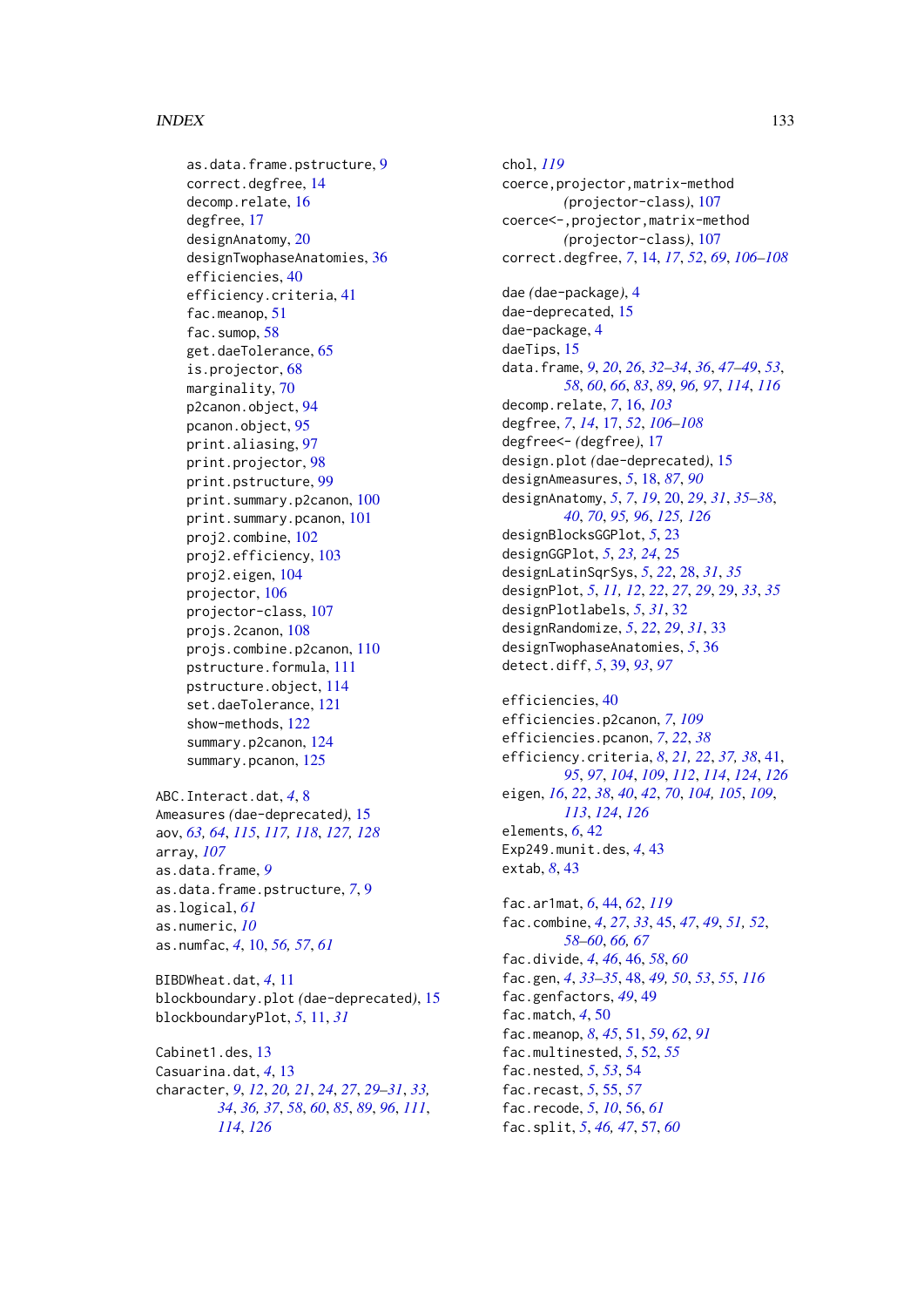#### 134 INDEX

fac.sumop, *[6](#page-5-0)*, *[45](#page-44-0)*, *[52](#page-51-0)*, [58,](#page-57-0) *[62](#page-61-0)* fac.uncombine, *[5](#page-4-0)*, *[46,](#page-45-0) [47](#page-46-0)*, *[58](#page-57-0)*, [59](#page-58-0) fac.uselogical, *[5](#page-4-0)*, *[56,](#page-55-0) [57](#page-56-0)*, [60](#page-59-0) fac.vcmat, *[6](#page-5-0)*, *[45](#page-44-0)*, [61,](#page-60-1) *[119](#page-118-0)* Fac4Proc.dat, *[4](#page-3-0)*, [62](#page-61-0) factor, *[10](#page-9-0)*, *[26](#page-25-0)*, *[33,](#page-32-0) [34](#page-33-0)*, *[44–](#page-43-1)[49](#page-48-0)*, *[51–](#page-50-0)[62](#page-61-0)*, *[66](#page-65-0)*, *[92](#page-91-0)*, *[123](#page-122-0)* fitted, *[63,](#page-62-0) [64](#page-63-1)* fitted *(*fitted.aovlist*)*, [63](#page-62-0) fitted.aovlist, *[6](#page-5-0)*, [63,](#page-62-0) *[64](#page-63-1)* fitted.errors, *[6](#page-5-0)*, *[63](#page-62-0)*, [64,](#page-63-1) *[117,](#page-116-1) [118](#page-117-2)*, *[127](#page-126-1)* formula, *[20](#page-19-1)*, *[36](#page-35-0)*, *[83](#page-82-0)*, *[86](#page-85-0)*, *[88,](#page-87-0) [89](#page-88-0)*, *[96](#page-95-0)*, *[111](#page-110-2)*, *[114](#page-113-1)* geom\_text, *[27](#page-26-0)*, *[32](#page-31-0)* get.daeTolerance, *[8](#page-7-0)*, [65,](#page-64-1) *[121](#page-120-0)* ggplot, *[27](#page-26-0)*, *[32](#page-31-0)*, *[67](#page-66-0)* harmonic.mean, *[8](#page-7-0)*, [65](#page-64-1) integer, *[29,](#page-28-0) [30](#page-29-0)* interaction.ABC.plot, *[6](#page-5-0)*, [66](#page-65-0) interaction.plot, *[67](#page-66-0)* is.allzero, *[8](#page-7-0)*, [68](#page-67-0) is.projector, *[7](#page-6-0)*, [68,](#page-67-0) *[107](#page-106-1)* labellers, *[27](#page-26-0)* LatticeSquare\_t49.des, *[4](#page-3-0)*, [69](#page-68-0) levels, *[55](#page-54-0)* list, *[16](#page-15-0)*, *[18](#page-17-0)*, *[20,](#page-19-1) [21](#page-20-0)*, *[27](#page-26-0)*, *[32–](#page-31-0)[34](#page-33-0)*, *[36,](#page-35-0) [37](#page-36-0)*, *[46–](#page-45-0)[49](#page-48-0)*, *[58](#page-57-0)*, *[60](#page-59-0)*, *[67](#page-66-0)*, *[83](#page-82-0)*, *[89](#page-88-0)*, *[96](#page-95-0)*, *[126](#page-125-0)* logical, *[9](#page-8-0)*, *[12](#page-11-0)*, *[20,](#page-19-1) [21](#page-20-0)*, *[23,](#page-22-0) [24](#page-23-0)*, *[27](#page-26-0)*, *[30–](#page-29-0)[32](#page-31-0)*, *[36](#page-35-0)*, *[60,](#page-59-0) [61](#page-60-1)*, *[82,](#page-81-1) [83](#page-82-0)*, *[89](#page-88-0)*, *[101](#page-100-1)*, *[111,](#page-110-2) [112](#page-111-0)*, *[125](#page-124-0)*, *[129](#page-128-0)* marginality, [70](#page-69-0) marginality.pstructure, *[5](#page-4-0)* mat.ar1, *[6](#page-5-0)*, [71,](#page-70-0) *[72](#page-71-0)[–75](#page-74-0)*, *[78–](#page-77-0)[81](#page-80-0)*, *[85,](#page-84-0) [86](#page-85-0)* mat.ar2, *[6](#page-5-0)*, *[71](#page-70-0)*, [72,](#page-71-0) *[73](#page-72-0)*, *[75](#page-74-0)*, *[78](#page-77-0)*, *[80](#page-79-0)*, *[85,](#page-84-0) [86](#page-85-0)* mat.ar3, *[6](#page-5-0)*, *[71,](#page-70-0) [72](#page-71-0)*, [73,](#page-72-0) *[74,](#page-73-0) [75](#page-74-0)*, *[78](#page-77-0)*, *[80,](#page-79-0) [81](#page-80-0)*, *[85,](#page-84-0) [86](#page-85-0)* mat.arma, *[6](#page-5-0)*, *[71](#page-70-0)[–73](#page-72-0)*, [74,](#page-73-0) *[75](#page-74-0)*, *[78](#page-77-0)*, *[80,](#page-79-0) [81](#page-80-0)*, *[85,](#page-84-0) [86](#page-85-0)* mat.banded, *[6](#page-5-0)*, *[71](#page-70-0)[–74](#page-73-0)*, [75,](#page-74-0) *[78](#page-77-0)*, *[80,](#page-79-0) [81](#page-80-0)*, *[85,](#page-84-0) [86](#page-85-0)* mat.dirprod, *[6](#page-5-0)*, *[76](#page-75-0)*, [76,](#page-75-0) *[77](#page-76-0)* mat.dirsum, *[6](#page-5-0)*, [77](#page-76-0) mat.exp, *[6](#page-5-0)*, *[71](#page-70-0)[–75](#page-74-0)*, [77,](#page-76-0) *[78](#page-77-0)*, *[80,](#page-79-0) [81](#page-80-0)*, *[85,](#page-84-0) [86](#page-85-0)* mat.gau, *[6](#page-5-0)*, *[71](#page-70-0)[–75](#page-74-0)*, *[78](#page-77-0)*, [78,](#page-77-0) *[80,](#page-79-0) [81](#page-80-0)*, *[85,](#page-84-0) [86](#page-85-0)* mat.I, *[6](#page-5-0)*, *[71](#page-70-0)[–75](#page-74-0)*, *[78](#page-77-0)*, [79,](#page-78-0) *[80,](#page-79-0) [81](#page-80-0)*, *[85,](#page-84-0) [86](#page-85-0)* mat.J, *[6](#page-5-0)*, *[71](#page-70-0)[–75](#page-74-0)*, *[78,](#page-77-0) [79](#page-78-0)*, [79,](#page-78-0) *[80,](#page-79-0) [81](#page-80-0)*, *[85,](#page-84-0) [86](#page-85-0)* mat.ma1, *[6](#page-5-0)*, *[71](#page-70-0)[–75](#page-74-0)*, *[78](#page-77-0)*, [80,](#page-79-0) *[81](#page-80-0)*, *[85,](#page-84-0) [86](#page-85-0)* mat.ma2, *[6](#page-5-0)*, *[71](#page-70-0)[–75](#page-74-0)*, *[78](#page-77-0)*, *[80](#page-79-0)*, [81,](#page-80-0) *[85,](#page-84-0) [86](#page-85-0)* mat.ncssvar, *[6](#page-5-0)*, [82,](#page-81-1) *[130](#page-129-0)* mat.random, *[6](#page-5-0)*, [83,](#page-82-0) *[90](#page-89-0)*

mat.sar, *[6](#page-5-0)*, [84,](#page-83-0) *[86](#page-85-0)*

match, *[50,](#page-49-0) [51](#page-50-0)* matrices, *[88](#page-87-0)* matrix, *[11](#page-10-0)*, *[16](#page-15-0)*, *[18,](#page-17-0) [19](#page-18-0)*, *[21](#page-20-0)*, *[23](#page-22-0)*, *[27](#page-26-0)*, *[29,](#page-28-0) [30](#page-29-0)*, *[37](#page-36-0)*, *[45](#page-44-0)*, *[62](#page-61-0)*, *[68](#page-67-0)[–90](#page-89-0)*, *[96](#page-95-0)*, *[102](#page-101-1)*, *[105](#page-104-0)[–107](#page-106-1)*, *[112](#page-111-0)*, *[114](#page-113-1)*, *[122](#page-121-0)*, *[129](#page-128-0)* McIntyreTMV.dat, *[4](#page-3-0)*, [91](#page-90-0) meanop, [91](#page-90-0) mpone, *[5](#page-4-0)*, *[56,](#page-55-0) [57](#page-56-0)*, *[61](#page-60-1)*, *[92](#page-91-0)*, [92](#page-91-0) no.reps, *[5](#page-4-0)*, *[39](#page-38-0)*, [93,](#page-92-0) *[97](#page-96-0)* numeric, *[12](#page-11-0)*, *[18](#page-17-0)*, *[23,](#page-22-0) [24](#page-23-0)*, *[26](#page-25-0)[–31](#page-30-0)*, *[34](#page-33-0)*, *[58](#page-57-0)*, *[72](#page-71-0)[–75](#page-74-0)*, *[81,](#page-80-0) [82](#page-81-1)*, *[84,](#page-83-0) [85](#page-84-0)*, *[129](#page-128-0)* Oats.dat, *[4](#page-3-0)*, [94](#page-93-1) p2canon.object, *[22](#page-21-0)*, *[38](#page-37-0)*, *[40](#page-39-1)*, [94,](#page-93-1) *[95,](#page-94-1) [96](#page-95-0)*, *[109](#page-108-0)* par, *[12](#page-11-0)*, *[24](#page-23-0)*, *[27](#page-26-0)*, *[30,](#page-29-0) [31](#page-30-0)* pcanon.object, *[5](#page-4-0)*, *[20](#page-19-1)*, *[22](#page-21-0)*, *[36](#page-35-0)[–38](#page-37-0)*, *[40](#page-39-1)*, *[70](#page-69-0)*, *[95](#page-94-1)*, [95,](#page-94-1) *[125,](#page-124-0) [126](#page-125-0)* polygon, *[31](#page-30-0)* power.exp, *[5](#page-4-0)*, *[39](#page-38-0)*, *[93](#page-92-0)*, [96](#page-95-0) print, *[97](#page-96-0)[–99](#page-98-0)* print,projector-method *(*print.projector*)*, [98](#page-97-0) print.aliasing, *[5](#page-4-0)*, [97,](#page-96-0) *[99](#page-98-0)* print.default, *[97](#page-96-0)[–99](#page-98-0)* print.projector, *[7](#page-6-0)*, [98](#page-97-0) print.pstructure, *[7](#page-6-0)*, [99](#page-98-0) print.summary.p2canon, *[7](#page-6-0)*, [100,](#page-99-1) *[124](#page-123-1)* print.summary.pcanon, *[7](#page-6-0)*, [101,](#page-100-1) *[126](#page-125-0)* proj2.combine, *[8](#page-7-0)*, *[16](#page-15-0)*, *[22](#page-21-0)*, *[38](#page-37-0)*, *[40](#page-39-1)*, *[42](#page-41-0)*, *[70](#page-69-0)*, [102,](#page-101-1) *[104,](#page-103-1) [105](#page-104-0)*, *[108](#page-107-1)[–110](#page-109-1)*, *[113](#page-112-0)*, *[124](#page-123-1)*, *[126](#page-125-0)* proj2.decomp *(*dae-deprecated*)*, [15](#page-14-1) proj2.efficiency, *[8](#page-7-0)*, *[22](#page-21-0)*, *[38](#page-37-0)*, *[40](#page-39-1)*, *[42](#page-41-0)*, *[70](#page-69-0)*, *[103](#page-102-1)*, [103,](#page-102-1) *[105](#page-104-0)*, *[109](#page-108-0)*, *[113](#page-112-0)*, *[124](#page-123-1)*, *[126](#page-125-0)* proj2.eigen, *[8](#page-7-0)*, *[16](#page-15-0)*, *[22](#page-21-0)*, *[38](#page-37-0)*, *[40](#page-39-1)*, *[42](#page-41-0)*, *[70](#page-69-0)*, *[95](#page-94-1)*, *[103,](#page-102-1) [104](#page-103-1)*, [104,](#page-103-1) *[109,](#page-108-0) [110](#page-109-1)*, *[113](#page-112-0)*, *[124](#page-123-1)*, *[126](#page-125-0)* proj2.ops *(*dae-deprecated*)*, [15](#page-14-1) projector, *[7](#page-6-0)*, *[14](#page-13-0)*, *[17](#page-16-0)*, *[22](#page-21-0)*, *[38](#page-37-0)*, *[40](#page-39-1)*, *[42](#page-41-0)*, *[51,](#page-50-0) [52](#page-51-0)*, *[68](#page-67-0)[–70](#page-69-0)*, *[87](#page-86-0)*, *[89](#page-88-0)*, *[98](#page-97-0)*, *[103](#page-102-1)[–106](#page-105-1)*, [106,](#page-105-1) *[107](#page-106-1)[–113](#page-112-0)*, *[115](#page-114-1)*, *[122](#page-121-0)*, *[124](#page-123-1)*, *[126](#page-125-0)* projector-class, *[7](#page-6-0)*, [107](#page-106-1) projs.2canon, *[7](#page-6-0)*, *[21,](#page-20-0) [22](#page-21-0)*, *[38](#page-37-0)*, *[40](#page-39-1)*, *[94,](#page-93-1) [95](#page-94-1)*, [108,](#page-107-1) *[110](#page-109-1)*, *[113](#page-112-0)*, *[124](#page-123-1)* projs.canon, *[125](#page-124-0)* projs.canon *(*dae-deprecated*)*, [15](#page-14-1) projs.combine.p2canon, *[7](#page-6-0)*, *[109](#page-108-0)*, [110](#page-109-1) projs.structure *(*dae-deprecated*)*, [15](#page-14-1) pstructure, *[21,](#page-20-0) [22](#page-21-0)*, *[38](#page-37-0)*, *[40](#page-39-1)*, *[70](#page-69-0)*, *[109](#page-108-0)*, *[124](#page-123-1)*, *[126](#page-125-0)*

mat.sar2, *[6](#page-5-0)*, *[71](#page-70-0)[–75](#page-74-0)*, *[78](#page-77-0)*, *[80,](#page-79-0) [81](#page-80-0)*, *[85](#page-84-0)*, [85](#page-84-0)

mat.Vpredicts, *[6](#page-5-0)*, *[18](#page-17-0)*, *[84](#page-83-0)*, *[86,](#page-85-0) [87](#page-86-0)*, [88](#page-87-0)

mat.Vpred, *[6](#page-5-0)*, *[19](#page-18-0)*, [86,](#page-85-0) *[88](#page-87-0)*, *[90](#page-89-0)*